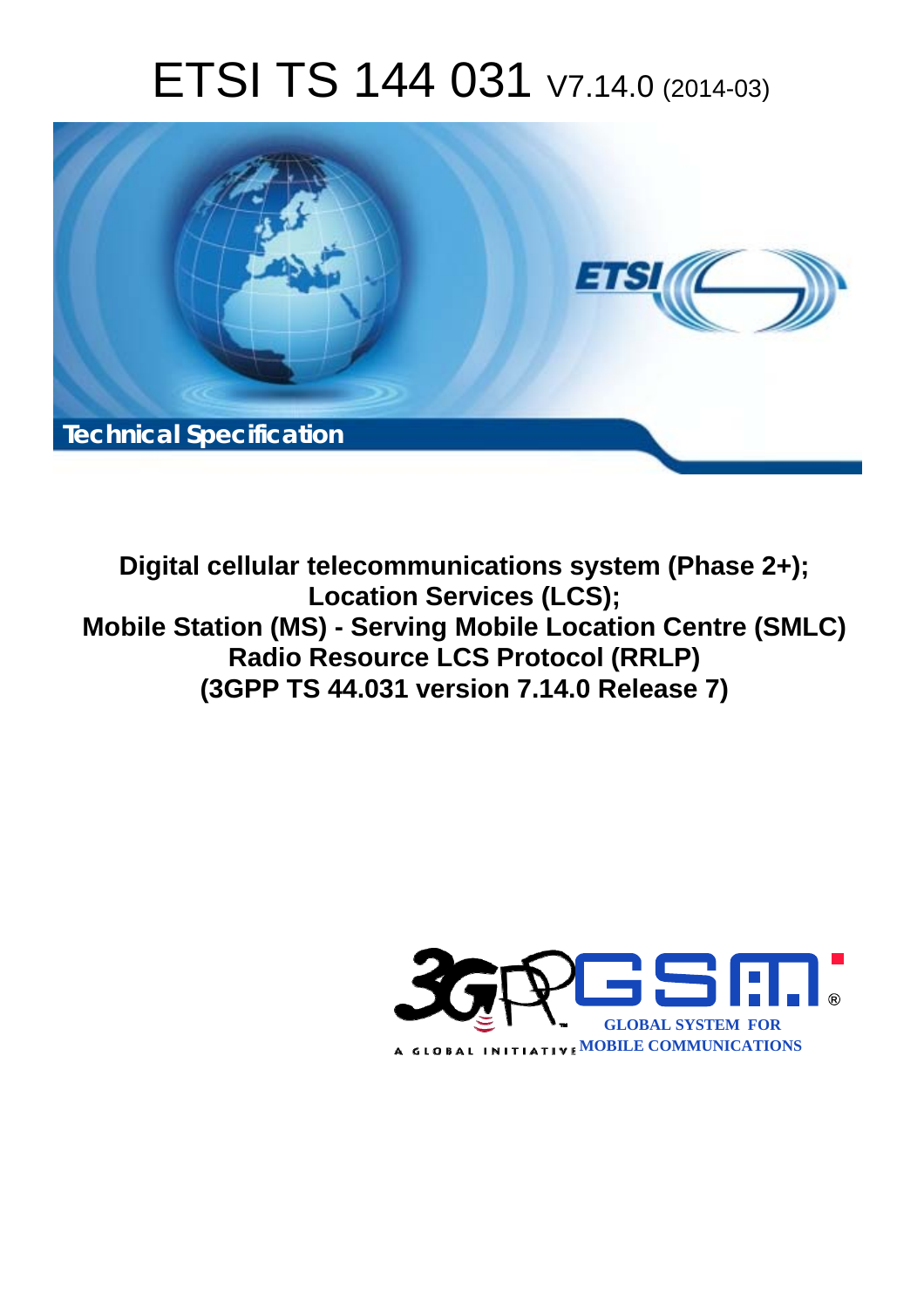Reference RTS/TSGG-0244031v7e0

> Keywords GSM

#### *ETSI*

#### 650 Route des Lucioles F-06921 Sophia Antipolis Cedex - FRANCE

Tel.: +33 4 92 94 42 00 Fax: +33 4 93 65 47 16

Siret N° 348 623 562 00017 - NAF 742 C Association à but non lucratif enregistrée à la Sous-Préfecture de Grasse (06) N° 7803/88

#### *Important notice*

The present document can be downloaded from: [http://www.etsi.org](http://www.etsi.org/)

The present document may be made available in electronic versions and/or in print. The content of any electronic and/or print versions of the present document shall not be modified without the prior written authorization of ETSI. In case of any existing or perceived difference in contents between such versions and/or in print, the only prevailing document is the print of the Portable Document Format (PDF) version kept on a specific network drive within ETSI Secretariat.

Users of the present document should be aware that the document may be subject to revision or change of status. Information on the current status of this and other ETSI documents is available at <http://portal.etsi.org/tb/status/status.asp>

If you find errors in the present document, please send your comment to one of the following services: [http://portal.etsi.org/chaircor/ETSI\\_support.asp](http://portal.etsi.org/chaircor/ETSI_support.asp)

#### *Copyright Notification*

No part may be reproduced or utilized in any form or by any means, electronic or mechanical, including photocopying and microfilm except as authorized by written permission of ETSI.

The content of the PDF version shall not be modified without the written authorization of ETSI. The copyright and the foregoing restriction extend to reproduction in all media.

> © European Telecommunications Standards Institute 2014. All rights reserved.

**DECT**TM, **PLUGTESTS**TM, **UMTS**TM and the ETSI logo are Trade Marks of ETSI registered for the benefit of its Members. **3GPP**TM and **LTE**™ are Trade Marks of ETSI registered for the benefit of its Members and of the 3GPP Organizational Partners.

**GSM**® and the GSM logo are Trade Marks registered and owned by the GSM Association.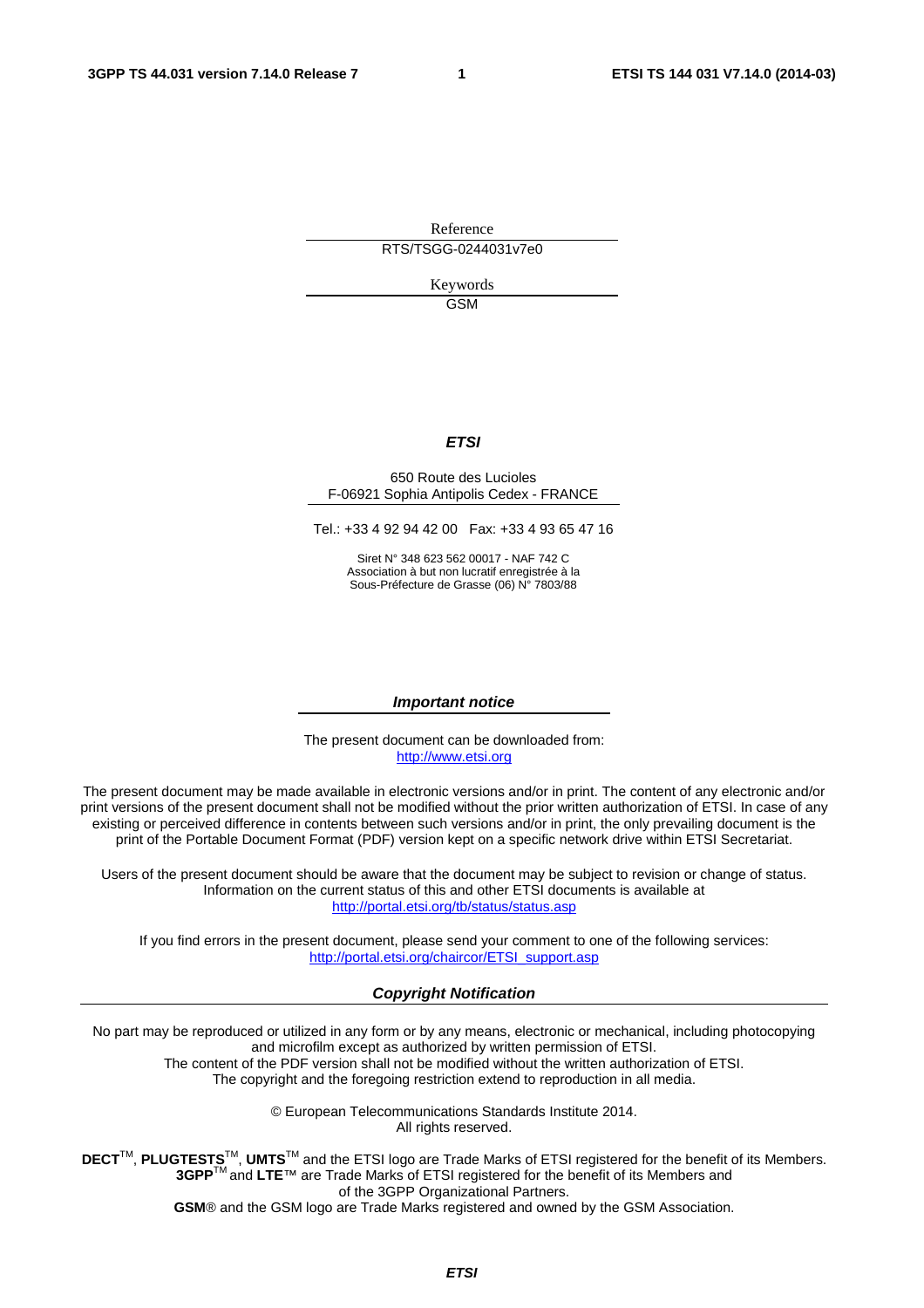# Intellectual Property Rights

IPRs essential or potentially essential to the present document may have been declared to ETSI. The information pertaining to these essential IPRs, if any, is publicly available for **ETSI members and non-members**, and can be found in ETSI SR 000 314: *"Intellectual Property Rights (IPRs); Essential, or potentially Essential, IPRs notified to ETSI in respect of ETSI standards"*, which is available from the ETSI Secretariat. Latest updates are available on the ETSI Web server [\(http://ipr.etsi.org](http://webapp.etsi.org/IPR/home.asp)).

Pursuant to the ETSI IPR Policy, no investigation, including IPR searches, has been carried out by ETSI. No guarantee can be given as to the existence of other IPRs not referenced in ETSI SR 000 314 (or the updates on the ETSI Web server) which are, or may be, or may become, essential to the present document.

# Foreword

This Technical Specification (TS) has been produced by ETSI 3rd Generation Partnership Project (3GPP).

The present document may refer to technical specifications or reports using their 3GPP identities, UMTS identities or GSM identities. These should be interpreted as being references to the corresponding ETSI deliverables.

The cross reference between GSM, UMTS, 3GPP and ETSI identities can be found under [http://webapp.etsi.org/key/queryform.asp.](http://webapp.etsi.org/key/queryform.asp)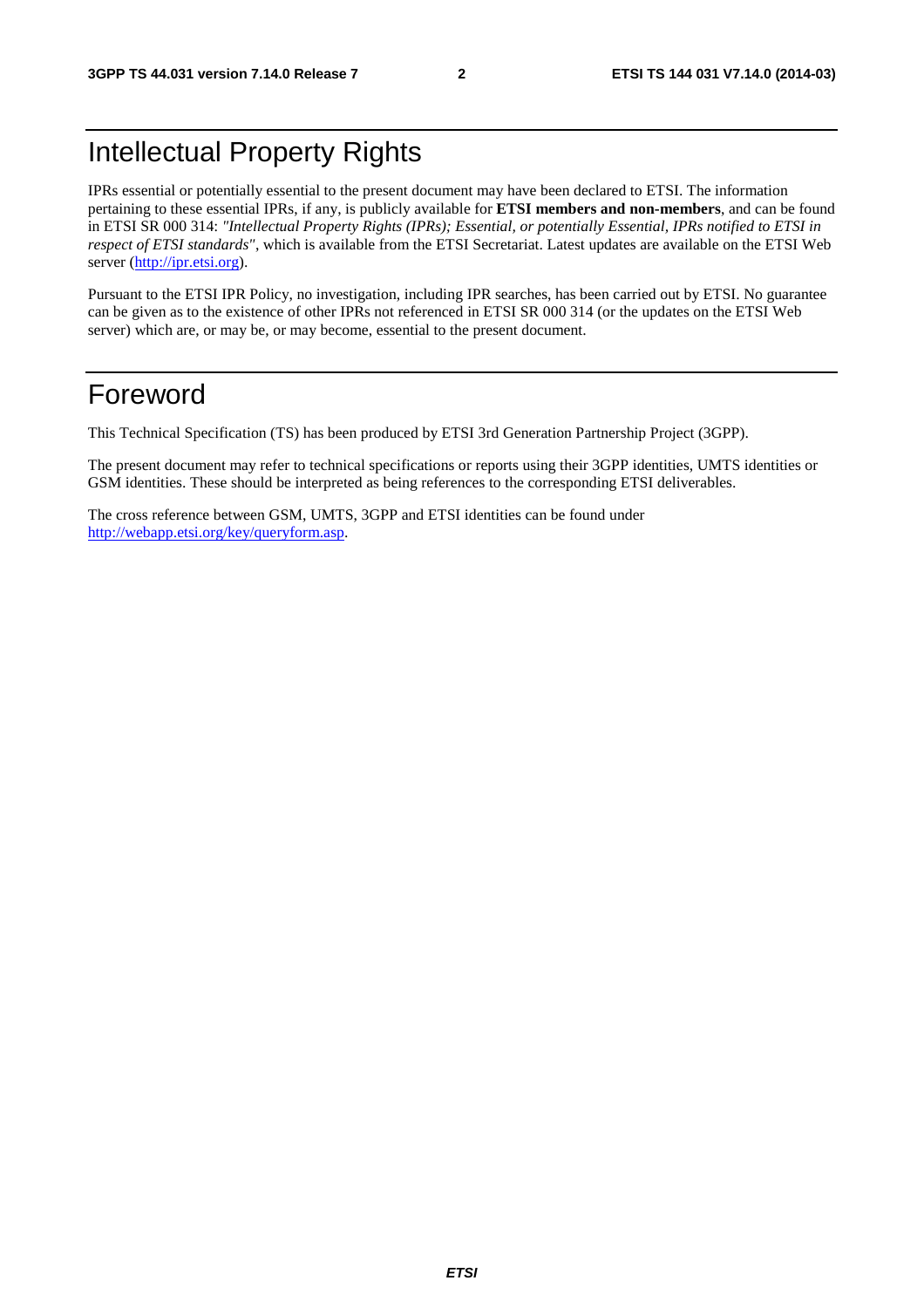$\mathbf{3}$ 

# Contents

| 1                   |                               |  |  |  |  |
|---------------------|-------------------------------|--|--|--|--|
| 1.1<br>1.2          |                               |  |  |  |  |
|                     |                               |  |  |  |  |
| $\overline{2}$      |                               |  |  |  |  |
| 2.1                 |                               |  |  |  |  |
| 2.2                 |                               |  |  |  |  |
| 2.3<br>2.3a         |                               |  |  |  |  |
| 2.4                 |                               |  |  |  |  |
| 2.5                 |                               |  |  |  |  |
| 2.5.1               |                               |  |  |  |  |
| 2.5.1a              |                               |  |  |  |  |
| 2.5.2               |                               |  |  |  |  |
| 2.5.3               |                               |  |  |  |  |
| 2.5.4               |                               |  |  |  |  |
| 2.5.5<br>2.5.6      |                               |  |  |  |  |
| 2.5.7               |                               |  |  |  |  |
| 2.5.8               |                               |  |  |  |  |
| 2.5.8a              |                               |  |  |  |  |
| 2.5.9               |                               |  |  |  |  |
| 3                   |                               |  |  |  |  |
| 3.1                 |                               |  |  |  |  |
| 3.2                 |                               |  |  |  |  |
| 3.3                 |                               |  |  |  |  |
| 4                   |                               |  |  |  |  |
| 4.1                 |                               |  |  |  |  |
| 4.2                 |                               |  |  |  |  |
| 4.3                 |                               |  |  |  |  |
| 4.4                 |                               |  |  |  |  |
| 4.5<br>4.6          |                               |  |  |  |  |
| 4.7                 |                               |  |  |  |  |
|                     |                               |  |  |  |  |
| 5                   |                               |  |  |  |  |
| 5.1                 |                               |  |  |  |  |
| 6                   |                               |  |  |  |  |
| 6.1                 |                               |  |  |  |  |
| 6.2                 |                               |  |  |  |  |
|                     | <b>Annex A (informative):</b> |  |  |  |  |
| A.1                 |                               |  |  |  |  |
| A.2                 |                               |  |  |  |  |
| A.2.1               |                               |  |  |  |  |
| A.2.2               |                               |  |  |  |  |
| A.2.2.1<br>A.2.2.1a |                               |  |  |  |  |
| A.2.2.2             |                               |  |  |  |  |
| A.2.2.3             |                               |  |  |  |  |
| A.2.2.4             |                               |  |  |  |  |
|                     |                               |  |  |  |  |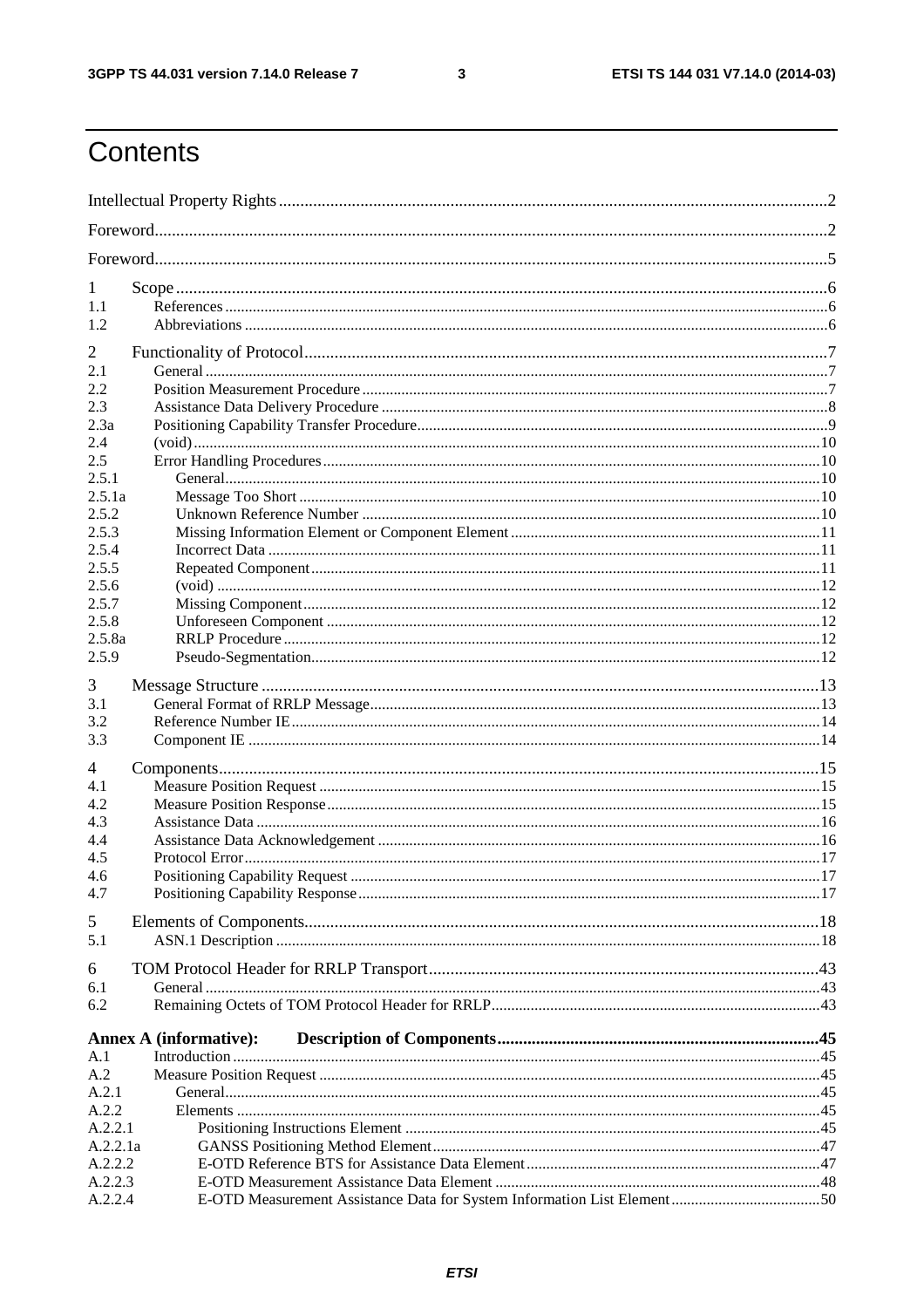| A.2.2.4a                      |                               |     |  |  |
|-------------------------------|-------------------------------|-----|--|--|
| A.2.2.4b                      |                               |     |  |  |
| A.2.2.4c                      |                               |     |  |  |
| A.2.2.4d                      |                               |     |  |  |
| A.2.2.4e                      |                               |     |  |  |
| A.2.2.4f                      |                               |     |  |  |
| A.2.2.4g                      |                               |     |  |  |
| A.2.2.5                       |                               |     |  |  |
| A.3                           |                               |     |  |  |
| A.3.1                         |                               |     |  |  |
| A.3.2                         |                               |     |  |  |
| A.3.2.1                       |                               |     |  |  |
| A.3.2.2                       |                               |     |  |  |
| A.3.2.3                       |                               |     |  |  |
| A.3.2.3a                      |                               |     |  |  |
| A.3.2.4                       |                               |     |  |  |
| A.3.2.5                       |                               |     |  |  |
| A.3.2.6                       |                               |     |  |  |
| A.3.2.6a                      |                               |     |  |  |
| A.3.2.6b                      |                               |     |  |  |
|                               |                               |     |  |  |
| A.3.2.7<br>A.3.2.8            |                               |     |  |  |
|                               |                               |     |  |  |
| A.3.2.9<br>A.3.2.10           |                               |     |  |  |
|                               |                               |     |  |  |
| A.3.2.10.1<br>A.4             |                               |     |  |  |
| A.4.1                         |                               |     |  |  |
| A.4.2                         |                               |     |  |  |
| A.4.2.1                       |                               |     |  |  |
| A.4.2.2                       |                               |     |  |  |
| A.4.2.3                       |                               |     |  |  |
| A.4.2.4                       |                               |     |  |  |
| A.4.2.4a                      |                               |     |  |  |
| A.4.2.4b                      |                               |     |  |  |
| A.4.2.4c                      |                               |     |  |  |
| A.4.2.5                       |                               |     |  |  |
| A.4.2.6                       |                               |     |  |  |
| A.4.2.6.1                     |                               |     |  |  |
| A.4.2.6.2                     | GANSS Generic Assistance Data | QQ. |  |  |
| A.4.2.7                       |                               |     |  |  |
| A.4.2.8                       |                               |     |  |  |
| A.5                           |                               |     |  |  |
| A.5.1                         |                               |     |  |  |
| A.6                           |                               |     |  |  |
| A.6.1                         |                               |     |  |  |
| A.6.2                         |                               |     |  |  |
| A.7                           |                               |     |  |  |
| A.7.1                         |                               |     |  |  |
| A.8                           |                               |     |  |  |
| A.8.1                         |                               |     |  |  |
| A.8.2                         |                               |     |  |  |
| A.8.2.1                       |                               |     |  |  |
| A.8.2.2                       |                               |     |  |  |
| A.8.2.3                       |                               |     |  |  |
|                               |                               |     |  |  |
| <b>Annex B</b> (informative): |                               |     |  |  |
|                               |                               |     |  |  |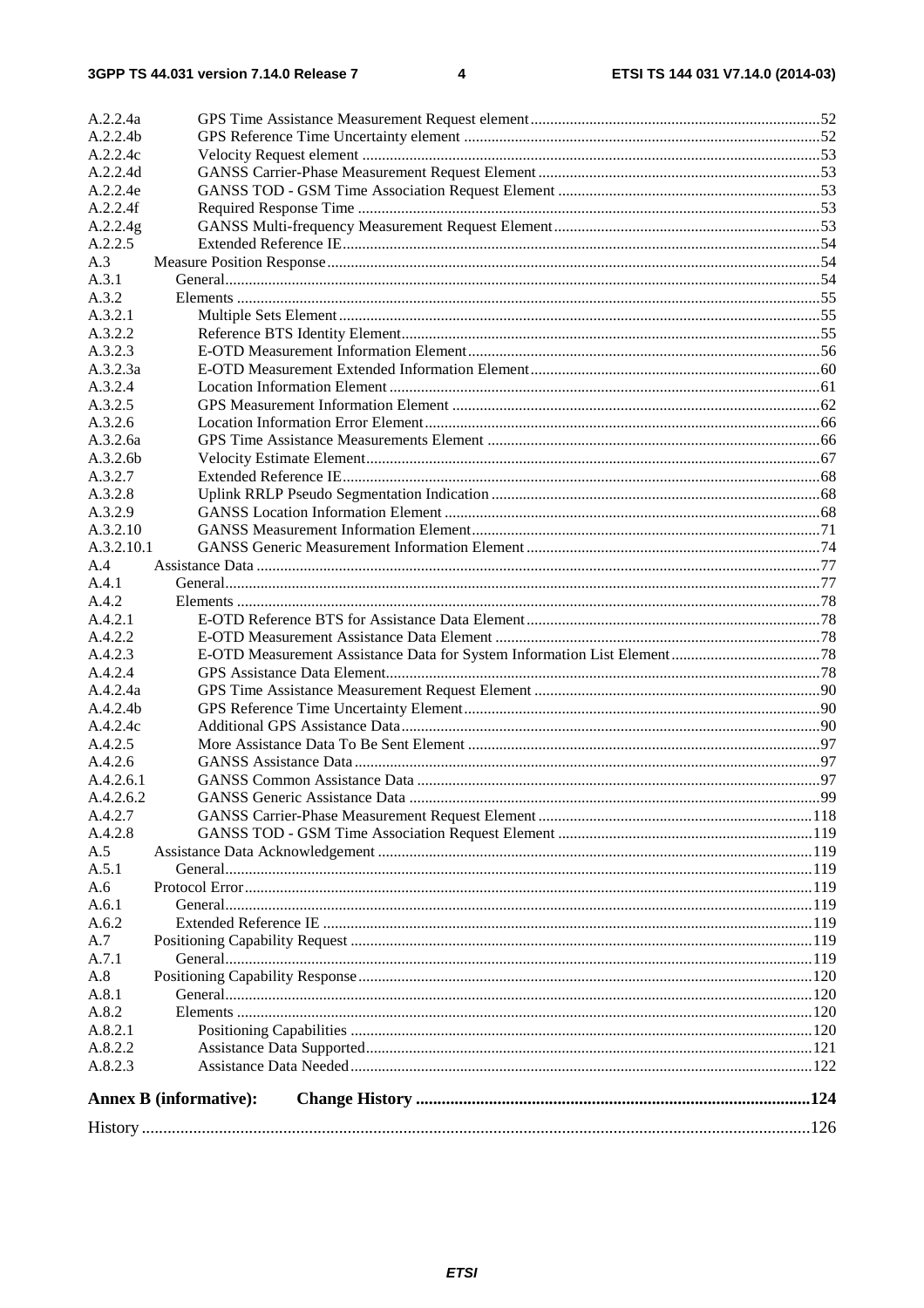# Foreword

This Technical Specification has been produced by the 3<sup>rd</sup> Generation Partnership Project (3GPP).

The contents of the present document are subject to continuing work within the TSG and may change following formal TSG approval. Should the TSG modify the contents of the present document, it will be re-released by the TSG with an identifying change of release date and an increase in version number as follows:

Version x.y.z

where:

- x the first digit:
	- 1 presented to TSG for information;
	- 2 presented to TSG for approval;
	- 3 or greater indicates TSG approved document under change control.
- y the second digit is incremented for all changes of substance, i.e. technical enhancements, corrections, updates, etc.
- z the third digit is incremented when editorial only changes have been incorporated in the document.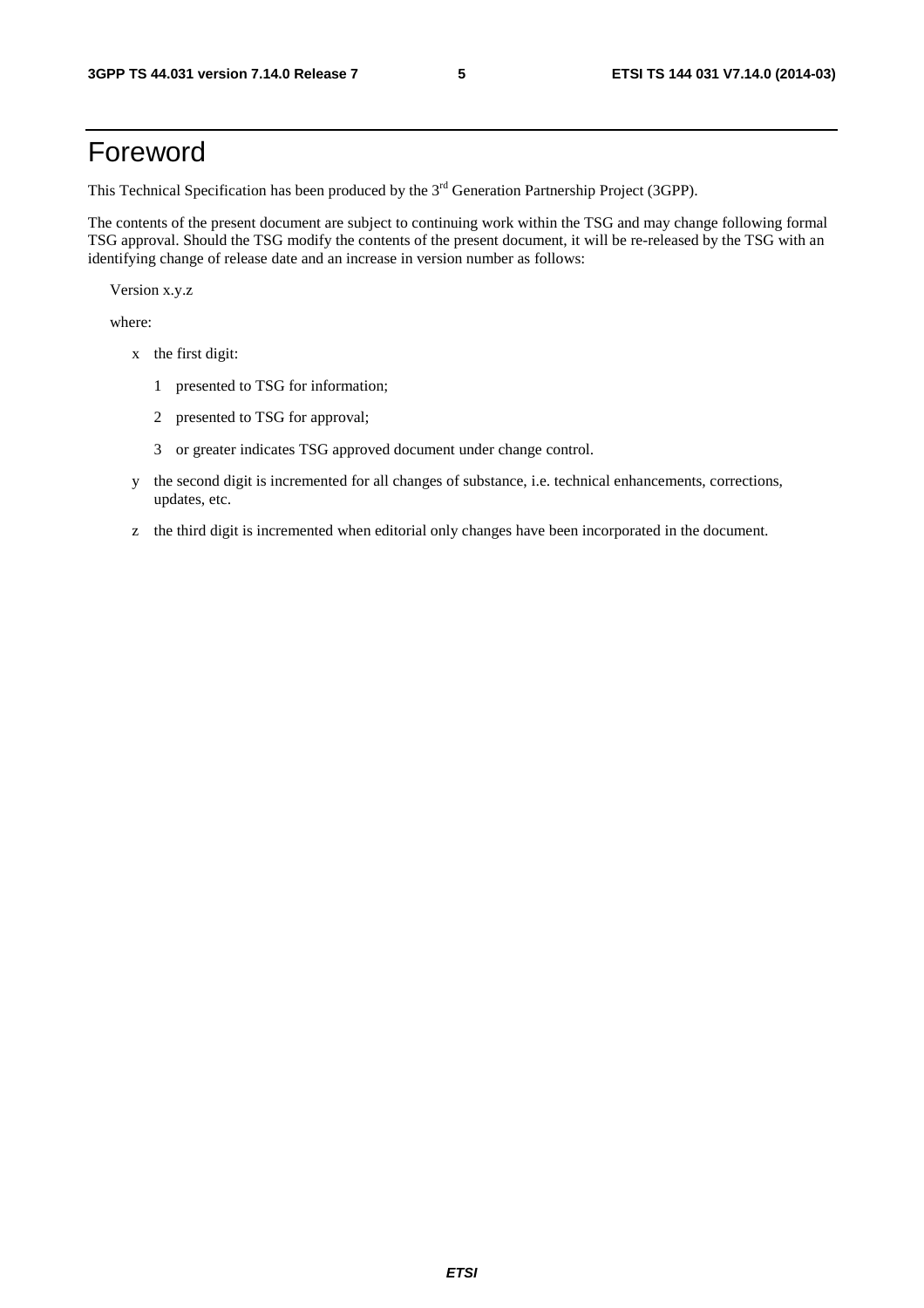### 1 Scope

The present document contains the definition of the Radio Resource LCS Protocol (RRLP) to be used between the Mobile Station (MS) and the Serving Mobile Location Centre (SMLC).

Clause 2 defines the functionality of the protocol. Clause 3 describes the message structure, and Clause 4 the structure of components. Clause 5 contains the ASN.1 description of the components.

#### 1.1 References

The following documents contain provisions which, through reference in this text, constitute provisions of the present document.

- References are either specific (identified by date of publication, edition number, version number, etc.) or non-specific.
- For a specific reference, subsequent revisions do not apply.
- For a non-specific reference, the latest version applies. In the case of a reference to a 3GPP document (including a GSM document), a non-specific reference implicitly refers to the latest version of that document *in the same Release as the present document*.
- [1] 3GPP TR 21.905: "Vocabulary for 3GPP Specifications".
- [2] 3GPP TS 43.059: "Functional Stage 2 Description of Location Services in GERAN".
- [3] 3GPP TS 29.002: "Mobile Application Part (MAP) specification".
- [4] ITU-T Recommendation X.691: "Information technology ASN.1 encoding rules: Specification of Packed Encoding Rules (PER)".
- [5] ITU-T Recommendation X.680: "Information technology Abstract Syntax Notation One (ASN.1): Specification of basic notation".
- [6] 3GPP TS 23.032: "Universal Geographical Area Description (GAD)".
- [7] 3GPP TS 49.031: "Location Services (LCS); Base Station System Application Part LCS Extension (BSSAP-LE)".
- [8] ICD-GPS-200, Navstar GPS Space Segment/Navigation User Interfaces.
- [9] RTCM-SC104, RTCM Recommended Standards for Differential GNSS Service (v.2.2).
- [10] 3GPP TS 44.064: "General Packet Radio Service (GPRS); Mobile Station Serving GPRS Support Node (MS-SGSN); Logical Link Control (LLC) layer specification".
- [11] Galileo OS Signal in Space ICD (OS SIS ICD), Draft 0, Galileo Joint Undertaking, May 23rd, 2006. In this version of the specification TS 44.031, Galileo Assistance Data elements are not used.
- [12] IS-GPS-200, Revision D, Navstar GPS Space Segment/Navigation User Interfaces, December 7th, 2004.

#### 1.2 Abbreviations

For the purposes of the present document, the abbreviations given in 3GPP TR 21.905 or in 3GPP TS 43.059 apply.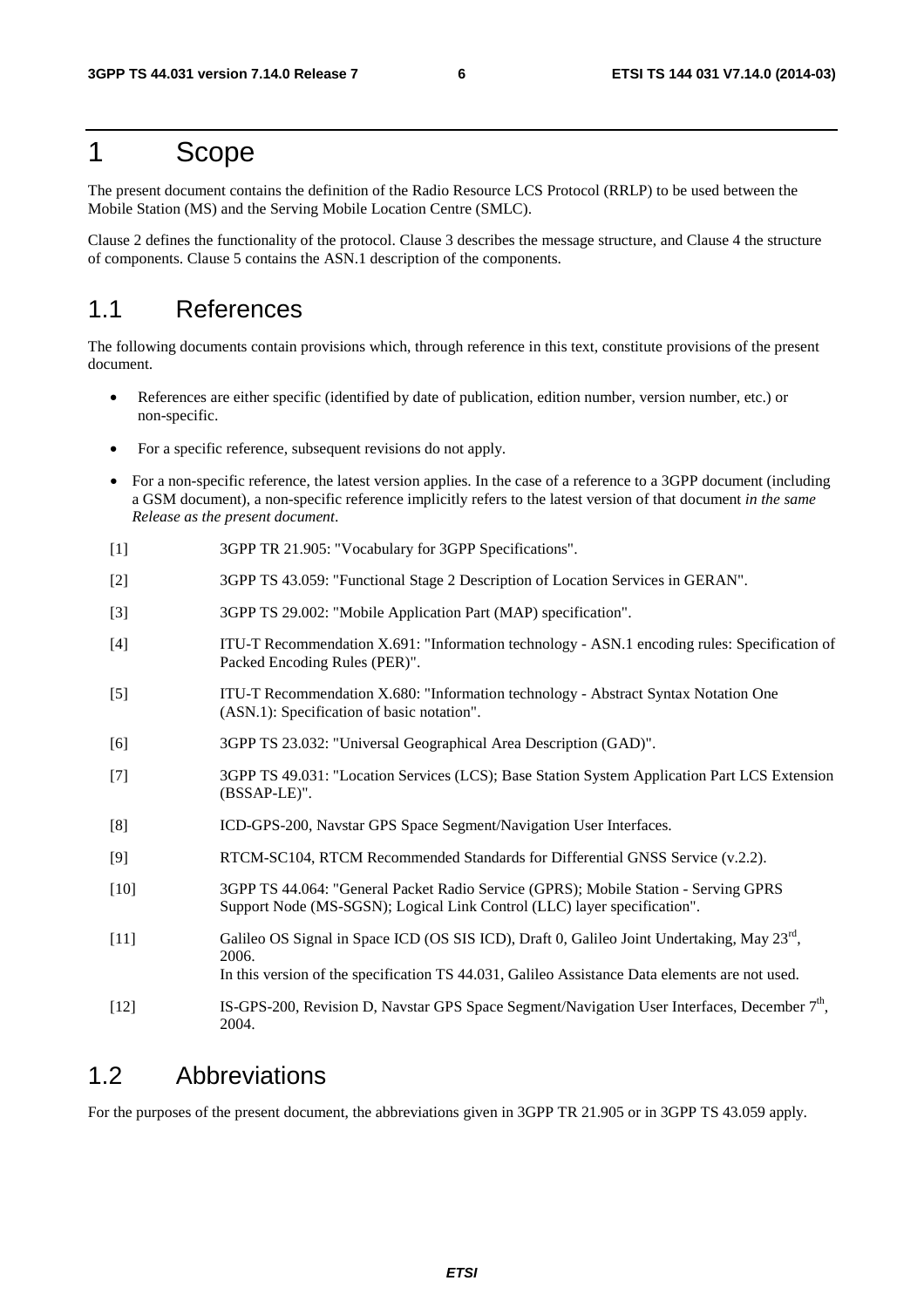# 2 Functionality of Protocol

#### 2.1 General

The present document defines one generic RRLP message that is used to transfer Location Services (LCS) related information between the Mobile Station (MS) and the Serving Mobile Location Centre (SMLC). Usage of the RRLP protocol on a general level is described in 3GPP TS 43.059 that includes Stage 2 description of LCS.

One message includes one of the following components:

- Measure Position Request;
- Measure Position Response;
- Assistance Data;
- Assistance Data Acknowledgement;
- Protocol Error:
- Positioning Capability Request;
- Positioning Capability Response.

Next sub-clauses describe the usage of these components.

Delivery of components may be supported in the RRLP level using pseudo-segmentation by sending several shorter messages instead of one long message. Any assistance data that is successfully delivered to an MS and acknowledged prior to the interruption of the positioning procedure by an event like handover, or by any other event that causes an MS to terminate the positioning procedure or delivery of assistance data (see 3GPP TS 43.059), shall be retained by the MS and need not be resent by the SMLC when positioning or delivery of assistance data is again re-attempted.

The RRLP maximum PDU size is 242 octets. If the amount of data that needs to be sent is larger than RRLP maximum PDU size, the RRLP pseudo-segmentation shall be used. The RRLP pseudo-segmentation is the use of several RRLP components (one in each RRLP message) to deliver a large amount of information. For SMLC to MS messages, the Assistance Data component is the one that is sent several times in order to deliver the information. For MS to SMLC messages, the Measure Position Response component may be sent twice in order to deliver the information. Legacy MS and SMLC (3GPP Rel-4 or older) may send RRLP components that are larger than the RRLP maximum PDU size. In this case lower level segmentation will be used.

#### 2.2 Position Measurement Procedure

The purpose of this procedure is to enable the SMLC to request for position measurement data or location estimate from the MS, and the MS to respond to the request with measurements or location estimate.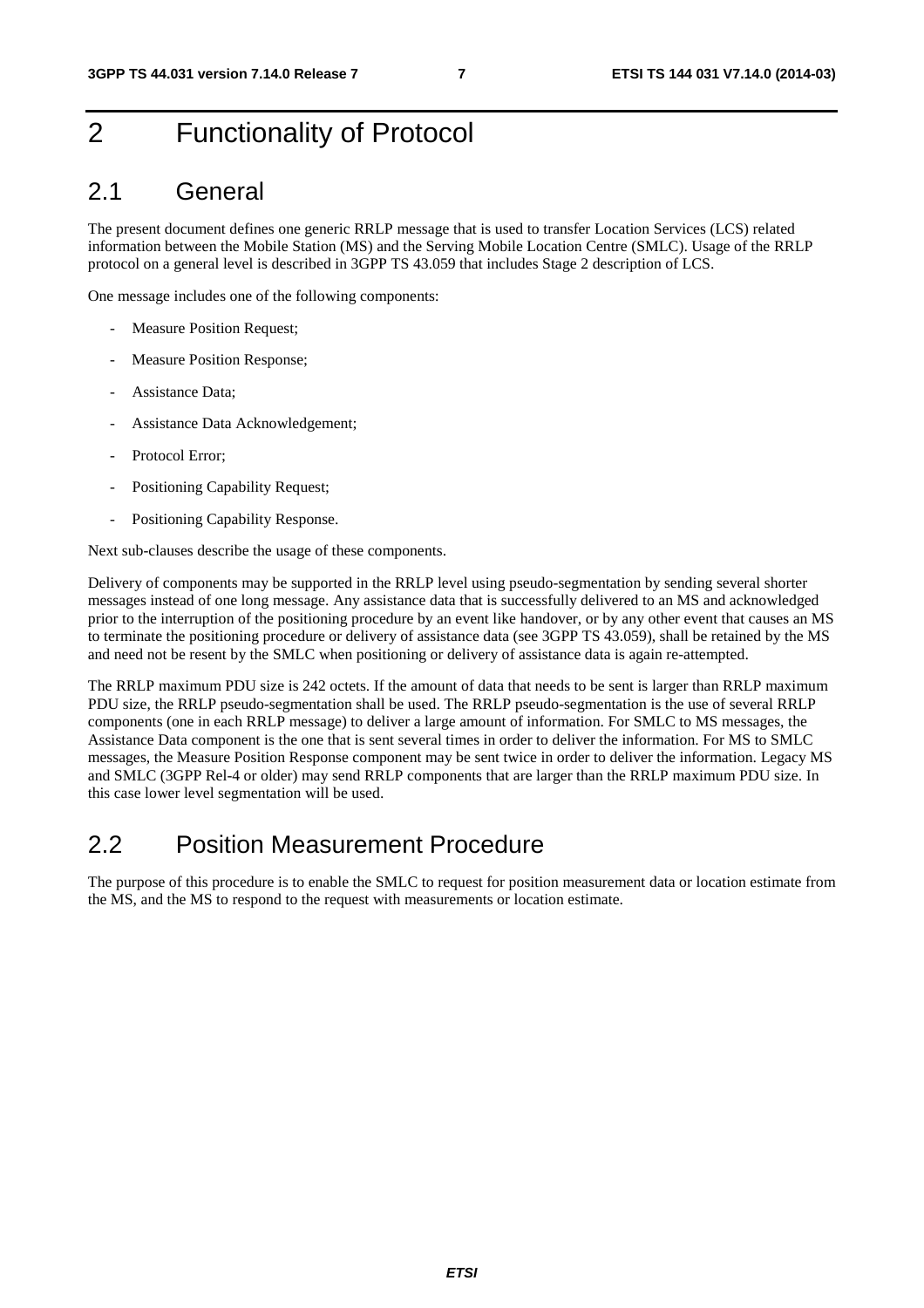

**Figure 2.1: Position Measurement procedure** 

- 1. The Measure Position Request component and any Assistance Data Delivery Procedure may be preceded by a Positioning Capability Transfer procedure (see sub-clause 2.3a) to transfer the MS positioning capabilities to the SMLC.
- 2. The Measure Position Request component may be preceded by an Assistance Data Delivery Procedure (see subclause 2.3) to deliver some or all of the entire set of assistance data that is needed by the subsequent positioning procedure (steps 3-5).
- 3. The SMLC sends the Measure Position Request component in a RRLP message to the MS. The component includes QoS, other instructions, and possible assistance data to the MS. The RRLP message contains a reference number and an extended reference ID of the request.
- 4. The MS sends a RRLP message containing the Protocol Error component to the SMLC, if there is a problem that prevents the MS to receive a complete and understandable Measure Position Request component. The RRLP message contains the reference number and, if available, the extended reference ID included in the Measure Position Request received incomplete. The Protocol Error component includes a more specific reason. When the SMLC receives the Protocol Error component, it may try to resend the Measure Position Request (go back to the step 3), abort location, or start a new position measurement procedure (e.g. with updated assistance data).
- 5. The MS tries to perform the requested location measurements, and possibly calculates it own position. When the MS has location measurements, location estimate, or an error indication (measurements/location estimation not possible), it sends the results in the Measure Position Response component to the SMLC. The RRLP message contains the reference number and, if received, the extended reference ID of the request originally received in the step 3. The MS may optionally send one additional Measure Position Response component in a second RRLP message to the SMLC if the amount of information it needs to transfer to the SMLC is too large to fit into one single Measure Position Response component (uplink RRLP pseudo-segmentation). This RRLP message also contains the reference number and, if received, the extended reference ID of the request originally received in the step 3. If two components are sent, the MS shall indicate in the first component that it is the first of many components and in the second one that it is the second of many components. If there is a problem that prevents the SMLC to receive a complete and understandable Measure Position Response component, the SMLC may decide to abort location, or start a new position measurement procedure instead. If additional Measure Position Response components are received by the SMLC after the  $1<sup>st</sup>$  and optional  $2<sup>nd</sup>$  one, they shall be ignored.

#### 2.3 Assistance Data Delivery Procedure

The purpose of this procedure is to enable the SMLC to send assistance data to the MS related to position measurement and/or location calculation. Notice that RRLP protocol is not used by the MS to request assistance data, only to deliver it to the MS. The entire set of assistance data (i.e. the total amount of assistance data that the SMLC has decided to send in the current procedure) may be delivered in one or several Assistance Data components. In this case steps 1 and 3 below may be repeated several times by the SMLC. If several components are sent, the SMLC shall await the acknowledgement of each component before the next Assistance Data component is sent. If Assistance Data Delivery is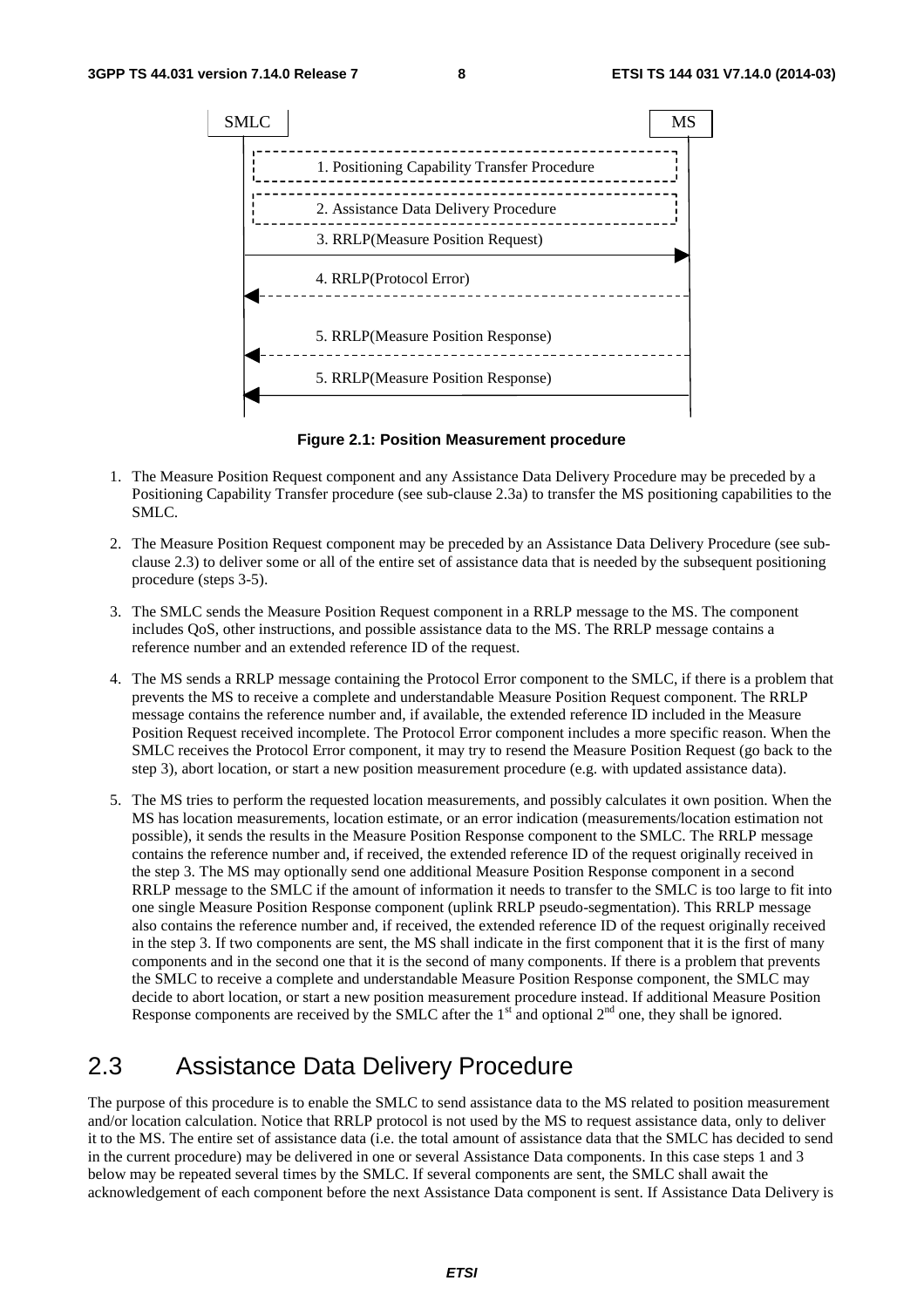used as part of the Position Measurement Procedure, as described in sub-clause 2.2, then some assistance data may be delivered in the final RRLP Measure Position Request.



**Figure 2.2: Assistance Data Delivery procedure** 

- 1. The SMLC sends the Assistance Data component to the MS. The component includes assistance data for location measurement and/or location calculation. The RRLP message contains a reference number and an extended reference ID of the delivery. The More Assistance Data To Be Sent Element in the Assistance Data component is used by the SMLC to indicate to the MS if either more Assistance Data components (in the current Assistance Data Delivery procedure) or a final RRLP Measure Position Request (if the Assistance Data Delivery Procedure forms part of a Position Measurement procedure as described in sub-clause 2.2) will be sent.
- 2. The MS sends a RRLP message containing the Protocol Error component to the SMLC, if there is a problem that prevents the MS to receive a complete and understandable Assistance Data component. The RRLP message contains the reference number and, if available, the extended reference ID included in the Assistance Data component received incomplete. The Protocol Error component includes a more specific reason. When the SMLC receives the Protocol Error component, it may try to resend the Assistance Data component (go back to the step 1), send a new measure Assistance Data set (e.g. with updated assistance data), or abort the delivery.
- 3. When the MS has received a complete Assistance Data component, it send the Assistance Data Acknowledgement component to the SMLC. The RRLP message contains the reference number of the Assistance Data originally received in step 1.

### 2.3a Positioning Capability Transfer Procedure

The purpose of this procedure is to enable the SMLC to obtain the positioning capabilities of the MS, the types of assistance supported and the types of assistance data that may be needed from the SMLC. MS support for this procedure can be indicated to the SMLC using the MS Classmark 3 IE for GSM (see 3GPP TS 24.008), the PS LCS Capability IE for GERAN Gb mode (see 3GPP TS 24.008) and the MS Positioning Capability IE for GERAN Iu mode (see 3GPP TS 44.118).



**Figure 2.3: Positioning Capability Transfer procedure**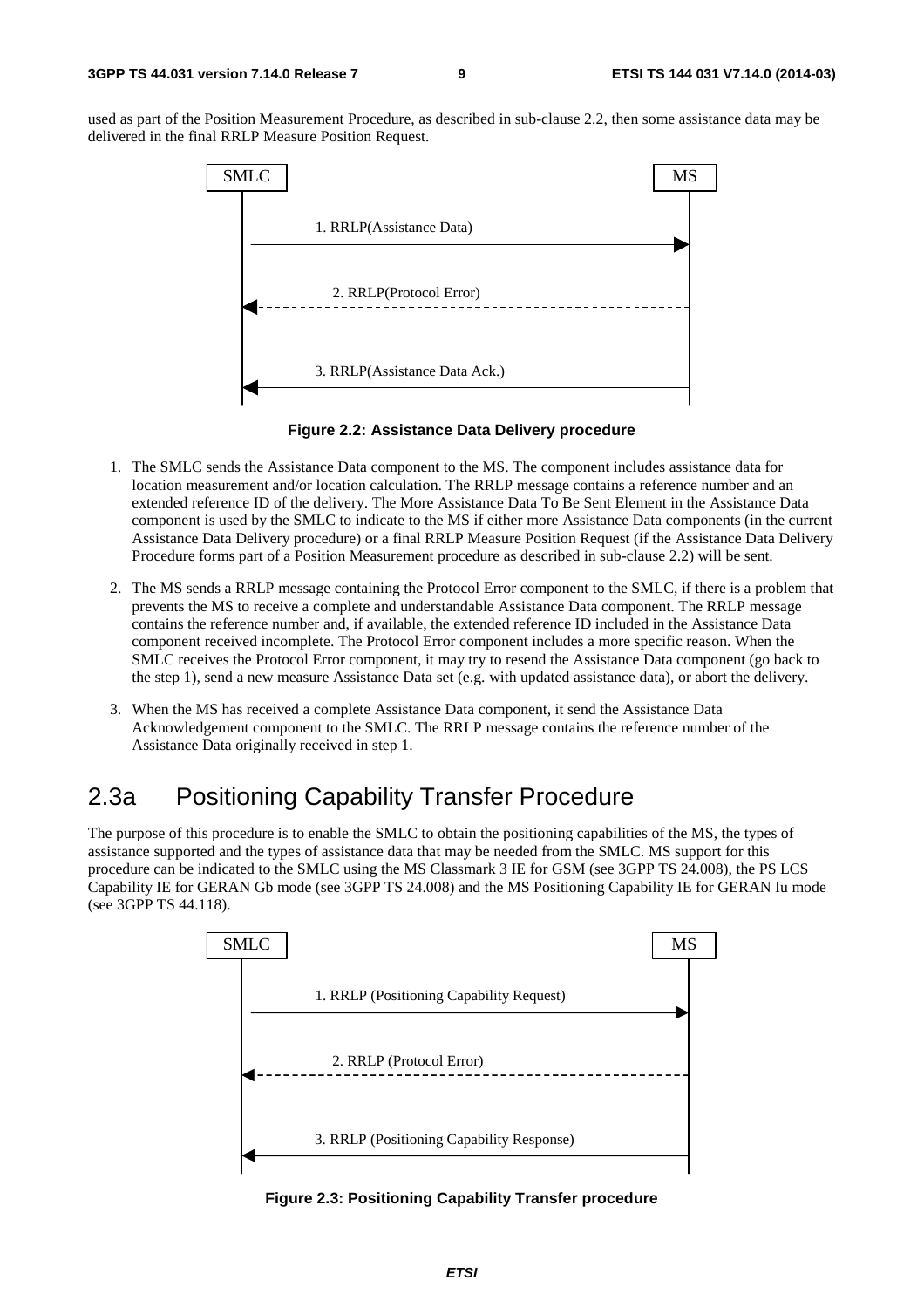- 1. The SMLC sends the Positioning Capability Request component to the MS. The RRLP message contains a reference number and an extended reference ID of the request. The message may contain indication of GANSS positioning support.
- 2. The MS sends a RRLP message containing the Protocol Error component to the SMLC, if there is a problem that prevents the MS to receive a complete and understandable Positioning Capability Request component. The RRLP message contains the reference number and the extended reference ID included in the Positioning Capability Request component. The Protocol Error component includes a more specific reason. When the SMLC receives the Protocol Error component, it may try to resend the Positioning Capability Request component (go back to the step 1) or abort the request.
- 3. When the MS has received a complete Positioning Capability Request component, it sends the Positioning Capability Response component to the SMLC. The component shall include the positioning capabilities of the MS and the types of supported assistance data. The component may include the types of assistance needed by the MS to obtain a location estimate or positioning measurements. The RRLP message also contains the reference number and extended Reference ID of the Positioning Capability Request originally received in step 1.

### 2.4 (void)

### 2.5 Error Handling Procedures

#### 2.5.1 General

In this sub-clause it is described how a receiving entity behaves in cases when it receives erroneous data or detects that certain data is missing.

#### 2.5.1a Message Too Short

When MS receives a RRLP message, that is too short to contain all mandatory IEs, the MS sends a Protocol Error component with indication "Message Too Short". If the Reference Number can be found, it is included. If the Reference Number is not available, the Reference Number of the RRLP message carrying the Protocol Error component is set to '0'. If the Extended Reference IE can be found, it shall be included in the returned Protocol Error Component. If the Extended Reference IE is not available, an Extended Reference IE shall not be included. The original sending entity that receives the Protocol Error, may then resend the original message, or abort the procedure.

#### 2.5.2 Unknown Reference Number

A SMLC detects that it has received a RRLP message with an unknown or invalid Reference Number, when one or more of the following conditions occur:

- a Measure Position Response, Assistance Data Acknowledgement, Positioning Capability Response or Protocol Error component is received with a Reference Number that the SMLC has not sent in a Measure Position Request, Assistance Data or Positioning Capability Request component during a pending Position Measurement, Assistance Data Delivery or Positioning Capability Transfer procedure.
- a Measure Position Response, Positioning Capability Response or Protocol Error component is received with an Extended Reference IE value that the SMLC has not sent in a Measure Position Request, Assistance Data or Positioning Capability Request component during a pending Position Measurement, Assistance Data Delivery or Positioning Capability Transfer procedure.
- a Measure Position Response, Positioning Capability Response or Protocol Error component is received with a Reference Number and an Extended Reference IE value that the SMLC has not sent together in the same Measure Position Request, the same Assistance Data or the same Positioning Capability Request component during a pending Position Measurement, Assistance Data Delivery or Positioning Capability Transfer procedure.

The SMLC shall then discard the message. If the SMLC receives a Measure Position Response or a Protocol Error component containing no Extended Reference ID, then the SMLC shall assume that the target MS is for Release 4 or earlier and shall only verify the received Reference Number.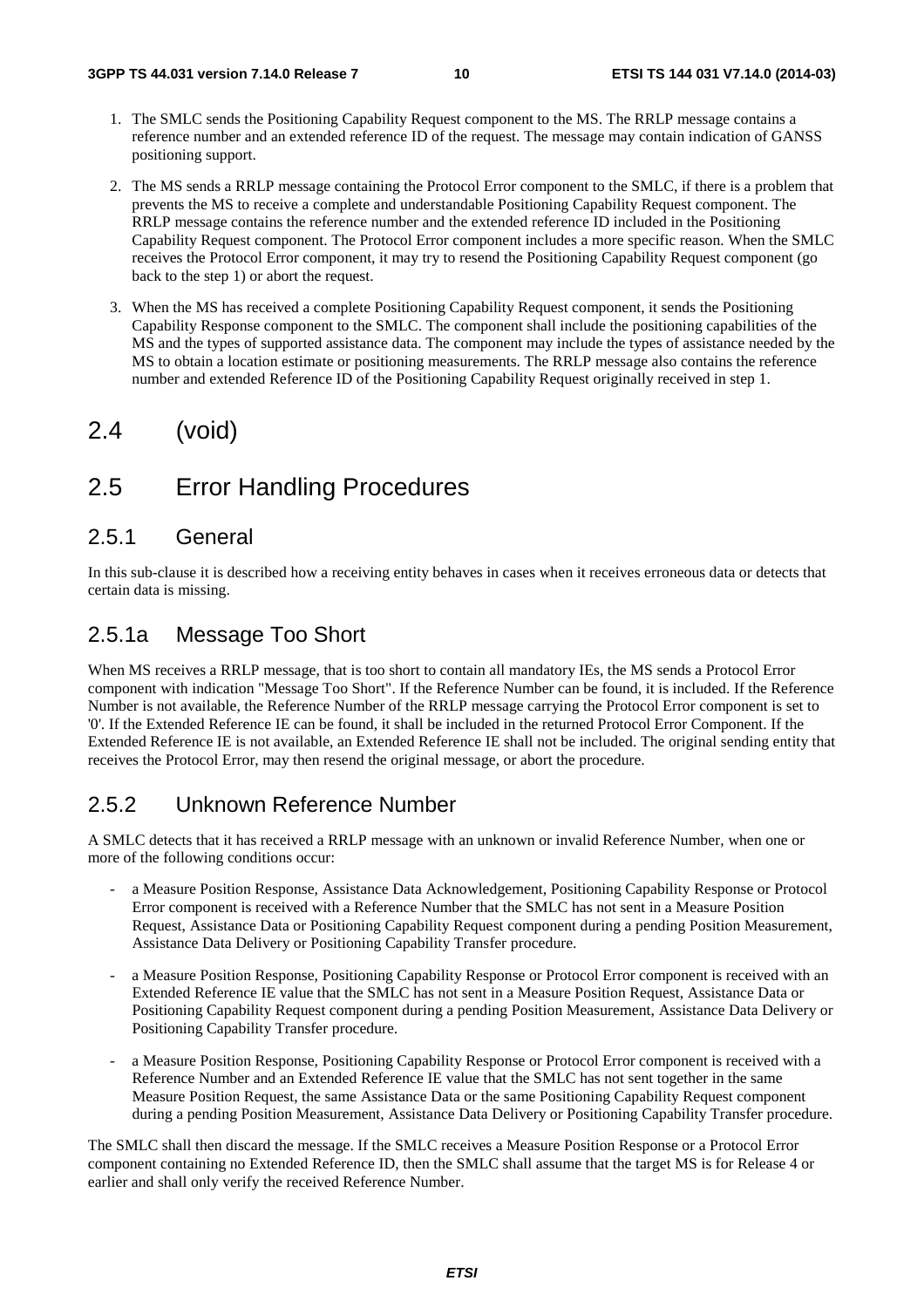### 2.5.3 Missing Information Element or Component Element

When MS receives a RRLP message, that does not contain IEs or component elements expected to be present, the MS sends a Protocol Error component with indication "Missing Information Element or Component Element". If the Reference Number can be found, it is included. If the Reference Number is not available, the Reference Number of the RRLP message carrying the Protocol Error component is set to '0'. If the Extended Reference IE can be found, it shall be included in the returned Protocol Error Component. If the Extended Reference IE is not available, an Extended Reference IE shall not be included. The SMLC that receives the Protocol Error, may then resend the original message, or abort the procedure.

#### 2.5.4 Incorrect Data

When MS receives a RRLP message, that is contains IEs or elements of components that are syntactically incorrect, the MS sends a Protocol Error component with indication "Incorrect Data". If the Reference Number can be found, it is included. If the Reference Number is not available, the Reference Number of the RRLP message carrying the Protocol Error component is set to '0'. If the Extended Reference IE can be found, it shall be included in the returned Protocol Error Component. If the Extended Reference IE is not available, an Extended Reference IE shall not be included. The SMLC that receives the Protocol Error, may then resend the original message, or abort the procedure.

### 2.5.5 Repeated Component

When after the reception of a Measure Position Request component, but before responding with a Measure Position Response or a Protocol Error component, the MS receives a new RRLP message with the Measure Position Request component, it acts as follows:

- if the old and new Measure Position Request components have the same Reference Number and, if included, the same Extended Reference IE, the MS ignores the later component;
- if the old and new Measure Position Request components have different Reference Numbers or, if included, different Extended Reference IEs or if one Measure Position Request component (old or new) contains an Extended Reference IE but the other component does not, the MS aborts activity for the former component, and starts to acts according to the later component, and sends a response to that.

When after the reception of an Assistance Data component, but before responding with an Assistance Data Acknowledgement or a Protocol Error component, the MS receives a new RRLP message with the Assistance Data component, it acts as follows:

- if the old and new Assistance Data components have the same Reference Number and, if included, the same Extended Reference IE and if pseudo-segmentation does not apply (see sub-clause 2.5.9), the MS ignores the later component;
- if the old and new Assistance Data components have different Reference Numbers or, if included, different Extended Reference IEs or if one Assistance Data component (old or new) contains an Extended Reference IE but the other component does not, the MS ignores the former component and sends an acknowledgement to the latter component.

When after the reception of a Positioning Capability Request component, but before responding with a Positioning Capability Response or a Protocol Error component, the MS receives a new RRLP message with the Positioning Capability Request component, it acts as follows:

- if the old and new Positioning Capability Request components have the same Reference Number and the same Extended Reference IE, the MS ignores the later component;
- if the old and new Positioning Capability Request components have different Reference Numbers or different Extended Reference IEs, the MS aborts activity for the former component, starts to act according to the later component and sends a response to that.

When after the reception of a Measure Position Response component, the SMLC receives a new RRLP message with the Measure Position Response component, it acts as follows:

if the old and new Measure Position Response components have the same Reference Number and, if included, the same Extended Reference IE values, the SMLC may ignore the later component;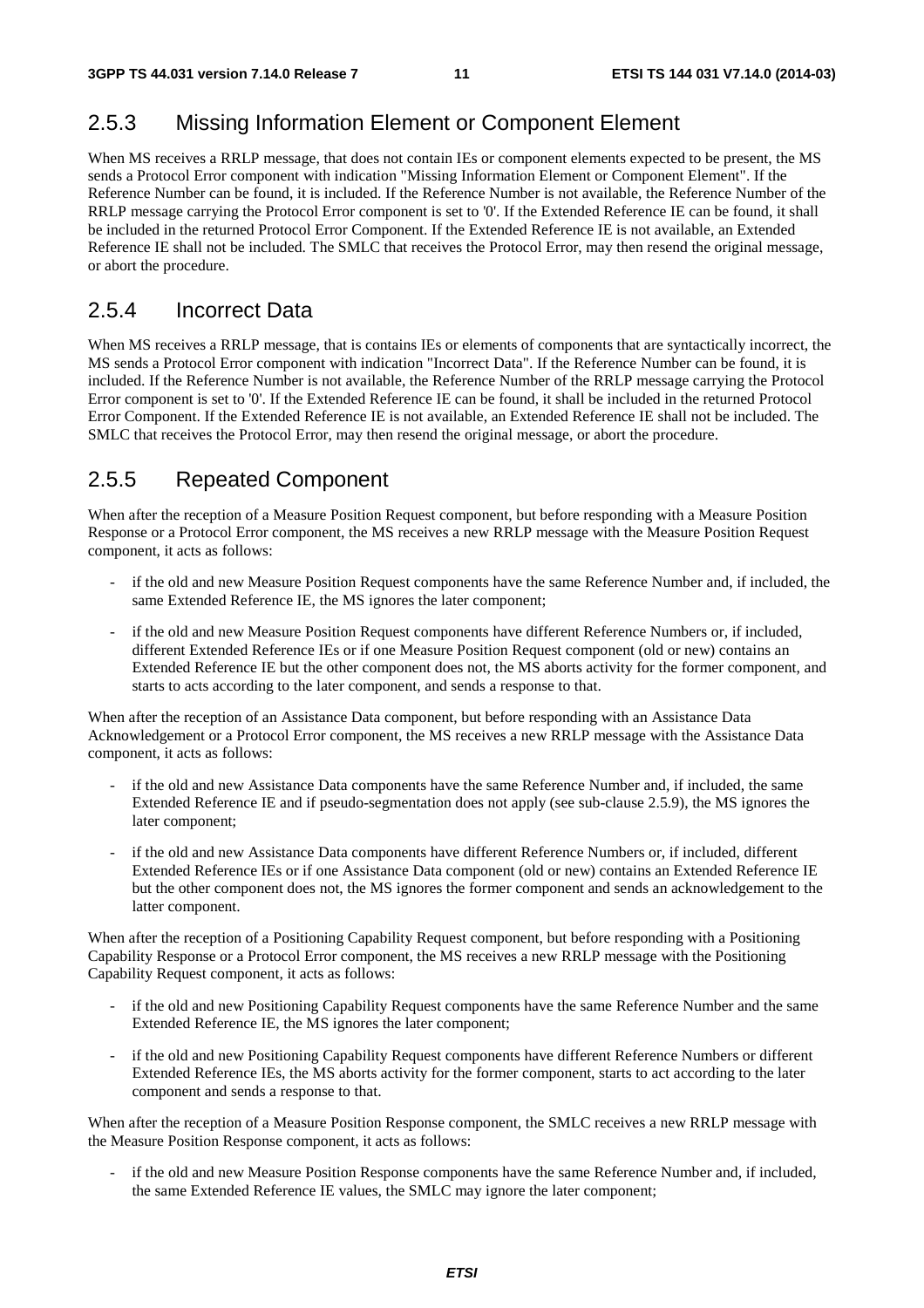#### 2.5.6 (void)

### 2.5.7 Missing Component

When the SMLC sends a Measure Position Request component to the MS, it starts a timer. If the timer expires before the SMLC receives the last Measure Position Response component or a Protocol Error component from the MS with the same Reference Number and, if included, the same Extended Reference IE value as in the sent component, it may abort location attempt or send a new Measure Position Request.

When the SMLC receives a Measure Position Response component with the same Reference Number and, if included, the same Extended Reference IE value as in the sent component indicating that it is the second of many segments, but the first of the many segments was never received by the SMLC, it may abort location attempt or send a new Measure Position Request.

When the SMLC sends a Assistance Data component to the MS, it starts a timer. If the timer expires before the SMLC receives a Assistance Data Acknowledgement or Protocol Error component from the MS with the same Reference Number as in the sent component and, in the case of a Protocol Error component, either the same extended reference ID as in the sent component or no extended reference ID, it may abort delivery attempt or send a new Assistance Data.

When the SMLC sends a Positioning Capability Request component to the MS, it starts a timer. If the timer expires before the SMLC receives a Positioning Capability Response or Protocol Error component from the MS with the same Reference Number and the same Extended Reference ID as in the sent component, it may abort the Positioning Capability Transfer Procedure attempt or send a new Positioning Capability Request.

#### 2.5.8 Unforeseen Component

When the MS receives a complete Assistance Data pseudo-segmentation sequence or an Assistance Data component that was sent without pseudo-segmentation, that it is not expecting, MS may discard it.

#### 2.5.8a RRLP Procedure

The MS and SMLC shall only support one RRLP procedure at a time for either positioning, delivery of assistance data or positioning capability transfer. The normal sequence of events for either procedure is defined in sub-clause 2.2, subclause 2.3 or sub-clause2.3a, respectively. If the MS is engaged in an RRLP procedure and receives a correctly encoded RRLP message from the SMLC that starts a new procedure, the MS shall abort the first procedure without sending a response and start the second.

#### 2.5.9 Pseudo-Segmentation

When the SMLC employs pseudo-segmentation to send an RRLP Measure Position Request message or an RRLP Assistance Data message, the SMLC shall send one or more RRLP Assistance Data components followed by:

- a final RRLP Measure Position Request component (see sub-clause 2.2) or
- a final RRLP Assistance Data component (see sub-clause 2.3).

The SMLC shall indicate in all but the final component (Measure Position Request or Assistance Data, respectively) that more components are on the way.

When an MS receives an Assistance Data component indicating that more components are on the way, the MS may store the contents of the component. If the MS receives a subsequent Assistance Data component or a final Measure Position Request component that is correctly encoded, the MS shall assume that the new component continues the pseudo-segmentation of the earlier component and may then store the contents of the new component. If the new component is an Assistance Data component indicating that no more components are on the way or if it is a Measure Position Request, the MS shall assume that pseudo-segmentation is complete. The MS may then employ the rules defined in sub-clause 2.5.5 to verify if the new message is a repeated duplicate of a previous message.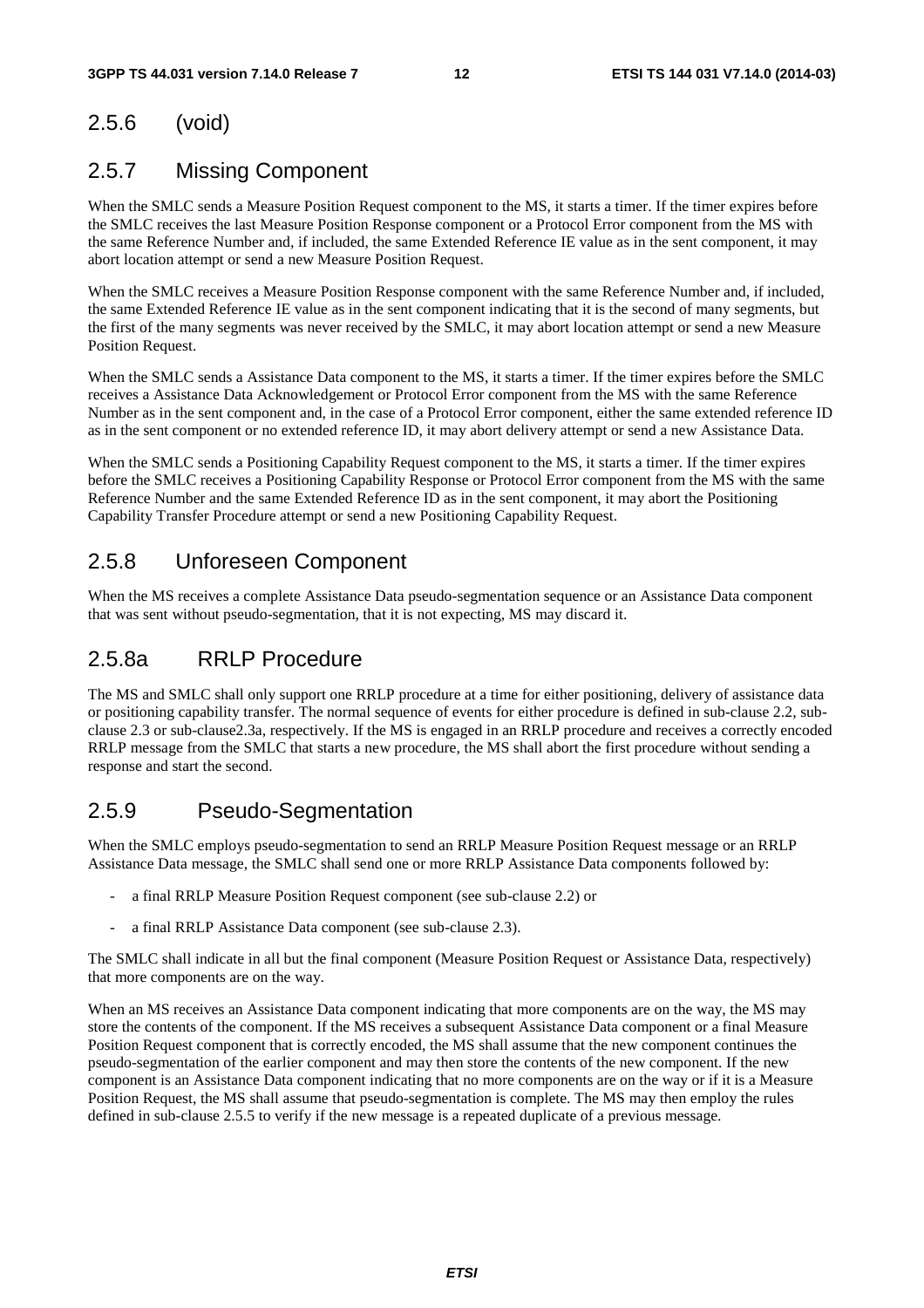# 3 Message Structure

### 3.1 General Format of RRLP Message

The general format of the RRLP message is given below, and based on:

- ITU-T Recommendation X.680;
- ITU-T Recommendation X.691;

and is consistent with these ITU-T recommendations. Also further definitions in the present document are based on ASN.1/94 defined in ITU-T Recommendation X.680 (ASN.1 1994). BASIC-PER, unaligned variant is used. Both RRLP ASN.1 modules, RRLP-Messages and RRLP-Components, are based on recommendations presented above.

ASN.1 identifiers have the same name as the corresponding parameters (information elements of the RRLP message, components, elements of components, fields of component elements etc) in other parts of the present document, except for the differences required by the ASN.1 notation (blanks between words are removed, the first letter of the first word is lower-case and the first letter of the following words are capitalized, e.g. "Reference Number" is mapped to "referenceNumber"). In addition some words may be abbreviated as follows:

| msr | measure         |
|-----|-----------------|
| req | request         |
| rsp | response        |
| nhr | number          |
| ack | acknowledgement |

Ellipsis Notation shall be used in the same way as described in 3GPP TS 29.002 and shall be supported on the radio interface by the MS and the network for all operations defined in the present document.

#### **Table 3.1.a: RRLP Message Format**

```
RRLP-Messages 
-- { RRLP-messages } 
DEFINITIONS AUTOMATIC TAGS ::= 
BEGIN
IMPORTS 
    MsrPosition-Req, MsrPosition-Rsp, AssistanceData, 
     ProtocolError, PosCapability-Req, PosCapability-Rsp 
FROM 
    RRLP-Components -- { RRLP-Components } 
; 
PDU ::= SEQUENCE { 
     referenceNumber INTEGER (0..7), 
     component RRLP-Component 
} 
RRLP-Component ::= CHOICE { 
    msrPositionReq MsrPosition-Req, 
    msrPositionRsp MsrPosition-Rsp, 
     assistanceData AssistanceData, 
    assistanceDataAck NULL,<br>protocolError ProtocolError,
   protocolError
    ...,<br>posCapabilityReq
                            PosCapability-Req,
     posCapabilityRsp PosCapability-Rsp 
} 
END
```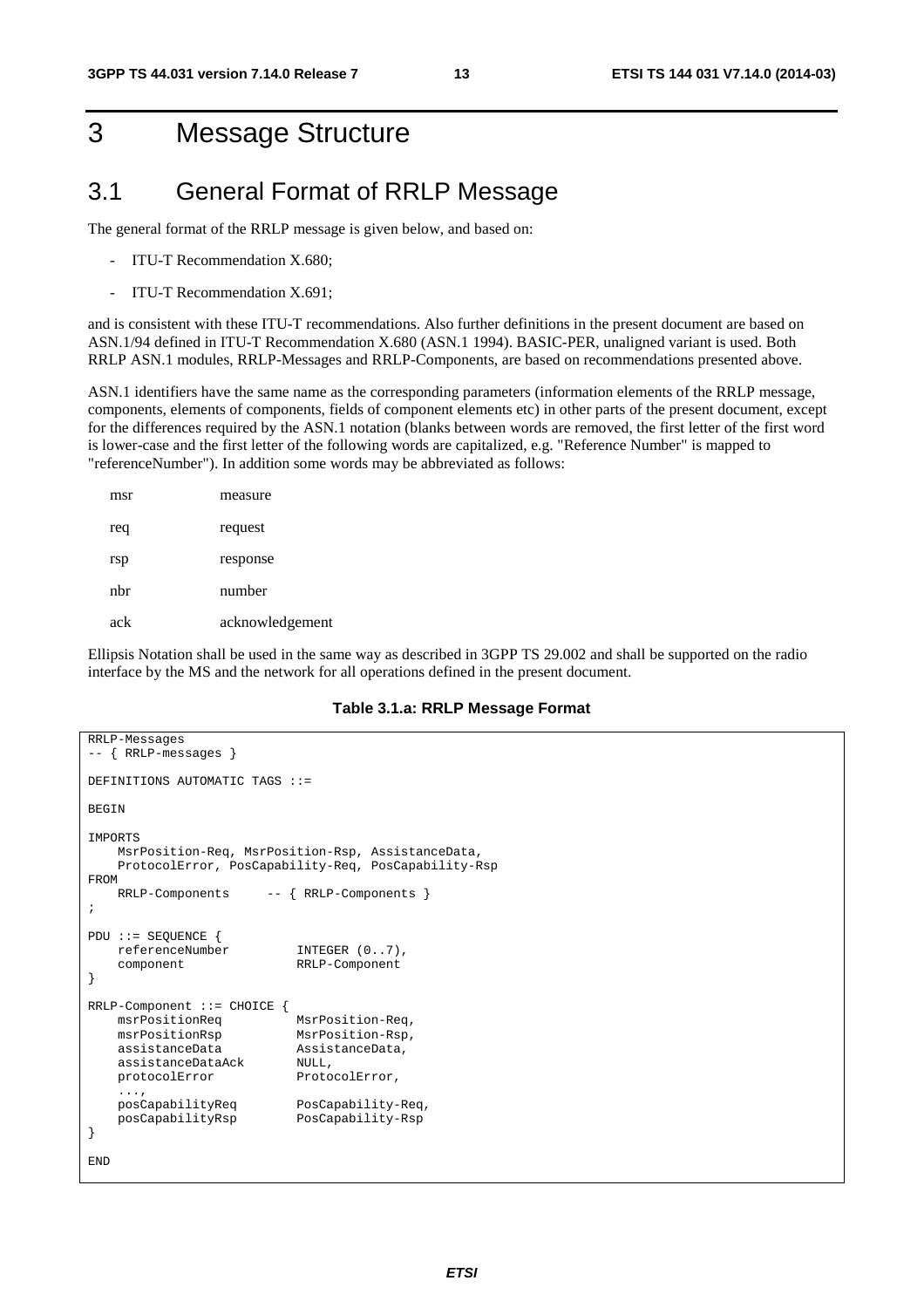The message consists of two information elements, that are further described in the following sub-clauses.

# 3.2 Reference Number IE

This element is mandatory, and appears only once per RRLP message. It has the range from 0 to 7. Value 0 is reserved for indicating unknown Reference Number. Its ASN.1 definition is in sub-clause 3.1. This element contains the Reference Number that shall be used as follows:

- in the Position Measurement procedure the SMLC shall select any number within the range 1-7 that it is not already using with the particular MS. The Reference Number serves as an identification of the Measure Position request component that it sends to the MS. When the MS responds either with the Measure Position Response component, or the Protocol Error component, it shall use the same Reference Number value and, if an Extended Reference ID was included by the SMLC, the same Extended Reference ID to identify to which Measure Position Request it is responding, if the Reference Number has been obtained. If the MS has not been able to decode the Reference Number (e.g. IE missing), it shall use '0' as the Reference number in the response. This mechanism helps for example in the cases where the SMLC sends a Measure Position Request to the MS, and before it receives the Response, it needs to send another Request (e.g. assistance data changes). Then the SMLC can identify to which Request the Response is related to;
- in the Assistance Data Delivery procedure the SMLC shall select any number within the range 1 7 that it is not already using with the MS. The Reference Number serves as an identification of the Assistance Data component that it sends to the MS. When the MS responds either with the Assistance Data Acknowledgement component or the Protocol Error component, it shall use the same Reference Number value if the Reference Number has been obtained and, in the case of Protocol Error, if an Extended Reference ID was included by the SMLC, the same Extended Reference ID to identify to which Assistance Data component it is responding,. If the MS has not been able to decode the Reference Number (e.g. IE missing), it shall use '0' as the Reference number in the response.
- in the Position Capability Transfer procedure the SMLC shall select any number within the range 1 7 that it is not already using with the MS. The Reference Number serves as an identification of the Positioning Capability Request component that it sends to the MS. When the MS responds either with the Positioning Capability Response component, or the Protocol Error component, it shall use the same Reference Number value if the Reference Number has been obtained and the same Extended Reference ID value if that has been obtained to identify to which Positioning Capability Request component it is responding. If the MS has not been able to decode the Reference Number (e.g. IE missing), it shall use '0' as the Reference number in the response.
- the SMLC shall use the same Reference Number and same Extended Reference ID to resend any RRLP component for which a response was not received from the MS.
- the SMLC shall use a different Reference Number to that in any RRLP component for which a response was not received from the MS if the SMLC aborts an existing RRLP procedure and starts a new procedure.
- the SMLC may use the same Reference Number and same Extended Reference ID or different Reference Numbers and Extended Reference IDs for different RRLP components within the same pseudo-segmentation sequence.

In all RRLP messages except Assistance Data Acknowledgement, the Reference Number IE shall be supplemented by an Extended Reference IE in order to distinguish valid from invalid RRLP responses at the SMLC and duplicate from non-duplicate RRLP commands at the MS. In order to remain backward compatible, the receiving entity shall be able to receive Measure Position Request, Measure Position Response, Assistance Data and Protocol Error messages without the Extended Reference IE. The ASN.1 definition of the Extended Reference IE is given in sub-clause 5.1 and the procedures associated with sending and receiving it are given in clause 2 and in Annex A, sub-clauses A.2.2.5, A.3.2.7 and A.6.6.

# 3.3 Component IE

This element is mandatory, and appears only once per RRLP message. It contains the actual component to be transferred.

Different components are described further in Chapter 4. This IE contains only one component, i.e. it is not possible to include two or more components.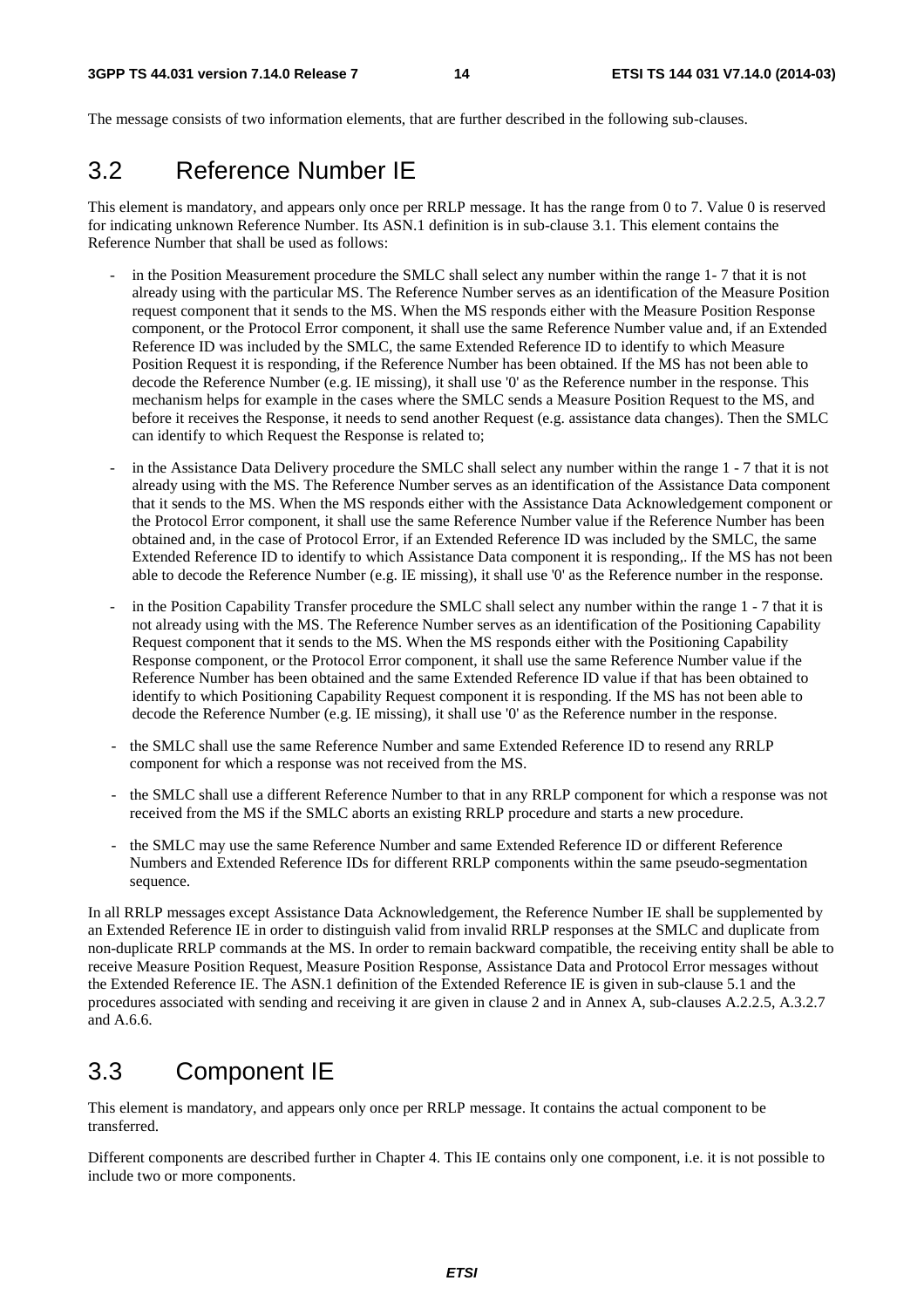### 4 Components

This ASN.1 module contains the definitions of the components and datatypes defined in the components.

```
Table 4.a: RRLP-Components format
```

```
RRLP-Components 
-- { RRLP-Components } 
DEFINITIONS AUTOMATIC TAGS ::= 
BEGIN 
IMPORTS 
     Ext-GeographicalInformation, VelocityEstimate 
FROM 
     MAP-LCS-DataTypes { 
     itu-t identified-organization (4) etsi (0) mobileDomain (0) 
     gsm-Network (1) modules (3) map-LCS-DataTypes (25) version10 (10)} 
     ExtensionContainer 
FROM MAP-ExtensionDataTypes { 
     itu-t identified-organization (4) etsi (0) mobileDomain (0) 
     gsm-Network (1) modules (3) map-ExtensionDataTypes (21) version10 (10)} 
; 
-- Add here other ASN.1 definitions presented below 
-- in chapters 4 and 5. 
END
```
### 4.1 Measure Position Request

This component is used by the SMLC to request location measurements or a location estimate from the MS. It includes QoS, other instructions, and possible assistance data to the MS. This component is defined as follows:

#### **Table 4.1.a: Measure Position Request**

```
add this definition to RRLP-Components module
-- Measurement Position request component 
MsrPosition-Req ::= SEQUENCE { 
                      positionInstruct PositionInstruct, 
    referenceAssistData ReferenceAssistData OPTIONAL, 
    msrAssistData MsrAssistData OPTIONAL, 
    systemInfoAssistData SystemInfoAssistData OPTIONAL, 
    gps-AssistData GPS-AssistData OPTIONAL, 
    extensionContainer ExtensionContainer OPTIONAL, 
    ..., 
     -- Release 98 extension element 
rel98-MsrPosition-Req-extension Rel98-MsrPosition-Req-Extension OPTIONAL, 
    - Release 5 extension element
rel5-MsrPosition-Req-extension Rel5-MsrPosition-Req-Extension OPTIONAL, 
     -- Release 7 extension element 
rel7-MsrPosition-Req-extension Rel7-MsrPosition-Req-Extension OPTIONAL 
}
```
The elements of this component are defined in clause 5.

#### 4.2 Measure Position Response

This component is used by the MS to respond to a Measure Position Request from the SMLC with location measurements, a location estimate, or an error indication. This component is defined as follows: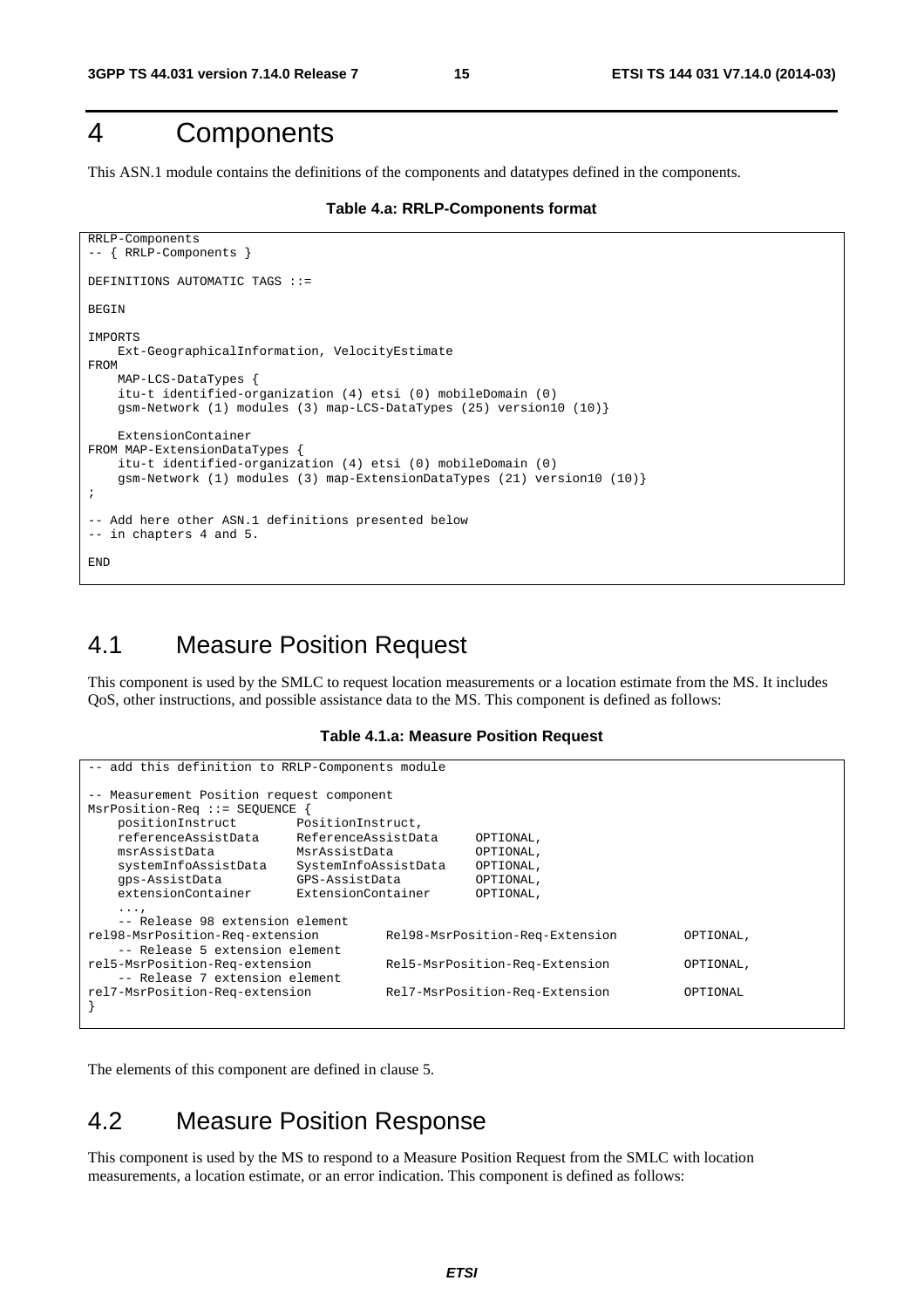| -- add this defintion to RRLP-Components module                                                                                                                                                                                                                                |                                                                                                                                |                                                                                         |  |  |  |  |  |  |
|--------------------------------------------------------------------------------------------------------------------------------------------------------------------------------------------------------------------------------------------------------------------------------|--------------------------------------------------------------------------------------------------------------------------------|-----------------------------------------------------------------------------------------|--|--|--|--|--|--|
| -- Measurement Position response component<br>MsrPosition-Rsp ::= SEOUENCE {                                                                                                                                                                                                   |                                                                                                                                |                                                                                         |  |  |  |  |  |  |
| multipleSets<br>referenceIdentity<br>otd-MeasureInfo<br>locationInfo<br>qps-MeasureInfo<br>locationError<br>extensionContainer                                                                                                                                                 | MultipleSets<br>ReferenceIdentity<br>OTD-MeasureInfo<br>LocationInfo<br>GPS-MeasureInfo<br>LocationError<br>ExtensionContainer | OPTIONAL,<br>OPTIONAL,<br>OPTIONAL,<br>OPTIONAL,<br>OPTIONAL,<br>OPTIONAL,<br>OPTIONAL, |  |  |  |  |  |  |
| $\cdots$<br>-- Release extension here<br>rel-98-MsrPosition-Rsp-Extension<br>Rel-98-MsrPosition-Rsp-Extension<br>OPTIONAL,<br>rel-5-MsrPosition-Rsp-Extension<br>Rel-5-MsrPosition-Rsp-Extension<br>OPTIONAL,                                                                  |                                                                                                                                |                                                                                         |  |  |  |  |  |  |
| -- When RRLP pseudo-segmentation is used, rel-5-MsrPosition-Rsp-Extension<br>-- and other possible future extensions should be the ones included in<br>-- the 2nd MsrPosition-Rsp component.<br>rel-7-MsrPosition-Rsp-Extension<br>Rel-7-MsrPosition-Rsp-Extension<br>OPTIONAL |                                                                                                                                |                                                                                         |  |  |  |  |  |  |

#### **Table 4.2.a: Measure Position Response**

The elements of this component are defined in clause 5.

### 4.3 Assistance Data

This component is used by the SMLC to deliver assistance data for location measurement and/or location calculation. This component is defined as follows:

#### **Table 4.3.a: Assistance Data**

```
-- add this defintion to RRLP-Components module 
-- Assistance Data component 
AssistanceData ::= SEQUENCE { 
    referenceAssistData ReferenceAssistData OPTIONAL, 
    msrAssistData MsrAssistData OPTIONAL, 
    systemInfoAssistData SystemInfoAssistData OPTIONAL, 
    gps-AssistData GPS-AssistData OPTIONAL, 
                                                         -- If not present, interpret as only
                                                          -- Assistance Data component used to 
                                                         -- deliver entire set of assistance<br>-- data.
- data.
    extensionContainer ExtensionContainer OPTIONAL, 
    ..., 
    -- Release extension here 
    rel98-AssistanceData-Extension Rel98-AssistanceData-Extension OPTIONAL, 
    rel5-AssistanceData-Extension Rel5-AssistanceData-Extension OPTIONAL, 
 rel7-AssistanceData-Extension Rel7-AssistanceData-Extension OPTIONAL 
}
```
The elements of this component are defined in clause 5.

#### 4.4 Assistance Data Acknowledgement

This component does not have any information contents. It presence indicates that the MS has received the complete Assistance Data component.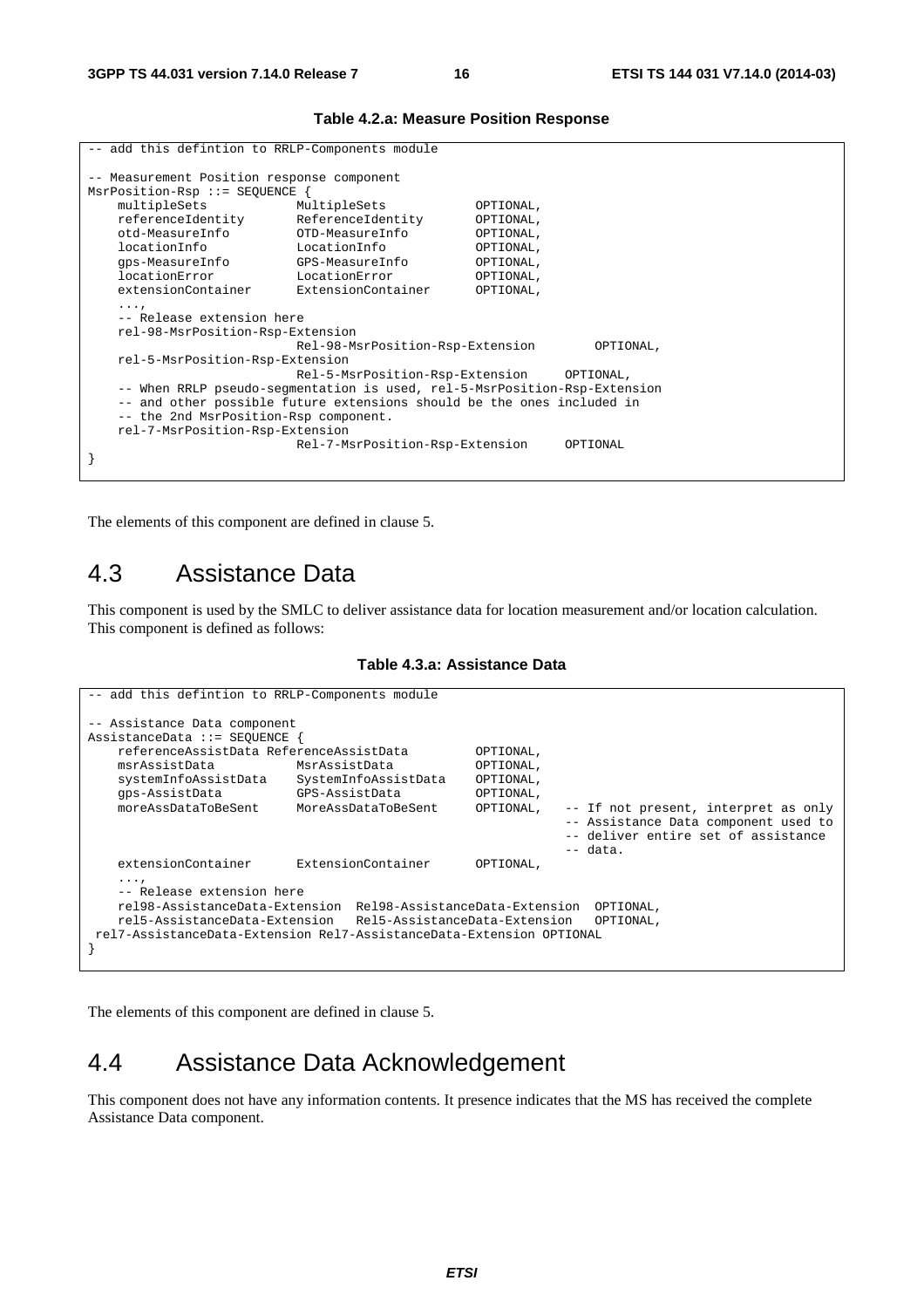### 4.5 Protocol Error

This component is used by the receiving entity (SMLC or MS) to indicate to the sending entity, that there is a problem that prevents the receiving entity to receive a complete and understandable component. This component is defined as follows:

**Table 4.5.a: Protocol Error** 

```
-- add this defintion to RRLP-Components module 
 -- Protocol Error component 
ProtocolError ::= SEQUENCE { 
     errorCause ErrorCodes, 
     extensionContainer ExtensionContainer OPTIONAL, 
     ..., 
     -- Release extensions here 
     rel-5-ProtocolError-Extension Rel-5-ProtocolError-Extension OPTIONAL 
}
```
The elements of this component are defined in clause 5.

### 4.6 Positioning Capability Request

This component is used by the SMLC to request the positioning capabilities of the MS and optionally indicating GANSS positioning support. This component is defined as follows:

#### **Table 4.6.a: Positioning Capability Request**

```
add this definition to RRLP-Components module
-- Positioning Capability request component 
PosCapability-Req ::= SEQUENCE { 
   extended-reference Extended-reference,
    gANSSPositionMethods GANSSPositionMethods OPTIONAL, 
    extensionContainer ExtensionContainer OPTIONAL, 
 ... 
}
```
The elements of this component are defined in clause 5.

### 4.7 Positioning Capability Response

This component is used by the MS to respond to a Positioning Capability Request from the SMLC with the positioning capabilities of the MS, the types of assistance data supported and the types of assistance data possibly needed by the MS. This component is defined as follows:

#### **Table 4.7.a: Positioning Capability Response**

```
add this definition to RRLP-Components module
-- Positioning Capability response component 
PosCapability-Rsp ::= SEQUENCE { 
   extended-reference Extended-reference,<br>posCapabilities PosCapabilities,
                             PosCapabilities,
-- assistanceSupported shall be included if and only if any of the assistance data is supported 
     assistanceSupported AssistanceSupported OPTIONAL, 
     assistanceNeeded AssistanceNeeded OPTIONAL, 
    extensionContainer
     ... 
}
```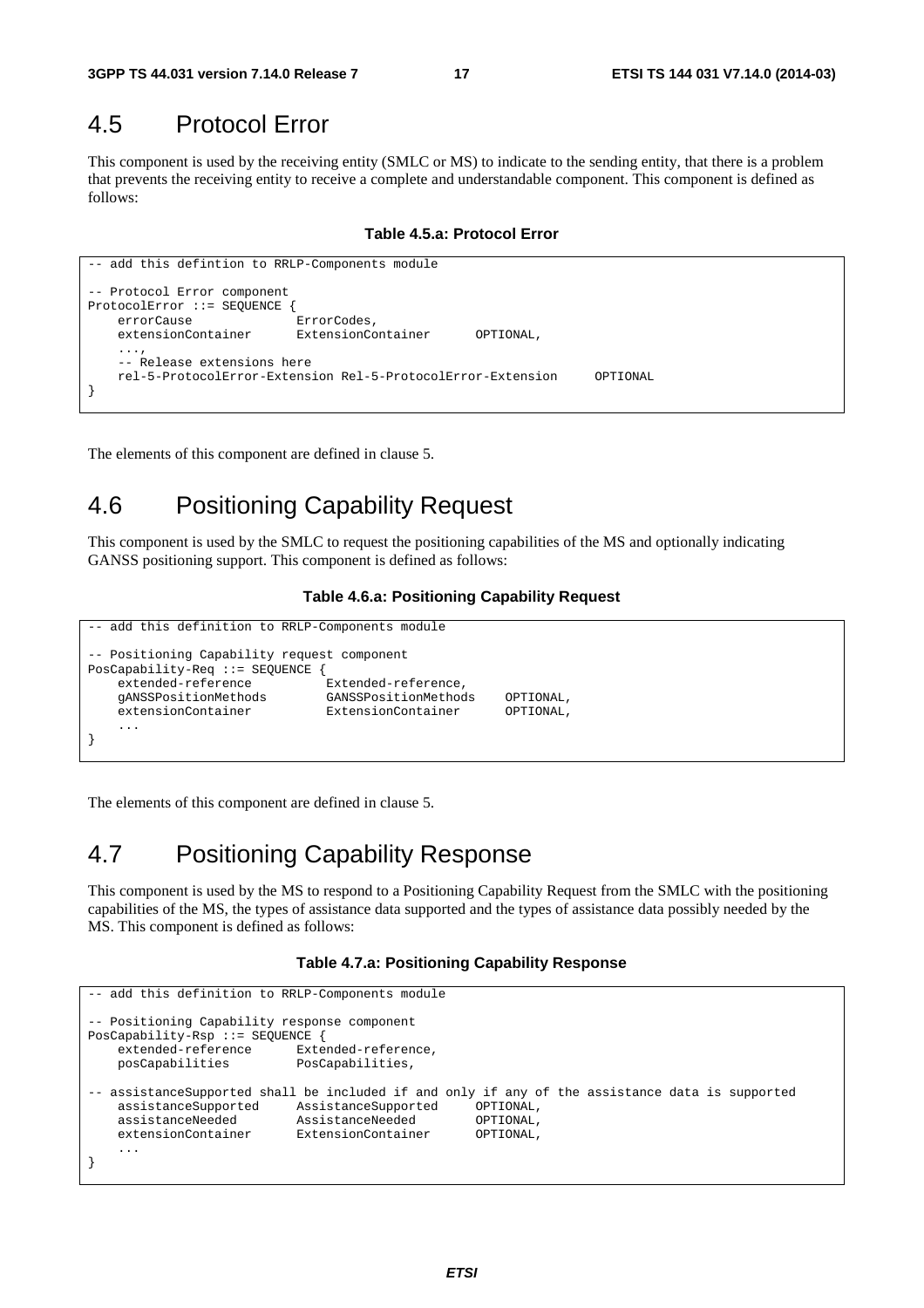The elements of this component are defined in clause 5.

# 5 Elements of Components

### 5.1 ASN.1 Description

The following ASN.1 code defines the elements of components. See the Annex A for further description of the contents of components and their elements.

#### **Table 5.1.a: ASN.1 Description**

```
-- add these defintions to RRLP-Components module
 -- Position instructions 
PositionInstruct ::= SEQUENCE { 
   --<br>-- Method type<br>methodType
methodType MethodType,
 positionMethod PositionMethod, 
   measureResponseTime MeasureResponseTime,
    useMultipleSets UseMultipleSets, 
    environmentCharacter EnvironmentCharacter OPTIONAL 
} 
-- 
MethodType ::= CHOICE { 
 msAssisted AccuracyOpt, -- accuracy is optional 
msBased Mccuracy, -- accuracy is mandatory
msBasedPref Accuracy, -- accuracy is mandatory
   msAssisted AccuracyOpt, -- accuracy is optional<br>
msBased Accuracy, -- accuracy is mandatory<br>
msBasedPref Accuracy, -- accuracy is mandatory<br>
msAssistedPref Accuracy -- accuracy is mandatory
} 
-- Accuracy of the location estimation 
AccuracyOpt ::= SEQUENCE { 
    accuracy Accuracy OPTIONAL 
} 
-- The values of this field are defined in 3GPP TS 23.032 (Uncertainty code) 
Accuracy ::= INTEGR (0..127)-- Position Method 
PositionMethod ::= ENUMERATED { 
    eotd (0), 
   qps(1).
     gpsOrEOTD (2) 
} 
-- Measurement request response time 
MeasureResponseTime ::= INTEGER (0..7) 
-- useMultiple Sets, FFS!
UseMultipleSets ::= ENUMERATED { 
   multipleSets (0), -- multiple sets are allowed
   oneSet (1) -- sending of multiple is not allowed
} 
-- Environment characterization 
EnvironmentCharacter ::= ENUMERATED { 
   badArea (0), - bad urban or suburban, heavy multipath and NLOS
 notBadArea (1), -- light multipath and NLOS 
 mixedArea (2), -- not defined or mixed environment 
 ... 
} 
 -- E-OTD reference BTS for Assitance data IE 
ReferenceAssistData ::= SEQUENCE { 
   bcchCarrier BCCHCarrier, \overline{C}-- BCCH carrier
bsic BSIC, - BSIC,
    timeSlotScheme TimeSlotScheme, - Timeslot scheme
    btsPosition BTSPosition OPTIONAL 
}
```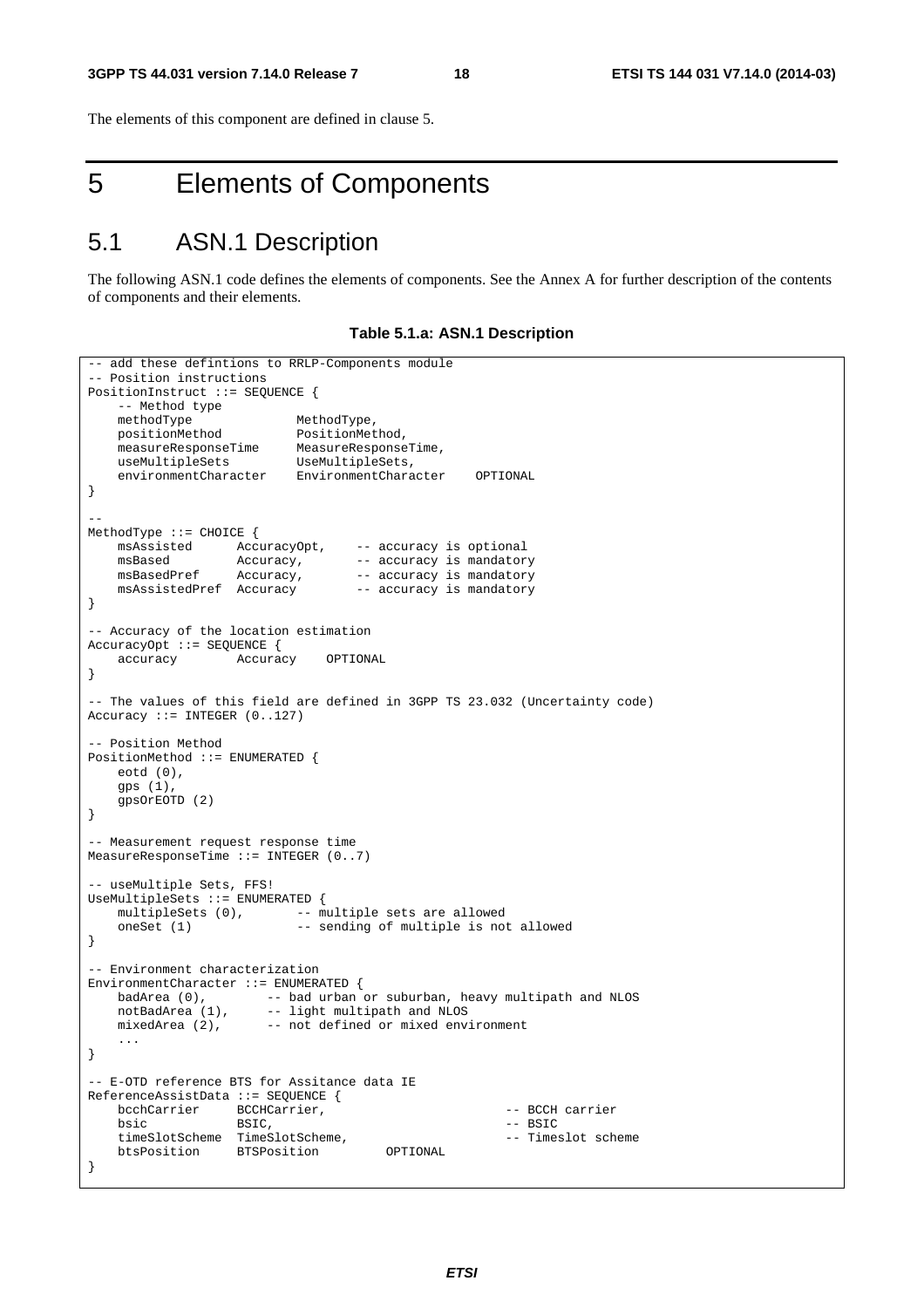```
-- ellipsoid point and 
 -- ellipsoid point with altitude and uncertainty ellipsoid shapes are supported 
BTSPosition ::= Ext-GeographicalInformation 
 - RF channel number of BCCH
BCCHCarrier ::= INTEGER (0..1023) 
-- Base station Identity Code 
BSIC ::= INTEGER (0..63)-- Timeslot scheme 
TimeSlotScheme ::= ENUMERATED { 
     equalLength (0), 
     variousLength (1) 
} 
-- Time slot (modulo) 
ModuloTimeSlot ::= INTEGER (0..3) 
-- E-OTD measurement assistance data IE 
-- The total number of neighbors in this element (MsrAssistData) 
-- and in SystemInfoAssistData element (presented neighbors 
-- can be at a maximum 15!) 
MsrAssistData ::= SEQUENCE { 
      msrAssistList SeqOfMsrAssistBTS 
} 
SeqOfMsrAssistBTS ::= SEQUENCE (SIZE(1..15)) OF MsrAssistBTS
MsrAssistBTS ::= SEQUENCE { 
    bcchCarrier BCCHCarrier, -- BCCH carrier<br>bsic -- BSIC, -- BSIC
   bsic -- BSIC, -- BSIC<br>multiFrameOffset MultiFrameOffset, -- mult
                         MultiFrameOffset, -- multiframe offset<br>TimeSlotScheme, -- Timeslot scheme
   muisiese<br>timeSlotScheme
    roughRTD RoughRTD, -- rough RTD value 
     -- Location Calculation Assistance data is moved here 
    calcAssistanceBTS CalcAssistanceBTS OPTIONAL 
} 
-- Multiframe offset 
MultiFrameOffset ::= INTEGER (0..51) 
-- The Multiframe Offset value 51 shall not be encoded by the transmitting entity and 
-- shall be treated by the receiving entity as 0. 
-- Rough RTD value between one base station and reference BTS 
RoughRTD :: = INTEGR (0..1250)-- The RoughRTD value 1250 shall not be encoded by the transmitting entity and shall 
-- be treated by the receiving entity as 0. 
-- E-OTD Measurement assistance data for system information List IE 
-- The total number of base stations in this element (SystemInfoAssistData 
-- presented neighbors) and in MsrAssistData element can be at a maximum 15. 
SystemInfoAssistData ::= SEQUENCE { 
                             SeqOfSystemInfoAssistBTS
} 
SeqOfSystemInfoAssistBTS::= SEQUENCE (SIZE(1..32)) OF SystemInfoAssistBTS 
 -- whether n.th is present or not ? 
SystemInfoAssistBTS ::= CHOICE {<br>notPresent NIIJ.
   not Present
    present AssistBTSData 
} 
-- Actual assistance data for system information base station 
AssistBTSData ::= SEQUENCE { 
   bsic -- BSIC, -- BSIC<br>multiFrameOffset MultiFrameOffset, -- mult
   multiFrameOffset MultiFrameOffset, -- multiframe offset<br>timeSlotScheme TimeSlotScheme. -- Timeslot scheme
                         TimeSlotScheme,
    roughRTD RoughRTD, -- rough RTD value 
     -- Location Calculation Assistance data 
     calcAssistanceBTS CalcAssistanceBTS OPTIONAL 
}
```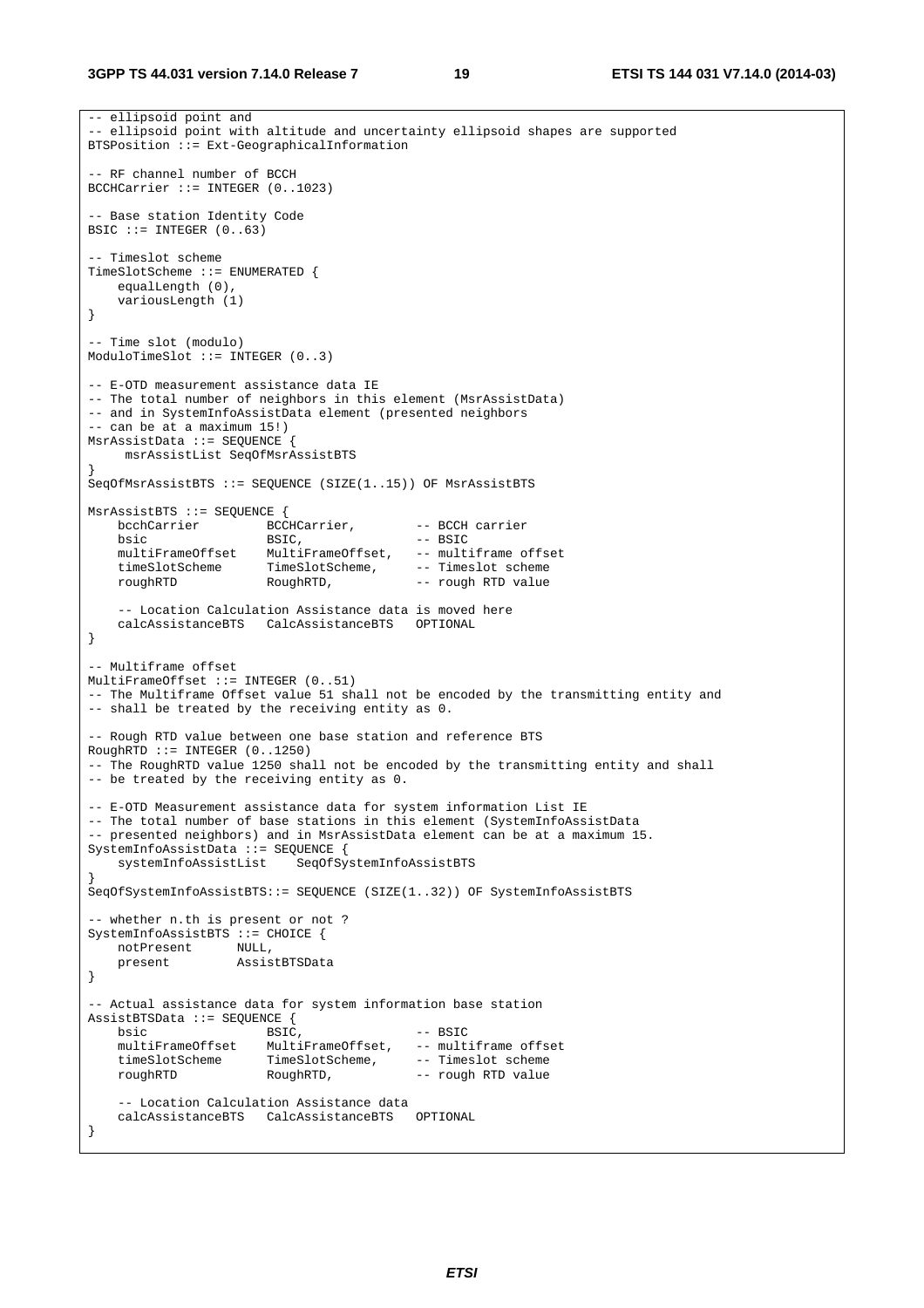**3GPP TS 44.031 version 7.14.0 Release 7 20 ETSI TS 144 031 V7.14.0 (2014-03)**

```
-- E-OTD Location calculation assistance data, 
 -- CalcAssistanceBTS element is optional not subfields 
CalcAssistanceBTS ::= SEQUENCE {<br>fineRTD FineRTD,
 fineRTD FineRTD, -- fine RTD value between base stations 
 referenceWGS84 ReferenceWGS84 -- reference coordinates 
} 
-- Coordinates of neighbour BTS, WGS-84 ellipsoid 
ReferenceWGS84 ::= SEQUENCE {<br>relativeNorth RelDistance,<br>relativeEast RelDistance,
                      RelDistance,                             -- relative distance (south negative)<br>RelDistance,                       -- relative distance (west negative)
                                                      -- relative distance (west negative)
     -- Relative Altitude is not always known 
    relativeAlt RelativeAlt OPTIONAL -- relative altitude 
} 
-- Fine RTD value between this BTS and the reference BTS 
FineRTD ::= INTEGER (0..255)- Relative north/east distance
RelDistance ::= INTEGER (-200000..200000) 
-- Relative altitude 
RelativeAlt ::= INTEGER (-4000..4000) 
-- Measure position response IEs 
-- Reference Identity 
 -- Multiple sets 
MultipleSets ::= SEQUENCE { 
     -- number of reference sets 
   nbrOfSets INTEGER (2..3),
     -- This field actually tells the number of reference BTSs 
    nbrOfReferenceBTSs INTEGER (1..3), 
     -- This field is conditional and included optionally only if 
    -- nbrOfSets is 3 and number of reference BTSs is 2.<br>referenceRelation ReferenceRelation OPTIONAL
   referenceRelation
} 
-- Relation between refence BTSs and sets 
ReferenceRelation ::= ENUMERATED { 
   secondBTSThirdSet (0), -- 1st BTS related to 1st and 2nd sets
    secondBTSSecondSet (1), -- 1st BTS related to 1st and 3rd sets<br>firstBTSFirstSet (2) -- 1st BTS related to 1st set
                             \frac{1}{\sqrt{2}} -- 1st BTS related to 1st set
} 
-- Reference BTS Identity, this element contains number of 
-- BTSs told nbrOfReferenceBTSs field in Multiple sets element) 
ReferenceIdentity ::= SEQUENCE { 
    -- Reference BTS list 
     refBTSList SeqOfReferenceIdentityType 
} 
SeqOfReferenceIdentityType ::= SEQUENCE (SIZE(1..3)) OF ReferenceIdentityType
```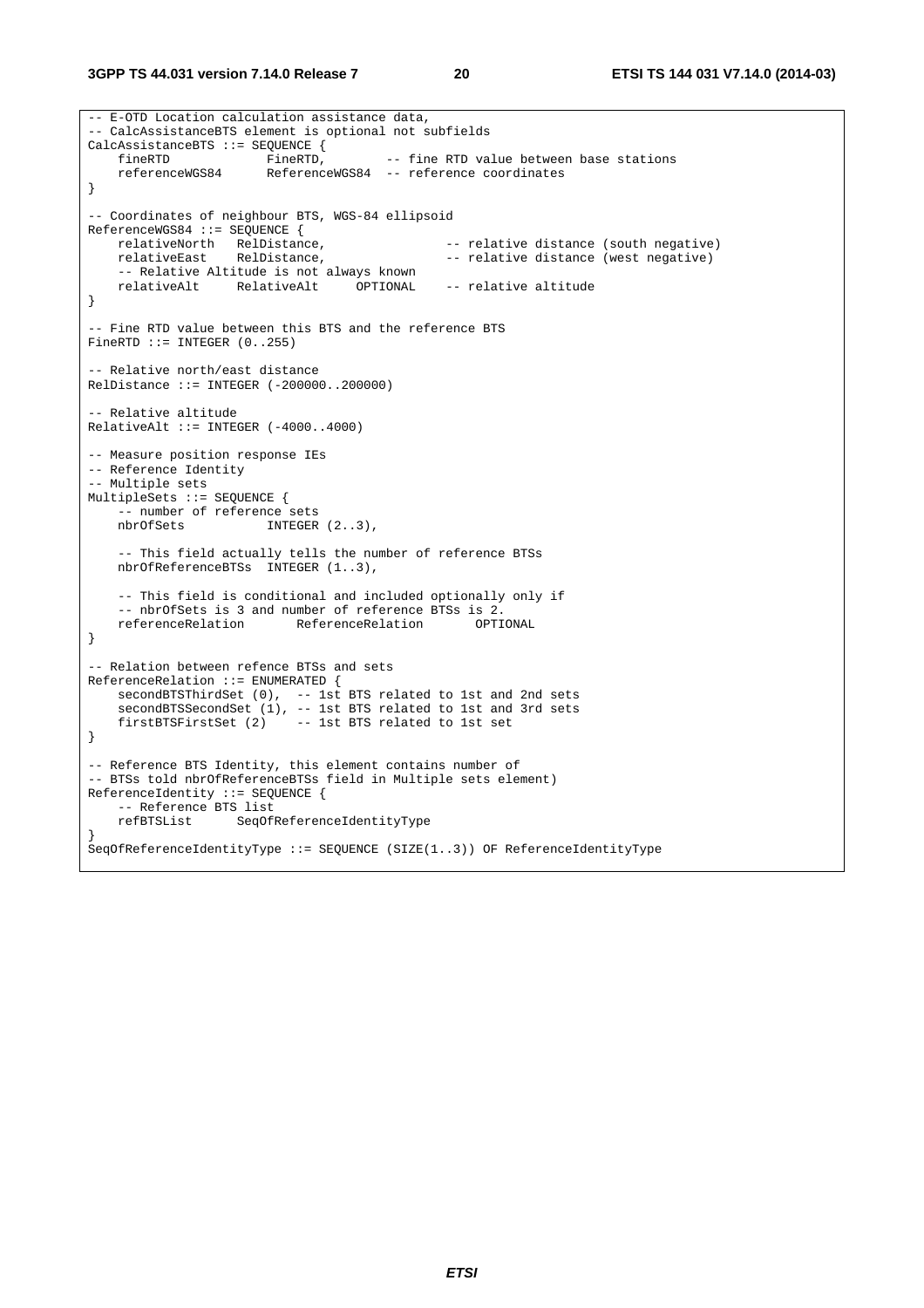**3GPP TS 44.031 version 7.14.0 Release 7 21 ETSI TS 144 031 V7.14.0 (2014-03)**

-- Cell identity ReferenceIdentityType ::= CHOICE { bsicAndCarrier BSICAndCarrier, ch constant of the contract of the basic and Carrier<br>ci CellID, -- Cell ID, LAC not needed<br>requestIndex RequestIndex, -- Index to Requested Neigh -- Index to Requested Neighbor List systemInfoIndex SystemInfoIndex, -- Index to System info list, this type of ref. identity -- shall not be used by the MS unless it has received -- the SystemInfoAssistData from the SMLC for this cell.<br>-- CI and LAC ciAndLAC CellIDAndLAC } BSICAndCarrier ::= SEQUENCE { carrier BCCHCarrier, bsic BSIC } RequestIndex ::= INTEGER (1..16) SystemInfoIndex ::= INTEGER (1..32) CellIDAndLAC ::= SEQUENCE {<br>referenceLAC LAC, LAC, The Constant -- Location area code<br>CellID -- Cell identity referenceCI CellID -- Cell identity }  $\text{CellID}$  ::= INTEGER  $(0.065535)$ LAC  $::=$  INTEGER  $(0..65535)$ -- OTD-MeasureInfo OTD-MeasureInfo ::= SEQUENCE { -- Measurement info elements, OTD-MsrElement is repeated number of times -- told in nbrOfReferenceBTSs in MultipleSets, default value is 1 OTD-MsrElementFirst, -- if more than one sets are present this element is repeated -- NumberOfSets - 1 (-1 = first set) otdMsrRestSets SeqOfOTD-MsrElementRest OPTIONAL } SeqOfOTD-MsrElementRest ::= SEQUENCE (SIZE(1..2)) OF OTD-MsrElementRest -- OTD measurent information for 1 set OTD-MsrElementFirst ::= SEQUENCE { refFrameNumber INTEGER (0..42431), -- Frame number modulo 42432 referenceTimeSlot ModuloTimeSlot, toaMeasurementsOfRef TOA-MeasurementsOfRef OPTIONAL, stdResolution taCorrection INTEGER (0..960) OPTIONAL, -- TA correction -- measured neighbors in OTD measurements otd-FirstSetMsrs SeqOfOTD-FirstSetMsrs OPTIONAL } SeqOfOTD-FirstSetMsrs ::= SEQUENCE (SIZE(1..10)) OF OTD-FirstSetMsrs -- OTD measurent information 2 and 3 sets if exist OTD-MsrElementRest ::= SEQUENCE { refFrameNumber INTEGER (0..42431), -- Frame number modulo 42432 referenceTimeSlot ModuloTimeSlot, toaMeasurementsOfRef TOA-MeasurementsOfRef OPTIONAL, stdResolution taCorrection INTEGER (0..960) OPTIONAL, -- TA correction -- measured neighbors in OTD measurements otd-MsrsOfOtherSets SeqOfOTD-MsrsOfOtherSets OPTIONAL } SeqOfOTD-MsrsOfOtherSets ::= SEQUENCE (SIZE(1..10)) OF OTD-MsrsOfOtherSets -- Standard deviation of the TOA measurements from the reference BTS TOA-MeasurementsOfRef ::= SEQUENCE { refQuality RefQuality, numOfMeasurements NumOfMeasurements }  $RefQuality ::= INTEGR (0..31)$  -- St Dev of TOA of reference as defined in annex NumOfMeasurements ::= INTEGER (0..7) -- No. of measurements for RefQuality as defined in annex StdResolution  $::=$  INTEGER  $(0..3)$  -- Values of resolution are defined in annex OTD-FirstSetMsrs ::= OTD-MeasurementWithID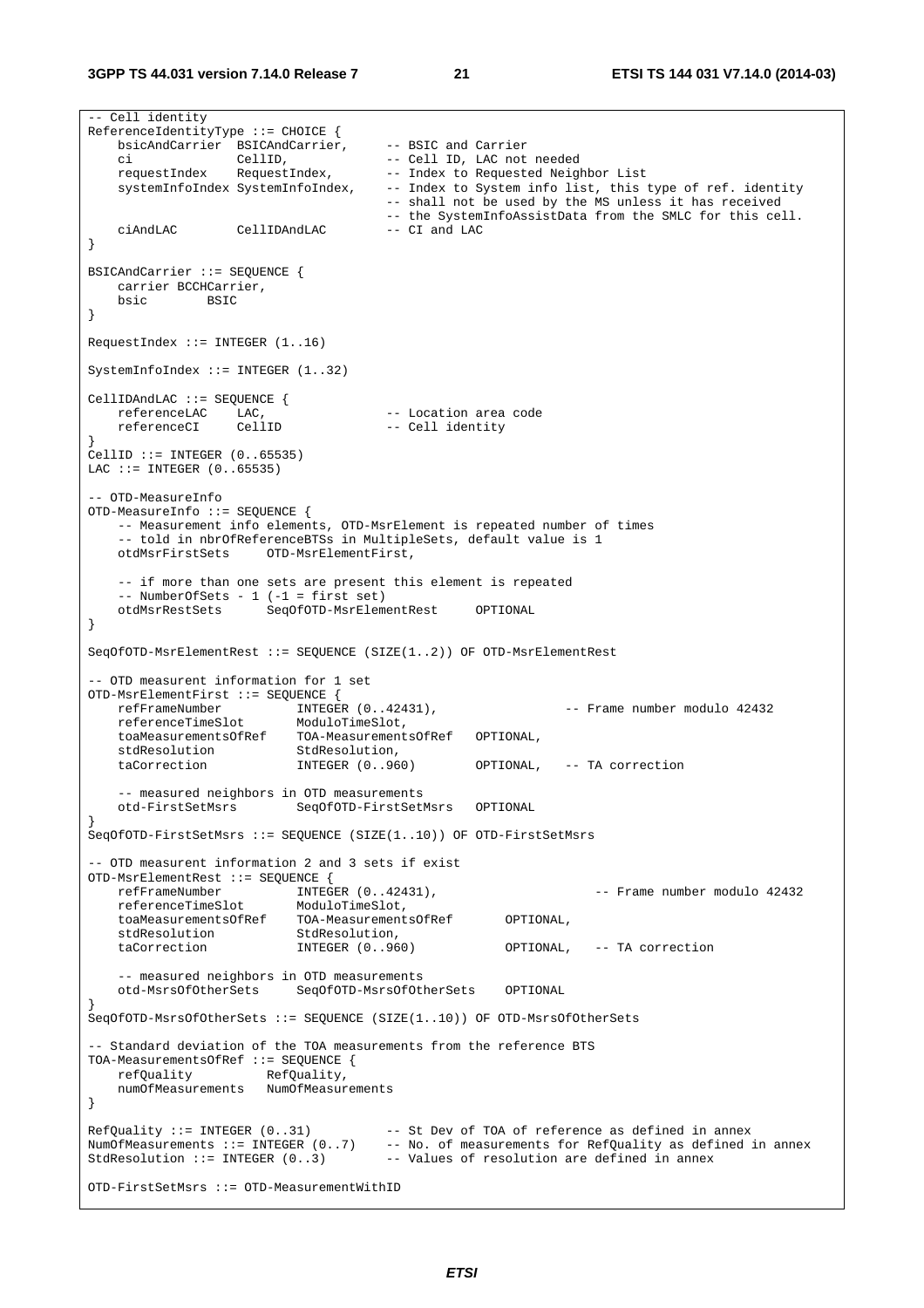```
-- Neighbour info in OTD measurements 0-10 times in TD measurement info 
OTD-MsrsOfOtherSets ::= CHOICE { 
    identityNotPresent OTD-Measurement, 
    identityPresent OTD-MeasurementWithID 
} 
-- For this OTD measurement identity is same as the identity of BTS 
-- in the first set with same sequence number 
OTD-Measurement ::= SEQUENCE { 
 nborTimeSlot ModuloTimeSlot, 
 eotdQuality EOTDQuality, 
 otdValue OTDValue 
} 
-- This measurement contains the BTS identity and measurement 
OTD-MeasurementWithID ::=SEQUENCE { 
    neighborIdentity NeighborIdentity, 
 nborTimeSlot ModuloTimeSlot, 
 eotdQuality EOTDQuality, 
    otdValue OTDValue 
} 
EOTDQuality ::= SEQUENCE { 
   nbrOfMeasurements INTEGER (0..7),<br>stdOfFOTD INTEGER (0.31)
                       stdOfEOTD INTEGER (0..31) 
} 
NeighborIdentity ::= CHOICE { 
    bsicAndCarrier BSICAndCarrier, -- BSIC and Carrier 
 ci CellID, -- Cell ID, LAC not needed 
 multiFrameCarrier MultiFrameCarrier, -- MultiFrameOffest and BSIC 
requestIndex RequestIndex, -- Index to Requested Neighbor List
 systemInfoIndex SystemInfoIndex, -- Index to System info list, this type of neighbour 
                                            -- identity shall not be used by the MS unless it has 
                                            -- received the SystemInfoAssistData from the SMLC for 
    -- this cell. 
                       ciAndLAC CellIDAndLAC -- CI and LAC 
} 
-- Multiframe and carrier 
MultiFrameCarrier ::= SEQUENCE { 
    bcchCarrier BCCHCarrier, 
    multiFrameOffset MultiFrameOffset 
} 
-- OTD measurement value for neighbour 
OTDValue ::= INTEGER (0..39999) 
-- Location information IE 
LocationInfo ::= SEQUENCE { 
   refFrame INTEGER (0..65535), -- Reference Frame number
     -- If refFrame is within (42432..65535), it shall be ignored by the receiver 
   -- in that case the MS should provide GPS TOW if available<br>gpsTOW 1NTEGER (0..14399999) OPTIONAL, -- GPS TOW
 gpsTOW INTEGER (0..14399999) OPTIONAL, -- GPS TOW 
 fixType FixType, 
    -- Note that applicable range for refFrame is 0 - 42431 
     -- Possible shapes carried in posEstimate are 
     -- ellipsoid point, 
     -- ellipsoid point with uncertainty circle 
    -- ellipsoid point with uncertainty ellipse 
     -- ellipsoid point with altitude and uncertainty ellipsoid 
    posEstimate Ext-GeographicalInformation 
} 
FixType ::= INTEGER { 
     twoDFix (0), 
     threeDFix (1) 
} (0..1) 
-- GPS-Measurement information 
GPS-MeasureInfo ::= SEQUENCE { 
    -- Measurement info elements 
     -- user has to make sure that in this element is number of elements 
     -- defined in reference BTS identity 
    gpsMsrSetList SeqOfGPS-MsrSetElement 
} 
SeqOfGPS-MsrSetElement ::= SEQUENCE (SIZE(1..3)) OF GPS-MsrSetElement
```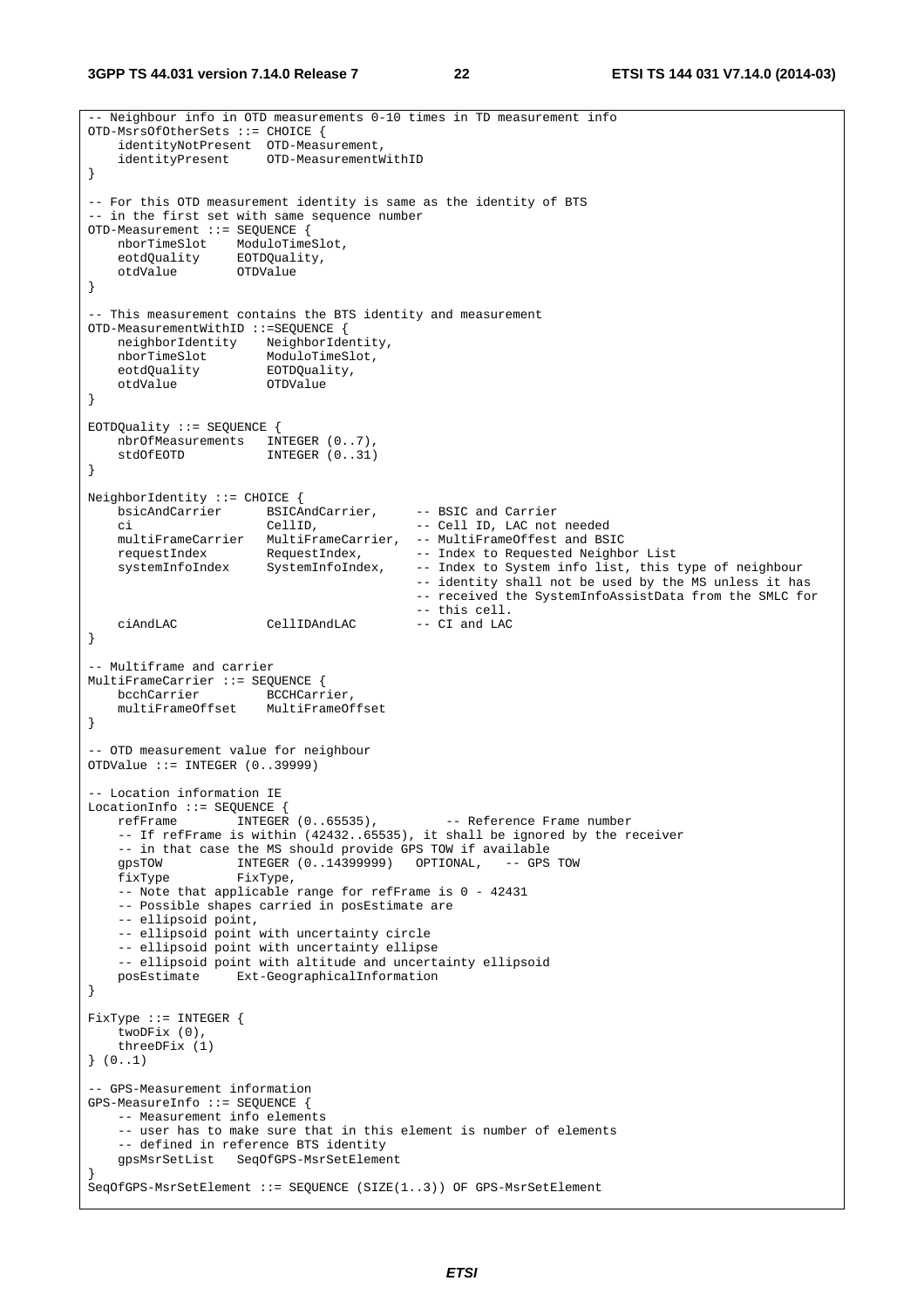```
-- OTD measurent information 1-3 times in message 
GPS-MsrSetElement ::= SEQUENCE { 
    refFrame INTEGER (0..65535) OPTIONAL, -- Reference Frame number 
                  GPSTOW 24b, - GPS TOW
     -- Note that applicable range for refFrame is 0 - 42431 
--N_SAT can be read from number of elements of gps-msrList 
    gps-msrList SeqOfGPS-MsrElement 
} 
-- 24 bit presentation for GPSTOW 
GPSTOW24b ::= INTEGER (0..14399999) 
-- measured elements in measurement parameters field 
SeqOfGPS-MsrElement ::= SEQUENCE (SIZE(1..16)) OF GPS-MsrElement 
GPS-MsrElement ::= SEQUENCE { 
 satelliteID SatelliteID, -- Satellite identifier 
 cNo INTEGER (0..63), -- carrier noise ratio 
 doppler INTEGER (-32768..32767), -- doppler, mulltiply by 0.2 
wholeChips INTEGER (0..1022), - - whole value of the code phase measurement
fracChips INTEGER (0..1024), -- fractional value of the code phase measurement
                                          -- a value of 1024 shall not be encoded by the sender 
                                           -- the receiver shall consider a value of 1024 to be 
                                           -- invalid data 
   mpathIndic MpathIndic, 1999 -- multipath indicator
    pseuRangeRMSErr INTEGER (0..63) -- index 
} 
-- Multipath indicator 
MpathIndic ::= ENUMERATED {
    notMeasured (0), 
    low (1), 
    medium (2), 
    high (3) 
} 
-- Location error IE 
LocationError ::= SEQUENCE { 
    locErrorReason LocErrorReason, 
    additionalAssistanceData AdditionalAssistanceData OPTIONAL, 
 ... 
} 
LocErrorReason ::= ENUMERATED { 
    unDefined (0), 
    notEnoughBTSs (1), 
    notEnoughSats (2), 
    eotdLocCalAssDataMissing (3), 
    eotdAssDataMissing (4), 
    gpsLocCalAssDataMissing (5), 
    gpsAssDataMissing (6), 
    methodNotSupported (7), 
    notProcessed (8), 
    refBTSForGPSNotServingBTS (9), 
    refBTSForEOTDNotServingBTS (10), 
     ..., 
    notEnoughGANSSSats (11), 
 ganssAssDataMissing (12), 
    refBTSForGANSSNotServingBTS (13) 
} 
-- exception handling: 
-- an unrecognized value shall be treated the same as value 0 
-- defines additional assistance data needed for any new location attempt 
-- MS shall retain any assistance data already received 
AdditionalAssistanceData ::= SEQUENCE {<br>qpsAssistanceData GPSAssistan
                         gpsAssistanceData GPSAssistanceData OPTIONAL, 
    extensionContainer ExtensionContainer OPTIONAL, 
 ..., 
    ganssAssistanceData GANSSAssistanceData OPTIONAL 
}
```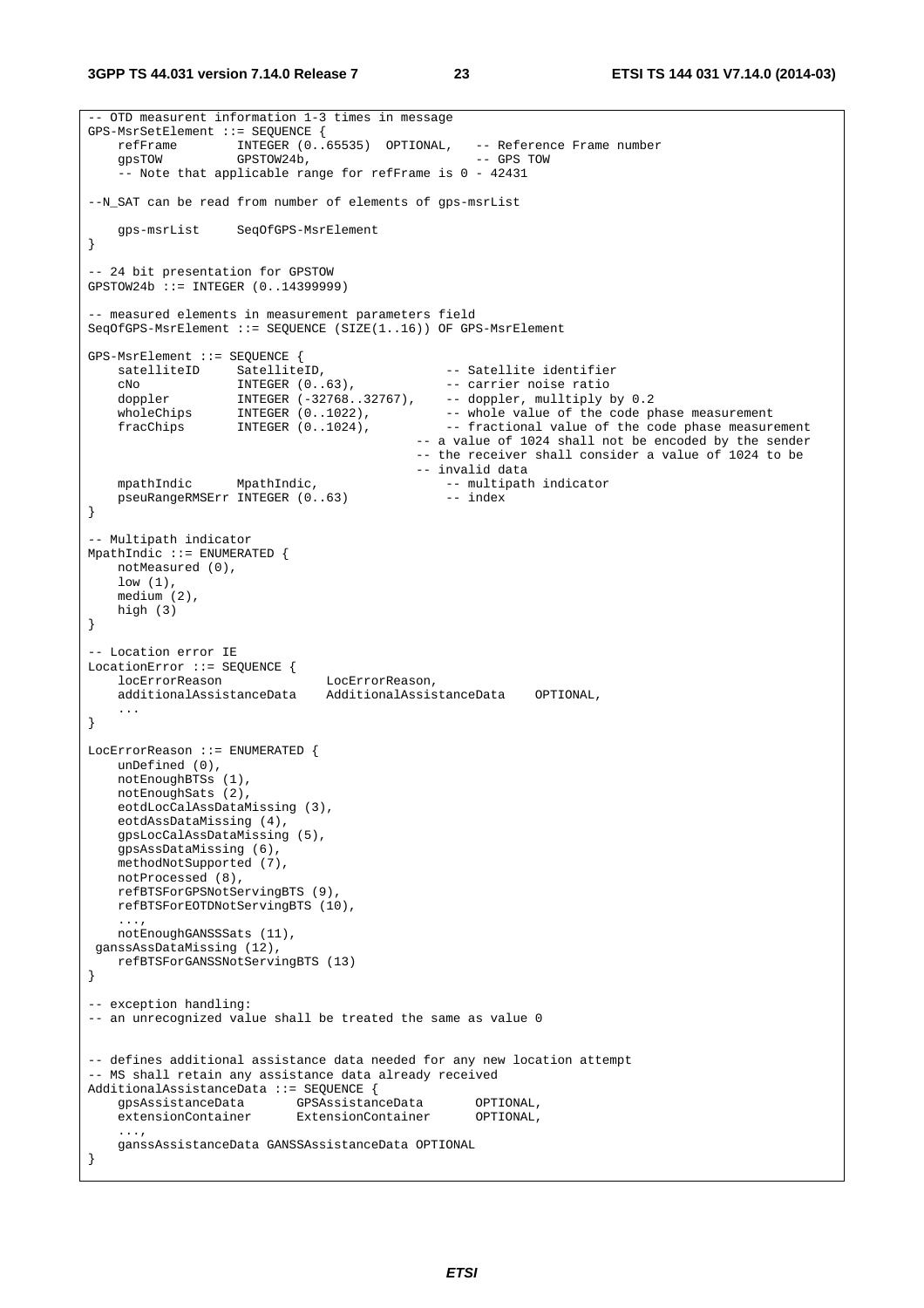```
GPSAssistanceData ::= OCTET STRING (SIZE (1..maxGPSAssistanceData)) 
-- GPSAssistanceData has identical structure and encoding to octets 3 to n of the 
-- GPS Assistance Data IE in 3GPP TS 49.031 
maxGPSAssistanceData INTEGER ::= 40 
GANSSAssistanceData ::= OCTET STRING (SIZE (1..maxGANSSAssistanceData)) 
-- GANSSAssistanceData has identical structure and encoding to octets 3 to n of the 
-- GANSS Assistance Data IE in 3GPP TS 49.031 
maxGANSSAssistanceData INTEGER ::= 40 
-- Protocol Error Causes 
ErrorCodes ::= ENUMERATED { 
   unDefined (0), 
missingComponet (1), 
incorrectData (2), 
missingIEorComponentElement (3), 
messageTooShort (4), 
unknowReferenceNumber (5), 
... 
} 
-- exception handling: 
-- an unrecognized value shall be treated the same as value 0 
-- GPS assistance data IE 
GPS-AssistData ::= SEQUENCE { 
    controlHeader ControlHeader 
} 
-- More Assistance Data To Be Sent IE 
-- More Assistance Data Components On the Way indication for delivery of an entire set of assistance 
-- data in multiple Assistance Data components. 
MoreAssDataToBeSent ::= ENUMERATED { 
  noMoreMessages (0), --- This is the only or last Assistance Data message used to deliver
                               -- the entire set of assistance data. 
    moreMessagesOnTheWay (1) -- The SMLC will send more Assistance Data messages or a final RRLP 
                               -- Measure Position Request message to deliver the 
                               -- the entire set of assistance data. 
} 
-- Control header of the GPS assistance data 
ControlHeader ::= SEQUENCE { 
    -- Field type Present information 
 referenceTime ReferenceTime OPTIONAL, 
 refLocation RefLocation OPTIONAL, 
 dgpsCorrections DGPSCorrections OPTIONAL, 
 navigationModel NavigationModel OPTIONAL, 
 ionosphericModel IonosphericModel OPTIONAL, 
utcModel UTCModel UTCModel OPTIONAL,
almanac Malmanac OPTIONAL,
    acquisAssist AcquisAssist OPTIONAL, 
    realTimeIntegrity SeqOf-BadSatelliteSet OPTIONAL 
} 
ReferenceTime ::= SEQUENCE { 
   gpsTime GPSTime,
   gsmTime GSMTime GSMTime OPTIONAL,
    gpsTowAssist GPSTOWAssist OPTIONAL 
} 
-- GPS Time includes week number and time-of-week (TOW) 
GPSTime ::= SEQUENCE { 
    gpsTOW23b GPSTOW23b, 
    gpsWeek GPSWeek 
} 
-- GPSTOW, range 0-604799.92, resolution 0.08 sec, 23-bit presentation 
GPSTOW23b ::= INTEGER (0..7559999) 
 - GPS week number
GPSWeek ::= INTEGER (0..1023)
```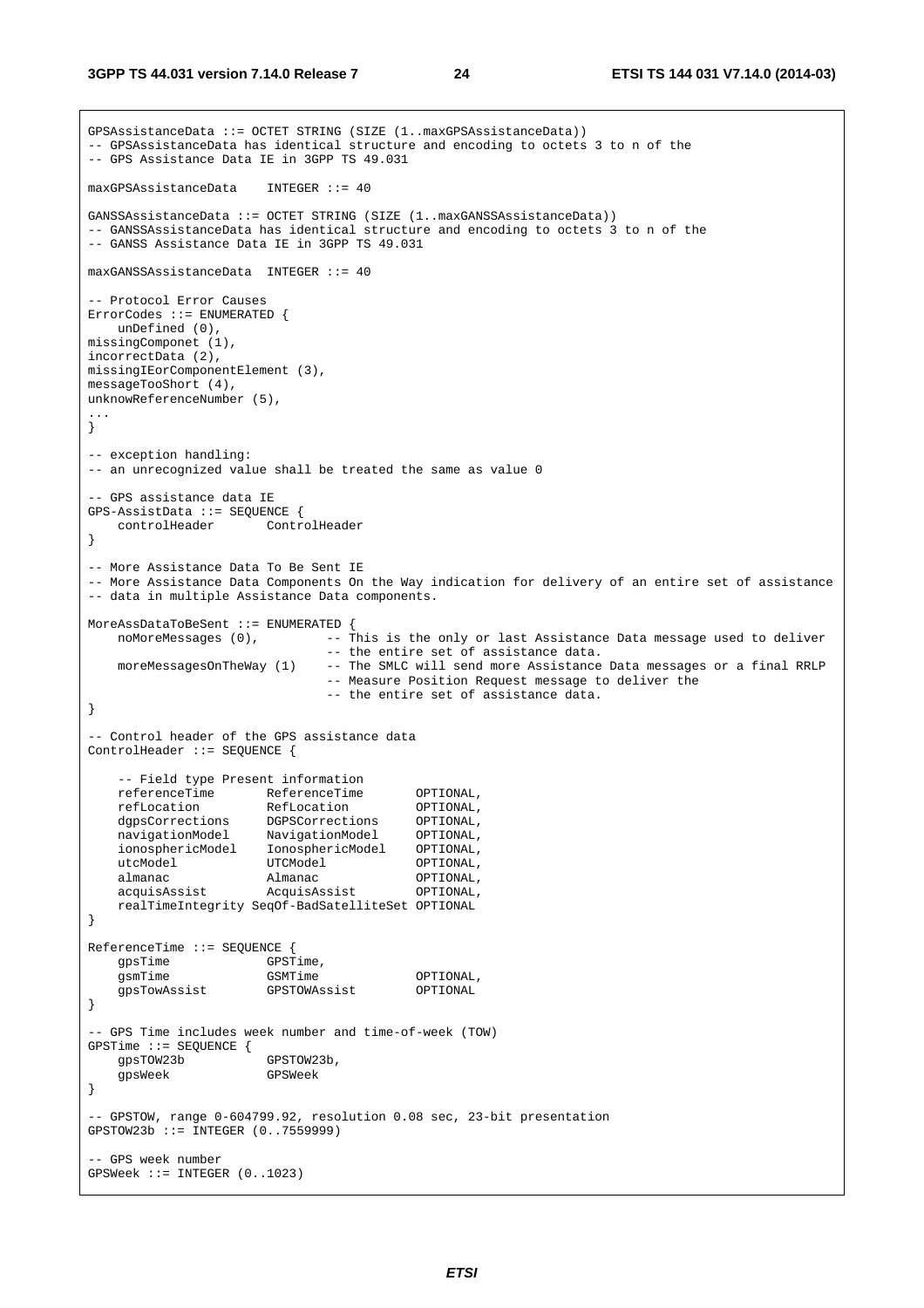```
3GPP TS 44.031 version 7.14.0 Release 7 25 ETSI TS 144 031 V7.14.0 (2014-03)
```

```
-- GPSTOWAssist consists of TLM message, Anti-spoof flag, Alert flag, and 2 reserved bits in TLM 
Word 
-- for each visible satellite. 
-- N_SAT can be read from number of elements in GPSTOWAssist 
GPSTOWAssist ::= SEQUENCE (SIZE(1..12)) OF GPSTOWAssistElement 
GPSTOWAssistElement ::= SEQUENCE { 
satelliteID SatelliteID,
tlmWord TLMWord,
    antiSpoof AntiSpoofFlag, 
    alert AlertFlag, 
                     TLMReservedBits
} 
-- TLM Word, 14 bits 
TLMWord ::= INTEGER (0..16383) 
-- Anti-Spoof flag 
AntiSpoofFlag ::= INTEGER (0..1)-- Alert flag 
AlertFlag ::= INTEGER (0..1) 
 -- Reserved bits in TLM word, MSB occurs earlier in TLM Word transmitted by satellite 
TLMReservedBits ::= INTEGER (0..3) 
GSMTime ::= SEQUENCE { 
 bcchCarrier BCCHCarrier, -- BCCH carrier 
bsic BSIC, - BSIC
   frameNumber FrameNumber,
 timeSlot TimeSlot, 
 bitNumber BitNumber 
} 
-- Frame number 
FrameNumber ::= INTEGER (0..2097151) 
-- Time slot number 
TimeSlot ::= INTEGER (0..7) 
 - Bit number
BitNumber ::= INTEGER (0..156) 
-- Reference Location IE 
RefLocation ::= SEQUENCE { 
    threeDLocation Ext-GeographicalInformation 
} 
-- DGPS Corrections IE 
DGPSCorrections ::= SEQUENCE { 
 gpsTOW INTEGER (0..604799), -- DGPS reference time 
status INTEGER (0..7),
   -- N SAT can be read from number of elements of satList
    satList SeqOfSatElement 
} 
SeqOfSatElement ::= SEQUENCE (SIZE (1..16)) OF SatElement 
-- number of correction for satellites 
SatElement ::= SEQUENCE { 
                 SatelliteID,
--- Sequence number for ephemeris 
    iode INTEGER (0..239), 
    -- User Differential Range Error 
                 INTEGR (0..3),
    -- Pseudo Range Correction, range is 
   -- -655.04 - +655.04, pseudoRangeCor INTEGER (-2047..2047), 
    -- Pseudo Range Rate Correction, range is 
   -- -4.064 - +4.064,rangeRateCor INTEGER (-127..127),
```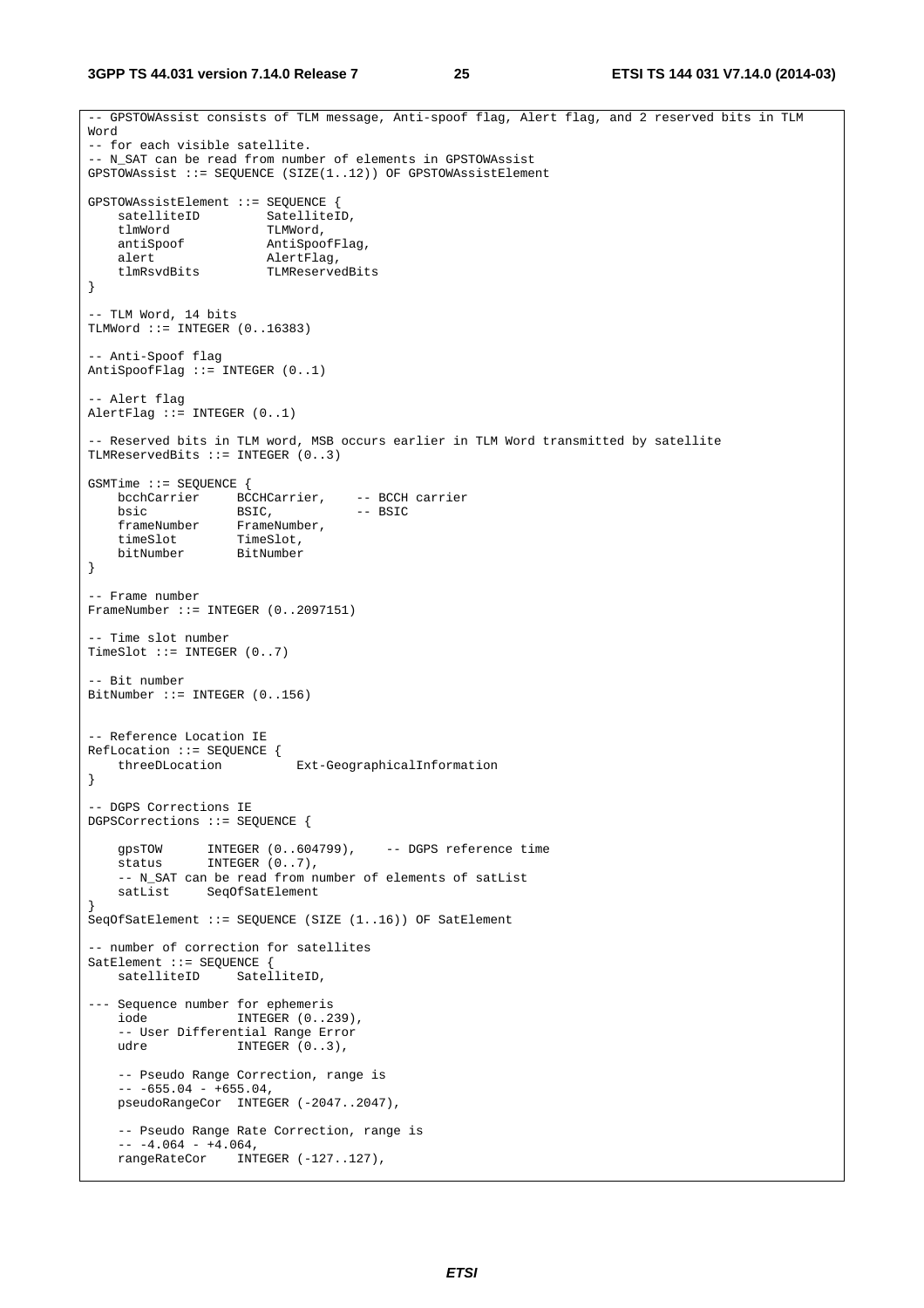```
-- Delta Pseudo Range Correction 2<br>deltaPseudoRangeCor2 INTEGER (-127..127).
                                                    -- This IE shall be ignored by the receiver and
                                                     -- set to zero by the sender 
     -- Delta Pseudo Range Correction 2 
   deltaRangeRateCor2 INTEGER (-7..7), -- This IE shall be ignored by the receiver and
                                                    -- set to zero by the sender 
    -- Delta Pseudo Range Correction 3<br>deltaPseudoRangeCor3 INTEGER (-127..127),
    deltaPseudoRangeCor3 INTEGER (-127..127), -- This IE shall be ignored by the receiver and 
                                                     -- set to zero by the sender 
     -- Delta Pseudo Range Correction 3<br>leltaRangeRateCor3       INTEGER (-7..7)
   deltaRangeRateCor3 INTEGER (-7..7) -- This IE shall be ignored by the receiver and
                                                     -- set to zero by the sender 
} 
SatelliteID ::= INTEGER (0..63) -- identifies satellite
-- Navigation Model IE 
NavigationModel ::= SEQUENCE { 
    navModelList SeqOfNavModelElement 
} 
-- navigation model satellite list 
SeqOfNavModelElement ::= SEQUENCE (SIZE(1..16)) OF NavModelElement 
NavModelElement ::= SEQUENCE { 
 satelliteID SatelliteID, 
 satStatus SatStatus -- satellite status 
} 
-- the Status of the navigation model 
SatStatus ::= CHOICE { 
     -- New satellite, new Navigation Model 
    newSatelliteAndModelUC UncompressedEphemeris, 
     -- Existing satellite, Existing Navigation Model 
    oldSatelliteAndModel NULL, 
     -- Existing satellite, new Navigation Model 
    newNaviModelUC UncompressedEphemeris, 
     ... 
} 
-- Uncompressed satellite emhemeris and clock corrections 
UncompressedEphemeris ::= SEQUENCE { 
   ephemCodeOnL2 INTEGER (0..3),<br>ephemURA INTEGER (0..15),
 ephemURA INTEGER (0..15), 
 ephemSVhealth INTEGER (0..63), 
    ephemIODC INTEGER (0..1023),
   ephemL2Pflag INTEGER (0..1),<br>ephemSFlRsvd EphemerisSubframelReserved,
 ephemSF1Rsvd EphemerisSubframe1Reserved, 
 ephemTgd INTEGER (-128..127), 
 ephemToc INTEGER (0..37799), 
ephemAF2 INTEGER (-128..127),
ephemAF1 INTEGER (-32768..32767),
ephemAF0 INTEGER (-2097152..2097151),
ephemCrs INTEGER (-32768..32767),
ephemDeltaN INTEGER (-32768..32767),
 ephemM0 INTEGER (-2147483648..2147483647), 
 ephemCuc INTEGER (-32768..32767), 
 ephemE INTEGER (0..4294967295), 
ephemCus INTEGER (-32768..32767),
     ephemAPowerHalf INTEGER (0..4294967295), 
    ephemToe INTEGER (0..37799),<br>ephemFitFlag INTEGER (0..1),<br>ephemAODA INTEGER (0..31),
 ephemFitFlag INTEGER (0..1), 
ephemAODA INTEGER (0..31),
 ephemCic INTEGER (-32768..32767), 
 ephemOmegaA0 INTEGER (-2147483648..2147483647), 
ephemCis INTEGER (-32768..32767),
 ephemI0 INTEGER (-2147483648..2147483647), 
 ephemCrc INTEGER (-32768..32767), 
 ephemW INTEGER (-2147483648..2147483647), 
 ephemOmegaADot INTEGER (-8388608..8388607), 
    ephemOmegaADot INTEGER (-8198608..8388607),<br>ephemIDot INTEGER (-8192..8191)
}
```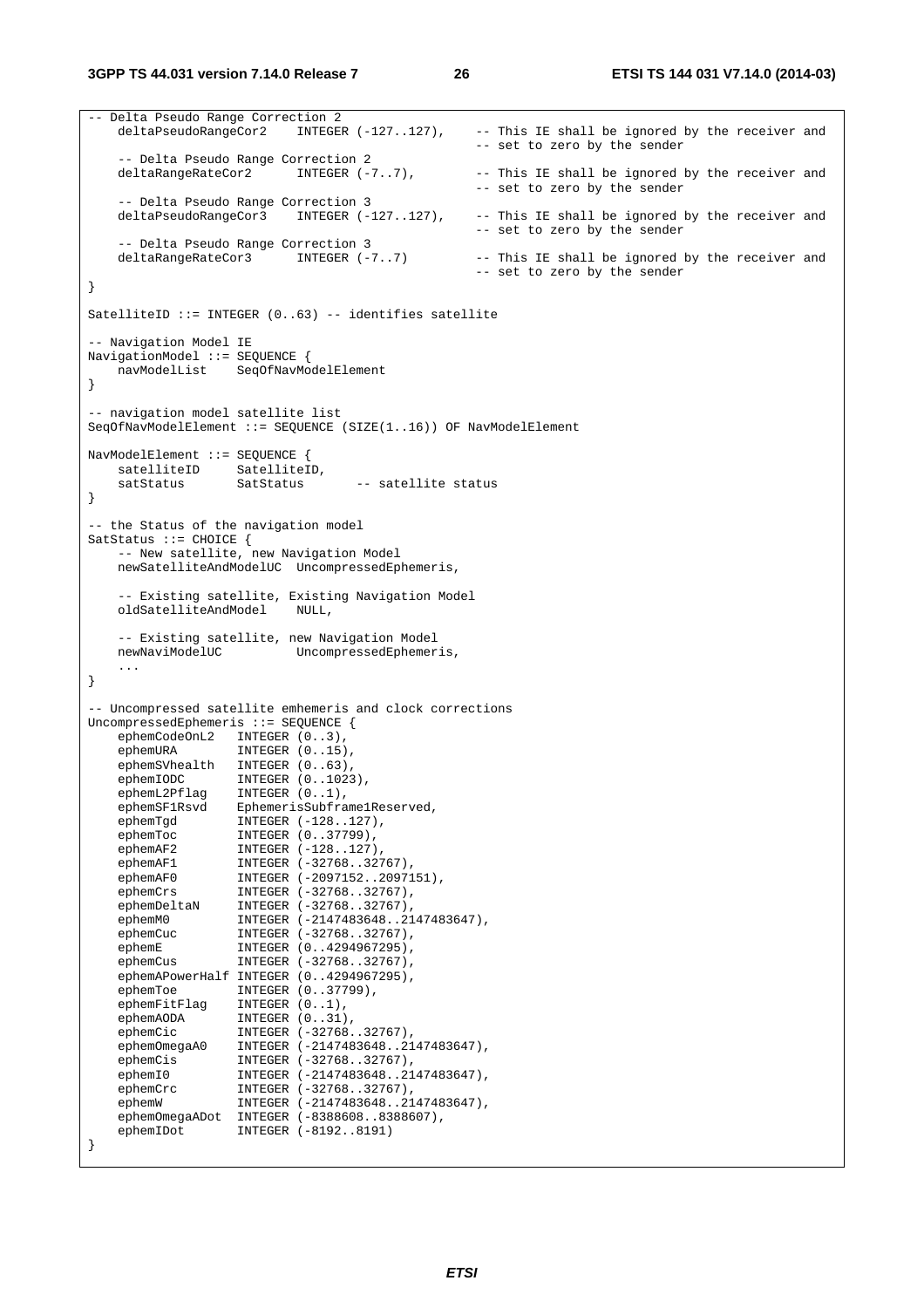```
-- Reserved bits in subframe 1 of navigation message 
EphemerisSubframe1Reserved ::= SEQUENCE { 
   reserved1 INTEGER (0..8388607), -- 23-bit field 
 reserved2 INTEGER (0..16777215), -- 24-bit field 
 reserved3 INTEGER (0..16777215), -- 24-bit field 
 reserved4 INTEGER (0..65535) -- 16-bit field 
} 
-- Ionospheric Model IE 
IonosphericModel ::= SEQUENCE { 
 alfa0 INTEGER (-128..127), 
 alfa1 INTEGER (-128..127), 
 alfa2 INTEGER (-128..127), 
   alfa3 INTEGER (-128..127),<br>
beta0 INTEGER (-128..127),<br>
beta1 INTEGER (-128..127),
beta0 INTEGER (-128..127),
 beta1 INTEGER (-128..127), 
 beta2 INTEGER (-128..127), 
 beta3 INTEGER (-128..127) 
} 
-- Universal Time Coordinate Model 
UTCModel ::= SEQUENCE { 
 utcA1 INTEGER (-8388608..8388607), 
 utcA0 INTEGER (-2147483648..2147483647), 
utcTot INTEGER (0..255),
utcWNt INTEGER (0..255),
 utcDeltaTls INTEGER (-128..127), 
 utcWNlsf INTEGER (0..255), 
utcDN INTEGER (-128..127),
    utcDeltaTlsf INTEGER (-128..127) 
} 
-- Almanac, Long term model 
-- NOTE: These are parameters are subset of the ephemeris 
-- NOTE: But with reduced resolution and accuracy 
Almanac ::= SEQUENCE {<br>alamanacWNa INT
                 \overline{\text{INTER}} (0..255), -- Once per message
    -- navigation model satellite list. 
    -- The size of almanacList is actually Nums_Sats_Total field 
    almanacList SeqOfAlmanacElement 
} 
SeqOfAlmanacElement ::= SEQUENCE (SIZE(1..64)) OF AlmanacElement 
 -- Almanac info once per satellite 
AlmanacElement ::= SEQUENCE { 
   satelliteID SatelliteID,
   almanacE INTEGER (0..65535),
 alamanacToa INTEGER (0..255), 
 almanacKsii INTEGER (-32768..32767), 
 almanacOmegaDot INTEGER (-32768..32767), 
 almanacSVhealth INTEGER (0..255), 
    almanacAPowerHalf INTEGER (0..16777215), 
 almanacOmega0 INTEGER (-8388608..8388607), 
 almanacW INTEGER (-8388608..8388607), 
 almanacM0 INTEGER (-8388608..8388607), 
 almanacAF0 INTEGER (-1024..1023), 
almanacAF1 INTEGER (-1024..1023)
} 
-- Acquisition Assistance 
AcquisAssist ::= SEQUENCE { 
    -- Number of Satellites can be read from acquistList 
    timeRelation TimeRelation, 
    -- Acquisition assistance list 
    -- The size of Number of Satellites is actually Number of Satellites field 
    acquisList SeqOfAcquisElement 
} 
SeqOfAcquisElement ::= SEQUENCE (SIZE(1..16)) OF AcquisElement
```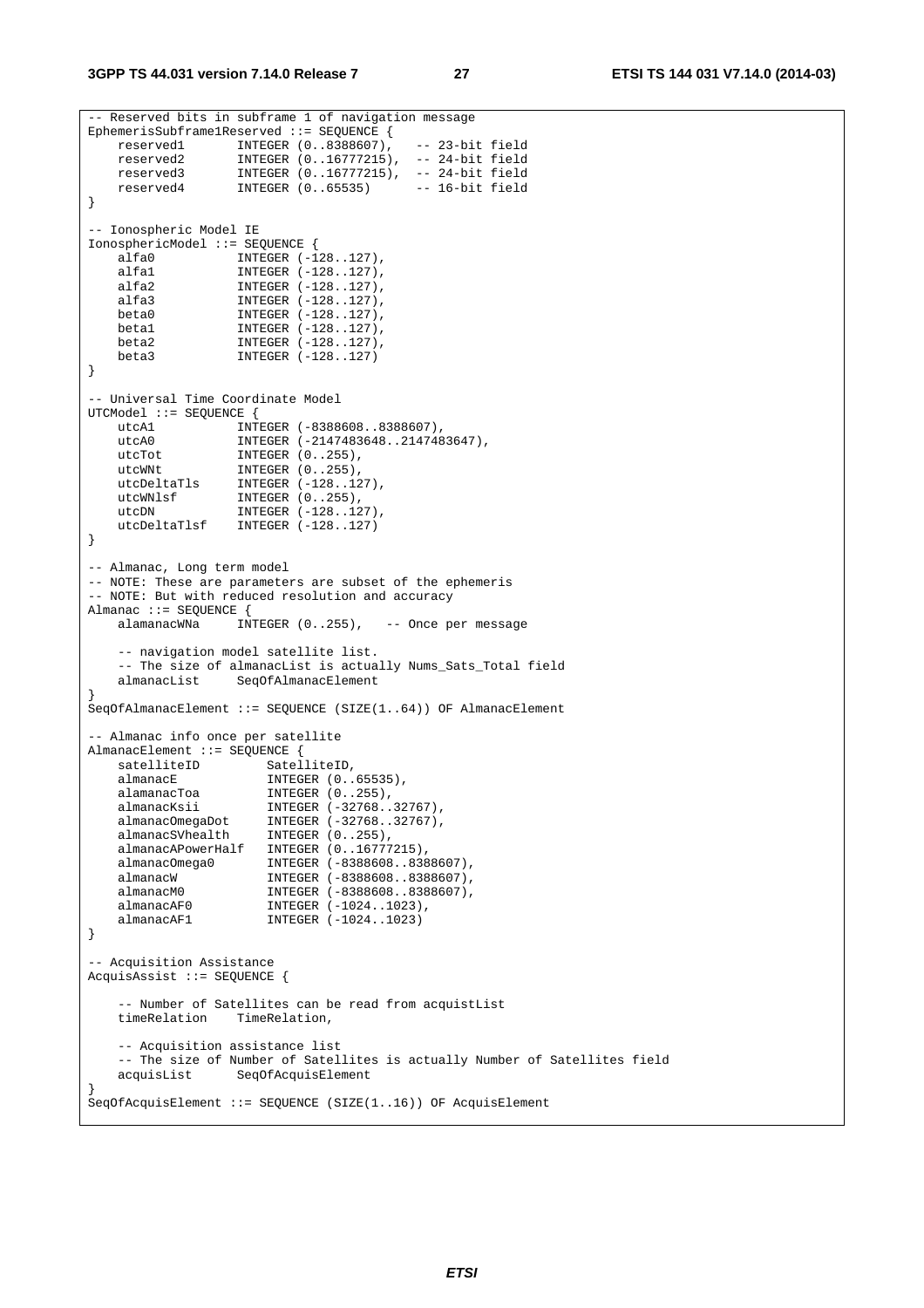```
-- the relationship between GPS time and air-interface timing
TimeRelation ::= SEQUENCE { 
 -- 
    gpsTOW GPSTOW23b, -- 23b presentation 
    gsmTime GSMTime OPTIONAL 
} 
-- data occuring per number of satellites 
AcquisElement ::= SEQUENCE {<br>svid
                            SatelliteID.
    -- Doppler 0th order term, 
   -- -5120.0 - 5117.5 Hz (=-2048 - 2047 \text{ with } 2.5 Hz resolution)<br>doppler0 INTEGER (-2048..2047),
    doppler0 INTEGER (-2048..2047), 
 addionalDoppler AddionalDopplerFields OPTIONAL, 
 codePhase INTEGER (0..1022), -- Code Phase 
 intCodePhase INTEGER (0..19), -- Integer Code Phase 
 gpsBitNumber INTEGER (0..3), -- GPS bit number 
 codePhaseSearchWindow INTEGER (0..15), -- Code Phase Search Window 
 addionalAngle AddionalAngleFields OPTIONAL 
} 
AddionalDopplerFields ::= SEQUENCE { 
  -- Doppler 1st order term, -1.0 - +0.5 Hz/sec
 -(-42 + (0 \text{ to } 63) \text{ with } 1/42 \text{ Hz/sec. resolution})doppler1 INTEGER (0..63),
    dopplerUncertainty INTEGER (0..7) 
  -- a sender shall not encode any DopplerUncertainty value in the range 5 to 7 
 -- a receiver shall ignore any value between 5 and 7. 
} 
AddionalAngleFields ::= SEQUENCE { 
   - azimuth angle, 0 - 348.75 deg (= 0 - 31 with 11.25 deg resolution)
   azimuth INTEGER (0..31),
    -- elevation angle, 0 - 78.75 deg (= 0 - 7 with 11.25 deg resolution)
   elevation INTEGER (0..7)
} 
-- Real-Time Integrity 
-- number of bad satellites can be read from this element 
SeqOf-BadSatelliteSet ::= SEQUENCE (SIZE(1..16)) OF SatelliteID 
-- Extension Elements 
 -- Release 98 Extensions here 
Rel98-MsrPosition-Req-Extension ::= SEQUENCE { 
    rel98-Ext-ExpOTD Rel98-Ext-ExpOTD OPTIONAL, -- ExpectedOTD extension 
 ..., 
 gpsTimeAssistanceMeasurementRequest NULL OPTIONAL, 
 gpsReferenceTimeUncertainty GPSReferenceTimeUncertainty OPTIONAL 
 -- Further R98 extensions here 
} 
Rel98-AssistanceData-Extension ::= SEQUENCE {<br>rel98-Ext-ExpOTD Rel98-Ext-ExpOTD
   rel98-Ext-ExpOTD Rel98-Ext-ExpOTD OPTIONAL, -- ExpectedOTD extension 
     ..., 
 gpsTimeAssistanceMeasurementRequest NULL OPTIONAL, 
 gpsReferenceTimeUncertainty GPSReferenceTimeUncertainty OPTIONAL 
-- Further R98 extensions here 
} 
-- Release 98 ExpOTD extension 
Rel98-Ext-ExpOTD ::= SEQUENCE { 
-- If MsrAssistBTS is included in message, msrAssistData-R98-ExpOTD shall be included.<br>msrAssistData-R98-ExpOTD MsrAssistData-R98-ExpOTD OPTIONAL,
    msrAssistData-R98-ExpOTD MsrAssistData-R98-ExpOTD OPTIONAL, 
-- If SystemInfoAssistaData is included in message, systemInfoAssistData-R98-ExpOTD shall be 
-- included. 
     systemInfoAssistData-R98-ExpOTD SystemInfoAssistData-R98-ExpOTD OPTIONAL 
} 
-- MsrAssistData R98 extension 
MsrAssistData-R98-ExpOTD ::= SEQUENCE { 
     msrAssistList-R98-ExpOTD SeqOfMsrAssistBTS-R98-ExpOTD 
}
```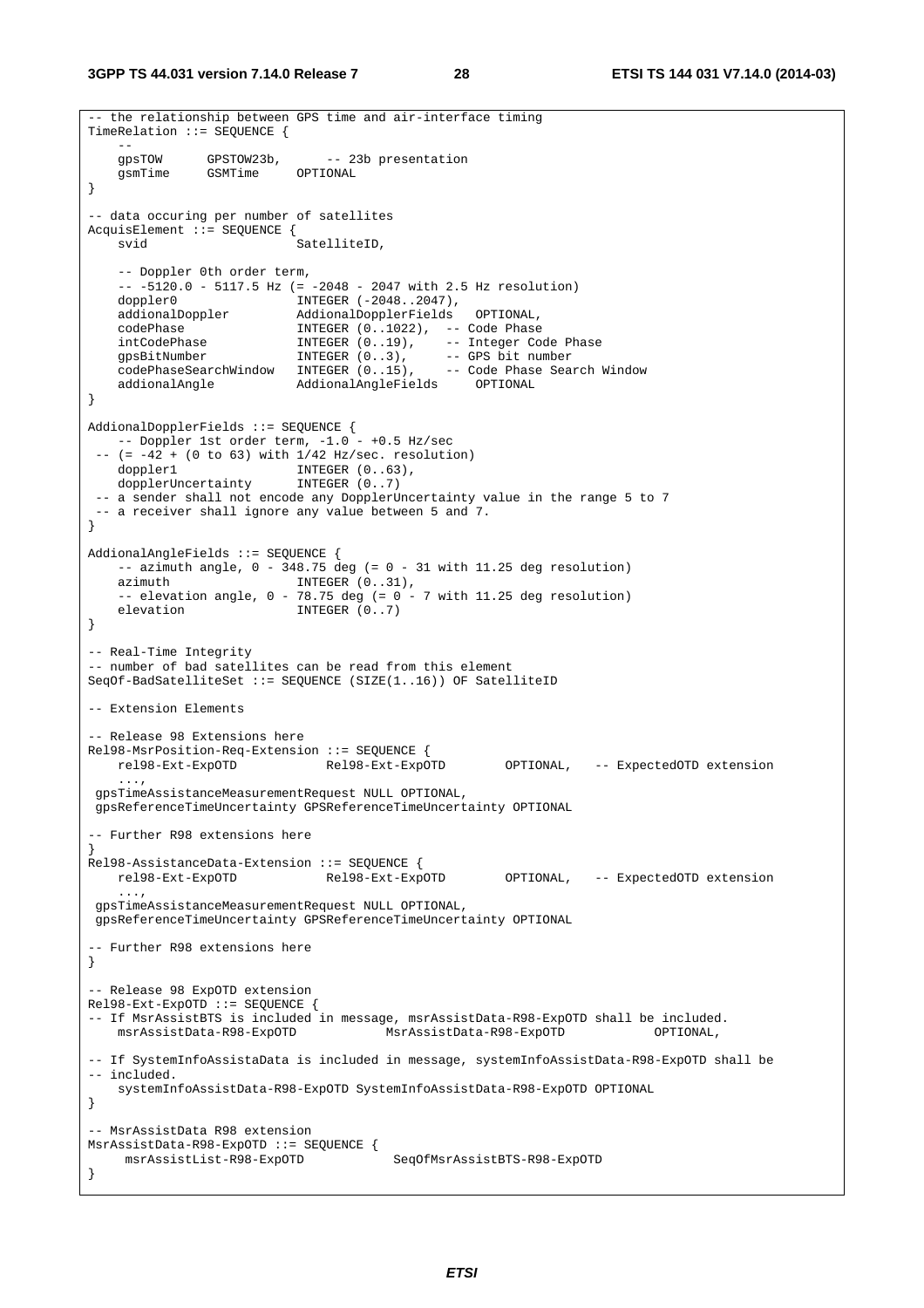#### **3GPP TS 44.031 version 7.14.0 Release 7 29 ETSI TS 144 031 V7.14.0 (2014-03)**

```
-- Indexes in SeqOfMsrAssistBTS-R98-ExpOTD refer to SeqOfMsrAssistBTS 
-- If the index exceeds the SegOfMsrAssistBTS range or if there is other 
-- inconsistencies between the BTS indices, the MS shall apply protocol 
-- error cause incorrectData 
SeqOfMsrAssistBTS-R98-ExpOTD ::= SEQUENCE (SIZE(1..15)) OF MsrAssistBTS-R98-ExpOTD 
-- This element completes MsrAssistBTS IE 
MsrAssistBTS-R98-ExpOTD ::= SEQUENCE { 
   expectedOTD ExpectedOTD,<br>expOTDUncertainty ExpOTDUncertainty
    expOTDUncertainty
} 
-- SystemInfoAssistData R98 extension 
SystemInfoAssistData-R98-ExpOTD ::= SEQUENCE { 
    systemInfoAssistListR98-ExpOTD SeqOfSystemInfoAssistBTS-R98-ExpOTD 
} 
-- SeqOfSystemInfoAssistBTS-R98-ExpOTD index refer to SeqOfSystemInfoAssistBTS 
-- If the index exceeds the SegOfSystemInfoAssistBTS range or if there is other
-- inconsistencies between the BTS indices, the MS shall apply protocol 
-- error cause incorrectData 
SeqOfSystemInfoAssistBTS-R98-ExpOTD ::= SEQUENCE (SIZE(1..32)) OF SystemInfoAssistBTS-R98-ExpOTD 
 -- whether n.th is present or not ? 
SystemInfoAssistBTS-R98-ExpOTD ::= CHOICE { 
 notPresent NULL, 
 present AssistBTSData-R98-ExpOTD 
} 
-- This element completes AssistBTSData IE 
AssistBTSData-R98-ExpOTD ::= SEQUENCE { 
    expectedOTD ExpectedOTD,<br>expOTDuncertainty ExpOTDUncert
                            ExpOTDUncertainty -- Uncertainty of expected OTD
} 
 -- Expected OTD value between nbor base station and reference BTS 
-- at MS's current estimated location. 
ExpectedOTD ::= INTEGER (0..1250) 
-- The ExpectedOTD value 1250 shall not be encoded by the transmitting entity and 
-- shall be treated by the receiving entity as 0. 
 -- Uncertainty of Exptected OTD in bits 
ExpOTDUncertainty := INTEGER(0..7)
-- Release 98 extensions 
GPSReferenceTimeUncertainty ::= INTEGER (0 .. 127) -- Coding according to Annex 
GPSTimeAssistanceMeasurements ::= SEQUENCE { 
referenceFrameMSB INTEGER (0 . . 63) OPTIONAL, -- MSB of frame number<br>gpsTowSubms INTEGER (0 . . 9999) OPTIONAL, -- in units of 100ns,
                                                         -- in units of 100ns, for MS based AGPS<br>-- for MS assisted AGPS
deltaTow INTEGER (0 \ldots 127) OPTIONAL,
  gpsReferenceTimeUncertainty GPSReferenceTimeUncertainty OPTIONAL 
} 
Rel-98-MsrPosition-Rsp-Extension ::= SEQUENCE { 
      -- First extension to Release 98 
     rel-98-Ext-MeasureInfo SEQUENCE { 
         otd-MeasureInfo-R98-Ext OTD-MeasureInfo-R98-Ext OPTIONAL 
     }, 
 ..., 
  timeAssistanceMeasurements GPSTimeAssistanceMeasurements OPTIONAL 
  -- Further R98 extensions here 
} 
-- This is an addition to OTD-MeasureInfo element defined in original message, 
-- If OTD-MeasureInfo is absent, or if one or more OTD-MsrElementRest are present 
-- OTD-MeasureInfo-R98-Ext shall be absent. 
-- OTD-MeasureInfo-R98-Ext 
OTD-MeasureInfo-R98-Ext ::= SEQUENCE { 
      -- Measurement info elements 
     otdMsrFirstSets-R98-Ext OTD-MsrElementFirst-R98-Ext 
}
```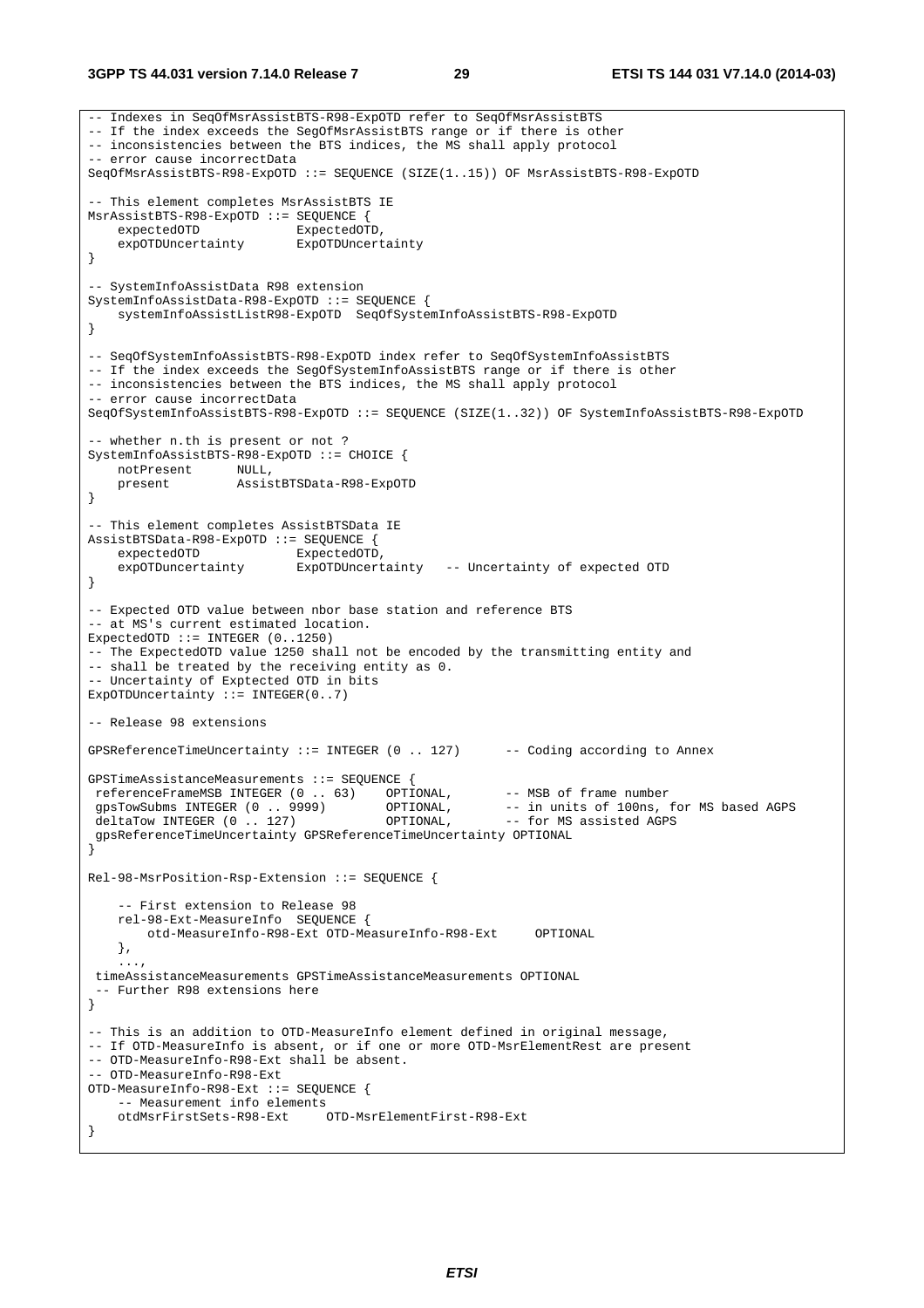```
-- OTD measurement information Ext for the first set only 
OTD-MsrElementFirst-R98-Ext ::= SEQUENCE { 
    -- additional measured neighbors in OTD measurements 
    otd-FirstSetMsrs-R98-Ext SeqOfOTD-FirstSetMsrs-R98-Ext OPTIONAL 
} 
SeqOfOTD-FirstSetMsrs-R98-Ext ::= SEQUENCE (SIZE(1..5)) OF OTD-FirstSetMsrs 
Rel-5-MsrPosition-Rsp-Extension ::= SEQUENCE { 
    extended-reference Extended-reference OPTIONAL, 
    -- The extended-reference shall be included by the MS if and only if previously 
    -- received from the SMLC in a Measure Position Request. When included, the value sent 
    -- by the MS shall equal the value received from the SMLC. 
    -- extension to Release 5, for RRLP pseudo-segmentation here 
    otd-MeasureInfo-5-Ext OTD-MeasureInfo-5-Ext OPTIONAL, 
    ulPseudoSegInd UlPseudoSegInd OPTIONAL, -- Included when uplink RRLP 
    -- Pseudo-segmentation is used, not included when no uplink pseudo-segmentation is used 
    ... 
                   -- Possibly more extensions for Release 5 here later 
} 
Extended-reference ::= SEQUENCE { 
smlc-code INTEGER (0..63),
 transaction-ID INTEGER (0..262143) 
} 
OTD-MeasureInfo-5-Ext ::= SeqOfOTD-MsrElementRest 
    -- if more than one measurement sets are present this element is repeated 
    -- NumberOfSets - 1 (-1 = first set) combined in OTD-MeasureInfo-5-Ext and 
   -- OTD-MeasureInfo (e.g. if NumberOfSets is 3, then one otdMsrRestSets may
    -- be sent in OTD-MeasureInfo-5-Ext and one in OTD-MeasureInfo) 
-- First part of Uplink RRLP Pseudo-segmentation indication, possibly more may be defined 
-- in the future for segmentation with more than two segments.
UlPseudoSegInd ::= ENUMERATED { 
    firstOfMany (0), 
    secondOfMany(1) 
} 
Rel5-MsrPosition-Req-Extension ::= SEQUENCE { 
    extended-reference Extended-reference, 
 ... 
    -- Possibly more extensions for Release 5 here later 
} 
Rel5-AssistanceData-Extension ::= SEOUENCE {
   extended-reference Extended-reference, 
 ... 
-- Possibly more extensions for Release 5 here later 
} 
Rel-5-ProtocolError-Extension::= SEQUENCE { 
   extended-reference Extended-reference OPTIONAL, 
    -- The extended-reference shall be included by the MS if and only if previously 
    -- received from the SMLC. 
    -- When included, the value sent by the MS shall equal the value received from the SMLC. 
 ... 
    -- Possibly more extensions for Release 5 here later 
} 
-- Release 7 Extensions here 
Rel7-MsrPosition-Req-Extension ::= SEQUENCE { 
    velocityRequested NULL OPTIONAL, 
    ganssPositionMethod GANSSPositioningMethod OPTIONAL, 
                                                 ganss-AssistData GANSS-AssistData OPTIONAL, 
    ganssCarrierPhaseMeasurementRequest NULL OPTIONAL, 
    ganssTODGSMTimeAssociationMeasurementRequest NULL OPTIONAL, 
    requiredResponseTime RequiredResponseTime OPTIONAL, 
   add-GPS-AssistData and add-GPS-AssistData OPTIONAL,
    ganssMultiFreqMeasurementRequest NULL OPTIONAL, 
 ... 
    -- Further Release 7 extentions here 
}
```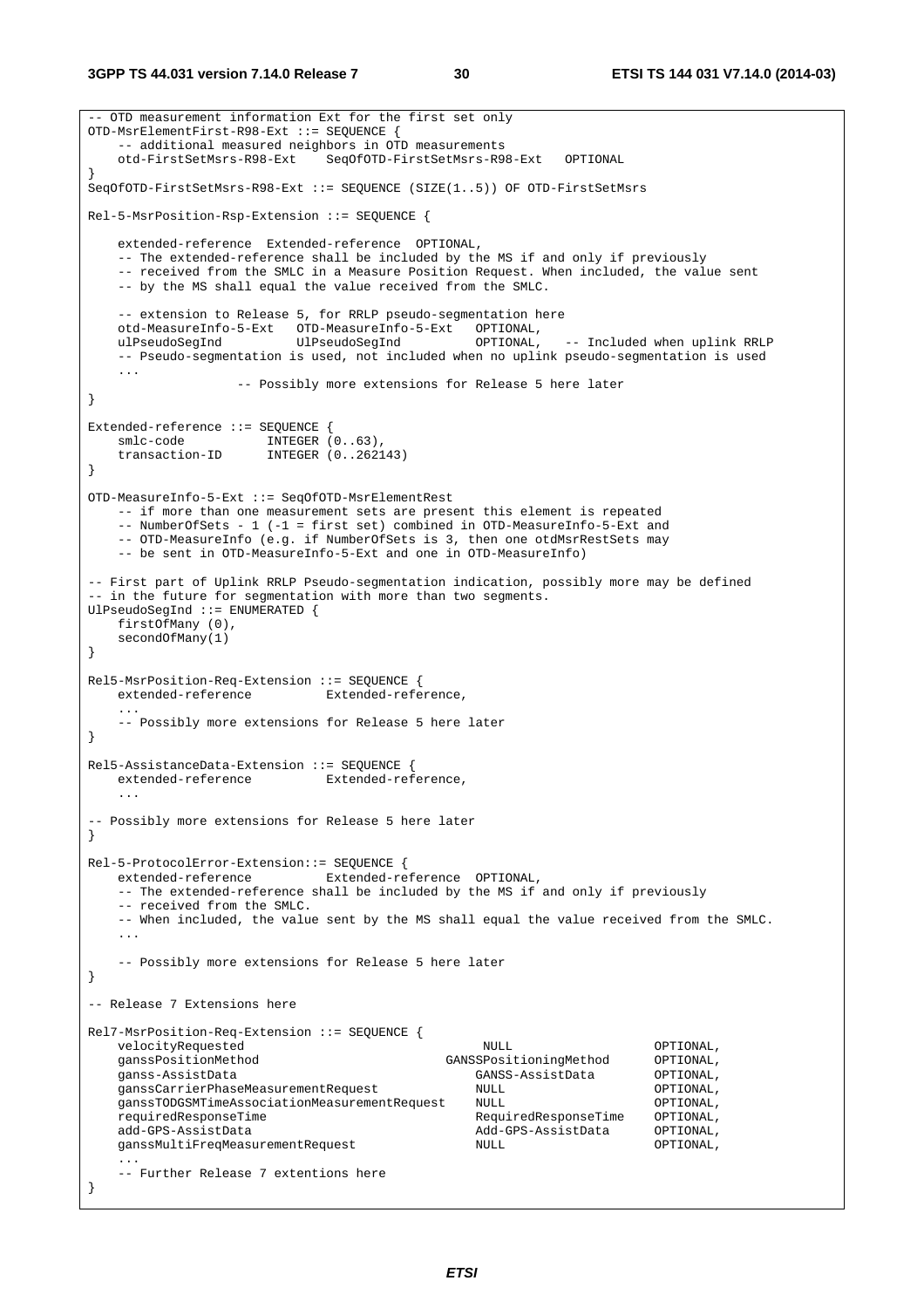```
-- additional satellite systems may be added in future versions of the protocol 
GANSSPositioningMethod ::= BIT STRING { 
    gps (0), 
    galileo (1)} (SIZE (2..16)) 
GANSS-AssistData ::= SEQUENCE { 
    ganss-controlHeader GANSS-ControlHeader 
} 
GANSS-ControlHeader ::= SEQUENCE { 
 ganssCommonAssistData GANSSCommonAssistData OPTIONAL, 
 ganssGenericAssistDataList SeqOfGANSSGenericAssistDataElement OPTIONAL 
} 
-- GANSS Common Assistance Data Elements 
GANSSCommonAssistData ::= SEQUENCE { 
 ganssReferenceTime GANSSReferenceTime OPTIONAL, 
 ganssRefLocation GANSSRefLocation OPTIONAL, 
 ganssIonosphericModel GANSSIonosphericModel OPTIONAL, 
 ... 
} 
-- List of GANSS Generic Assistance Data Elements, up to 8 GANSS 
SeqOfGANSSGenericAssistDataElement ::= SEQUENCE (SIZE (1..8)) OF GANSSGenericAssistDataElement 
-- GANSS Generic Assistance Data Elements 
GANSSGenericAssistDataElement ::= SEQUENCE { 
    ganssID INTEGER (0..7) OPTIONAL, -- Coding according to Annex 
 ganssTimeModel SeqOfGANSSTimeModel OPTIONAL, 
 ganssDiffCorrections GANSSDiffCorrections OPTIONAL, 
 ganssNavigationModel GANSSNavModel OPTIONAL, 
 ganssRealTimeIntegrity GANSSRealTimeIntegrity OPTIONAL, 
 ganssDataBitAssist GANSSDataBitAssist OPTIONAL, 
    ganssRefMeasurementAssist GANSSRefMeasurementAssist OPTIONAL, 
 ganssAlmanacModel GANSSAlmanacModel OPTIONAL, 
 ganssUTCModel GANSSUTCModel OPTIONAL, 
 ganssEphemerisExtension GANSSEphemerisExtension OPTIONAL, 
 ganssEphemerisExtCheck GANSSEphemerisExtensionCheck OPTIONAL, 
    ... 
} 
-- GANSS COMMON ASSISTANCE DATA ELEMENTS 
-- GANSS Reference Time IE 
GANSSReferenceTime ::= SEQUENCE { 
    ganssRefTimeInfo GANSSRefTimeInfo, 
    ganssTOD-GSMTimeAssociation GANSSTOD-GSMTimeAssociation OPTIONAL 
} 
-- GANSS Reference Time includes GANSS TOD, GANSS Day, uncertainty 
GANSSRefTimeInfo ::= SEQUENCE { 
   ganssDay INTEGER(0 .. 8191) OPTIONAL, 
 ganssTOD GANSSTOD, 
    ganssTODUncertainty GANSSTODUncertainty OPTIONAL, 
  ganssTimeID INTEGER (0 .. 7) OPTIONAL 
} 
-- GANSS TOD integer seconds 
GANSSTOD ::= INTEGER (0 \ldots 86399)-- GANSS TOD uncertainty 
GANSSTODUncertainty ::= INTEGER (0 .. 127) -- Coding according to Annex
 - GANSS TOD-GSM Time association
GANSSTOD-GSMTimeAssociation ::= SEQUENCE {<br>bcchCarrier BCCHCarrier, -- BCCH carrier
   bcchCarrier BCCHCarrier,
   \text{bsic} BSIC, \text{-} \text{B} frameNumber FrameNumber, 
 timeSlot TimeSlot, 
 bitNumber BitNumber, 
 frameDrift FrameDrift OPTIONAL 
} 
-- Frame drift 
FrameDrift ::= INTEGER(-64 .. 63)
```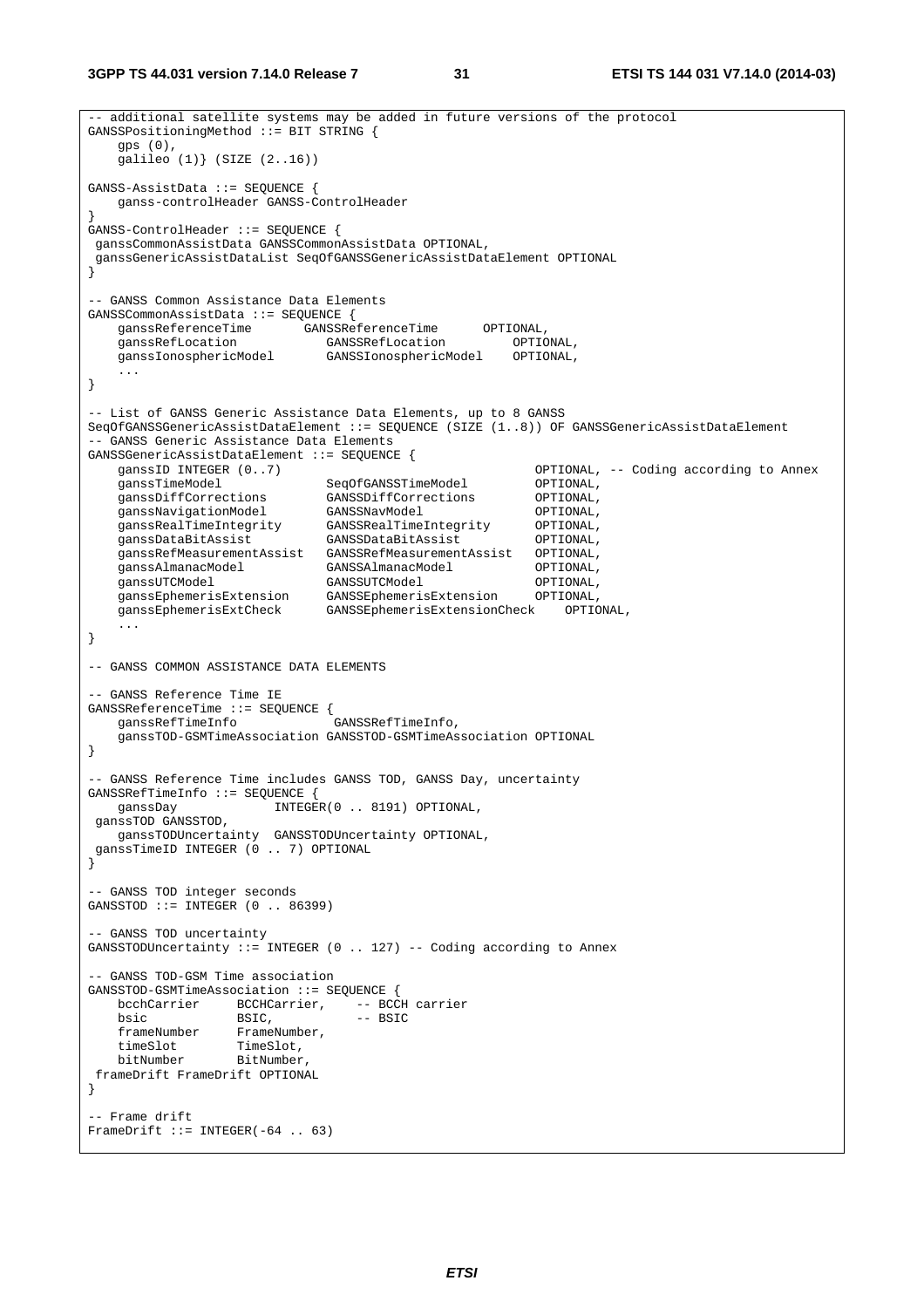```
-- GANSS Reference Location IE 
GANSSRefLocation ::= SEQUENCE { 
     threeDLocation Ext-GeographicalInformation 
} 
-- GANSS Ionospheric Model IE 
-- GANSS Ionospheric Model consists of NeQuick model parameters and storm flags 
GANSSIonosphericModel ::= SEQUENCE { 
 ganssIonoModel GANSSIonosphereModel, 
 ganssIonoStormFlags GANSSIonoStormFlags OPTIONAL, 
  ... 
} 
-- GANSS ionosphere model. Coding according to Annex 
GANSSIonosphereModel ::= SEQUENCE { 
 ai0 INTEGER (0 .. 4095), 
 ai1 INTEGER (0 .. 4095), 
 ai2 INTEGER (0 .. 4095) 
} 
-- GANSS ionosphere storm flags 
GANSSIonoStormFlags ::= SEQUENCE { 
 ionoStormFlag1 INTEGER (0 .. 1), 
 ionoStormFlag2 INTEGER (0 .. 1), 
 ionoStormFlag3 INTEGER (0 .. 1), 
 ionoStormFlag4 INTEGER (0 .. 1), 
     ionoStormFlag5 INTEGER (0 .. 1) 
} 
-- GANSS GENERIC ASSISTANCE DATA ELEMENTS 
-- GANSS Time Model IE consists of time offset and first and second order parameters to relate GNSS 
-- specific system time to selected time reference 
SeqOfGANSSTimeModel ::= SEQUENCE (SIZE(1..7)) OF GANSSTimeModelElement 
GANSSTimeModelElement ::= SEQUENCE {<br>qanssTimeModelRefTime INTEGER(0 .. 65535),
   ganssTimeModelRefTime
     tA0 TA0, 
     tA1 TA1 OPTIONAL, 
   \text{tA2} TA2 OPTIONAL,
 gnssTOID INTEGER (0 .. 7), 
 weekNumber INTEGER (0 .. 8191) OPTIONAL 
} 
-- GANSS time model parameter A0 
TA0 ::= INTEGER (-2147483648 .. 2147483647) 
-- GANSS time model parameter A1 
TA1 ::= INTEGER (-8388608 .. 8388607) 
-- GANSS time model parameter A2 
TA2 ::= INTEGER (-64 .. 63) 
 -- DGANSS Corrections IE 
GANSSDiffCorrections ::= SEQUENCE { 
    dganssRefTime INTEGER (0.. 119), -- DGANSS reference time
     -- N_SGN_TYPE can be read from number of elements of sgnTypeList 
    sgnTypeList SeqOfSgnTypeElement 
} 
SeqOfSgnTypeElement ::= SEQUENCE (SIZE (1..3)) OF SgnTypeElement -- max three signals per GNSS 
-- DGANSS signal type element, once per GNSS signal type included in DGANSS 
SgnTypeElement ::= SEQUENCE { 
                        GANSSSignalID, -- signal type identity
 ganssStatusHealth INTEGER (0 .. 7), 
   -- N_SGN can be read from number of elements of dganssSgnList
 dganssSgnList SeqOfDGANSSSgnElement 
} 
GANSSSignalID ::= INTEGER (0 .. 7) -- Coding according to Annex
SeqOfDGANSSSgnElement ::= SEQUENCE (SIZE (1..16)) OF DGANSSSgnElement
 - number of correction for signals
DGANSSSgnElement ::= SEQUENCE { 
    svID SVID, -- Satellite identity
```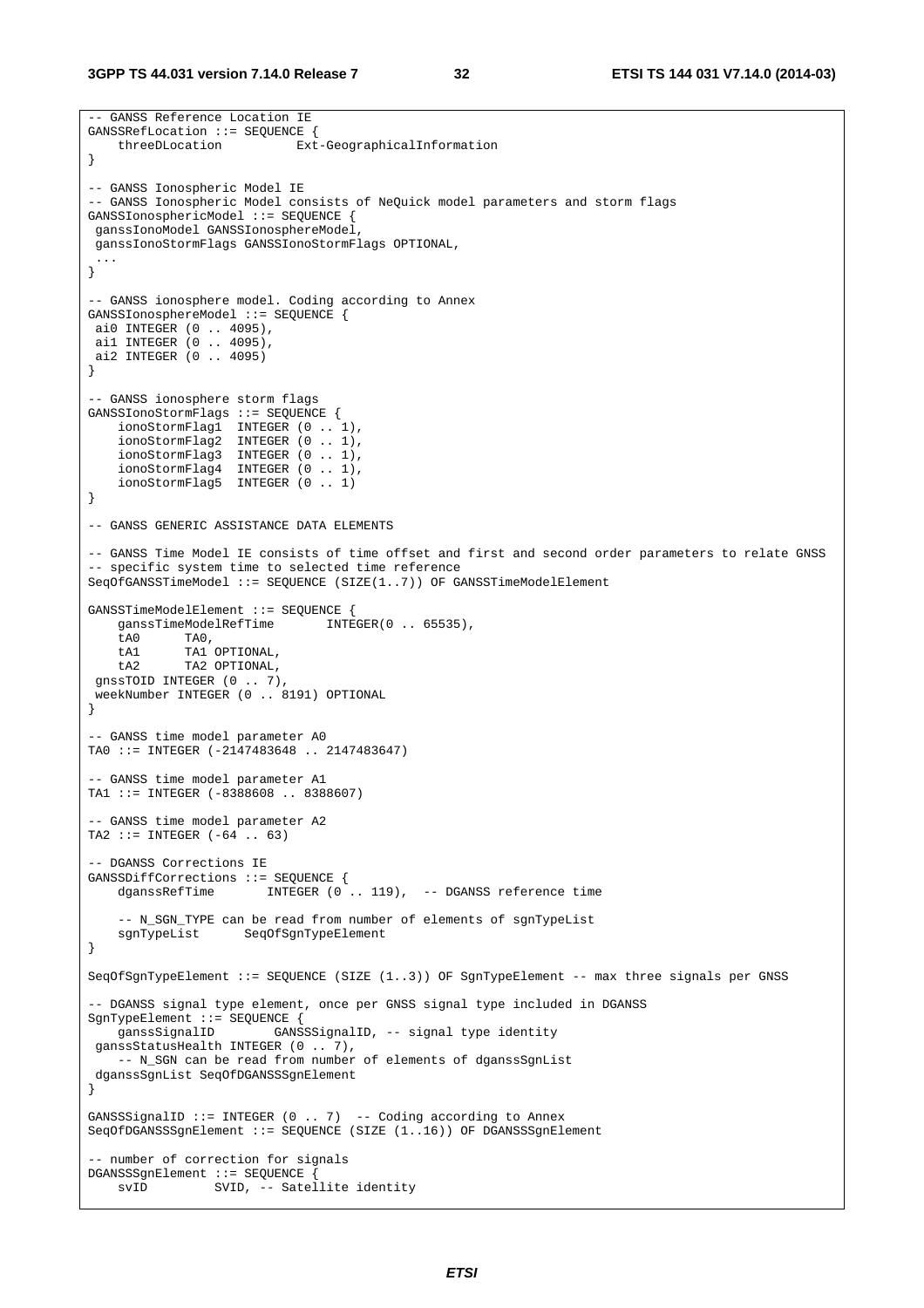```
--- Sequence number for GANSS Navigation Model that matches the DGANSS correction set 
     iod INTEGER (0 .. 1023), 
     -- User Differential Range Error 
    udre INTEGER (0..3),
     -- Pseudo Range Correction, range is 
    -- -655.04 - +655.04,pseudoRangeCor INTEGER (-2047..2047),
     -- Pseudo Range Rate Correction, range is 
    -- -4.064 - +4.064, rangeRateCor INTEGER (-127..127) 
} 
SVID ::= INTEGER (0 .. 63) -- Coding according to Annex
 -- GANSS Navigation Model IE 
GANSSNavModel ::= SEQUENCE { 
nonBroadcastIndFlag INTEGER (0 .. 1),
     ganssSatelliteList SeqOfGANSSSatelliteElement 
} 
SeqOfGANSSSatelliteElement ::= SEQUENCE (SIZE(1..32)) OF GANSSSatelliteElement 
GANSSSatelliteElement ::= SEQUENCE { 
 svID SVID, 
  svHealth BIT STRING (SIZE(5)), -- Coding according to Annex 
 iod INTEGER (0 .. 1023), -- Coding according to Annex 
 ganssClockModel GANSSClockModel, 
 ganssOrbitModel GANSSOrbitModel, 
  ... 
} 
-- GANSS orbit model for the GNSS satellite according to the choice 
GANSSOrbitModel ::= CHOICE {<br>keplerianSet NavMode
                     keplerianSet NavModel-KeplerianSet, 
 ... 
} 
-- Navigation model in Keplerian parameters 
NavModel-KeplerianSet ::= SEQUENCE { 
 keplerToe INTEGER (0 .. 16383), 
                     INTEGER (-2147483648..2147483647),
    keplerW INTEGER (-2147483648..21<br>keplerDeltaN INTEGER (-32768..32767),
 keplerM0 INTEGER (-2147483648..2147483647), 
 keplerOmegaDot INTEGER (-8388608..8388607), 
 keplerE INTEGER (0..4294967295), 
 keplerIDot INTEGER (-8192..8191), 
     keplerAPowerHalf INTEGER (0.. 4294967295), 
     keplerI0 INTEGER (-2147483648..2147483647), 
     keplerOmega0 INTEGER (-2147483648..2147483647), 
     keplerCrs INTEGER (-32768..32767), 
    keplerCis INTEGER (-32768..32767),<br>keplerCus INTEGER (-32768..32767).
 keplerCus INTEGER (-32768..32767), 
 keplerCrc INTEGER (-32768..32767), 
   keplerCrc INTEGER (-32768..32767),<br>keplerCic INTEGER (-32768..32767),<br>keplerCuc INTEGER (-32768..32767)
                     INTEGER (-32768..32767)
} 
-- GANSS clock model for the GNSS satellite according to the choice 
GANSSClockModel ::= CHOICE { 
    standardClockModelList SeqOfStandardClockModelElement, 
 ... 
} 
SeqOfStandardClockModelElement ::= SEQUENCE (SIZE(1..2)) OF StandardClockModelElement 
StandardClockModelElement ::= SEQUENCE { 
stanClockToc INTEGER (0.. 16383)
stanClockAF2 INTEGER (-2048 .. 2047)
 stanClockAF1 INTEGER (-131072 .. 131071), 
 stanClockAF0 INTEGER (-134217728 .. 134217727), 
  stanClockTgd INTEGER (-512 .. 511) OPTIONAL, 
  stanModelID INTEGER (0 .. 1) OPTIONAL, 
  ... 
}
```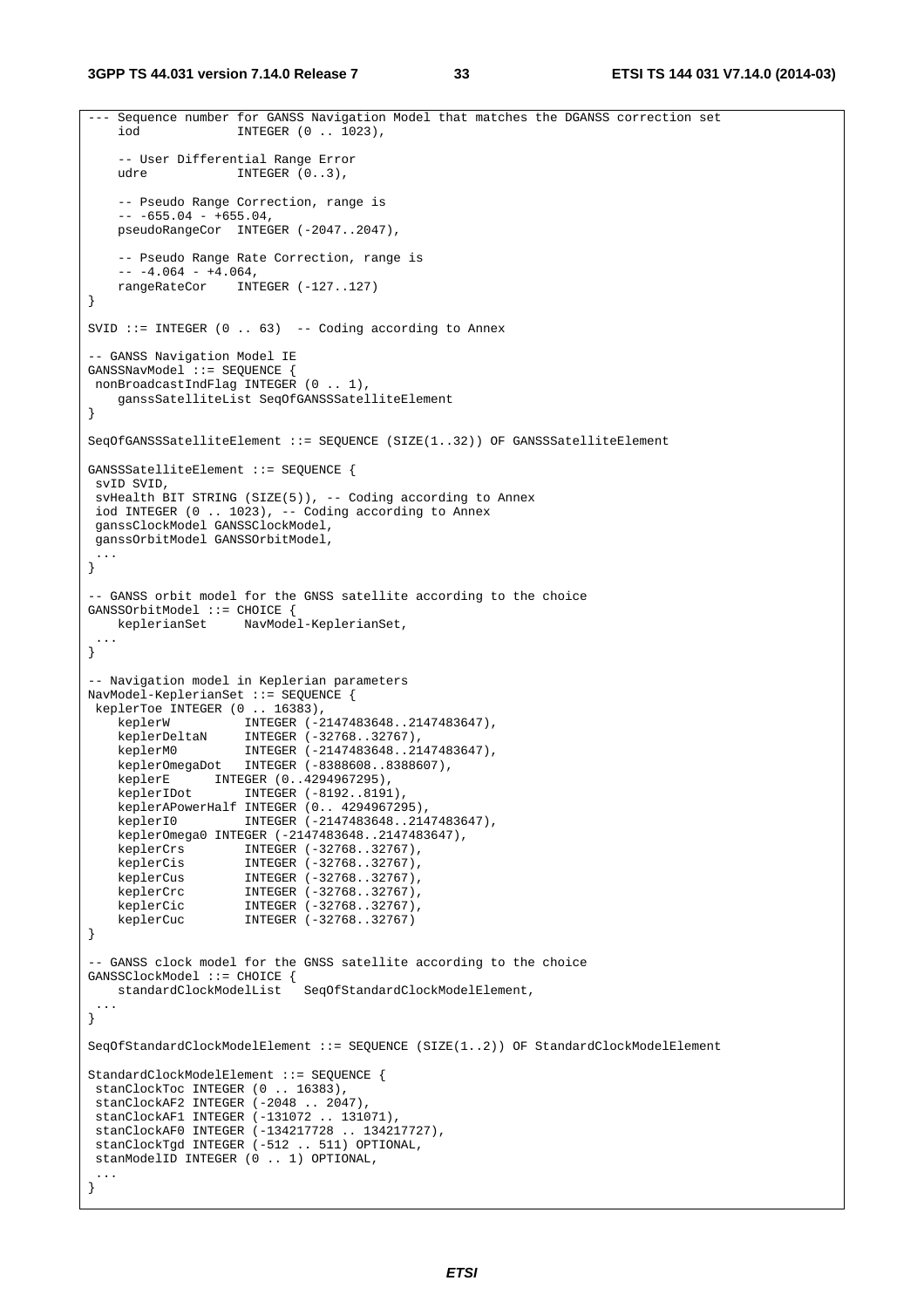-- GANSS Real-Time Integrity IE GANSSRealTimeIntegrity ::= SEQUENCE { -- list of satellites with bad signals -- NBS can be read from number of elements in SeqOf-BadSignalSet ganssBadSignalList SeqOfBadSignalElement } SeqOfBadSignalElement ::= SEQUENCE (SIZE(1..16)) OF BadSignalElement BadSignalElement ::= SEQUENCE { badSVID SVID, -- Coding according to Annex badSignalID GANSSSignals OPTIONAL -- Coding according to Annex } -- GANSS Data Bit Assistance IE GANSSDataBitAssist ::= SEQUENCE { ganssTOD INTEGER (0..59), -- N\_SAT can be read from number of elements in SeqOfGanssDataBitsElement ganssDataBitsSatList SeqOfGanssDataBitsElement, ... } SeqOfGanssDataBitsElement ::= SEQUENCE (SIZE(1 .. 32))OF GanssDataBitsElement GanssDataBitsElement ::= SEQUENCE { svID SVID, -- N\_SGN can be read from number of elements in Seq-OfGANSSDataBitsSgn ganssDataBitsSgnList Seq-OfGANSSDataBitsSgn, ... } Seq-OfGANSSDataBitsSgn ::= SEQUENCE (SIZE(1..8)) OF GANSSDataBitsSgnElement GANSSDataBitsSgnElement ::= SEQUENCE { ganssSignalType GANSSSignalID, -- N\_BIT can be read from number of elements in SeqOf-DataBits ganssDataBits SeqOf-GANSSDataBits, ... } SeqOf-GANSSDataBits ::= SEQUENCE (SIZE(1 .. 1024)) OF GANSSDataBit GANSSDataBit ::= INTEGER(0 .. 1) -- GANSS Reference Measurement Assistance IE -- Code and Doppler assistance from the network. GANSSRefMeasurementAssist ::= SEQUENCE { ganssSignalID GANSSSignalID, -- Coding according to Annex ganssRefMeasAssistList SeqOfGANSSRefMeasurementElement } SeqOfGANSSRefMeasurementElement ::= SEQUENCE (SIZE(1 .. 16)) OF GANSSRefMeasurementElement GANSSRefMeasurementElement ::= SEQUENCE { svID SVID, -- Doppler 0th order term,  $--$  -1024 m/s to 1023.5 m/s with 0.5 m/s resolution)<br>doppler0 INTEGER  $(-2048.. 2047)$ , doppler0 **INTEGER** (-2048 . 2047), THEGER (-2048 . 2047), THE CODING ACCORDING to Annex additionalDoppler AdditionalDopplerFields OPTIONAL, codePhase INTEGER (0 . 1022), CodePhase in ms intCodePhase in ms intCodePhase in ms intCodePhase in ms intCodePhase in ms intCodePhase in ms intCodePhase in ms intCodePhase in ms intCodePhase in ms intCodePhase in ms intCo intCodePhase INTEGER (0 .. 127), -- Integer Code Phase in ms codePhaseSearchWindow INTEGER (0 . 31), -- Code P<br>additionalAngle AddionalAngleFields OPTIONAL, AddionalAngleFields ... } AdditionalDopplerFields ::= SEQUENCE {  $--$  Doppler 1st order term,  $-0.2 - +0.1$  m/s2 -- ( =  $-42 + (0 \text{ to } 63)$  with  $1/210 \text{ m/s2 resolution}$ )<br>doppler1 INTEGER  $(0..63)$ , INTEGER (0..63),<br>INTEGER (0..4) dopplerUncertainty }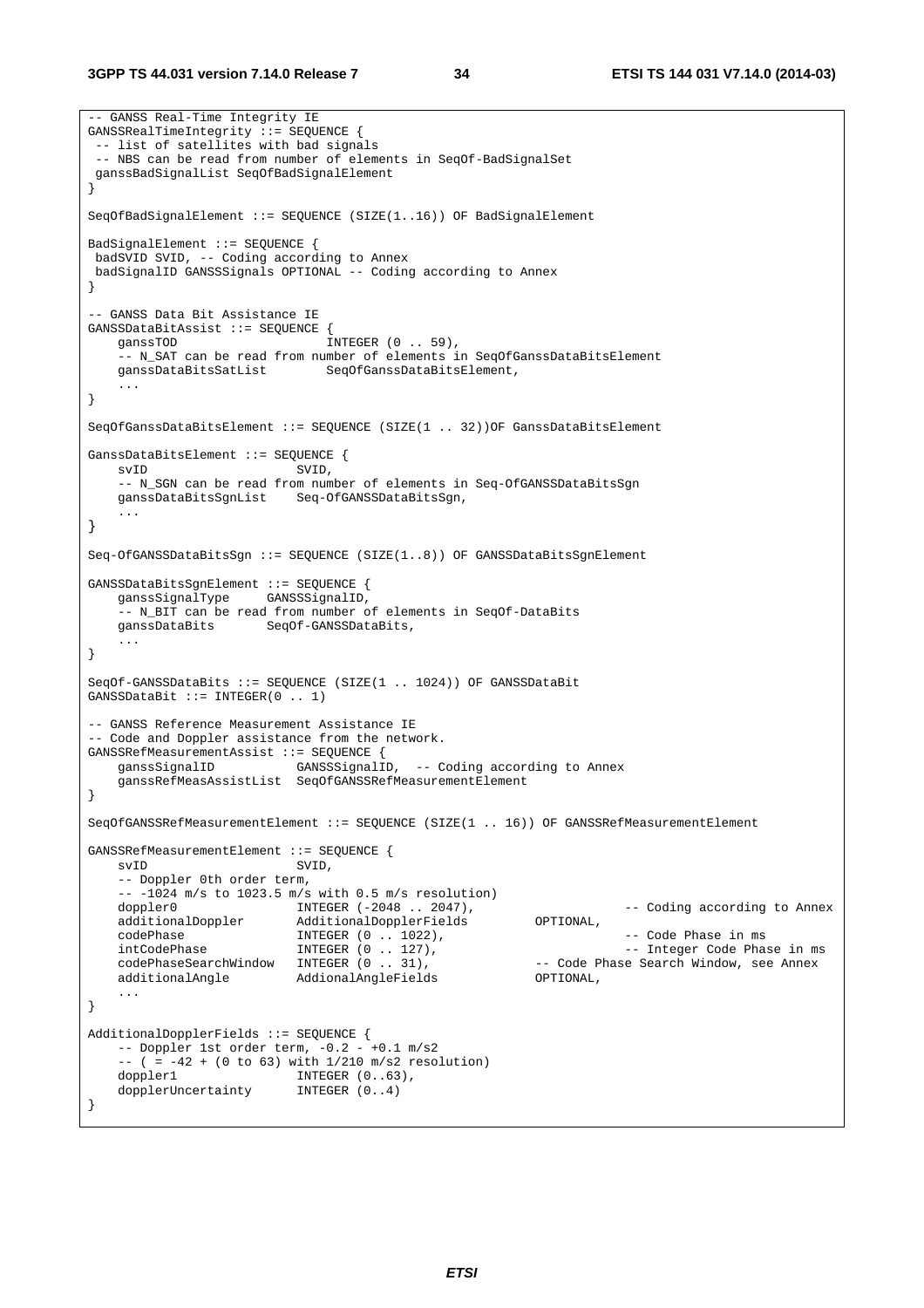```
-- GANSS Almanac Model IE 
GANSSAlmanacModel ::= SEQUENCE { 
   weekNumber INTEGER (0 .. 255),
    toa INTEGER (0 .. 255) OPTIONAL, 
    ioda INTEGER (0 .. 3) OPTIONAL, 
    ganssAlmanacList SeqOfGANSSAlmanacElement 
} 
SeqOfGANSSAlmanacElement ::= SEQUENCE (SIZE(1 .. 36)) OF GANSSAlmanacElement 
-- GANSS Almanac Model 
GANSSAlmanacElement ::= CHOICE { 
    keplerianAlmanacSet Almanac-KeplerianSet, 
    ... 
} 
-- Almanac parameters according to Keplerian parameters 
Almanac-KeplerianSet ::= SEQUENCE {<br>svID SVID.
   svID<br>
kepAlmanacE                          INTEG
kepAlmanacE INTEGER (0 .. 2047),
 kepAlmanacDeltaI INTEGER (-1024 .. 1023), 
 kepAlmanacOmegaDot INTEGER (-1024 .. 1023), 
 kepSVHealth INTEGER (0 .. 15), -- Coding according to Annex 
 kepAlmanacAPowerHalf INTEGER (-65536 .. 65535), 
 kepAlmanacOmega0 INTEGER (-32768 .. 32767), 
kepAlmanacW INTEGER (-32768 .. 32767),
 kepAlmanacM0 INTEGER (-32768 .. 32767), 
 kepAlmanacAF0 INTEGER (-8192 .. 8191), 
 kepAlmanacAF1 INTEGER (-1024..1023) 
} 
-- GANSS Universal Time Coordinate Model 
GANSSUTCModel ::= SEQUENCE { 
 ganssUtcA1 INTEGER (-8388608..8388607), 
 ganssUtcA0 INTEGER (-2147483648..2147483647), 
ganssUtcTot INTEGER (0..255),
ganssUtcWNt INTEGER (0..255),
 ganssUtcDeltaTls INTEGER (-128..127), 
 ganssUtcWNlsf INTEGER (0..255), 
ganssUtcDN INTEGER (-128..127),
    ganssUtcDeltaTlsf INTEGER (-128..127) 
} 
--GANSS Ephemeris Extension 
GANSSEphemerisExtension ::= SEQUENCE { 
 ganssEphemerisHeader GANSSEphemerisExtensionHeader OPTIONAL, 
 ganssReferenceSet SeqOfGANSSRefOrbit OPTIONAL, 
    ganssephemerisDeltasMatrix GANSSEphemerisDeltaMatrix OPTIONAL, 
... 
} 
-- The ganssEphemerisHeader and the ganssReferenceSet are mandatory only once in the delivery of the 
-- GANSS Ephemeris Extension. The ganssReferenceSet shall include all healthy satellite vehicles 
-- at the time of message construction. 
GANSSEphemerisExtensionHeader ::= SEQUENCE { 
  timeAtEstimation GANSSEphemerisExtensionTime,<br>validitvPeriod INTEGER(1..8),
                             INTEGER(1..8),
-- The validity period, represented in hours, is the validity period of each individual ephemeris 
-- delta payload 
    ephemerisExtensionDuration INTEGER(1..512), 
-- If the ephemerisExtensionDuration does not match the request duration made by the MS, the MS 
-- should regard the provided ephemerisExtensionDuration as the limit of the SMLC ephemeris 
-- extension capability at this time. 
... 
} 
GANSSEphemerisExtensionTime ::= SEQUENCE { 
 ganssEphExtDay INTEGER(0..8191), 
 ganssEphExtTOD GANSSTOD, 
... 
}
```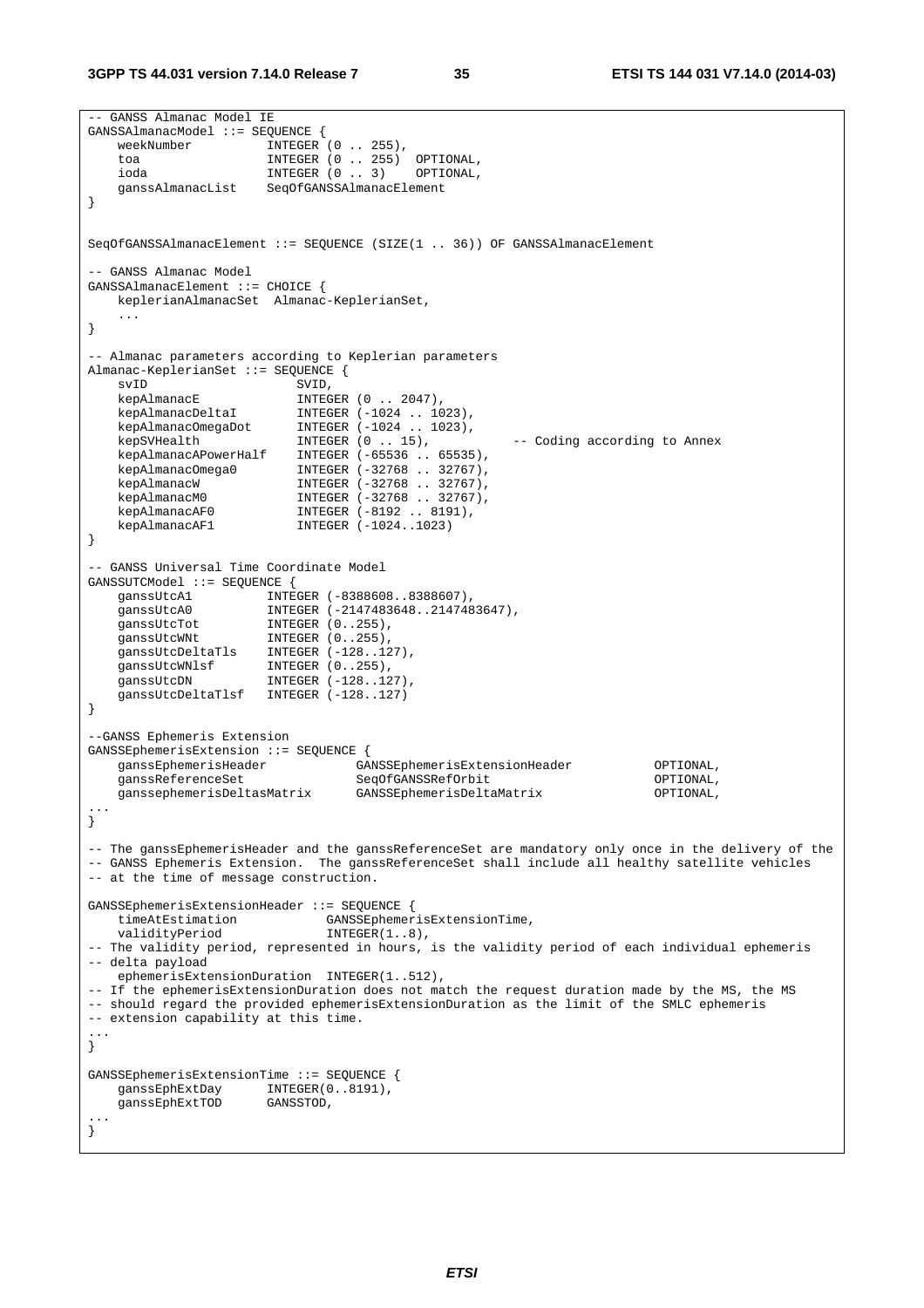```
-- Reference Nav Model for Ephepmeris Extension 
ReferenceNavModel ::= SEQUENCE { 
   keplerToe INTEGER (0..37799),
 keplerW INTEGER (-2147483648..2147483647), 
 keplerDeltaN INTEGER (-32768..32767), 
 keplerM0 INTEGER (-2147483648..2147483647), 
 keplerOmegaDot INTEGER (-8388608..8388607), 
keplerE INTEGER (0..4294967295),
 keplerIDot INTEGER (-8192..8191), 
 keplerAPowerHalf INTEGER (0.. 4294967295), 
 keplerI0 INTEGER (-2147483648..2147483647), 
 keplerOmega0 INTEGER (-2147483648..2147483647), 
 keplerCrs INTEGER (-32768..32767), 
   keplerCis INTEGER (-32768..32767),<br>keplerCus INTEGER (-32768..32767),<br>keplerCrc INTEGER (-32768..32767),
 keplerCus INTEGER (-32768..32767), 
 keplerCrc INTEGER (-32768..32767), 
    keplerCic INTEGER (-32768..32767), 
    keplerCuc INTEGER (-32768..32767) 
} 
SeqOfGANSSRefOrbit ::= SEQUENCE (SIZE(1..32)) OF GANSSReferenceOrbit 
--The number of reference orbits can be read from number of elements in this sequence 
GANSSReferenceOrbit ::= SEQUENCE { 
   evID SVID,
   ganssOrbitModel ReferenceNavModel,
    ganssClockModel GANSSClockModel, 
... 
} 
GANSSEphemerisDeltaMatrix ::= SEQUENCE (SIZE(1 .. 128)) OF GANSSEphemerisDeltaEpoch 
GANSSEphemerisDeltaEpoch ::= SEQUENCE { 
 ganssDeltaEpochHeader GANSSDeltaEpochHeader OPTIONAL, 
 ganssDeltaElementList GANSSDeltaElementList, 
... 
} 
-- Each GANSSDeltaEpoch element contains a header and the delta values for a particular time window 
-- for all PRN"s. 
GANSSDeltaEpochHeader ::= SEQUENCE { 
validityPeriod INTEGER(1..8) OPTIONAL,
 ephemerisDeltaSizes GANSSEphemerisDeltaBitSizes OPTIONAL, 
    ephemerisDeltaScales GANSSEphemerisDeltaScales OPTIONAL, 
... 
} 
-- In each of the GANSSDeltaEpochs, if the optional element, validityPeriod is not included, the 
-- value in GANSSEphemerisExtensionHeader shall be used. If the optional elements 
-- ephemerisDeltaSizes or ephemerisDeltaScales are not included, then the default ephemeris delta 
-- sizes and scales shall be used. The default sizes and scales are found in the annex in the
-- table 55.11. 
GANSSDeltaElementList ::= SEQUENCE (SIZE(1 .. 32)) OF OCTET STRING(SIZE (1..49)) 
-- Each octet string element in GANSSDeltaElementList corresponds to one PRN within one epoch 
-- Table 55.11 of the annex shows the organization of the delta ephemeris octet string. 
-- Decoding of each of the octet strings is accomplished by consulting the ephemerisDeltaSizes 
-- table to learn the length and order of each of the parameters in the ephemerisDelta payload. 
-- Post decode scaling is accomplished by consulting the ephemerisDeltaScales table to learn the 
-- scale factors to apply to the terms in the delta ephemeris.
```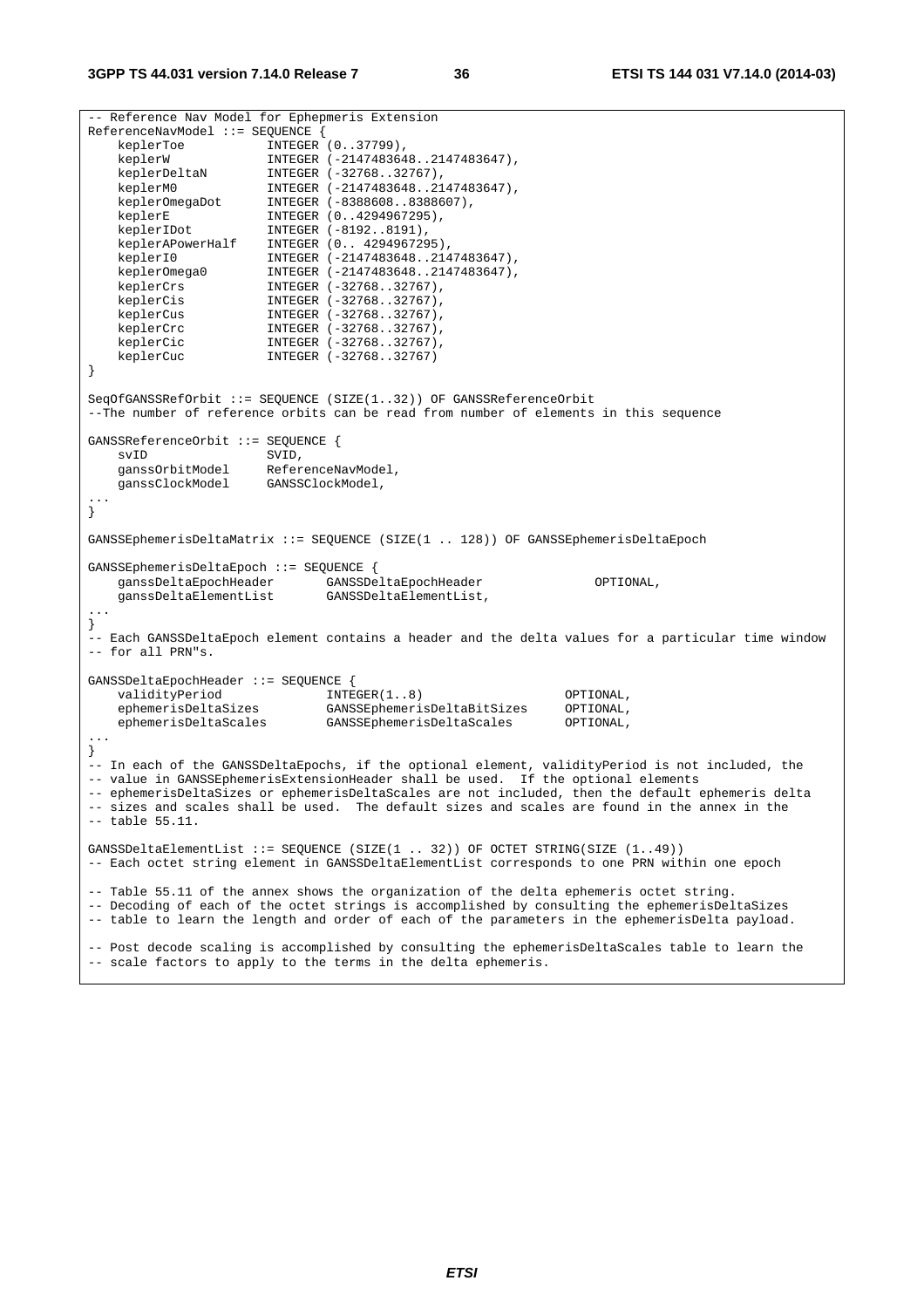```
-- Ephemeris Delta Bit Sizes. 
GANSSEphemerisDeltaBitSizes ::= SEQUENCE { 
-- This structure defines the order and sizes of the fields in the GANSSDeltaEpoch octet string 
-- seqNum and svID are the first two elements of each GANSS Ephemeris Delta Element Structure 
-- seqNum is always 7 bits, and svID is always 6 bits long and are thus not included in 
-- the GANSSEphemerisDeltaBitSizes table. The value of seqNum indicates the GANSSDeltaEpoch number 
-- The Ephemeris delta element payload mimics the bitsize table, but also includes the svID and
-- seqNum as the first two elements (in that order), in each block.
 bitsize-delta-omega INTEGER(1..32), 
 bitsize-delta-deltaN INTEGER(1..16), 
 bitsize-delta-m0 INTEGER(1..32), 
 bitsize-delta-omegadot INTEGER(1..24), 
 bitsize-delta-e INTEGER(1..32), 
 bitsize-delta-idot INTEGER(1..14), 
 bitsize-delta-sqrtA INTEGER(1..32), 
 bitsize-delta-i0 INTEGER(1..32), 
 bitsize-delta-omega0 INTEGER(1..32), 
 bitsize-delta-crs INTEGER(1..16), 
 bitsize-delta-cis INTEGER(1..16), 
 bitsize-delta-cus INTEGER(1..16), 
 bitsize-delta-crc INTEGER(1..16), 
   bitsize-delta-crc INTEGER(1..16),<br>bitsize-delta-cic INTEGER(1..16),<br>bitsize-delta-cuc INTEGER(1..16),
   \begin{tabular}{ll} \multicolumn{2}{c}{\textbf{bitsize}-delta} \end{tabular} \begin{tabular}{ll} \multicolumn{2}{c}{\textbf{InTEGER(1..16),}} \\ \multicolumn{2}{c}{\textbf{bitsize}-delta} \end{tabular} \begin{tabular}{ll} \multicolumn{2}{c}{\textbf{InTEGER(1..10),}} \\ \multicolumn{2}{c}{\textbf{InTEGER(1..10),}} \\ \multicolumn{2}{c}{\textbf{bitsize}-delta} \end{tabular} bitsize-delta-tgd1 INTEGER(1..10), 
 bitsize-delta-tgd2 INTEGER(1..10), 
... 
} 
GANSSEphemerisDeltaScales ::= SEQUENCE { 
    scale-delta-omega<br>
scale-delta-deltaN<br>
INTEGER(-16..15),
scale-delta-deltaN INTEGER(-16..15),
scale-delta-m0 INTEGER(-16..15),
scale-delta-omegadot INTEGER(-16..15),
scale-delta-e INTEGER(-16..15),
scale-delta-idot INTEGER(-16..15),
    scale-delta-sqrtA
    scale-delta-sqrtA INTEGER(-16..15),<br>scale-delta-i0 INTEGER(-16..15),<br>scale-delta-omega0 INTEGER(-16..15),<br>scale-delta-crs INTEGER(-16..15),
    scale-delta-omega0
   scale-delta-crs INTEGER(-16..15),<br>scale-delta-cis INTEGER(-16..15),<br>scale-delta-cus INTEGER(-16..15),
scale-delta-cis INTEGER(-16..15),
scale-delta-cus INTEGER(-16..15),
scale-delta-crc INTEGER(-16..15),
scale-delta-cic INTEGER(-16..15),
scale-delta-cuc INTEGER(-16..15),
scale-delta-tgd1 INTEGER(-16..15),
scale-delta-tgd2 INTEGER(-16..15),
... 
} 
-- GANSS Ephemeris Extension Check 
GANSSEphemerisExtensionCheck ::= SEQUENCE { 
 ganssBeginTime GANSSEphemerisExtensionTime, 
 ganssEndTime GANSSEphemerisExtensionTime, 
    ganssEndThue GANSSEphemerTSEAten<br>qanssSatEventsInfo GANSSSatEventsInfo,
... 
} 
GANSSSatEventsInfo ::= SEQUENCE { 
 eventOccured BIT STRING (SIZE (64)), 
 futureEventNoted BIT STRING (SIZE (64)), 
... 
} 
-- If a bit is clear in the eventOccured field it indicates that no known errors have occured 
-- between the current time and the ganssBeginTime nor is a maneuver planned for the next sixty 
-- minutes. 
-- If a bit is set in the futureEventNoted field it indicates that a maneuver is planned during the 
-- time period between current time plus sixty minutes and the ganssEndTime 
--Required Measurement Request Response Time, range is 1 to 128 seconds.
```

```
RequiredResponseTime ::= INTEGER (1..128)
```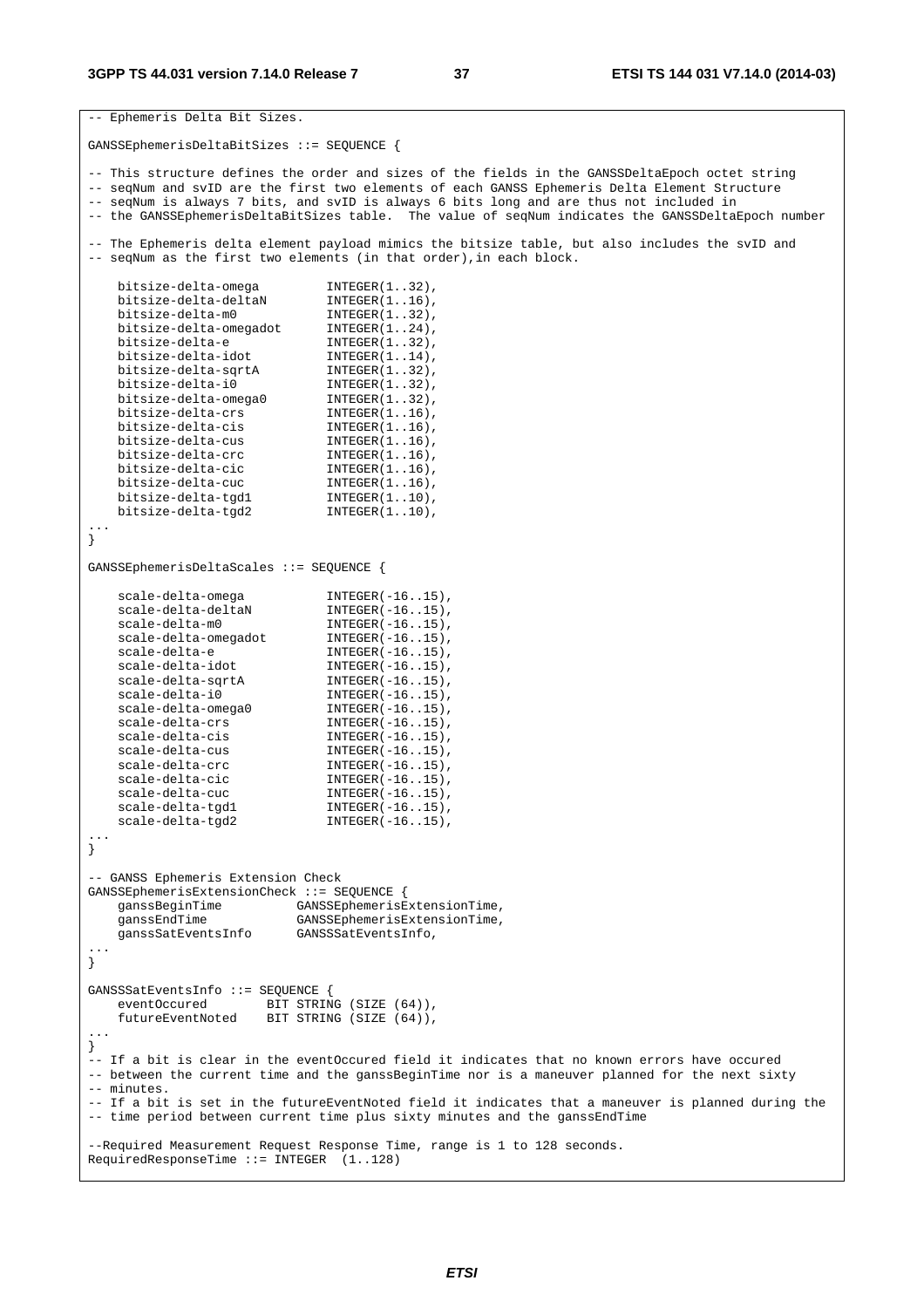```
-- Control header for additional GPS assistance data 
Add-GPS-AssistData ::= SEQUENCE { 
    add-GPS-controlHeader Add-GPS-ControlHeader 
} 
Add-GPS-ControlHeader ::= SEQUENCE {<br>gpsEphemerisExtension (
 gpsEphemerisExtension GPSEphemerisExtension OPTIONAL, 
 gpsEphemerisExtensionCheck GPSEphemerisExtensionCheck OPTIONAL, 
    ... 
} 
GPSClockModel ::= SEQUENCE {<br>af2 INTEGER (-128 1
 af2 INTEGER (-128..127), 
 af1 INTEGER (-32768..32767), 
 af0 INTEGER (-2097152..2097151), 
 tgd INTEGER (-128..127) 
} 
--GPS Ephemeris Extension 
GPSEphemerisExtension ::= SEQUENCE { 
 gpsEphemerisHeader GPSEphemerisExtensionHeader OPTIONAL, 
 gpsReferenceSet SeqOfGPSRefOrbit OPTIONAL, 
    gpsephemerisDeltaMatrix GPSEphemerisDeltaMatrix OPTIONAL, 
... 
\sum-- The gpsEphemerisHeader and the gpsReferenceSet are mandatory only once in the delivery of the 
-- GPS Ephemeris Extension. The gpsReferenceSet shall include all healthy satellite vehicles at the 
-- time of message construction 
-- The SMLC is required to deliver the gpsReferenceSet for all healthy satellite vehicles 
-- at the time of message construction. 
GPSEphemerisExtensionHeader ::= SEQUENCE { 
   timeofEstimation GPSEphemerisExtensionTime,
   validityPeriod INTEGER(1..8),
-- The validity period, represented in hours is the validity period of each individual ephemeris 
-- delta payload 
    ephemerisExtensionDuration INTEGER(1..512), 
-- If the ephemerisExtensionDuration does not match the request duration made by the MS, the MS 
-- should regard the provided ephemerisExtensionDuration as the limit of the SMLC ephemeris 
-- extension capability at this time. 
... 
} 
GPSEphemerisExtensionTime ::= SEQUENCE { 
    gpsWeek GPSWeek, 
    gpsTOW INTEGER (0..604799), 
... 
} 
SeqOfGPSRefOrbit ::= SEQUENCE (SIZE(1..32)) OF GPSReferenceOrbit 
--The number of reference orbits can be read from number of elements in this sequence 
GPSReferenceOrbit ::= SEQUENCE { 
    svID SVID, 
                     ReferenceNavModel,<br>GPSClockModel,
   gpsClockModel
... 
} 
GPSEphemerisDeltaMatrix ::= SEQUENCE (SIZE(1 .. 128)) OF GPSEphemerisDeltaEpoch 
GPSEphemerisDeltaEpoch ::= SEQUENCE { 
 gpsDeltaEpochHeader GPSDeltaEpochHeader OPTIONAL, 
 gpsDeltaElementList GPSDeltaElementList, 
... 
} 
-- Each GPSDeltaEpoch element contains a header and the delta values for a particular time window 
-- for all PRN"s.
```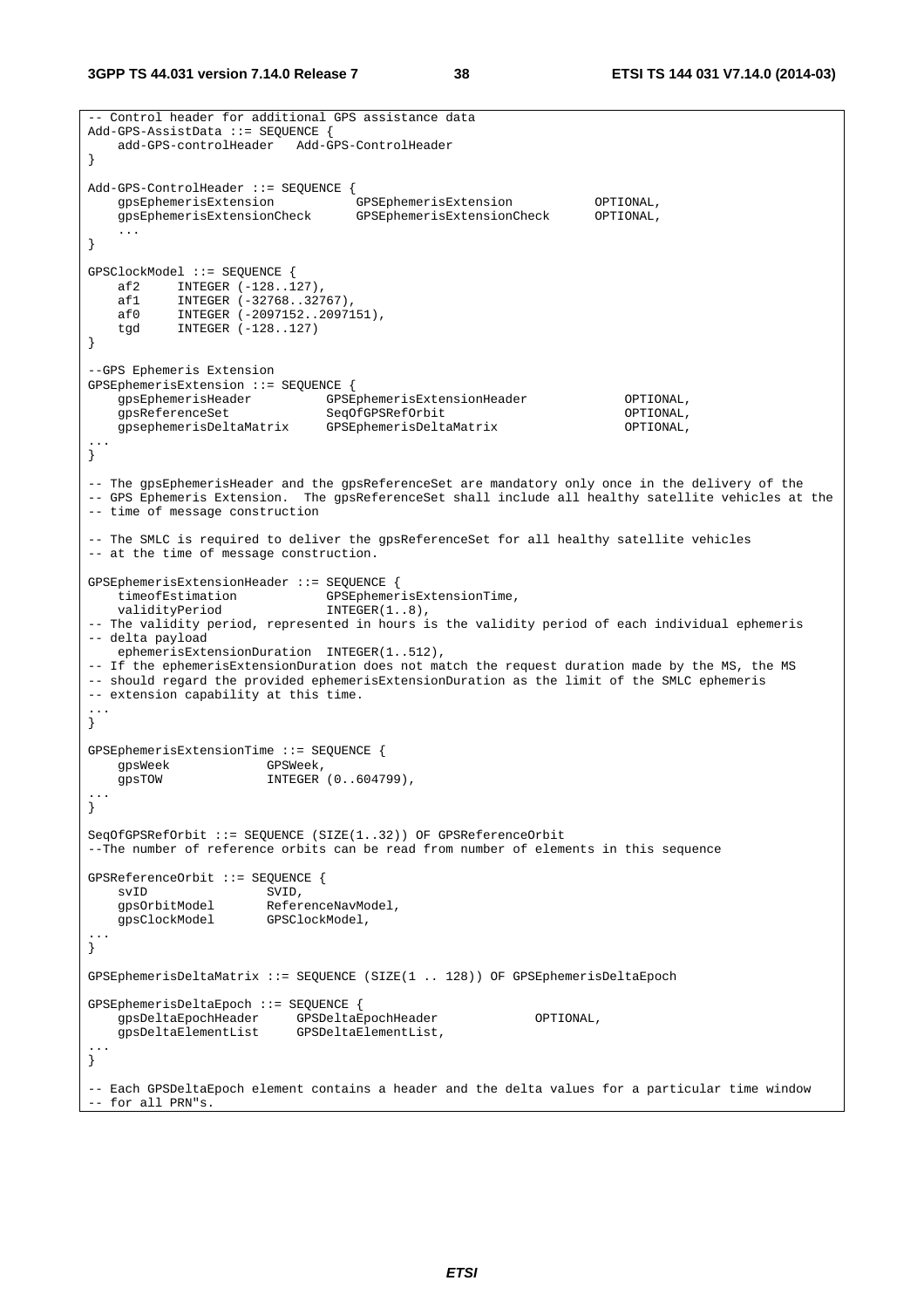**3GPP TS 44.031 version 7.14.0 Release 7 39 ETSI TS 144 031 V7.14.0 (2014-03)**

GPSDeltaEpochHeader ::= SEQUENCE { validityPeriod INTEGER(1..8) OPTIONAL, ephemerisDeltaSizes GPSEphemerisDeltaBitSizes OPTIONAL, ephemerisDeltaScales GPSEphemerisDeltaScales OPTIONAL, ... } -- In each of the GPSDeltaEpochs, if the optional element validityPeriod is not included, -- the value in GPSEphemerisExtensionHeader shall be used. if the optional elements -- ephemerisDeltaSizes or ephemerisDeltaScales are not included, then the default ephemeris delta -- sizes and scales shall be used. The default sizes and scales are found in the annex in section  $- \Delta$  29 m GPSDeltaElementList ::= SEQUENCE (SIZE(1 .. 32)) OF OCTET STRING(SIZE (1..47)) -- Each octet string element in GPSDeltaElementList corresponds to one PRN within one epoch -- Table A.29.m of the annex shows the organization of the delta ephemeris octet string. -- Decoding of each of the octet strings is accomplished by consulting the ephemerisDeltaSizes -- table to learn the length and order of each of the parameters in the ephemerisDelta payload -- Post decode scaling is accomplished by consulting the ephemerisDeltaScales table to learn the. -- scale factors to apply to the terms in the delta ephemeris -- Ephemeris Delta Bit Sizes. GPSEphemerisDeltaBitSizes ::= SEQUENCE { -- This structure defines the order and sizes of the fields in the GPSsDeltaEpoch octet string -- seqNum and svID are the first two elements of each GPS Ephemeris Delta Element Structure -- seqNum is always 7 bits, and svID is always 5 bits long and are thus not included in -- the GPSEphemerisDeltaBitSizes table. seqNum indicates the GPSDeltaEpoch number. -- The Ephemeris delta element payload mimics the bitsize table, but also includes the svID and -- seqNum as the first two elements (in that order),in each block. bitsize-delta-omega<br>bitsize-delta-deltaN INTEGER(1..16),<br>international international international international international international international international<br>international international international internation bitsize-delta-deltaN bitsize-delta-m0 INTEGER(1..32), bitsize-delta-omegadot INTEGER(1..24), bitsize-delta-e INTEGER(1..32), bitsize-delta-idot INTEGER(1..14), bitsize-delta-sqrtA INTEGER(1..32), bitsize-delta-i0 INTEGER(1..32),<br>bitsize-delta-omega0 INTEGER(1..32), bitsize-delta-omega0 INTEGER(1..32),<br>bitsize-delta-crs INTEGER(1..16), bitsize-delta-crs INTEGER(1..16), bitsize-delta-cis INTEGER(1..16), bitsize-delta-cus<br>bitsize-delta-cus INTEGER(1..16),<br>bitsize-delta-crc INTEGER(1..16), bitsize-delta-crc INTEGER(1..16),<br>bitsize-delta-cic INTEGER(1..16), bitsize-delta-cic bitsize-delta-cuc INTEGER(1..16), bitsize-delta-tgd INTEGER(1..10), ... } GPSEphemerisDeltaScales ::= SEQUENCE { scale-delta-omega INTEGER(-16..15), scale-delta-deltaN INTEGER(-16..15), scale-delta-m0 INTEGER(-16..15), scale-delta-omegadot INTEGER(-16..15), scale-delta-e INTEGER(-16..15), scale-delta-idot INTEGER(-16..15), scale-delta-sqrtA INTEGER(-16..15), scale-delta-i0 INTEGER(-16..15), scale-delta-omega0 INTEGER(-16..15), scale-delta-crs INTEGER(-16..15),<br>scale-delta-cis INTEGER(-16..15), scale-delta-cis INTEGER(-16..15),<br>scale-delta-cus INTEGER(-16..15).  $INTEGR(-16..15)$ , scale-delta-crc INTEGER(-16..15), scale-delta-cic INTEGER(-16..15), scale-delta-cuc INTEGER(-16..15), scale-delta-tgd INTEGER(-16..15), ... }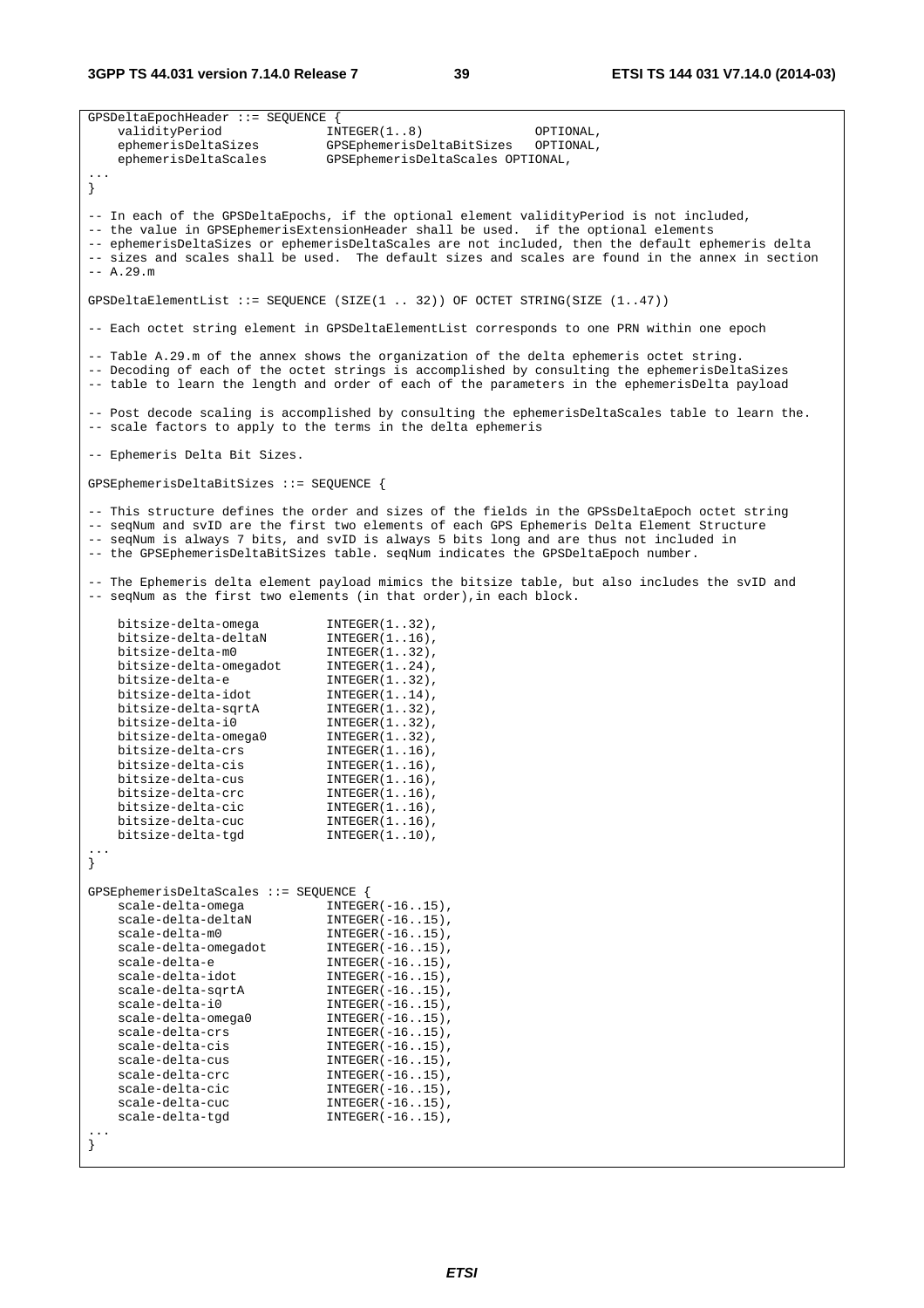**3GPP TS 44.031 version 7.14.0 Release 7 40 ETSI TS 144 031 V7.14.0 (2014-03)**

```
GPSEphemerisExtensionCheck ::= SEQUENCE { 
                             gpsBeginTime GPSEphemerisExtensionTime, 
     gpsEndTime GPSEphemerisExtensionTime, 
     gpsSatEventsInfo GPSSatEventsInfo, 
... 
} 
GPSSatEventsInfo ::= SEQUENCE { 
    eventOccured BIT STRING (SIZE (32)),
    futureEventNoted BIT STRING (SIZE (32)), 
... 
} 
-- If a bit is clear in the eventOccured field it indicates that no known errors have occured since 
-- the gpsBeginTime nor is a maneuver planned for the next sixty minutes. 
-- If a bit is set in the futureEventNoted field it indicates that a maneuver is planned during the 
-- time period between current time plus sixty minutes and gpsEndTime 
Rel-7-MsrPosition-Rsp-Extension ::= SEQUENCE { 
    velEstimate VelocityEstimate OPTIONAL, 
 -- Horizontal Velocity 
  -- Horizontal with Vertical Velocity 
  -- Horizontal Velocity with Uncertainty 
  -- Horizontal with Vertical Velocity and Uncertainty 
 ganssLocationInfo GANSSLocationInfo OPTIONAL, 
 ganssMeasureInfo GANSSMeasureInfo OPTIONAL, 
     ... 
-- Further Release 7 extensions here 
} 
-- GANSS Location Information contains location estimate, time stamp with uncertainty 
 - and optionally Reference Frame field
GANSSLocationInfo ::= SEQUENCE { 
 referenceFrame ReferenceFrame OPTIONAL, -- Reference Frame Number 
  ganssTODm GANSSTODm OPTIONAL, -- GNSS TOD modulo 
 ganssTODFrac INTEGER (0 .. 16384) OPTIONAL, -- Coding according to Annex 
   ganssTODUncertainty GANSSTODUncertainty OPTIONAL, -- Coding according to Annex
 ganssTimeID INTEGER (0 .. 7) OPTIONAL, -- Coding according to Annex
    fixType FixType,
 posData PositionData, 
  stationaryIndication INTEGER(0 .. 1) OPTIONAL, -- "0" if moving or motion not known 
    -- Possible shapes carried in posEstimate are 
     -- ellipsoid point, 
     -- ellipsoid point with uncertainty circle 
     -- ellipsoid point with uncertainty ellipse 
     -- ellipsoid point with altitude and uncertainty ellipsoid 
    posEstimate Ext-GeographicalInformation, 
 ... 
} 
PositionData ::= BIT STRING { 
 e-otd(0), 
    gps (1), 
    galileo (2) } (SIZE (3..16)) 
-- GANSS TOD modulo 1 hour 
GANSSTODm ::= INTEGER (0 .. 3599999) 
ReferenceFrame ::= SEQUENCE { 
 referenceFN INTEGER (0 .. 65535), 
     -- Note that applicable range for referenceFN is 0 - 42431 
 referenceFNMSB INTEGER (0 .. 63) OPTIONAL -- MSB of Reference Frame Number
} 
-- GANSS Measurement Information 
GANSSMeasureInfo ::= SEQUENCE { 
    -- Measurement info elements 
ganssMsrSetList SeqOfGANSS-MsrSetElement 
} 
SeqOfGANSS-MsrSetElement ::= SEQUENCE (SIZE(1..3)) OF GANSS-MsrSetElement
```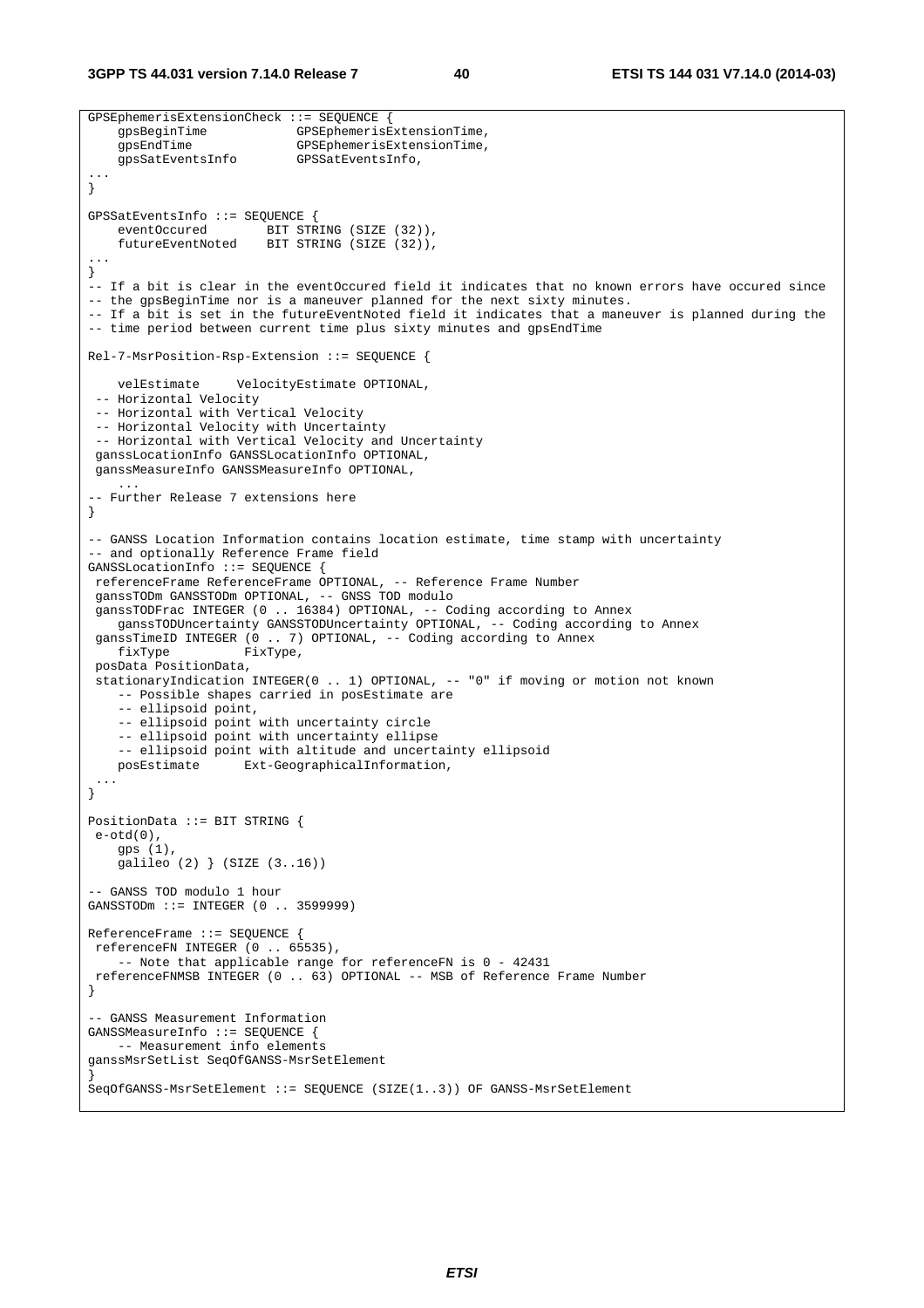**3GPP TS 44.031 version 7.14.0 Release 7 41 ETSI TS 144 031 V7.14.0 (2014-03)**

-- GANSS measurement information 1-3 times in a message GANSS-MsrSetElement ::= SEQUENCE { referenceFrame ReferenceFrame OPTIONAL, -- Reference Frame Number -- if ganssTODm is included, it is the GNSS specific system time of the GANSS reported -- first in ganss-SgnTypeList. If GPS Measurement Information element is not included in -- a Measure Position Response component, this field shall be present. ganssTODm GANSSTODm OPTIONAL, -- GANSS TOD modulo 1 hour deltaGANSSTOD DELTAGANSSTOD INTEGER (0...127) OPTIONAL,<br>ganssTODUncertainty GANSSTODUncertainty OPTIONAL, GANSSTODUncertainty OPTIONAL, -- Coding according to Annex --N\_GANSS can be read from number of elements of SeqOfGANSS-MsrElement ganss-MsrElementList SeqOfGANSS-MsrElement } SeqOfGANSS-MsrElement ::= SEQUENCE (SIZE(1..8)) OF GANSS-MsrElement GANSS-MsrElement ::= SEQUENCE { ganssID INTEGER (0..7) OPTIONAL, --Absence means Galileo<br>ganss-SgnTypeList SeqOfGANSS-SgnTypeElement SeqOfGANSS-SgnTypeElement } -- Measurements can be returned up to 8 different signal types -- N\_SGN\_TYPE can be read from number of elements of SeqOfGANSS-SgnTypeElement -- Reporting of multiple signal types as defined in A.2.2.4g SeqOfGANSS-SgnTypeElement ::= SEQUENCE (SIZE(1..8)) OF GANSS-SgnTypeElement GANSS-SgnTypeElement ::= SEQUENCE { ganssSignalID GANSSSignalID, -- Coding according to Annex ganssCodePhaseAmbiguity INTEGER (0 .. 127) OPTIONAL, --N\_SGN can be read from number of elements of SeqOfGANSS-SgnElement ganss-SgnList SeqOfGANSS-SgnElement, ... } -- Up to 16 Measurements can be returned per signal type SeqOfGANSS-SgnElement ::= SEQUENCE (SIZE(1..16)) OF GANSS-SgnElement GANSS-SgnElement ::= SEQUENCE { svID SVID, cNo INTEGER (0 .. 63), mpathDet MpathIndic, MpathIndic,  $\frac{1}{2}$  - Coding according to Annex carrierQualityInd INTEGER (0 .. 3) OPTIONAL, -- Coding according to Annex codePhase INTEGER (0 .. 2097151), integerCodePhase INTEGER (0 .. 127) OPTIONAL, codePhaseRMSError INTEGER (0..63),<br>doppler INTEGER (-32768 ..32767) OPTIONAL, INTEGER (-32768 .. 32767) OPTIONAL, adr **INTEGER** (0 . . 33554431) OPTIONAL } Rel7-AssistanceData-Extension ::= SEQUENCE { ganss-AssistData GANSS-AssistData OPTIONAL, ganssCarrierPhaseMeasurementRequest NULL OPTIONAL, ganssTODGSMTimeAssociationMeasurementRequest NULL OPTIONAL,<br>,add-GPS-AssistData OPTIONAL Add-GPS-AssistData OPTIONAL, ... -- Possibly more extensions for Release 7 here }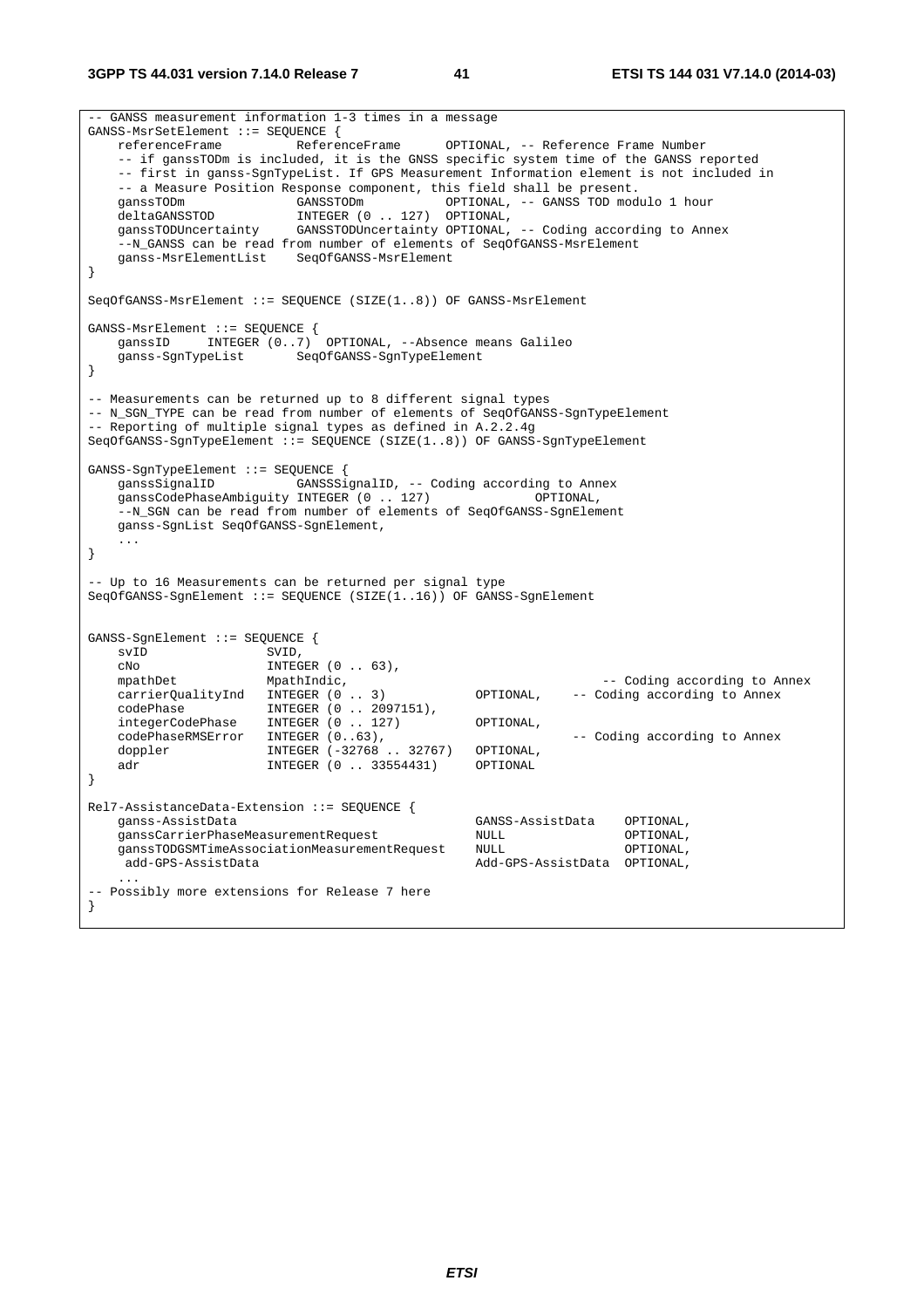```
l-7 Positioning Capability parameters here 
PosCapabilities ::= SEQUENCE { 
-- nonGANSSpositionMethods shall be included if and only if any 
-- of the non-GANSS methods is supported. 
    nonGANSSpositionMethods NonGANSSPositionMethods OPTIONAL, 
-- gANSS position Methods shall be included if and only if any of the GANSS methods is supported.<br>gANSSPosition Methods GANSSPosition Methods OPTIONAL,
                                 GANSSPositionMethods
-- multipleMeasurementSets shall be present if and only if 'multiple sets' is supported 
-- for any of the positioning methods<br>multipleMeasurementSets Multi
                                 MultipleMeasurementSets OPTIONAL,
     ... 
} 
NonGANSSPositionMethods ::= BIT STRING { 
    msAssistedEOTD (0), 
    msBasedEOTD (1),
    msAssistedGPS (2), -- If this bit is set, gpsAssistance in AssistanceSupported IE
                            -- shall be present 
   msBasedGPS (3), -- If this bit is set, gpsAssistance in AssistanceSupported IE
                             -- shall be present 
    standaloneGPS (4) (SIZE (1..16))GANSSPositionMethods ::= SEQUENCE (SIZE(1..16)) OF GANSSPositionMethod 
GANSSPositionMethod ::= SEQUENCE { 
   ganssID                             INTEGER (0..7)             OPTIONAL, --Absence means Galileo
-- gANSSPositioningMethodTypes may be present for PosCapability-Req 
-- and shall be present for PosCapability-Rsp
     gANSSPositioningMethodTypes GANSSPositioningMethodTypes OPTIONAL, 
     gANSSSignals GANSSSignals, 
     ... 
} 
GANSSPositioningMethodTypes ::= BIT STRING { 
    msAssisted (0), -- If this bit is set, gANSSAssistanceSet in AssistanceSupported IE 
                          -- shall be present. 
    msBased (1), -- If this bit is set, gANSSAssistanceSet in AssistanceSupported IE
                          -- shall be present. 
     standalone (2) } (SIZE (1..8)) 
-- indicates MS support for particular GANSS signals and frequencies 
GANSSSignals ::= BIT STRING {
    signal1 (0), 
     signal2 (1), 
    signal3(2),
     signal4 (3), 
     signal5 (4), 
     signal6 (5), 
    signal7 (6),
    signal8 (7) (SIZE (1..8))
 - indicates MS support of multiple measurement sets for MS assisted position methods
MultipleMeasurementSets ::= BIT STRING { 
     eotd (0), 
    qps (1),
    ganss (2) } (SIZE (1..8))
-- indicates MS support of different types of assistance data 
AssistanceSupported ::= SEQUENCE { 
    gpsAssistance GPSAssistance OPTIONAL,<br>gANSSAssistanceSet GANSSAssistanceSet OPTIONAL,
                              gANSSAssistanceSet GANSSAssistanceSet OPTIONAL, 
     ... 
}
```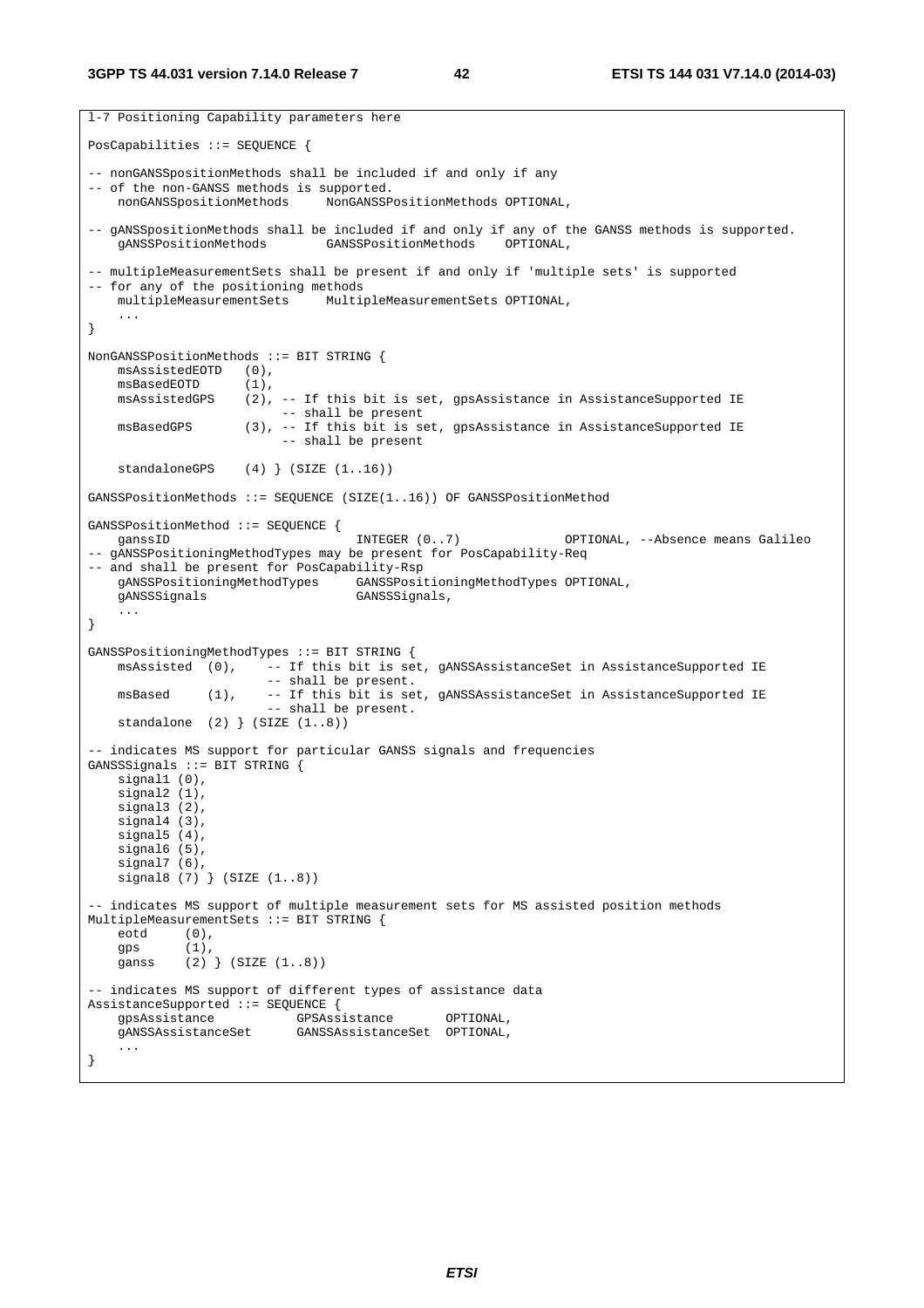```
-- GPS assistance data supported 
GPSAssistance ::= BIT STRING { 
    almanac (0), 
   uTCmodel (1),
     ionosphericModel (2), 
    navigationmodel (3), 
     dGPScorrections (4), 
   referenceLocation (5),<br>referenceTime (6),
   referenceTime (6),<br>acquisitionAssistance (7),
     acquisitionAssistance (7), 
    realTimeIntegrity (8), 
     ephemerisExtension (9), 
     ephemerisExtensionCheck (10)} (SIZE (1..16)) 
-- GANSS assistance data supported 
GANSSAssistanceSet ::= SEQUENCE { 
     commonGANSSAssistance CommonGANSSAssistance, 
                                SpecificGANSSAssistance,
     ... 
} 
-- Common GANSS assistance data supported 
CommonGANSSAssistance ::= BIT STRING {<br>referenceTime (0),
    referenceTime (0), 
     referenceLocation (1), 
     ionosphericModel (3) } (SIZE (1..8)) 
SpecificGANSSAssistance ::= SEQUENCE (SIZE(1..16)) OF GANSSAssistanceForOneGANSS 
-- assistance data supported for a particular GANSS system 
GANSSAssistanceForOneGANSS ::= SEQUENCE { 
                            INTEGER (0..7) OPTIONAL, --Absence means Galileo<br>GANSSAssistance.
    gANSSAssistance
 ... 
} 
 -- specific GANSS assistance data supported 
GANSSAssistance ::= BIT STRING { 
    realTimeIntegrity (0),
   differentialCorrections (1),
    almanac (2), 
    referenceMeasurementInformation (3), 
   navigationModel (4),<br>timeModelGNSS-UTC (5),
    timeModelGNSS-UTC (5),<br>timeModelGNSS-GNSS (6),
    timeModelGNSS-GNSS (6),<br>databitassistance (7),
   databitassistance
    ephemerisExtension (8),<br>ephemerisExtensionCheck (9) } (SIZE (1..16))
    ephemerisExtensionCheck
-- indicates assistance data that may be needed by the MS 
-- These elements are coded as defined in TS 49.031 with the exceptions defined in section A.8.2.3 
AssistanceNeeded ::= SEQUENCE { 
     gpsAssistanceData GPSAssistanceData OPTIONAL, 
     ganssAssistanceData GANSSAssistanceData OPTIONAL, 
     ... 
}
```
# 6 TOM Protocol Header for RRLP Transport

# 6.1 General

For the specification of the TOM protocol, see 3GPP TS 44.064.

# 6.2 Remaining Octets of TOM Protocol Header for RRLP

The number of remaining octet following the first octets of the TOM protocol header for RRLP is one. The encoding of this octet is defined in the figure 6.1 and the table 6.1.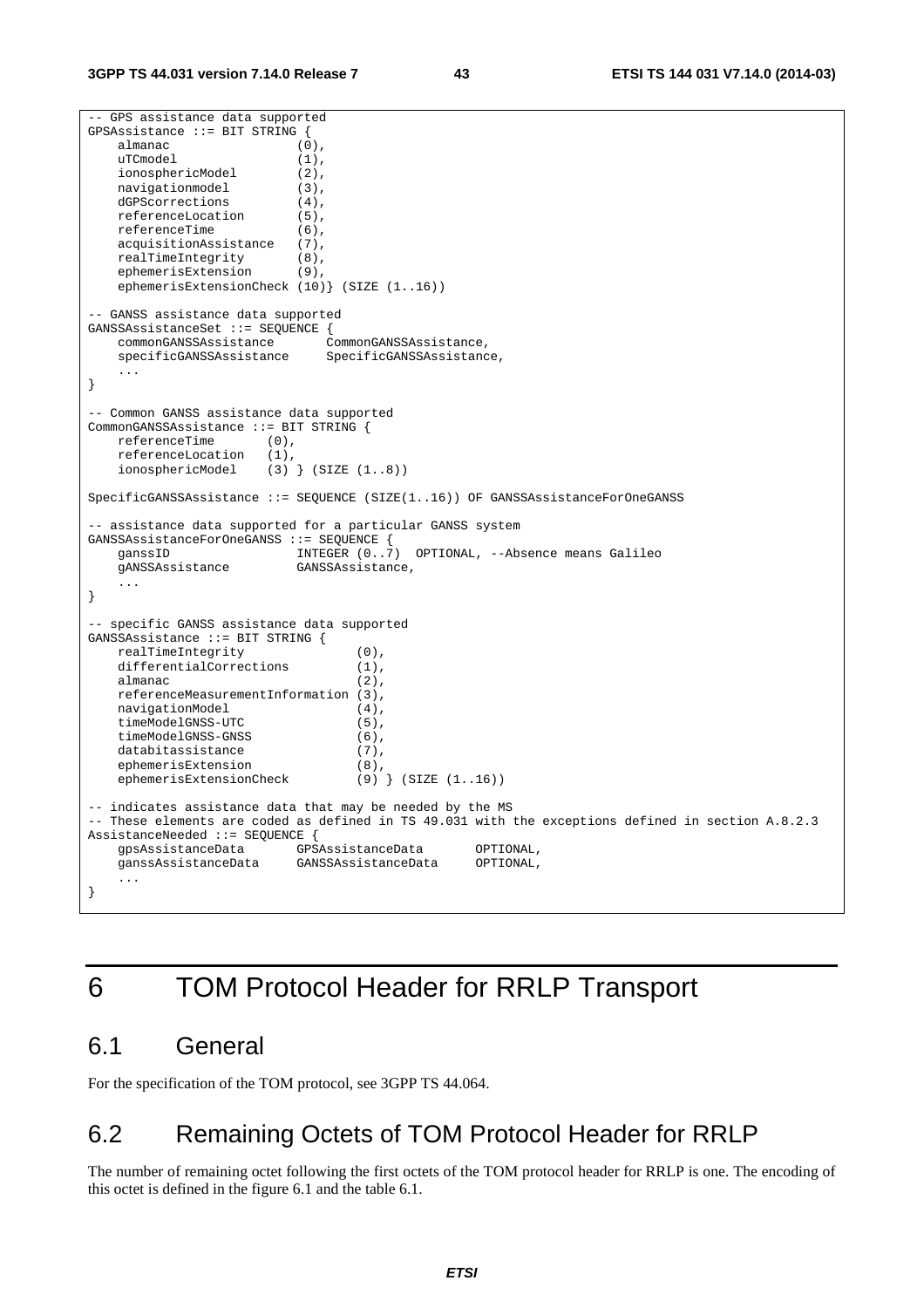

### **Figure 6.1: Remaining Octets of TOM Protocol Header for RRLP**

**Table 6.1: C/R bit content** 

| C/R | UI frame information field                             |
|-----|--------------------------------------------------------|
|     | Command (SMLC to MS) or Final Response (MS to<br>SMLC) |
|     | Not Command or Final Response                          |

The setting of the C/R flag is provided by the sending RRLP entity, for further details see 3GPP TS 43.059.

The Spare bits shall be ignored by the receiver and set to 0 by the sender. If a protocol header with more than one remaining octet of the TOM protocol header is received, the additional octets after the first remaining octet shall be ignored by the receiver.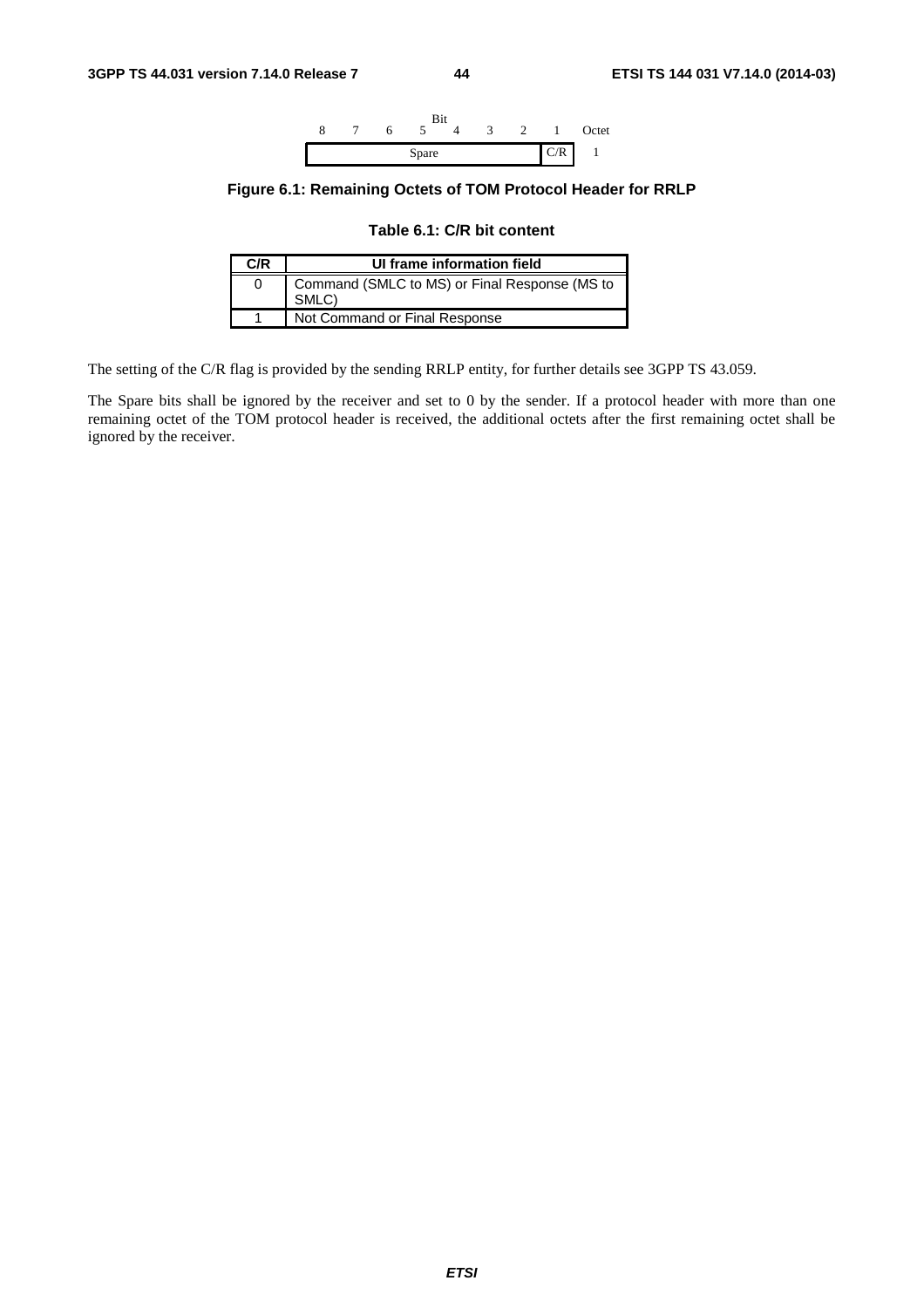# Annex A (informative): Description of Components

# A.1 Introduction

This annex describes the contents of components.

# A.2 Measure Position Request

## A.2.1 General

The Measure Position Request is a RRLP component from the SMLC to the MS. This component is common to E-OTD,GPS and GANSS (Galileo and Additional Navigation Satellite Systems) location methods. As a response to this component, the MS performs E-OTD,GPS or GANSS measurements and possibly calculates its own position, if the MS and/or the network support these options. It contains the following elements.

| <b>Element</b>                         | <b>Type/Reference</b>                    | <b>Presence</b> |
|----------------------------------------|------------------------------------------|-----------------|
| Positioning Instructions               | Positioning Instructions 2.2.1           | м               |
| E-OTD Reference BTS for                | E-OTD Reference BTS for Assistance       | Ω               |
| Assistance Data                        | Data 2.2.2                               |                 |
| E-OTD Measurement Assistance           | E-OTD Measurement Assistance Data        | Ω               |
| Data                                   | 2.2.3                                    |                 |
| <b>E-OTD Measurement Assistance</b>    | E-OTD Measurement Assistance Data        | Ω               |
| Data for System Information List       | for System Information List 2.2.4        |                 |
| <b>GPS Assistance Data</b>             | GPS Assistance Data 4.2.4                | O               |
| Additional GPS Assistance Data         | Additional GPS Assistance Data 4.2.4c    | O               |
| <b>GPS Time Assistance Measurement</b> | <b>GPS Time Assistance Measurement</b>   | Ω               |
| Request                                | Request 2.2.4a                           |                 |
| <b>GPS Reference Time Uncertainty</b>  | GPS Reference Time Uncertainty 2.2.4b    | O               |
| <b>Velocity Request</b>                | Velocity Request 2.2.4c                  | O               |
| <b>Extended Reference</b>              | Extended Reference 2.2.5                 | O               |
| <b>GANSS Positioning Method</b>        | <b>GANSS Positioning Method Element</b>  | റ               |
| Element                                | 2.2.1a                                   |                 |
| <b>GANSS Carrier-Phase</b>             | <b>GANSS Carrier-Phase Measurement</b>   | റ               |
| <b>Measurement Request</b>             | Request 2.2.4d                           |                 |
| <b>GANSS TOD - GSM Time</b>            | <b>GANSS TOD - GSM Time Association</b>  | റ               |
| <b>Association Request</b>             | Request 2.2.4e                           |                 |
| <b>GANSS Multi-frequency</b>           | <b>GANSS Multi-frequency Measurement</b> | റ               |
| <b>Measurement Request</b>             | Request 2.2.4g                           |                 |
| <b>GANSS Assistance Data</b>           | GANSS Assistance Data 4.2.6              | O               |
| Required Response Time                 | Required Response Time 2.2.4f            | Ω               |

#### **Table A.1: Measure Position Request component content**

## A.2.2 Elements

## A.2.2.1 Positioning Instructions Element

The purpose of Positioning Instructions element is to express the allowed/required location method(s), and to provide information required QoS. This element is mandatory in the Measure Position Request message, and contains the following fields:

#### **Method Type**

This field indicates whether MS based or assisted version is allowed/requested. If the Methods field includes more than one method, the Method Type applies to all of them. This field is mandatory, and has the following values: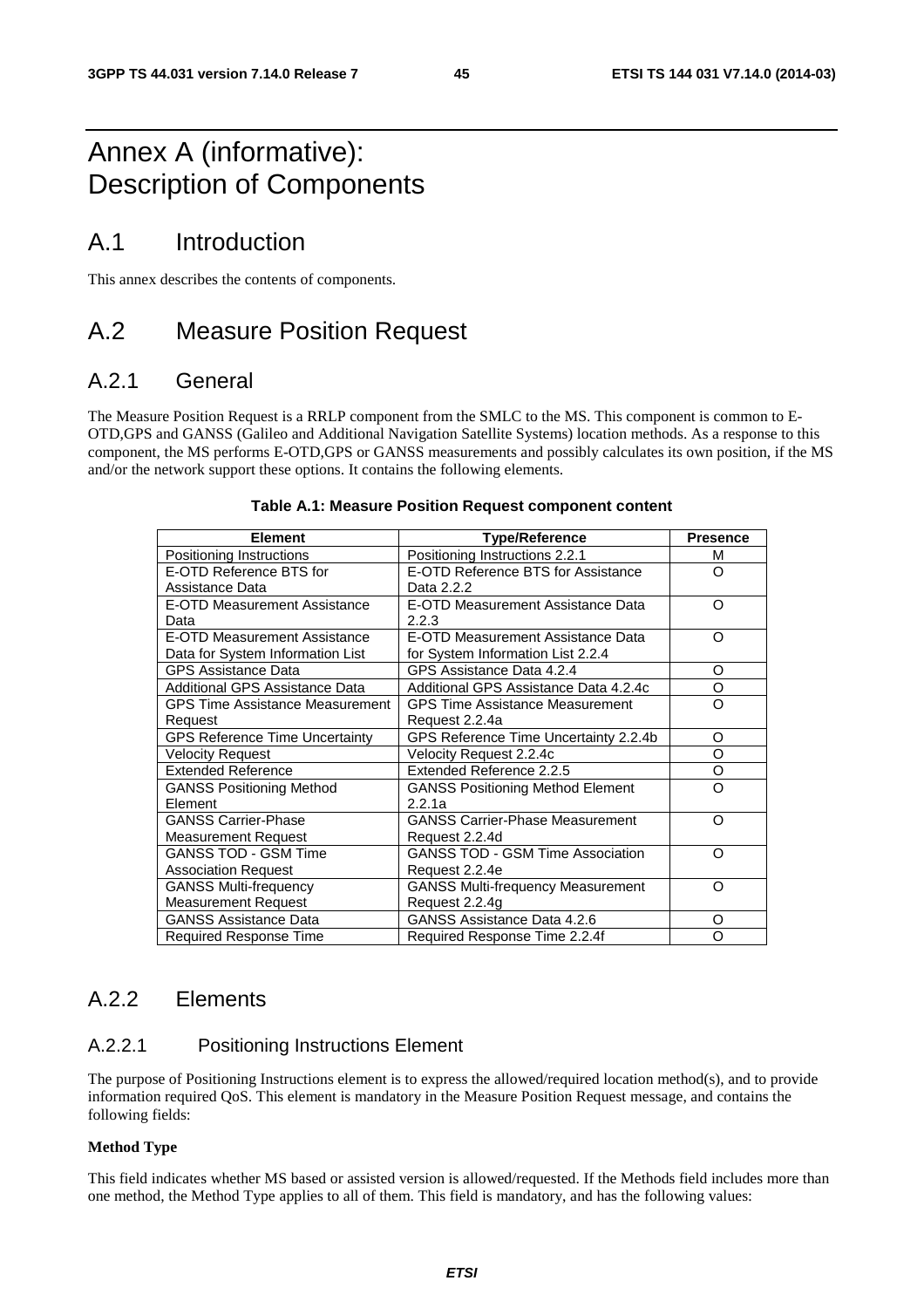'0': MS assisted;

'1': MS based;

'2': MS based is preferred, but MS assisted is allowed;

'3': MS assisted is preferred, but MS based is allowed.

In GPS positioning methods, "MS based" may indicate either MS Based Assisted GPS method or Conventional GPS method. If "MS based is indicated with no GPS assistance data then the MS may interpret this as either Conventional GPS or MS based A-GPS without assistance data. The same interpretation applies also to the GANSS positioning method.

#### **Positioning Methods**

This field indicates which location method or methods should be used. This field is mandatory.

'0': E-OTD;

'1': GPS;

'2': E-OTD or GPS (i.e. both can be reported).

NOTE: If the selected positioning method is "GPS" or "E-OTD or GPS", the field GANSS Positioning Method, if present in a Measure Position Request component, indicates request of GANSS method and indicates the allowed satellite systems.

#### **Response Time**

This field indicates the desired response time. However, when performing measurements, the desired response time may be exceeded. This field is mandatory.

The response time is  $2^N$  seconds, where N is the value in this field. Thus the desired maximum response time can be 1, 2, 4, 8, 16, 32, 64, or 128 seconds.

Range: 0-7

#### **Accuracy**

This field indicates the required accuracy of the location estimate. This is field is mandatory when Method Type is '1', '2', or '3' and optional when Method Type is '0'.

This field is 7 bit Uncertainty Code as defined in 3GPP TS 23.032.

#### **Multiple Sets**

This field indicates whether MS is requested to send multiple *E-OTD/GPS/GANSS Measurement Information Sets*. The maximum number of measurement sets is three. This is field is mandatory. MS is expected to include the current measurement set. Additionally MS may include historical measurement sets, or measure new additional sets if the response time allows that.

'0': multiple IEs can be send;

'1': sending of multiple sets is not allowed.

#### **Environment Characterization**

Environment Characterization field provides the MS with information about expected multipath and NLOS in the current area. This field is optional.

'0': possibly heavy multipath and NLOS conditions (e.g. bad urban or urban).

'1': no or light multipath and usually LOS conditions (e.g. suburban or rural).

'2': not defined or mixed environment.

'3': reserved for future use.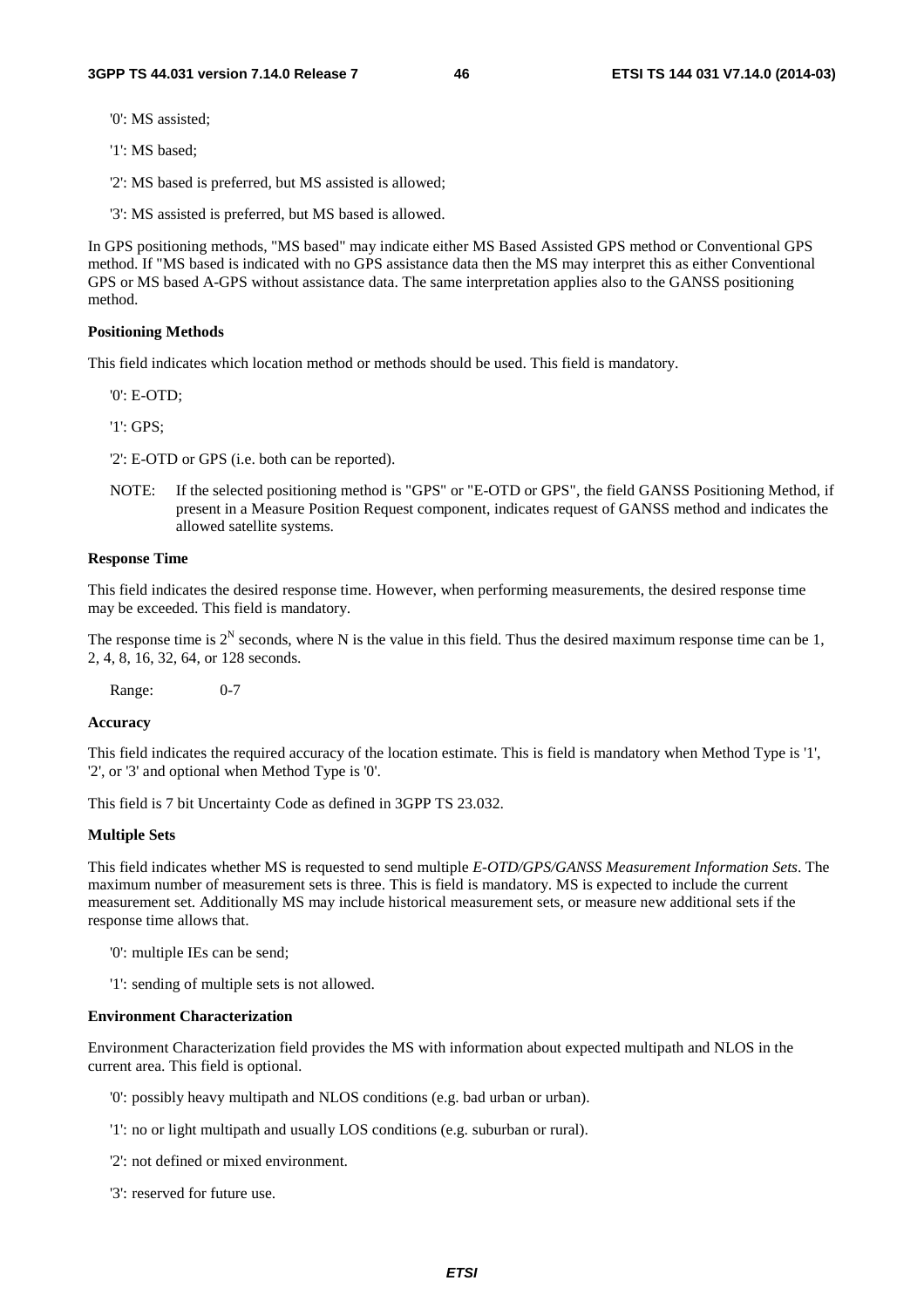## A.2.2.1a GANSS Positioning Method Element

This bit map indicates the satellite systems allowed by the SMLC corresponding to allowance of "GPS" in the Positioning Methods field. Each bit is of type Boolean, where TRUE ("1") means the particular satellite system is allowed. For example EOTD + Galileo method can be indicated by setting "E-OTD or GPS" in PositioningMethod and setting only the "bit 1" to TRUE value in the GANSS Positioning Method element. The MS may not request assistance data or report measurements for the systems that are not indicated in the bit map.

| "bit $0$ ": | GPS:     |
|-------------|----------|
| 'bit $1$ ': | Galileo: |

'bit 2-15': Reserved for future GNSSes.

## A.2.2.2 E-OTD Reference BTS for Assistance Data Element

The RTD and 51 multiframe offset values in the E-OTD Measurement Assistance Data element and the E-OTD Measurement Assistance Data for System Information List element are calculated relative to the BTS indicated in this element. Also the E-OTD Measurement Assistance data for System Information List element, if present, refers to the System Information Neighbor List of this reference BTS.

Inclusion of this parameter is mandatory for E-OTD since it is not possible to reliably default to the current serving BTS for the target MS, as there is a small chance that the SMLC does not know this. If the E-OTD Measurement Assistance data for System Information List element is present, the current serving cell must be the same as reference BTS identified in this element.

### **BCCH Carrier**

This field indicates the absolute RF channel number of BCCH of the reference BTS. This field is mandatory.

Range: 0 - 1023

#### **BSIC**

This field indicates the BSIC (Base Station Identity Code) of the reference BTS. This field is mandatory.

Range: 0 - 63

#### **Time Slot Scheme**

The Time Slot Scheme field indicates the type of transmission scheme the reference BTS is using. If the MS measures BTSs signals from time slots other than 0 or 4, and it is informed about the burst length schemes used by BTSs, then it can compensate for the possible error. (This is necessary if the MS averages bursts from different time slots, and the BTS uses varying lengths of bursts.) This field is mandatory.

 $0'$  = all time slots are 156.25 bits long.

 $'1'$  = time slots 0 and 4 are 157 bits long and other time slots are 156 bits long.

#### **BTS Position**

This field contains the BTS position in the format defined in 3GPP TS 23.032. This field is optional, but should be present for MS based E-OTD positioning. The allowed shapes are:

- ellipsoid point;
- ellipsoid point with altitude and uncertainty ellipsoid.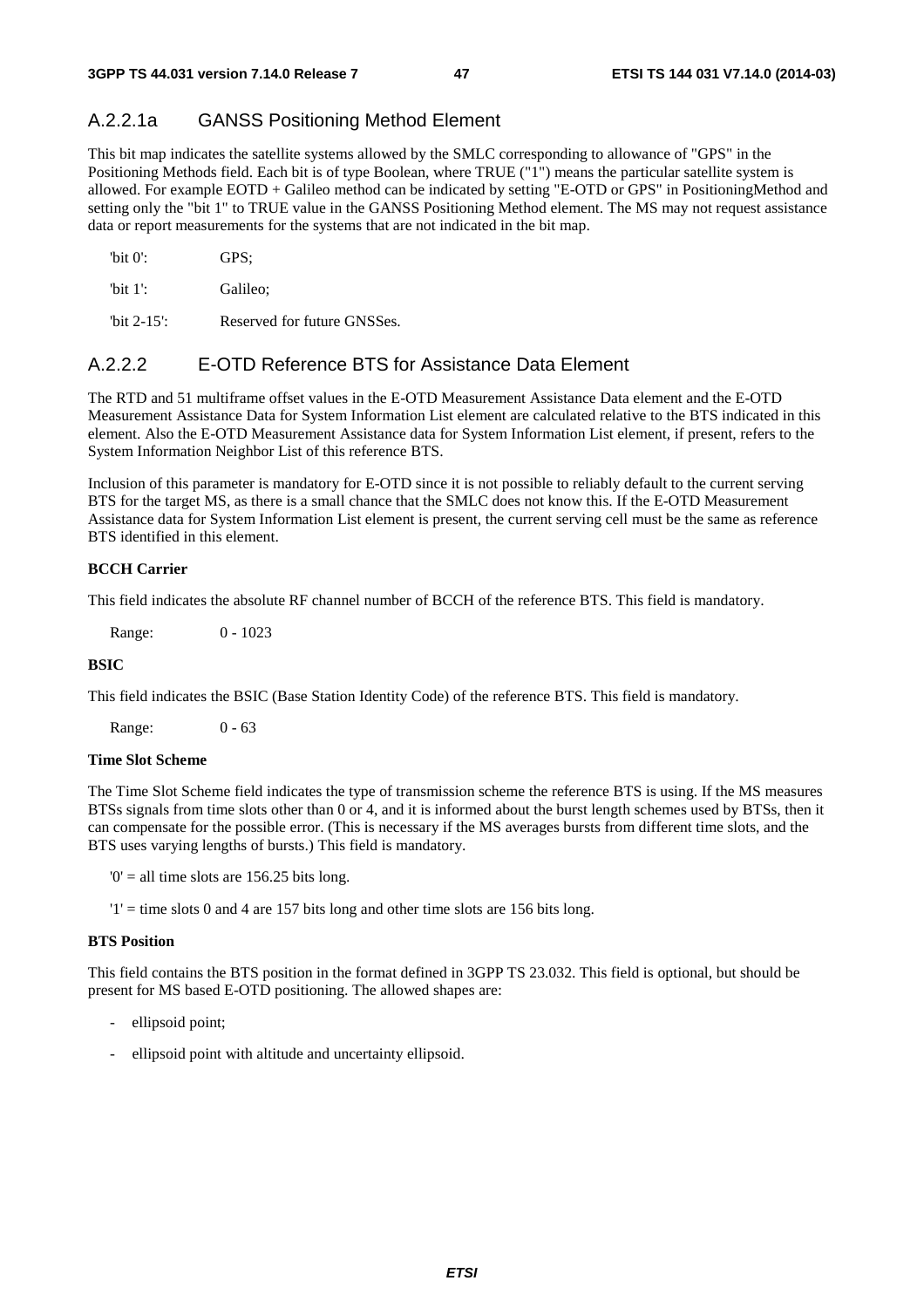## A.2.2.3 E-OTD Measurement Assistance Data Element

This element identifies BTSs that are used for E-OTD measurements. This element helps the MS to make measurements from neighbor BTS (even below decoding level). This element is optional in the Measure Position Request component. The presence of this element means that the MS should try to measure the E-OTD values between the reference BTS and the BTSs identified in this element.

This element is used to deliver E-OTD measurement assistance data for those BTSs, that are not included in the System Information Neighbor List of the reference BTS, if necessary.

The RTD and 51 multiframe offset values are calculated relative to the BTS indicated in the E-OTD Reference BTS for Assistance Data element. This element contains the following fields.

#### **Number of BTSs**

This field indicates how many BTSs are included in this IE. This field is mandatory. The maximum number of BTSs in this message for whom the assistance data can be given is 16 (reference BTS and 15 neigbour BTSs). Thus the sum of **Number of BTSs** field in this IE and total amount of **E-OTD Neighbor present** bits with value '1' in **E-OTD Measurement Assistance Data for System Information List IE** can be at a maximum 15.

Range: 1 to 15.

The following fields are repeated for the number of BTSs included in the Number of BTSs field.

#### **BCCH Carrier**

This field indicates the absolute RF channel number of BCCH of the particular BTS. This field is mandatory.

Range: 0 - 1023

#### **BSIC**

This field indicates the BSIC (Base Station Identity Code) of the particular BTS. This field is mandatory.

Range: 0 - 63

#### **Multiframe Offset**

This field indicates the frame difference between the start of the 51 multiframes frames being transmitted from this BTS and the reference BTS. The multiframe offset is defined as  $T_{\text{BTS}}$  -  $T_{\text{Ref}}$ , where  $T_{\text{BTS}}$  is the time of the start of the 51 multiframe in the BTS in question, and  $T_{Ref}$  is the time of the start of the 51 multiframe in the reference BTS. This field is mandatory. Multiframe Offset may be used to calculate the Expected Multiframe Offset (the Multiframe Offset value that MS is expected to measure between this BTS and reference BTS in its current estimated location).

Expected Multiframe Offset = (Multiframe Offset + Adjustment) modulo  $51$ 

| Adjustment $=$        | 1 if Rough RTD - Expected OTD $>= 850$            |
|-----------------------|---------------------------------------------------|
| $\text{Adjustment} =$ | $-1$ if Rough RTD - Expected OTD $=< -850$        |
| $\text{Adjustment} =$ | 0 if $-400 = <$ Rough RTD - Expected OTD $=< 400$ |

If the Rough RTD - Expected OTD is not within any of the ranges above, an error has occurred and the Expected OTD should be ignored and no Expected Multiframe Offset can be calculated.

Range: 0 - 51

Usable range of Multiframe Offset value is 0 - 50. The Multiframe Offset value 51 shall not be encoded by the transmitting entity and shall be treated by the receiving entity as 0.

#### **Time Slot Scheme**

The Time Slot Scheme field indicates the type of transmission scheme the particular BTS is using. If the MS measures BTSs signals from time slots other than 0 or 4, and it is informed about the burst length schemes used by BTSs, then it can compensate for the possible error. (This is necessary if the MS averages bursts from different time slots, and the BTS uses varying lengths of bursts.) This field is mandatory.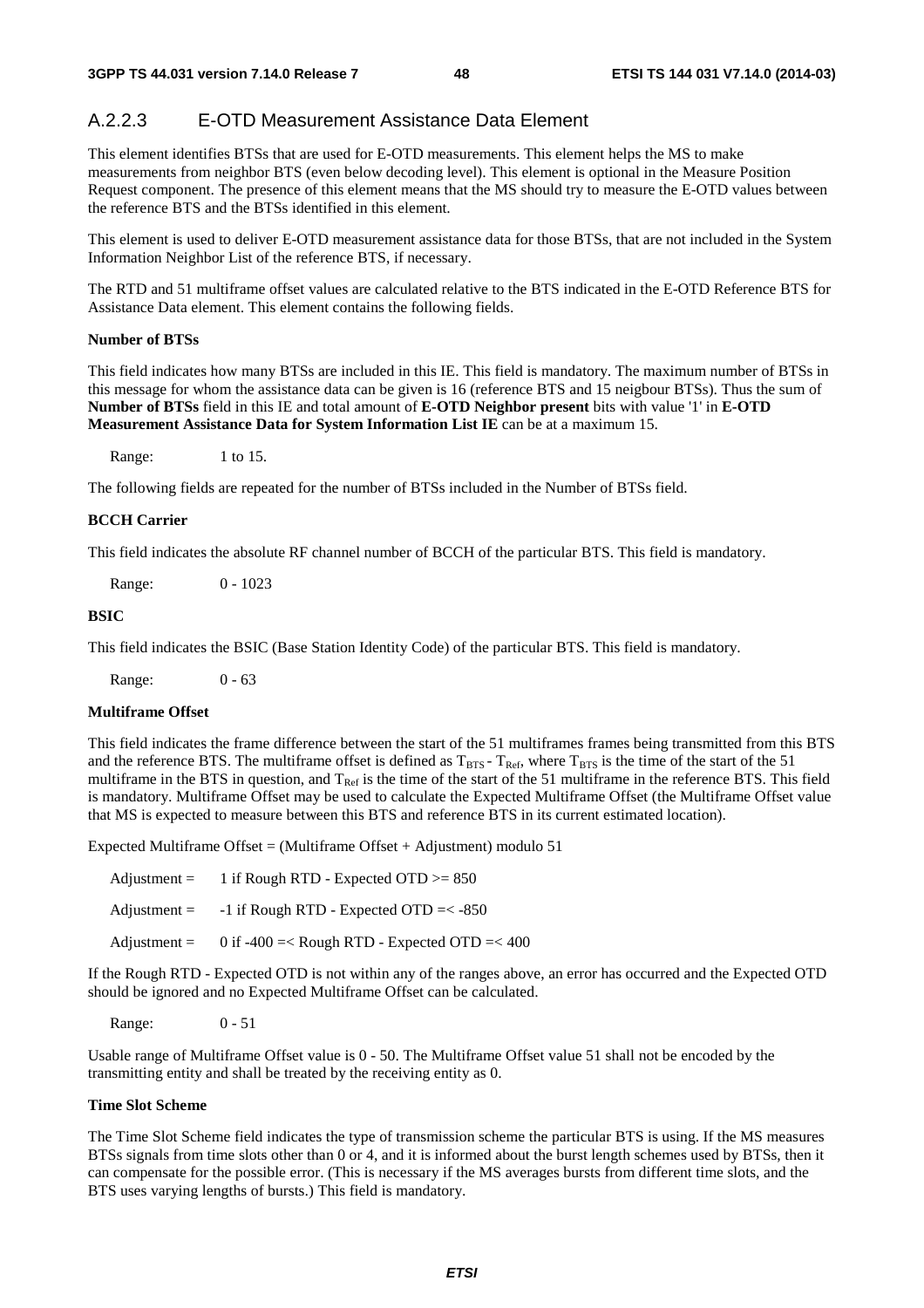$0'$  = all time slots are 156.25 bits long.

 $'1'$  = time slots 0 and 4 are 157 bits long and other time slots are 156 bits long.

#### **Rough RTD**

This field indicates the rough RTD value between this BTS and reference BTS. The used resolution is 1 bits. This RTD value is the RTD value of TS0s (i.e. the difference in starting of TS0), not only the RTD between starts of bursts. The RTD is defined as  $T_{BTS}$  -  $T_{Ref}$ , where  $T_{BTS}$  is the time of the start of TS0 in the BTS in question, and  $T_{Ref}$  is the time of the start of the TS0 in the reference BTS. This field is mandatory.

Range: 0 - 1250

Usable range of Rough RTD value is 0 - 1249. The Rough RTD value 1250 shall not be encoded by the transmitting entity and shall be treated by the receiving entity as 0.

Accurate RTD values are needed for MS based E-OTD, i.e. when the MS calculates its own position.

#### **Expected OTD**

This field indicates the OTD value that MS is expected to measure between this BTS and reference BTS in its current estimated location. SMLC can estimate MS's location roughly e.g. based on serving BTS coordinates, TA, and possibly some other information. The used resolution is 1 bits. This OTD value is the OTD value of TS0s (i.e. the difference in starting of TS0), not only the OTD between starts of bursts. The OTD is defined as  $T_{BTS}$ - T<sub>Ref</sub>, where T<sub>BTS</sub> is the time of the start of TS0 in the BTS in question, and  $T_{Ref}$  is the time of the start of the TS0 in the reference BTS. This is element is Release 98 extension and it is an optional element included in Release98-Ext IE. SMLC shall send this element to MS supporting MS Assisted or MS Based E-OTD.

Range: 0 - 1250

Usable range of Expected OTD value is 0 - 1249. The Expected OTD value 1250 shall not be encoded by the transmitting entity and shall be treated by the receiving entity as 0.

#### **Uncertainty Of Expected OTD**

This field indicates the uncertainty in Expected OTD value. The uncertainty is related to SMLC"s estimation of MS"s location. The uncertainty defines following search window for MS, that it can use to speed up the OTD measurements:

Expected OTD - Uncertainty < measured OTD < Expected OTD + Uncertainty.

This is element is Release 98 extension and it is an optional element included in Release98-Ext IE. SMLC shall send this element to MS supporting MS Assisted or MS Based E-OTD.

Range is 0 - 7 with following encoding:

| 'O' | $0$ < uncertainty <= 2 bit;      |
|-----|----------------------------------|
| '1' | $2$ < uncertainty $\leq$ 4 bit;  |
| 2'  | $4$ < uncertainty $\leq 8$ bit;  |
| '3' | $8$ < uncertainty $\leq 12$ bit; |
| '4' | $12$ < uncertainty <= 16 bit;    |
| '5' | $16$ < uncertainty <= 22 bit;    |
| '6' | $22$ < uncertainty <= 30 bit;    |
| '7' | uncertainty $>$ 30 bit.          |

NOTE: If uncertainty in MS's location is x bits, uncertainty in Expected OTD is  $2*x$  (in the worst case). When the uncertainty is given with value "7" no upper bound exist for the uncertainty.

The following fields tell the coordinates of neighbor BTSs that are used for E-OTD measurements, and also fine RTD values. This information allows the MS to calculate its own location. These fields (Fine RTD, Relative north, Relative east and Relative altitude) are optional. All of Fine RTD, Relative north, and Relative east fields must be present, if some of them is included.

#### **Fine RTD**

This field indicates the fine RTD value between this BTS and reference BTS. It provides the 1/256 bit duration resolution to the value expressed in the corresponding Rough RTD field. This RTD value is the RTD value of TS0s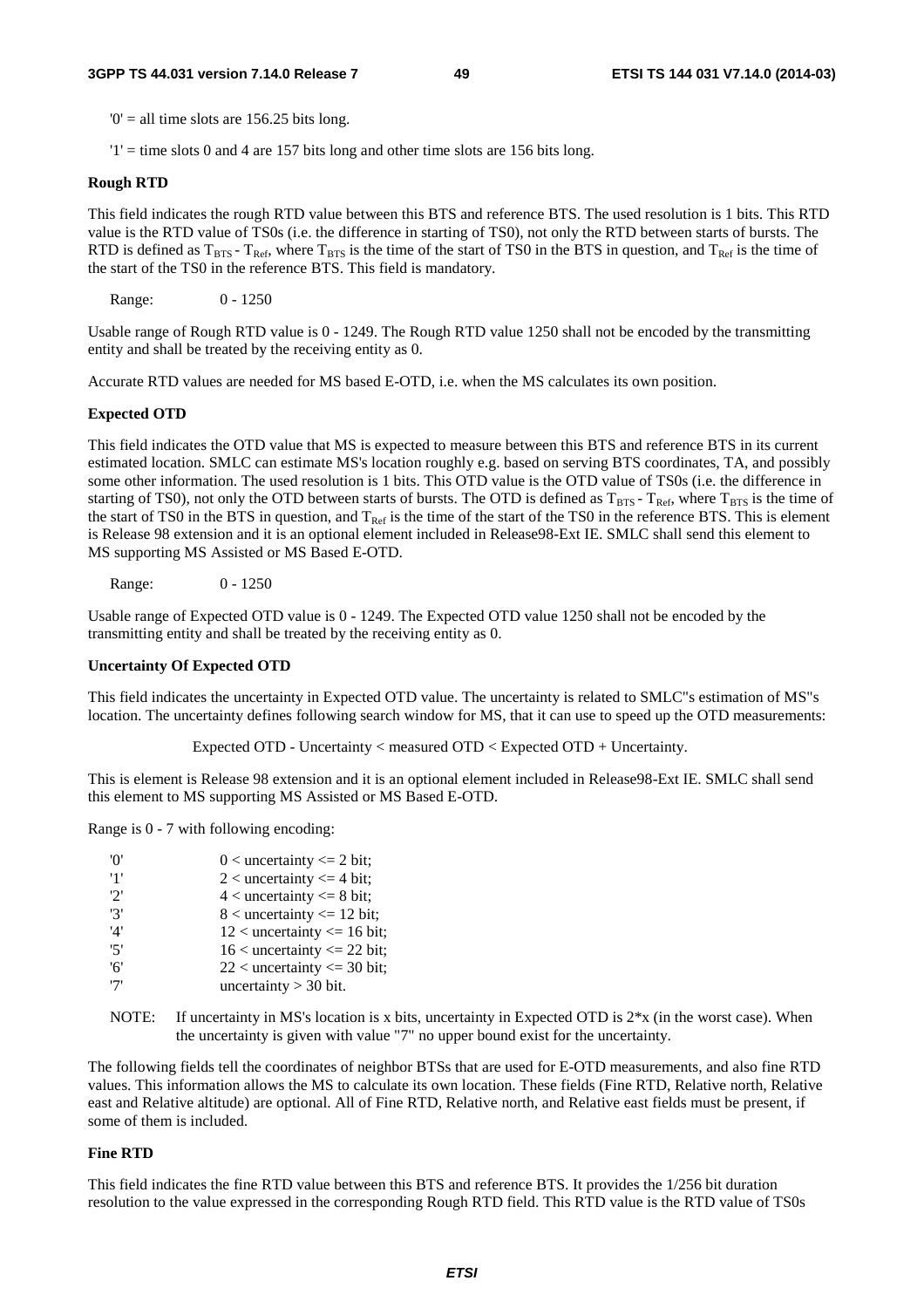(i.e. the difference in starting of TS0), not only the RTD between starts of bursts. The RTD is defined as  $T_{BTS}$  -  $T_{Ref}$ , where  $T_{\text{BTS}}$  is the time of the start of TS0 in the BTS in question, and  $T_{\text{Ref}}$  is the time of the start of the TS0 in the reference BTS. This field is optional.

Range: 0 - 255

#### **Relative North**

This field indicates the distance of the neighbor BTS from the reference BTS in north- (negative values mean south) direction. This field is optional. The units are 0.03 seconds. The used reference ellipsoid is WGS 84 ellipsoid.

Range: -200000...200000

#### **Relative East**

This field indicates the distance of the neighbor BTS from the reference BTS in east (negative values mean west) direction. This field is optional. The units are 0.03 seconds. The used reference ellipsoid is WGS 84 ellipsoid.

Range: -200000 ... 200000

#### **Relative Altitude**

This field indicates the altitude of the neighbor BTS relative to the reference BTS in meters. This field is optional.

Range:  $-4000...4000$  meters

## A.2.2.4 E-OTD Measurement Assistance Data for System Information List Element

This element identifies those BTSs in the System Information Neighbor List that are used for E-OTD measurements. The System Information Neighbor Lists, to which this assistance data is given, are System Information Neighbor Lists that are sent in the dedicated mode, packet idle mode, packet transfer mode, or dual transfer mode. This element helps the MS to make measurements from those neighbor BTS (even below decoding level). This element is optional in the Measure Position Request component. The presence of this element means that the MS should use the BTSs identified here to the E-OTD measurements.

The RTD and 51 multiframe offset values are calculated relative to the reference BTS. This element contains the following fields.

#### **Number of Neighbors**

This field indicates how many neighbors are included in this IE.

Range: 1-32

The following fields are repeated for the number indicated in the Number of Neighbors field.

#### **E-OTD Neighbor present**

This field indicates whether the information concerning a certain BTS in the Neighbor List is present. Altogether no more than 15 BTS can have the indication "Neighbor is included". The maximum number of BTSs in this message for whom the assistance data can be given is 16 (reference BTS and 15 neigbour BTSs). Thus the sum of total amount of **E-OTD Neighbor present** bits with value '1' in this IE and **Number of BTSs** field in **E-OTD Measurement Assistance Data IE** can be at a maximum 15.

- '0' Neighbor not included;
- '1' Neighbor is included.

The following fields (BSIC, Multiframe Offset, Time Slot Sscheme and Rough RTD) are included if E-OTD neighbor present field is set to '1'.

#### **BSIC**

This field indicates the BSIC (Base Station Identity Code) of the particular BTS. This field is mandatory.

Range: 0 - 63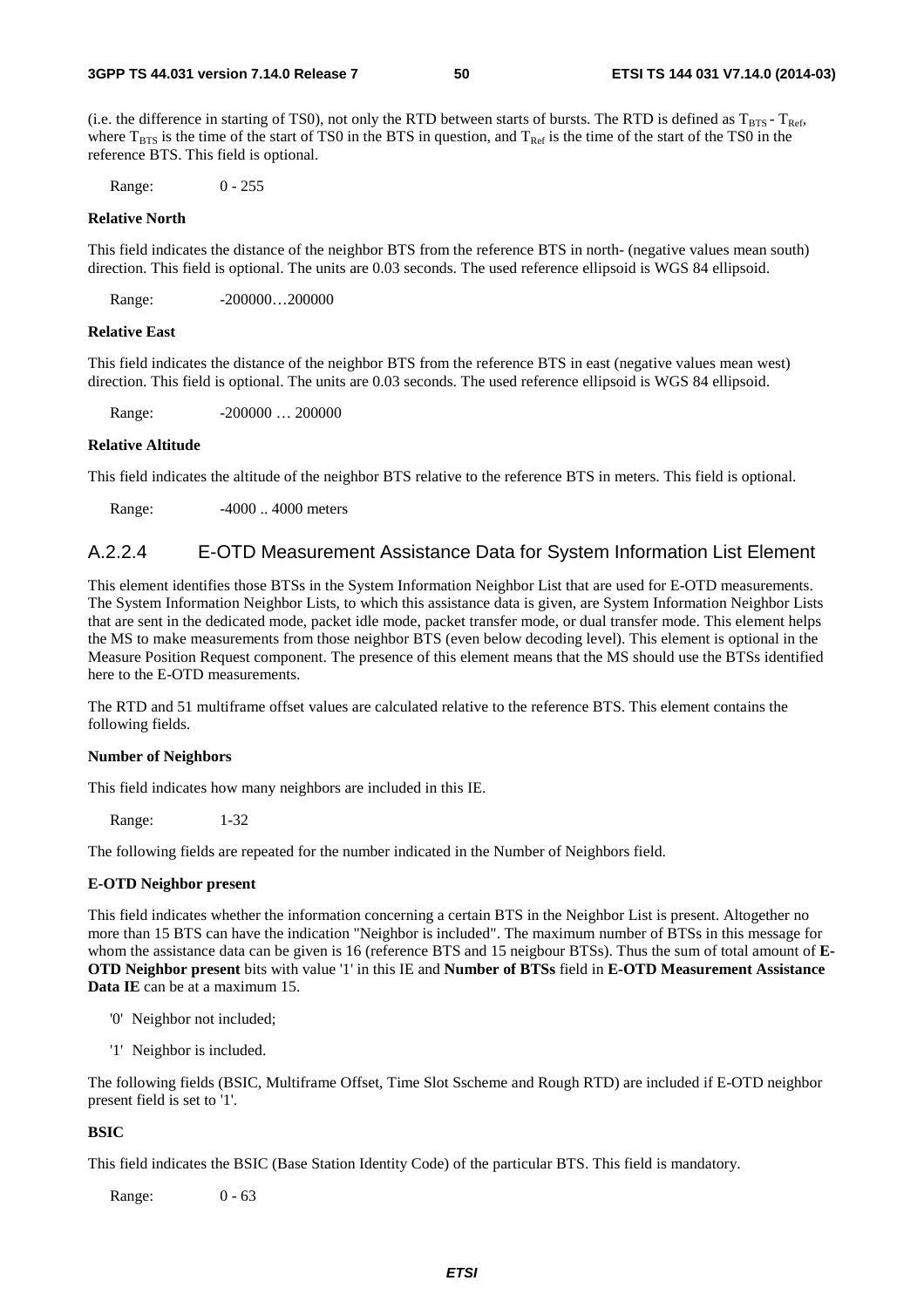#### **Multiframe Offset**

This field indicates the frame difference between the start of the 51 multiframes frames being transmitted from this BTS and the reference BTS. The multiframe offset is defined as  $T_{\text{RFS}}$  -  $T_{\text{Ref}}$ , where  $T_{\text{RTS}}$  is the time of the start of the 51 multiframe in the BTS in question, and  $T_{\text{Ref}}$  is the time of the start of the 51 multiframe in the reference BTS. This field is mandatory. Multiframe Offset may be used to calculate the Expected Multiframe Offset (the Multiframe Offset value that MS is expected to measure between this BTS and reference BTS in its current estimated location).

Expected Multiframe Offset = (Multiframe Offset + Adjustment) modulo  $51$ 

| $\text{Adjustment} =$ | 1 if Rough RTD - Expected OTD $>= 850$                      |
|-----------------------|-------------------------------------------------------------|
| $\text{Adjustment} =$ | -1 if Rough RTD - Expected OTD $=<$ -850                    |
|                       | Adjustment = $0$ if -400 =< Rough RTD - Expected OTD =< 400 |
| Range:                | $0 - 51$                                                    |

Usable range of Multiframe Offset value is 0 - 50. The Multiframe Offset value 51 shall not be encoded by the transmitting entity and shall be treated by the receiving entity as 0.

#### **Time Slot Scheme**

The Time Slot Scheme field indicates the type of transmission scheme the particular BTS is using. If the MS measures BTSs signals from time slots other than 0 or 4, and it is informed about the burst length schemes used by BTSs, then it can compensate for the possible error. (This is necessary if the MS averages bursts from different time slots, and the BTS uses varying lengths of bursts.) This field is mandatory.

 $0' =$  all time slots are 156.25 bits long;

 $'1'$  = time slots 0 and 4 are 157 bits long and other time slots are 156 bits long.

#### **Rough RTD**

This field indicates the RTD value between this BTS and the reference BTS. The used resolution is 1 bit. This RTD value is the RTD value of TS0s (i.e. the difference in starting of TS0), not only the RTD between starts of bursts. The RTD is defined as  $T_{BTS}$  -  $T_{Ref}$ , where  $T_{BTS}$  is the time of the start of TS0 in the BTS in question, and  $T_{Ref}$  is the time of the start of the TS0 in the reference BTS. This field is mandatory.

Range: 0 - 1250

Usable range of Rough RTD value is 0 - 1249. The RoughRTD value 1250 shall not be encoded by the transmitting entity and shall be treated by the receiving entity as 0.

### **Expected OTD**

This field indicates the OTD value that MS is expected to measure between this BTS and reference BTS in its current estimated location. SMLC can estimate MS's location roughly e.g. based on serving BTS coordinates, TA, and possibly some other information. The used resolution is 1 bits. This OTD value is the OTD value of TS0s (i.e. the difference in starting of TS0), not only the OTD between starts of bursts. The OTD is defined as  $T_{BTS} - T_{Ref}$ , where  $T_{BTS}$  is the time of the start of TS0 in the BTS in question, and  $T_{Ref}$  is the time of the start of the TS0 in the reference BTS. This element is Release 98 extension and it is an optional element included in Release98-Ext IE. SMLC shall send this element to MS supporting MS Assisted or MS Based E-OTD.

Range: 0 - 1250

Usable range of Expected OTD value is 0 - 1249. The Expected OTD value 1250 shall not be encoded by the transmitting entity and shall be treated by the receiving entity as 0.

#### **Uncertainty Of Expected OTD**

This field indicates the uncertainty in Expected OTD value. The uncertainty is related to SMLC"s estimation of MS"s location. The uncertainty defines following search window for MS, that it can use to speed up the OTD measurements:

Expected OTD - Uncertainty < measured OTD < Expected OTD + Uncertainty.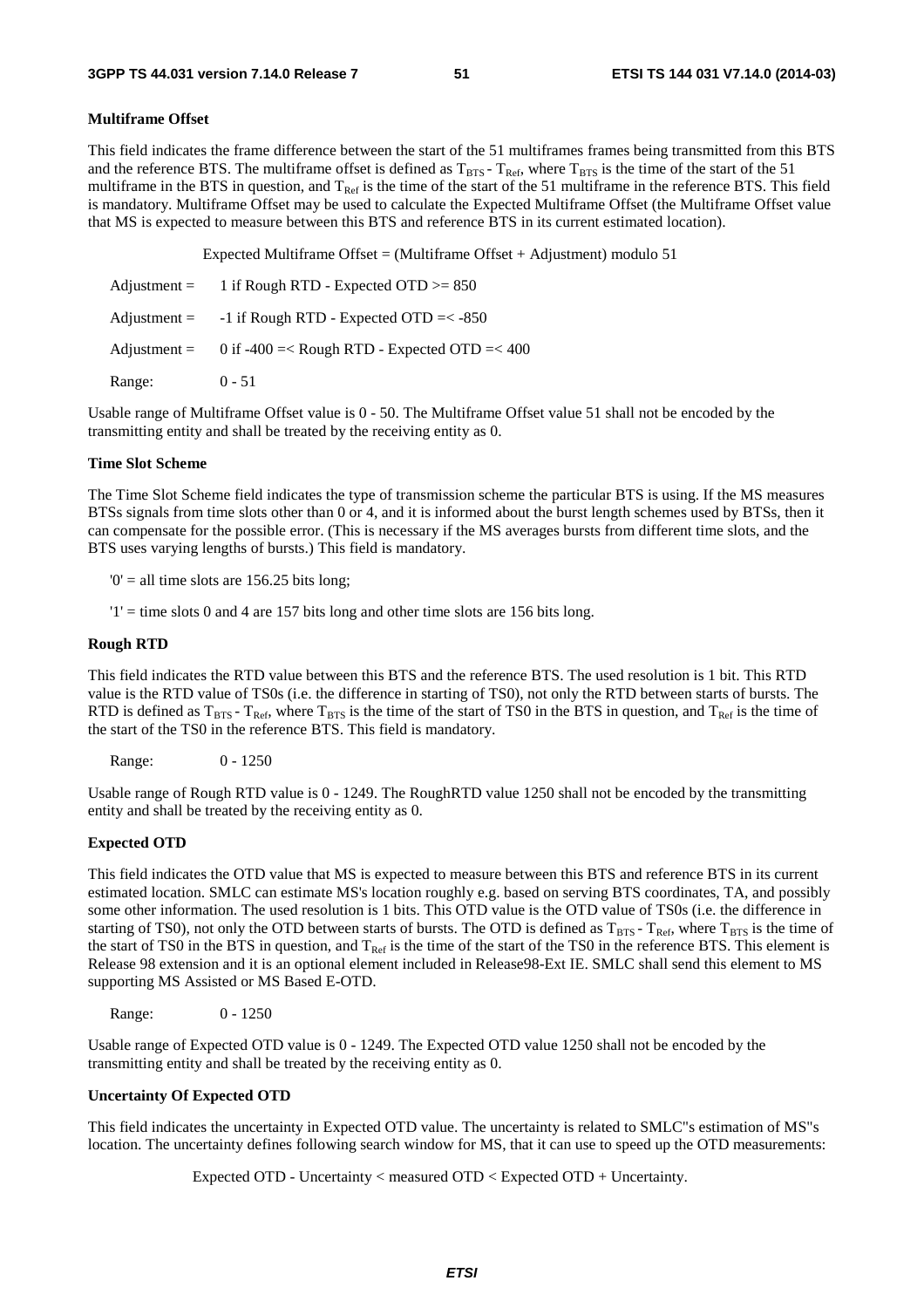This element is Release 98 extension and it is an optional element included in Release98-Ext IE. SMLC shall send this element to MS supporting MS Assisted or MS Based E-OTD.

Range is 0 - 7 with following encoding:

| 'N' | $0 <$ uncertainty $\leq 2$ bit;  |
|-----|----------------------------------|
| '1' | 2 < uncertainty $\leq$ 4 bit;    |
| '2' | $4$ < uncertainty $\leq 8$ bit;  |
| '3' | $8$ < uncertainty $\leq 12$ bit; |
| '4' | $12$ < uncertainty <= 16 bit;    |
| 5'  | $16$ < uncertainty <= 22 bit;    |
| '6' | $22$ < uncertainty <= 30 bit;    |
| '7' | uncertainty $>$ 30 bit.          |

NOTE: If uncertainty in MS's location is x bits, uncertainty in Expected OTD is  $2*x$  (in the worst case). When the uncertainty is given with value "7" no upper bound exist for the uncertainty.

The following fields tell the coordinates of neighbor BTSs that are used for E-OTD measurements, and also fine RTD values. This information allows the MS to calculate its own location. These fields (Fine RTD, Relative north, Relative east and Relative altitude) are optional. All of Fine RTD, Relative north, and Relative east fields must be present, if some of them is included.

#### **Fine RTD**

This field indicates the fine RTD value between this BTS and reference BTS. It provides the 1/256 bit duration resolution to the value expressed in the corresponding Rough RTD field. This RTD value is the RTD value of TS0s (i.e. the difference in starting of TS0), not only the RTD between starts of bursts. The RTD is defined as  $T_{BTS}$  -  $T_{Ref}$ , where  $T_{\rm BTS}$  is the time of the start of TS0 in the BTS in question, and  $T_{\rm Ref}$  is the time of the start of the TS0 in the reference BTS. This field is optional.

Range: 0 - 255

#### **Relative North**

This field indicates the distance of the neighbor BTS from the reference BTS in north- (negative values mean south) direction. This field is optional. The units are 0.03 seconds. The used reference ellipsoid is WGS 84 ellipsoid.

Range: -200000...200000

#### **Relative East**

This field indicates the distance of the neighbor BTS from the reference BTS in east (negative values mean west) direction. This field is optional. The units are 0.03 seconds. The used reference ellipsoid is WGS 84 ellipsoid.

Range: -200000 ... 200000

#### **Relative Altitude**

This field indicates the altitude of the neighbor BTS relative to the reference BTS in meters. This field is optional.

Range: -4000 ... 4000 meters

## A.2.2.4a GPS Time Assistance Measurement Request element

This component does not have any information contents. If this component is present, the MS is requested to return GPS time assistance measurements.

### A.2.2.4b GPS Reference Time Uncertainty element

This element provides the accuracy of the relation GPS and GSM time in the Reference Time field in GPS Assistance Data IE. If GPS TOW is the given GPS time, then the true GPS time, corresponding to the provided GSM time as observed at the MS location, lies in the interval (GPS TOW - GPS Reference Time Uncertainty, GPS TOW + GPS Reference Time Uncertainty). An entity that supports this element shall always include it when appropriate. This means that when the element is expected but is not received, lack of support at the sender can be assumed and some implementation dependent default interpretation can then be applied.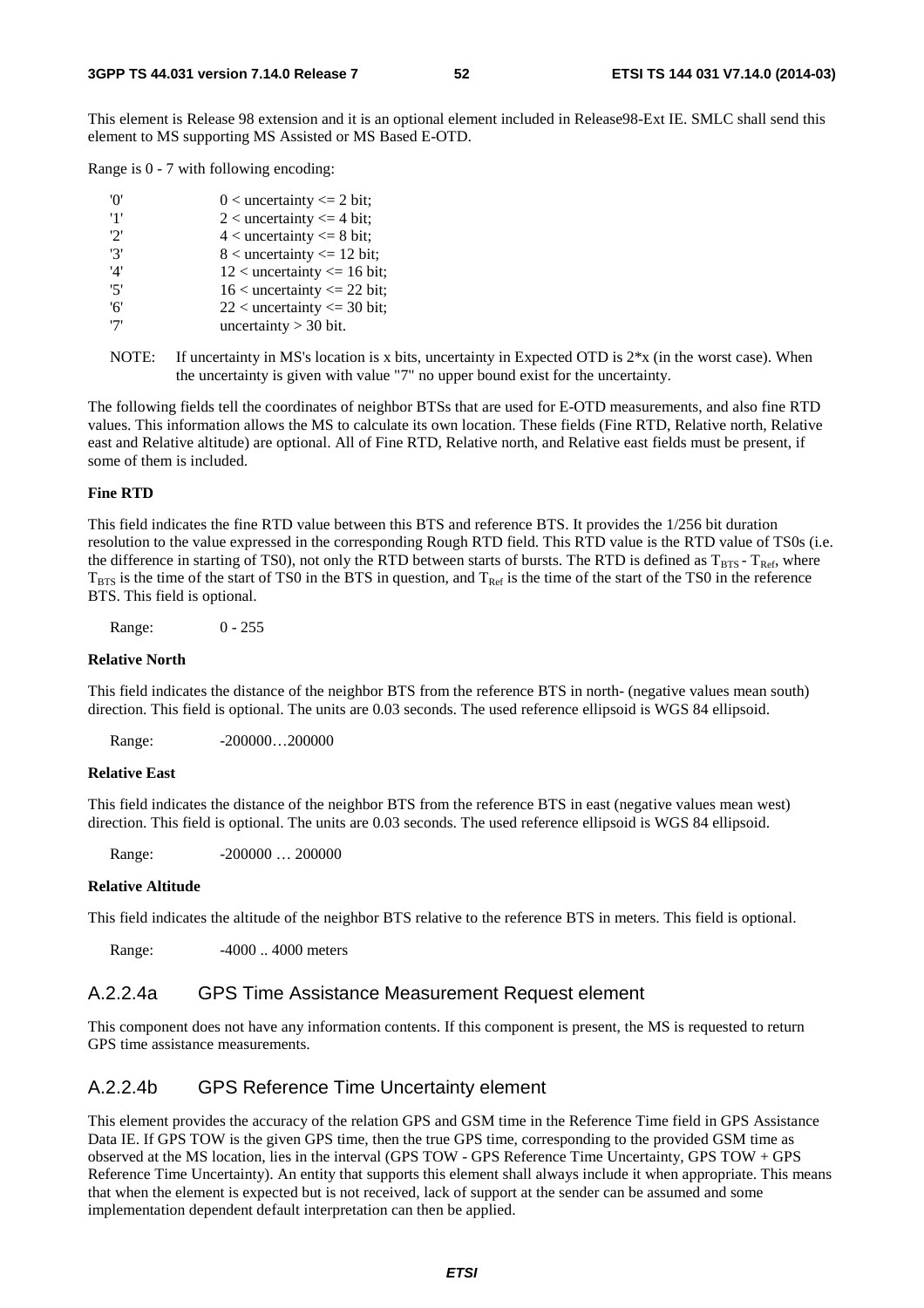The uncertainty *r*, expressed in microseconds, is mapped to a number K, with the following formula:

$$
r = C^*(( (1+x)^K )-1)
$$

with  $C = 0.0022$  and  $x = 0.18$ . With  $0 \le K \le 127$ , a suitably useful range between 0 and 3 second is achieved for the uncertainty, while still being able to code down to values as small as 0.3 nanoseconds. To encode any higher value of uncertainty than that corresponding in the above formula to  $K=127$ , the same value,  $K=127$ , shall also be used. The uncertainty is then coded on 7 bits, as the binary encoding of K.

| Value of K | <b>Value of uncertainty</b> |  |
|------------|-----------------------------|--|
|            | 0 nanoseconds               |  |
|            | $0.396$ nanoseconds         |  |
| c          | $0.863$ nanoseconds         |  |
|            |                             |  |
| 50         | 8.64 microseconds           |  |
|            | ٠                           |  |
| 127        | $\geq$ 2.96 seconds         |  |

**Table A.1a: Example values for the GPS Reference Time Uncertainty Parameter Format** 

## A.2.2.4c Velocity Request element

If this element is present, the MS is requested to return a velocity estimate along with the location estimate. Requesting velocity does not guarantee its delivery, if conditions support its availability and it is requested it will be provided.

## A.2.2.4d GANSS Carrier-Phase Measurement Request Element

This component does not have any information contents. If this component is present, the MS is requested to return carrier phase measurements in the GANSS Measurement Information IE.

## A.2.2.4e GANSS TOD - GSM Time Association Request Element

This component does not have any information contents. If this component is present, the MS is requested to return GANSS TOD - GSM time association measurements. Only either GPS Timing Assistance Measurement Request Element or GANSS TOD - GSM Time Association Measurement Request should be present in Measure Position Request.

## A.2.2.4f Required Response Time

This element indicates the maximum response time that shall be allowed for the positioning request in the MS. When this element is received, the MS shall send an RRLP Measure Position Response before the required response time has elapsed.

When this element is received, the MS shall ignore the Response Time field in the Positioning Instructions element.

The Required Response Time has a value from 1 to 128 seconds.

## A.2.2.4g GANSS Multi-frequency Measurement Request Element

This component does not have any information contents.

If this component is present, the MS is requested to return measurements performed on multiple GANSS signal types if the MS supports this capability. If this component is not present, the MS shall report only one signal type for each GANSS.

If SMLC has indicated supported signal types in Positioning Capability Request, the MS shall only report signals that are supported by SMLC.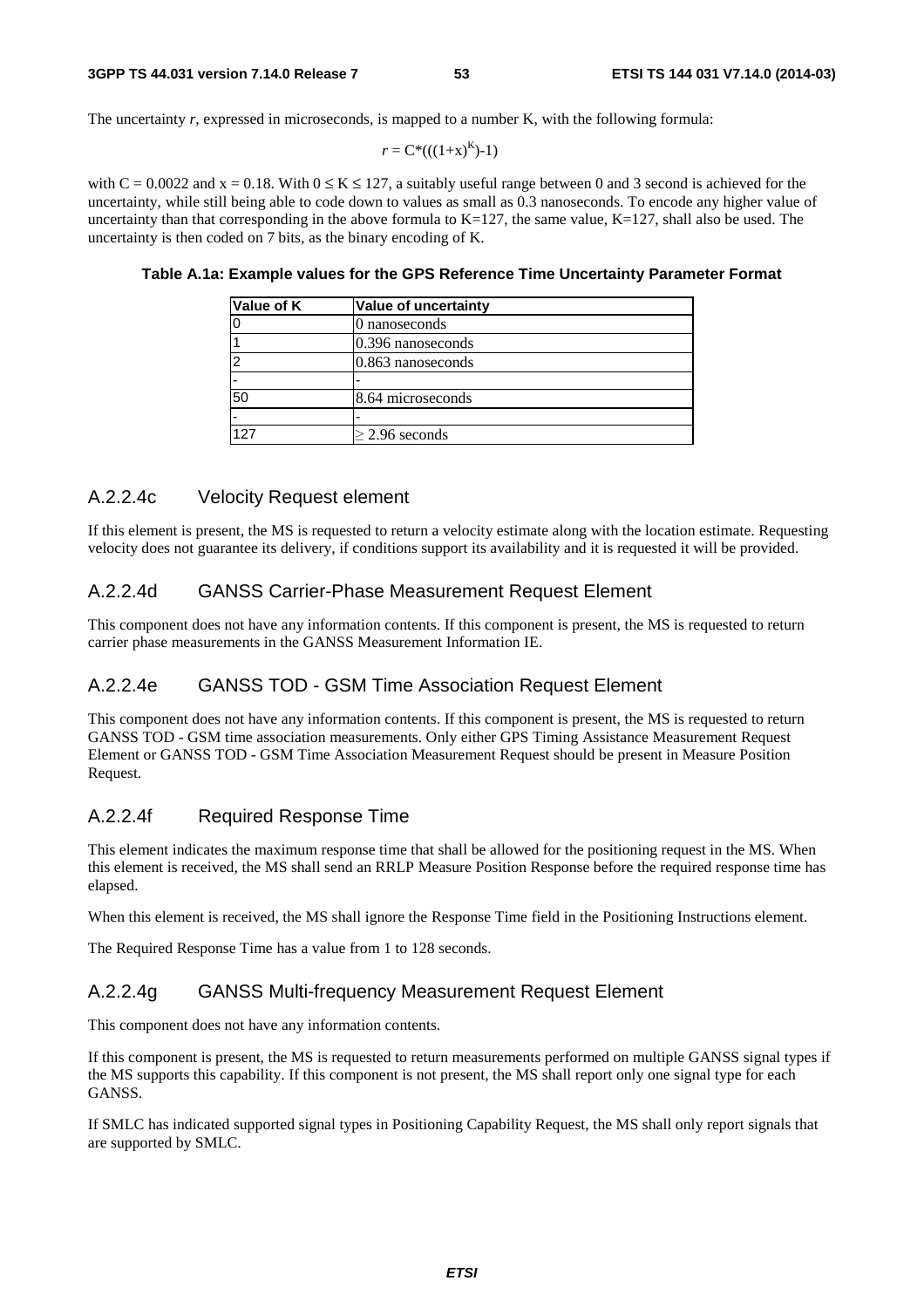## A.2.2.5 Extended Reference IE

This element is mandatory in any RRLP Measure Position Request component, any RRLP Assistance Data component, any RRLP Positioning Capability Request component and any RRLP Positioning Capability response component.

NOTE: For reasons of backward compatibility, the IE is not defined for a Release 4 or earlier SMLC and would be ignored, when received, by a Release 4 or earlier MS. Additionally, other requirements associated with this IE would not be supported by a Release 4 or earlier MS or SMLC.

The Extended Reference IE contains the following elements:

- SMLC code: an integer in the range 0-63 distinguishing any SMLC from other neighbour SMLCs in the same Routing Area. Each SMLC is assigned a specific SMLC ID value. The values assigned to neighbour SMLCs in the same Routing Area between which inter-NSE cell change is possible should be different.
- Transaction ID: an integer in the range 0-262143 distinguishing different RRLP transactions in different MSs currently being served by the same SMLC. An SMLC shall assign a different transaction ID to each currently open RRLP transaction for positioning and assistance data delivery among all target MSs. When any RRLP transaction for any MS is completed in the SMLC (e.g. the MS has sent a correctly formatted RRLP Measure Position Response or Assistance Data Ack.) or if the transaction is aborted (e.g. SMLC timeout on an RRLP response), the associated transaction ID value shall become free and may be later assigned to a new RRLP transaction by the SMLC. When any transaction ID value becomes free, an SMLC should attempt to wait for at least 128 seconds (the maximum defined RRLP response time from an MS) before reassigning the same value.

# A.3 Measure Position Response

## A.3.1 General

The Measure Position Response is a RRLP component from the MS to the network. It is the response to the Measure Position Request. It contains the following elements. One of the five elements containing measurement data or location estimate (*E-OTD Measurement Information*, *Location Information*, *GPS Measurement Information, GANSS Measurement Information or GANSS Location Information)* or *Location Information Error element* must be included.

| <b>Element</b>                       | <b>Type/Reference</b>             | <b>Presence</b> |  |
|--------------------------------------|-----------------------------------|-----------------|--|
| <b>Multiple Sets</b>                 | Multiple Sets 3.2.1               | O               |  |
| Reference BTS Identity               | Reference BTS Identity            | റ               |  |
|                                      | 3.2.2                             |                 |  |
| E-OTD Measurement Information        | E-OTD Measurement                 | O               |  |
|                                      | Information 3.2.3                 |                 |  |
| Location Information                 | Location Information              | $\Omega$        |  |
|                                      | 3.2.4                             |                 |  |
| <b>GPS Measurement Information</b>   | <b>GPS Measurement</b>            | Ω               |  |
|                                      | Information 3.2.5                 |                 |  |
| <b>Location Information Error</b>    | Location Information              | C               |  |
|                                      | Error 3.2.6                       |                 |  |
| <b>GPS Time Assistance</b>           | <b>GPS Time Assistance</b>        | Ω               |  |
| <b>Measurements</b>                  | Measurements 3.2.6a               |                 |  |
| <b>Velocity Estimate</b>             | Velocity Estimate 3.2.6b          | O               |  |
| <b>Extended Reference</b>            | <b>Extended Reference</b>         | C               |  |
|                                      | 3.2.7                             |                 |  |
| Uplink RRLP Pseudo Segmentation      | Uplink RRLP Pseudo                | C               |  |
| Indication                           | Segmentation Indication           |                 |  |
|                                      | 3.2.8                             |                 |  |
| <b>GANSS Location Information</b>    | <b>GANSS Location Information</b> | Ω               |  |
|                                      | 3.2.9                             |                 |  |
| <b>GANSS Measurement Information</b> | <b>GANSS Measurement</b>          | ∩               |  |
|                                      | Information 3.2.10                |                 |  |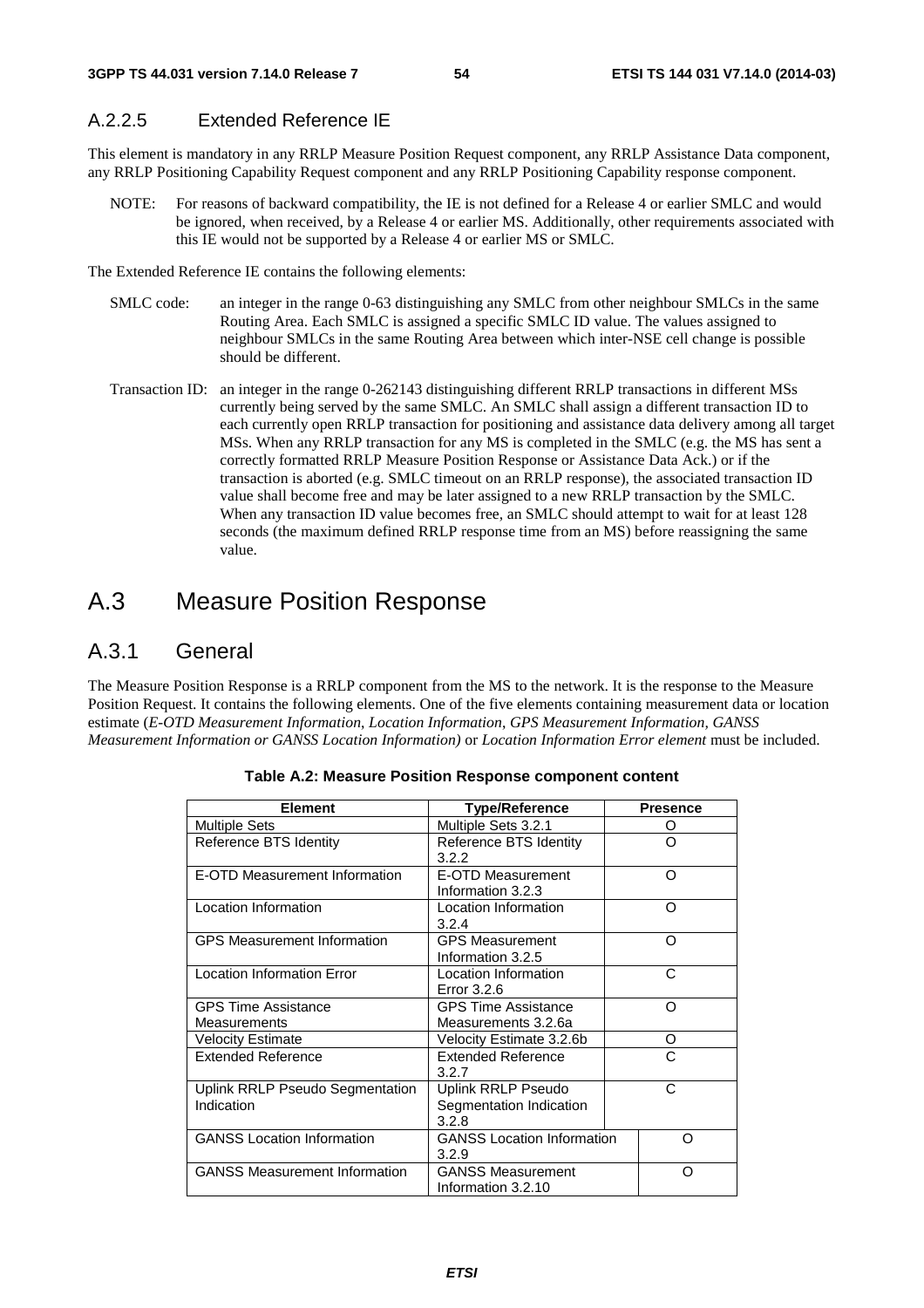## A.3.2 Elements

## A.3.2.1 Multiple Sets Element

This element indicates how many E-OTD Measurement Information sets, GPS Measurement Information sets or GANSS Measurement Information sets, and Reference BTS Identities are included to this element. This element is optional. If this element is absent, a single measurement set is included.

#### **Number of E-OTD/GPS/GANSS Measurement Information Sets**

This field indicates the number of *Number of E-OTD/GPS/GANSS Measurement Information* sets included to this component. This field is mandatory. If two or more types of measurement elements are present, then there are the equal number of them, and each pair has the same reference BTS.

Range: 2 - 3

#### **Number of Reference BTS**

This field indicates the number of reference BTSs used in this component. This field is mandatory.

Range: 1-3

#### **Reference BTS relation to Measurement Elements**

This field indicates how the reference BTSs listed in this element relate to measurement sets later in this component. This field is conditional and included only if Number of E-OTD/GPS/GANSS Measurement Information Sets is '3' and Number of Reference BTSs is '2'.

- '0' = First reference BTS is related to first and second E-OTD/GPS/GANSS Measurement Information Sets, and second reference BTS is related to third E-OTD/GPS Measurement Information Sets.
- '1' = First reference BTS is related to first and third E-OTD/GPS/GANSS Measurement Information Sets, and second reference BTS is related to second E-OTD/GPS/GANSS Measurement Information Sets.
- '2' = First reference BTS is related to first E-OTD/GPS/GANSS Measurement Information Sets, and second reference BTS is related to second and third E-OTD/GPS/GANSS Measurement Information Sets.

If this field is not included, the relation between reference BTS and Number of E-OTD/GPS/GANSS Measurement Information Sets is as follows:

- if there are three sets and three reference BTSs -> First reference BTS relates to first set, second reference BTS relates to second set, and third reference BTS relates to third set;
- if there are two sets and two reference BTS -> First reference BTS relates to first set, and second reference BTS relates to second set;
- if there is only one reference BTS and 1-3 sets -> this reference BTS relates to all sets.

## A.3.2.2 Reference BTS Identity Element

This element identifies the reference BTS(s). This element is conditional to the number of reference BTSs. It is mandatory, if there is more than one reference BTS, and optional otherwise. If this element is not included, the Reference BTS, used in other elements, is the current serving BTS of MS. If this element is included, the BTSs defined here are used as Reference BTSs in all other elements.

*The following fields are repeated for the number of reference BTSs included in the Number of Reference BTS field.* 

#### **CellIdType**

This field indicates is the identity method of the Reference BTS. This field is mandatory within this element.

- '0' = Cell identity is told using BSIC and BCCH carrier.
- '1' = Cell identity is told using CI, and the LAC is the same as the current serving BTS.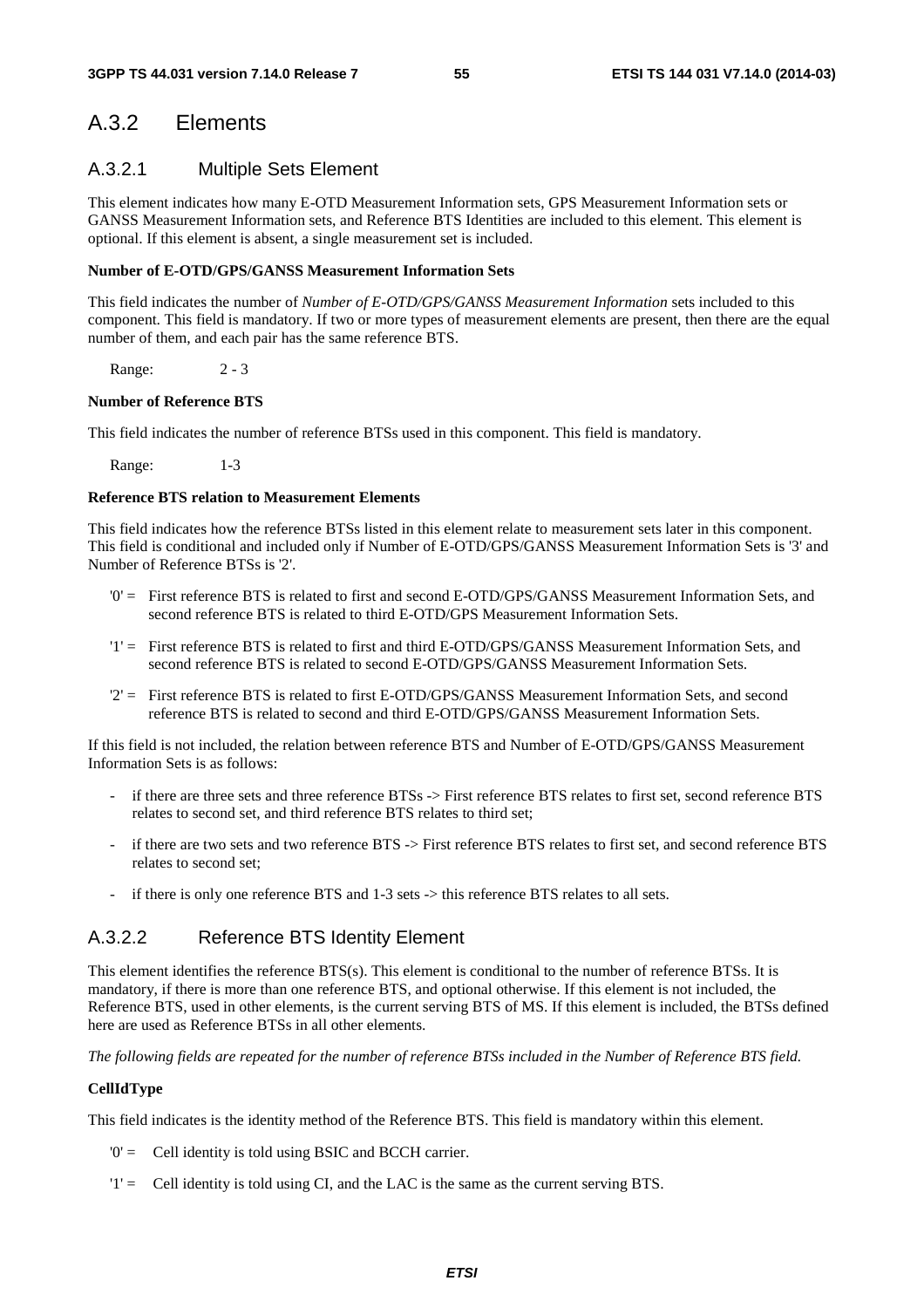- $2'$  = Cell identity is told using an index referring to the BTS listed in the Measure Position Request component (the indicated reference BTS is 1)
- '3' = Cell identity is told using an index referring to the BTS listed in the BCCH allocation list (System Information Neighbor Lists) of the serving BTS. This type of reference identity shall not be used by the MS unless it has received the "E-OTD Measurement Assistance Data for System Information List Element" from the SMLC for this cell.
- '4' = Cell identity is told using CI, and the LAC.

#### **Reference LAC**

This field indicates the Location Area Code of the reference BTS. The purpose of the Location Area Code is to identify a location area. This field is conditional, and included, if CellIDType field is '4'.

Range: 0 - 65535

#### **Reference CI**

This field indicates the Cell Identity value of the reference BTS. The purpose of the Cell Identity value is to identify a cell within a location area. This field is conditional, and included, if CellIDType field is '1' or '4'.

Range: 0 - 65535

#### **Reference BCCH Carrier**

This field indicates the absolute RF channel number of the BCCH of the reference base station. BCCH carrier field is conditional and is included only if CellIdType is set '0'.

Range: 0 - 1023

#### **Reference BSIC**

This field indicates the BSIC (Base Station Identity Code of the base station).

BSIC field is conditional and is included only if CellIdType is set '0' or '3'.

Range: 0 - 63

#### **Request Index**

This field indicates an index identifying the reference BTS by referring to the BTSs listed in the Measure Position Request component (the indicated reference BTS in the Measure Position Request component has the index value 1, and possible next BTS '2', and so on )

This field is conditional and included only if CellIdType is set to '2'.

Range: 1-16

#### **System Info Index**

This field indicates an index identifying the reference BTS by referring to the BCCH allocation list (System Information Neighbor List) of the serving BTS .

This field is conditional and included only if CellIdType is set to '3'.

Range: 1-32

## A.3.2.3 E-OTD Measurement Information Element

The purpose of the E-OTD Measurement Information element is to provide OTD measurements of signals sent from the reference and neighbor based stations. The length of this element depends on the number of neighbor cells for which OTD measurements have been collected. This element is optional in the Measure Position Response component. It is included in the Measure Position Response component, if the network has requested the mobile to perform the MS assisted E-OTD method. BTSs which cannot be measured or whose measurements are excessively inaccurate need not be reported. The MS may include measurements for other BTSs not given in the assistance data by the SMLC.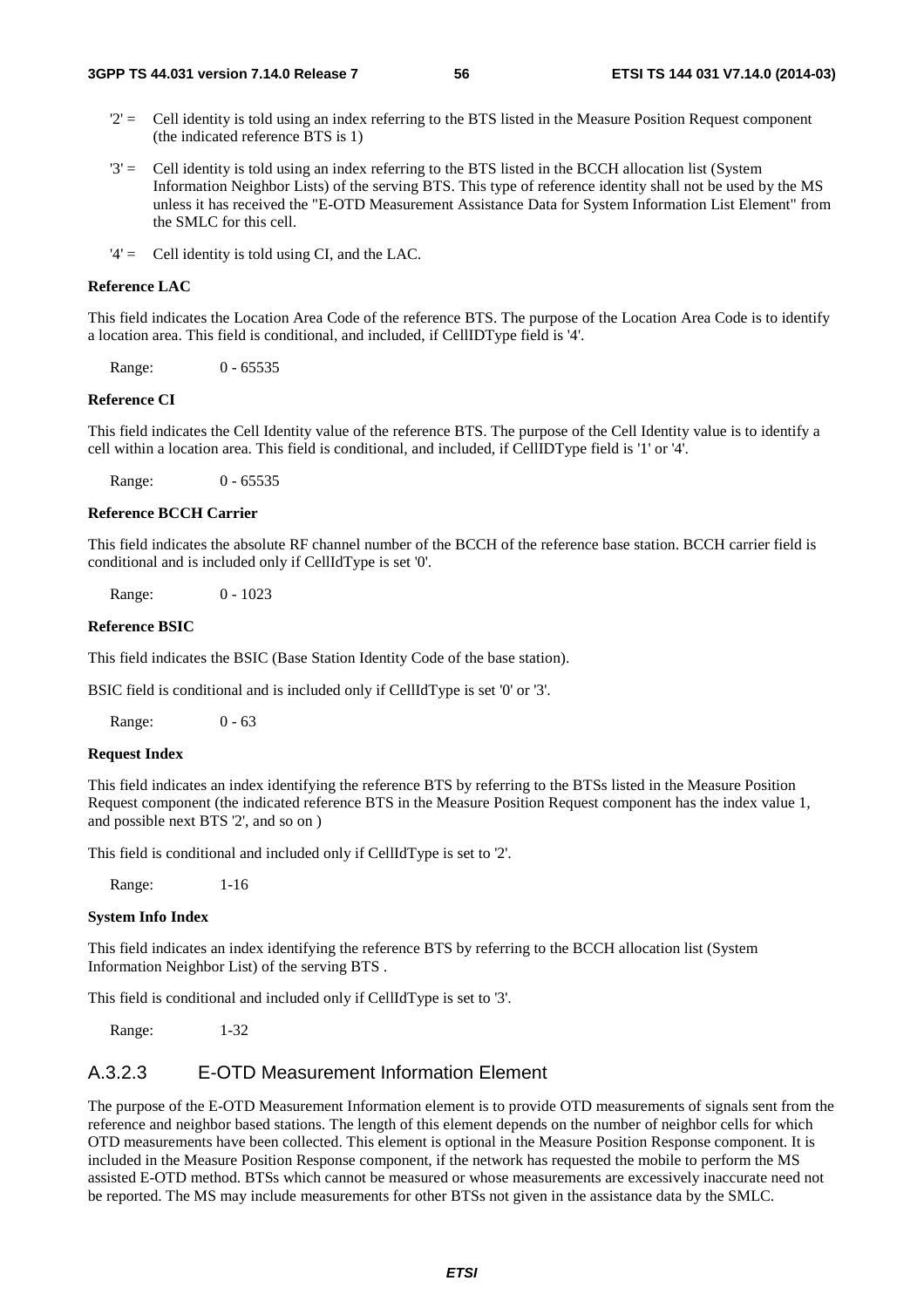The E-OTD and 51 multiframe offset values are reported relative to the reference BTS as defined in the previous subclauses.

The following fields are repeated for each measurement set.

#### **Reference Frame Number**

This field indicates the frame number of the last measured burst from the reference BTS modulo 42432. This information can be used as a time stamp for the measurements. This field is mandatory.

Range: 0 - 42431

#### **Reference Time Slot**

Reference Time Slot indicates the time slot modulo 4 relative to which the MS reports the reference BTS measurements. This field is mandatory.

Range: 0 to 3

NOTE 1: If MS does not know timeslot scheme, the MS reports the used timeslot. MS can only report results based on one time slot  $(N)$  or two time slots  $(N \text{ and } N+4)$ . If the MS knows the timeslot scheme, it can make measurements from several timeslots and reports that the used timeslot is zero (and makes correction).

#### **Reference Quality**

Reference Quality field includes the standard deviation of the TOA measurements from the reference BTS with respect to  $T_{\text{Ref}}$  (where  $T_{\text{Ref}}$  is the time of arrival of signal from the reference BTS used to calculate the OTD values). This field is optional. The Reference Quality field can be used to evaluate the reliability of E-OTD measurements in the SMLC and in weighting of the E-OTD values in the location calculation.

Following linear 5 bit encoding is used:

| '00000' | $0 - (R*1-1)$ meters;   |         |
|---------|-------------------------|---------|
| '00001' | $R*1 - (R*2-1)$ meters; |         |
| '00010' | $R*2 - (R*3-1)$         | meters: |
|         |                         |         |
| '11111' | $R*31$ meters or more.  |         |

where R is the resolution defined by Std Resolution field. For example, if R=20 meters, corresponding values are 0 - 19 meters, 20 - 39 meters, 40 - 59 meters, …, 620+ meters.

#### **Number of Measurements**

Number of Measurements for the Reference Quality field is used together with Reference Quality to define quality of the reference base site TOA. The field indicates how many measurements have been used in the MS to define the standard deviation of the measurements. Following 3 bit encoding is used:

| $'000$ .  | $2-4:$      |
|-----------|-------------|
| $'001'$ : | $5-9:$      |
| $'010'$ : | $10-14$ ;   |
| $'011'$ : | $15 - 24$ ; |
| $'100'$ : | $25 - 34$ ; |
| $'101'$ : | $35 - 44:$  |
| $'110'$ : | $45 - 54$ ; |
| '111':    | 55 or more. |

This field is optional.

#### **Std Resolution**

Std Resolution field includes the resolution used in Reference Quality field and Std of EOTD Measurements field. Encoding on 2 bits as follows:

| 'OO'            | 10 meters: |
|-----------------|------------|
| $^{\prime}$ 01' | 20 meters; |
| '10'            | 30 meters; |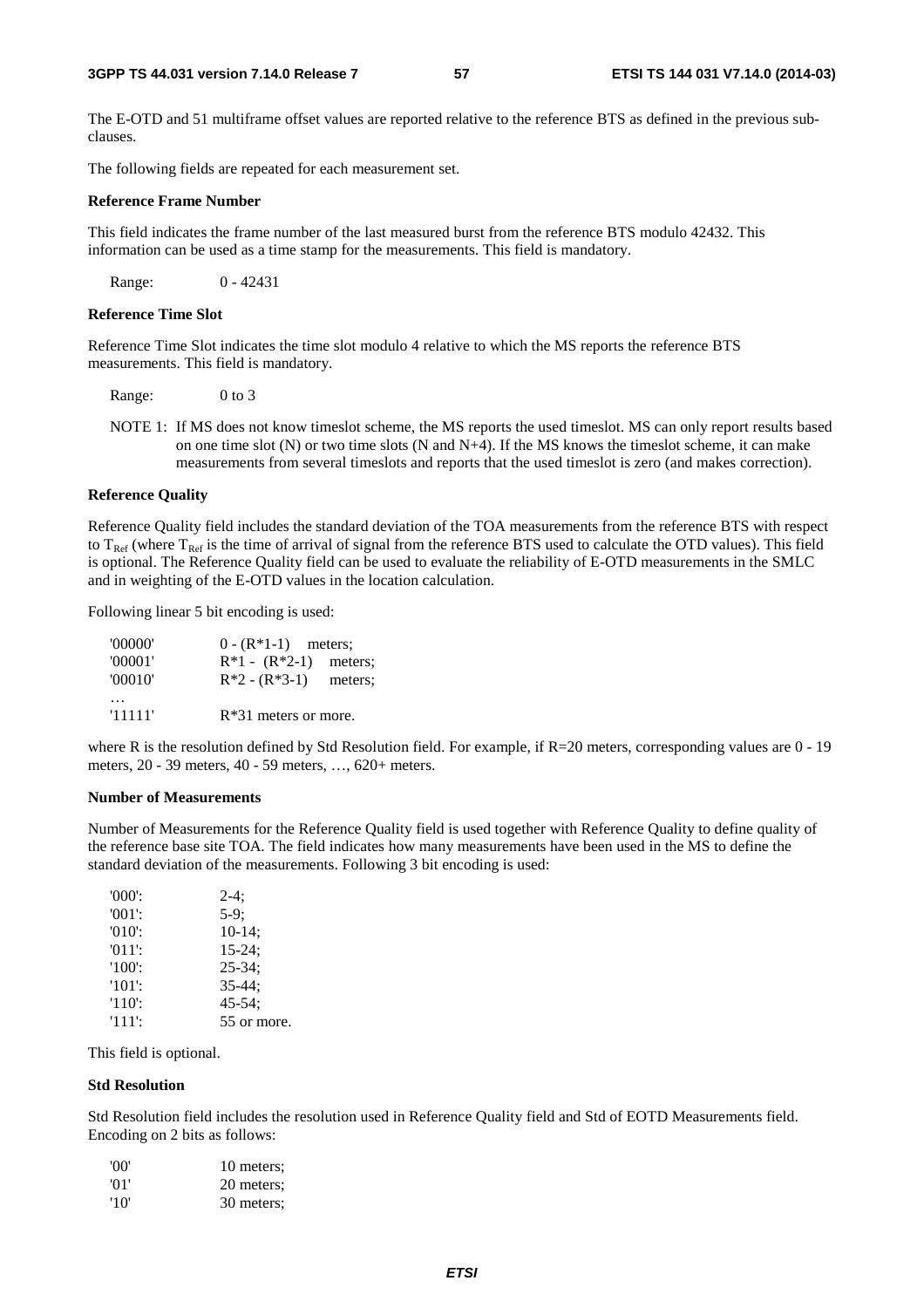'11' Reserved.

This field is mandatory.

#### **TA Correction**

This field indicates the estimate of the time difference between the moment that the MS uses to adjust its internal timing for reception and transmission (e.g. corresponding to maximum energy) and the estimate of the reception of the first arriving component from the serving BTS. This value can be used as a correction by the SMLC to the Timing Advance (TA) value when the distance between the MS and the serving BTS is estimated based on TA.

The value *TACor* in this field corresponds to the TA Correction in bit periods as follows:

- TA Correction in bit periods = *TACor*/64 -8.

TA Correction has the resolution of 1/64 bit period, and the range - 8 … +7 bit periods. Negative TA Correction in bits indicates that the first signal component from the serving BTS is estimated to arrive before the moment used for communication. This field is optional.

Range: 0-960

#### **Number of Measured Neighbors**

This field indicates the number of different neighbor BTSs. This field is mandatory.

Range: 0 - 10

NOTE 2: If the MS can not measure any neighbor BTSs, then this value is set to '0'.

*The following fields are repeated for the number of BTSs included in the Number of Measured Neighbors field.* 

#### **Neighbor Identity Present**

The presence of this field is conditional, it shall not be present in the first set. It is mandatory for the other sets. This field indicates whether the identity information (i.e. CellIDType and possibly Neighbor CI / Neighbor BCCH Carrier / Neighbor BSIC / Neighbor Multiframe Offset / Request Index / System Info Index fields) concerning a certain BTS is present or whether the BTS identity is given as reference to the first measurement set.

- '0' Identity information not included, and identity of this BTS is same as the identity of BTS in first set with same sequence number.
- '1' Identity information is included.

#### **CellIdType**

This field indicates is the identity method of the cell. This field is conditional, and included if Neighbor Identity Present is '1'**.** If CellIdType field is not present, the following fields can not be present either: Neighbor CI, Neighbor BCCH Carrier, Neighbor BSIC, Neighbor Multiframe Offset, Request Index, System Info Index.

- '0' = Cell identity is told using BSIC and BCCH carrier.
- '1' = Cell identity is told using CI, and the LAC is the same as the current serving BTS.
- '2' = Cell identity is told using 51 Multiframe offset and BCCH carrier.
- '3' = Cell identity is told using an index referring to the BTS listed in the Measure Position Request component (the indicated reference BTS is 1).
- '4' = Cell identity is told using an index referring to the BTS listed in the BCCH allocation list (System Information Neighbor Lists) of the serving BTS. This type of neighbor identity shall not be used by the MS unless it has received the "E-OTD Measurement Assistance Data for System Information List Element" from the SMLC for this cell.
- $5'$  = Cell identity is told using CI and the LAC.
- NOTE: The MS can decide which of these methods to use. The CellIdType '3' and '4' are preferred.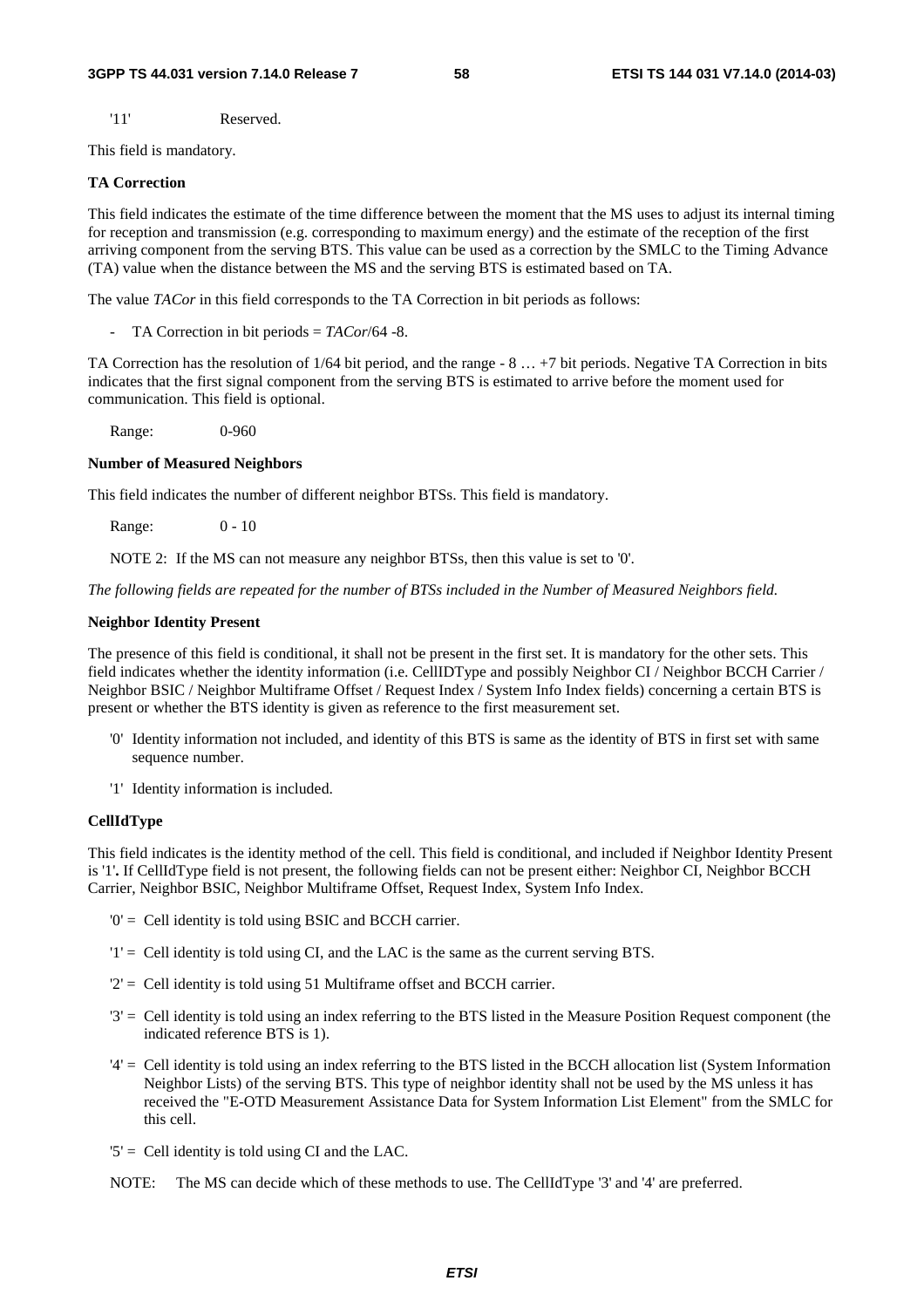#### **Neighbor LAC**

This field indicates the Location Area Code of the neighbor BTS. The purpose of the Location Area Code is to identify a location area. This field is conditional, and included, if CellIDType field is '5'.

Range: 0 - 65535

#### **Neighbor CI**

This field indicates the Cell Identity of the particular neighbor cell. The purpose of the Cell Identity value is to identify a cell within a location area.

Neighbor CI field is conditional and is included only if CellIdType is set '1' or '5' and the CI value of the given cell is available.

Range: 0 - 65535

#### **Neighbor BCCH Carrier**

This field indicates the absolute RF channel number of the BCCH of the neighbor base station. BCCH carrier field is conditional and is included only if CellIdType is set '0' or '2'.

Range: 0 - 1023

#### **Neighbor BSIC**

This field indicates the BSIC (Base Station Identity Code of the base station).

BSIC field is conditional and is included only if CellIdType is set '0' or '4'.

Range: 0 - 63

#### **Neighbor Multiframe Offset**

This field indicates the frame difference between the start of the 51 multiframes frames arriving from this BTS and the reference BTS. The multiframe offset is defined as  $T_{BTS}$  -  $T_{Ref}$ , where  $T_{BTS}$  is the time of the start of the 51 multiframe in the BTS in question, and  $T_{Ref}$  is the time of the start of the 51 multiframe in the reference BTS. This field is conditional and included only if CellIdType is set to '2'.

Range: 0 - 51

#### **Request Index**

This field indicates an index identifying the reference BTS by referring to the BTSs listed in the Measure Position Request component (the indicated reference BTS in the Measure Position Request component has the index value 1, and possible next BTS '2', and so on).

This field is conditional and included only if CellIdType is set to '3'.

Range: 1-16

#### **System Info Index**

This field indicates an index identifying the reference BTS by referring to the BCCH allocation list (System Information Neighbor List) of the serving BTS.

This field is conditional and included only if CellIdType is set to '4'.

Range: 1-32

#### **Neighbor Time Slot**

Neighbor Time Slot indicates the time slot modulo 4 relative to which the MS reports the neighbor BTS measurements. This field is mandatory.

Range: 0 to 3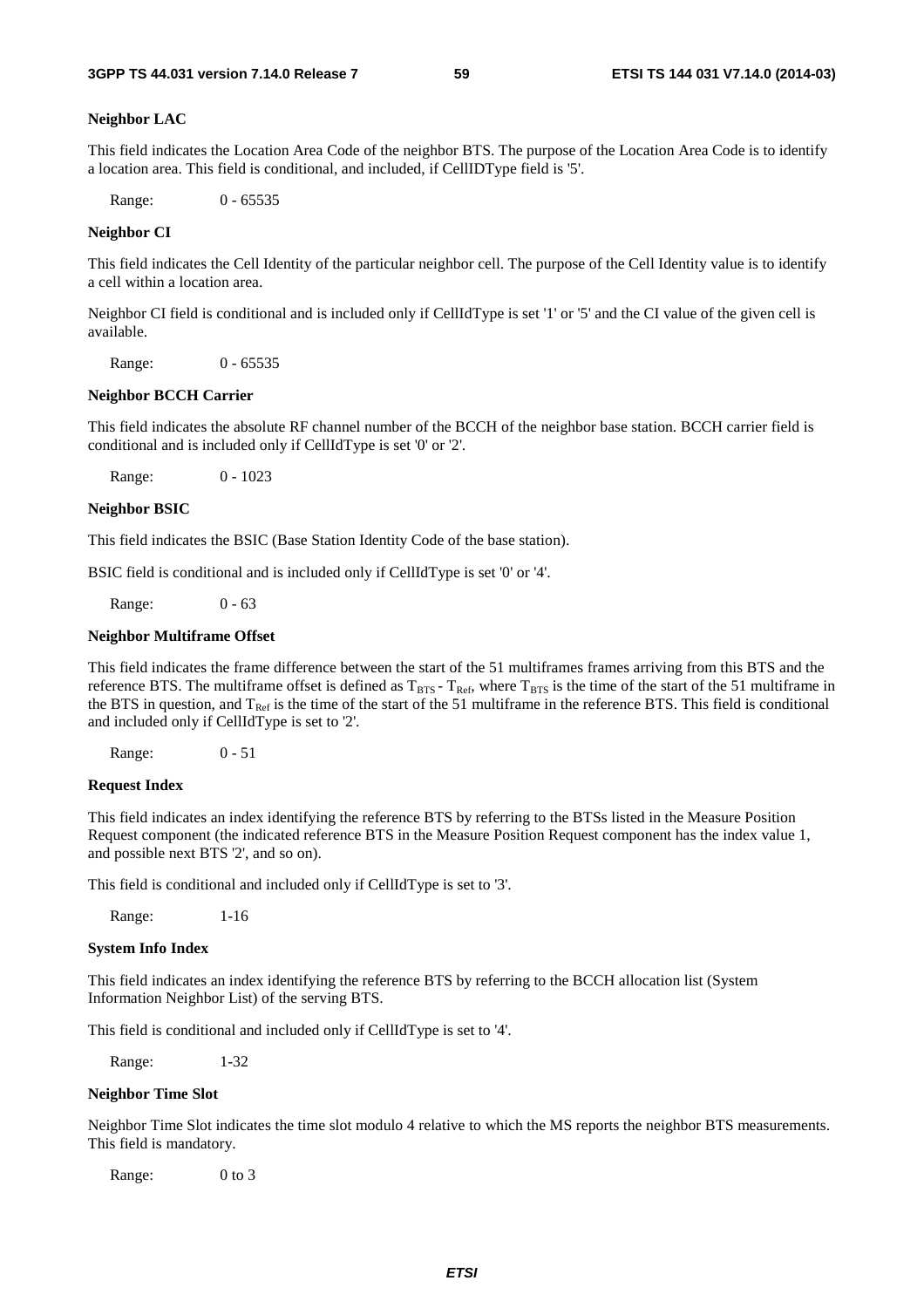NOTE 3: If the MS does not know the timeslot scheme, the MS reports the used timeslot. MS can only report a result based on one time slot (N) or two time slots (N and N+4). If the MS knows the timeslot scheme, the MS can make measurements from several timeslots and reports that the used timeslot is zero (and makes correction).

#### **Number of EOTD Measurements**

Number of Measurements field is used together with Std of EOTD Measurements field to define quality of a reported EOTD measurement. The field indicates how many EOTD measurements have been used in the MS to define the standard deviation of these measurements. Following 3 bit encoding is used.

| $'000'$ : | $2-4:$      |
|-----------|-------------|
| $'001$ :  | $5-9:$      |
| $'010'$ : | $10-14;$    |
| $'011'$ : | $15 - 24$ ; |
| $'100'$ : | $25 - 34$ ; |
| $'101'$ : | $35 - 44:$  |
| $'110'$ : | $45 - 54$ ; |
| $'111'$ : | 55 or more. |

This field is mandatory.

#### **Std of EOTD Measurements**

Std of EOTD Measurements field includes standard deviation of EOTD measurements. This field is mandatory. It can be used to evaluate the reliability of EOTD measurements in the SMLC and in weighting of the OTD values in location calculation.

Following linear 5 bit encoding is used:

| '00000' | $0 - (R*1-1)$ meters;   |
|---------|-------------------------|
| '00001' | $R*1 - (R*2-1)$ meters; |
| '00010' | $R*2 - (R*3-1)$ meters; |
|         |                         |
| '11111' | $R*31$ meters or more.  |

where R is the resolution defined by Std Resolution field. For example, if R=20 meters, corresponding values are 0 - 19 meters, 20 - 39 meters, 40 - 59 meters, …, 620+ meters.

#### **OTD**

This field indicates the measured OTD value between the receptions of signals from the reference and the neighbor BTS. The OTD is defined as  $T_{Nbor}$  -  $T_{Ref}$  (modulo burst length) where  $T_{Nbor}$  is the time of arrival of signal from the neighbor BTS, and  $T_{\text{Ref}}$  is the time of arrival of signal from the reference BTS. The reporting resolution of the OTD value is 1/256 bit. This field is mandatory.

Range: 0 - 39999

## A.3.2.3a E-OTD Measurement Extended Information Element

The purpose of the E-OTD Measurement Ext Information element is to provide OTD measurements of signals sent from the reference and neighbour base stations. The length of this element depends on the number of neighbour cells for which OTD measurements have been collected. This element is optional in the Measure Position Response component. It is included in the Measure Position Response component, if E-OTD measurements didn"t fit in the E-OTD Measurement Information Element.

The E-OTD and 51 multiframe offset values are reported relative to the reference BTS as defined in the previous subclauses.

The following fields are valid only for the first set of measurements

#### **Number of Measured Neighbors**

This field indicates the number of different neighbor BTSs. This field is mandatory.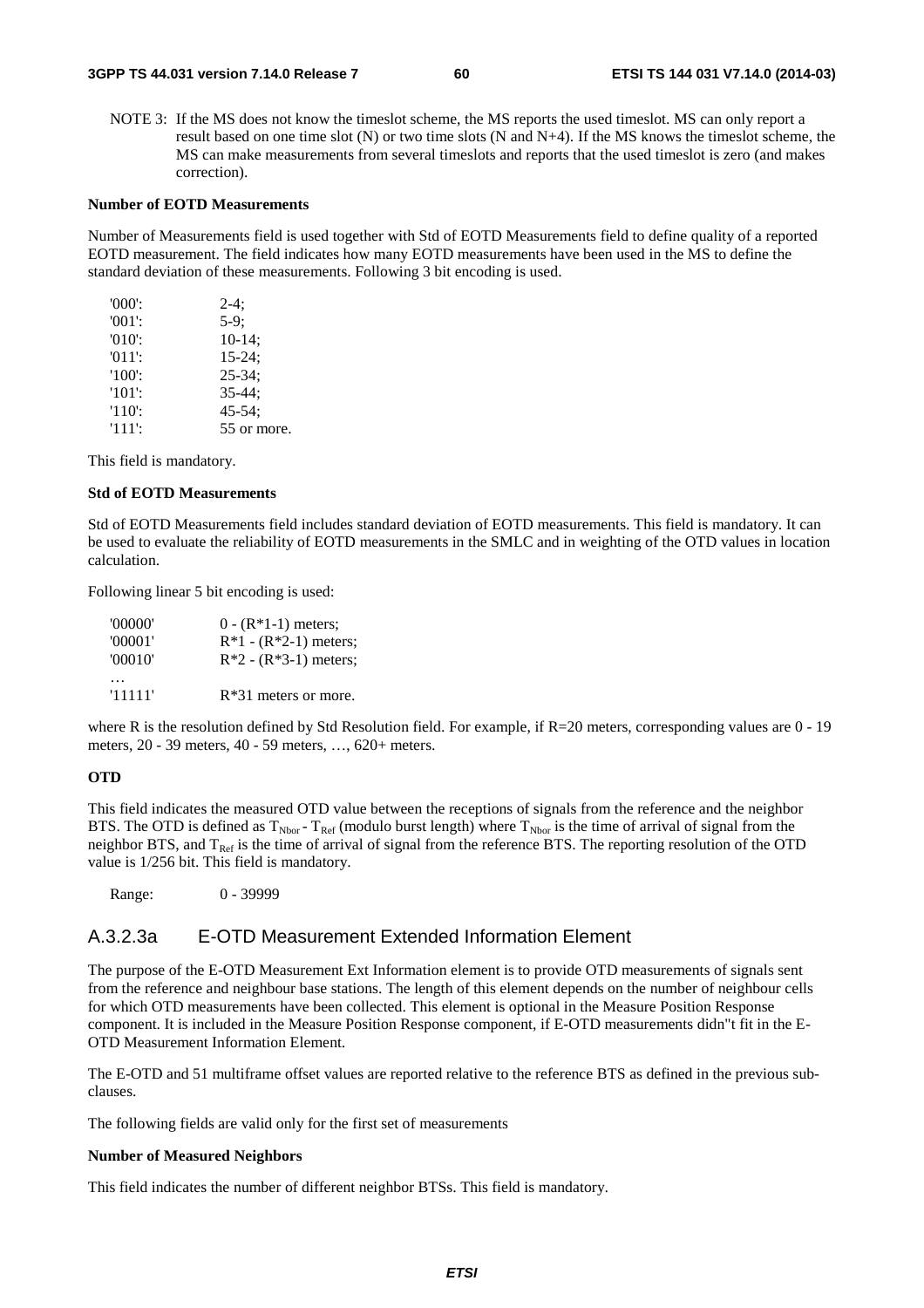Range: 0 - 5

NOTE: If the MS can not measure any neighbor BTSs, then this value is set to '0'.

*The following fields are repeated for the number of BTSs included in the Number of Measured Neighbors field. They are defined in the previous sub-clause :*

- CellIdType,
- Neighbor LAC,
- Neighbor CI,
- Neighbor BCCH Carrier,
- Neighbor BSIC,
- Neighbor Multiframe Offset,
- Request Index,
- System Info Index,
- Neighbor Time Slot,
- Number of EOTD Measurements,
- Std of EOTD Measurements,
- OTD

## A.3.2.4 Location Information Element

The purpose of Location Information element is to provide the location estimate from the MS to the network, if the MS is capable of determining its own position. Optionally, the element may contain the velocity parameters computed by the MS.

This element is optional. This element contains the following fields.

#### **Reference Frame**

This field specifies the reference BTS Reference Frame number during which the location estimate was measured. The time of the Reference Frame boundary is as observed by the MS, ie without Timing Advance compensation. This field is mandatory. However, if the Reference Frame number is within (42432..65535), the value of this field shall be ignored and in that case the MS should provide GPS TOW if available.

| <b>Parameter</b> | # of Bits | <b>Resolution</b> | kange     | Jnits  |
|------------------|-----------|-------------------|-----------|--------|
| Reference Frame  | 16        | ---               | J - 65535 | trames |

**Table A.3: Reference Frame field contents** 

Note that expected values for Reference Frame are in range 0 - 42431.

#### **GPS TOW**

This field specifies the GPS TOW for which the location estimate is valid , rounded down to the nearest millisecond unit. This field is optional but shall be included if GPS Time Assistance Measurements are included. If GPS Time Assistance Measurements are included in the RRLP Measure Position Response, the MS shall align GPS System time (as defined by the GPS TOW and the GPS TOW Subms fields) with the reported GSM frame boundary observed by the MS at that time.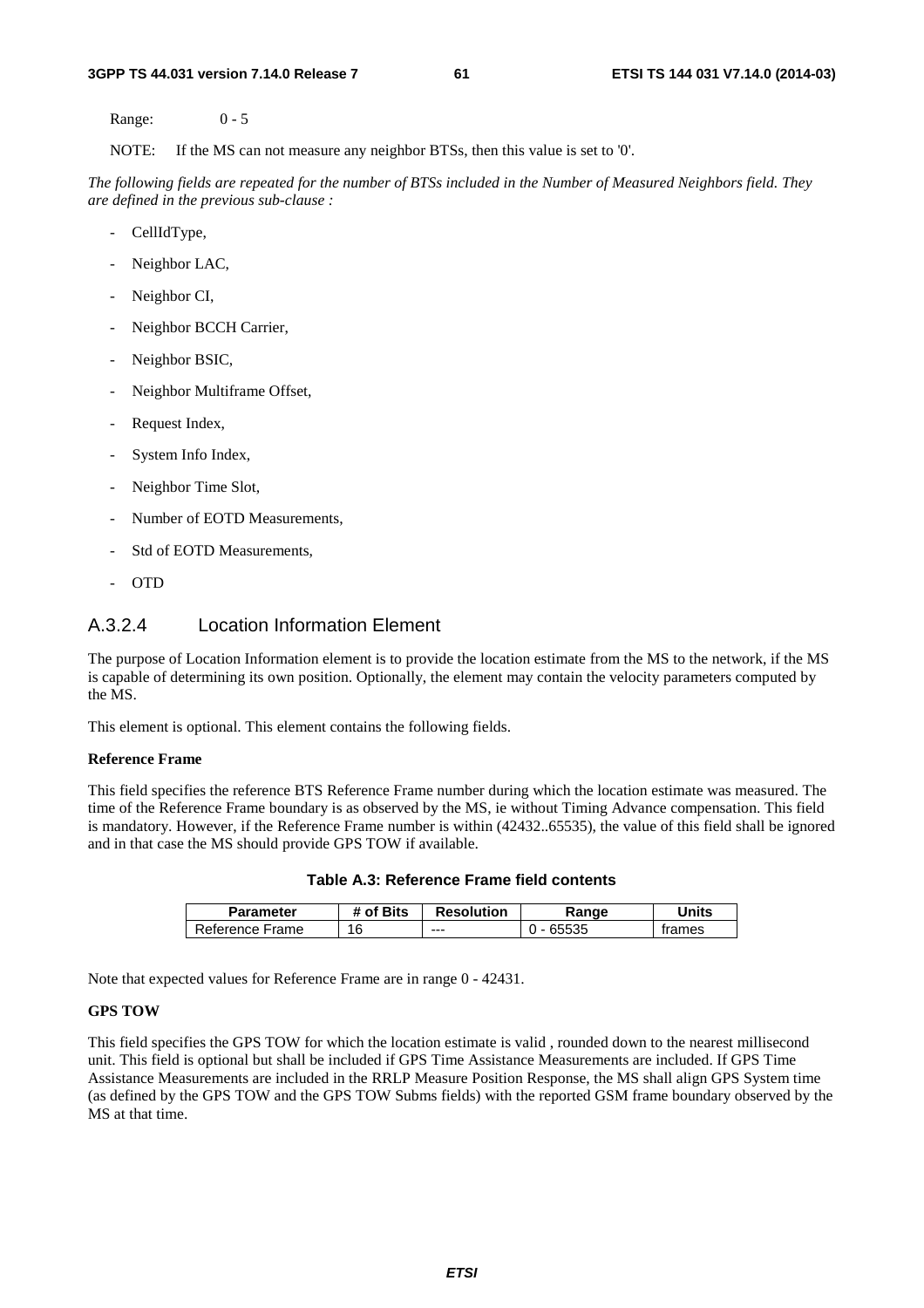#### **Table A.4: GPS TOW field contents**

| Parameter | <b>Bits</b><br>Οf | <b>Resolution</b> | 'ange | <b>Jnits</b> |
|-----------|-------------------|-------------------|-------|--------------|
| ١W<br>GP۲ | つん                | ms                |       | ms           |

The 24 bits of GPS TOW are the least significant bits. The most significant bits shall be derived by the Serving Mobile Location Center to unambiguously derive the GPS TOW.

## **Fix Type**

This field contains an indication as to the type of measurements performed by the MS: 2D or 3D. This field is mandatory.

 $0' = 2D$  fix.

 $'1' = 3D$  fix.

#### **Position Estimate**

This field contains the calculated position estimate in the format defined in 3GPP TS 23.032. The allowed shapes are:

- ellipsoid Point;
- ellipsoid point with uncertainty circle;
- ellipsoid point with uncertainty ellipse;
- ellipsoid point with altitude and uncertainty ellipsoid.

## A.3.2.5 GPS Measurement Information Element

The purpose of the GPS Measurement Information element is to provide GPS measurement information from the MS to the SMLC. This information includes the measurements of code phase and Doppler, which enables the network-based GPS method where position is computed in the SMLC. The proposed contents are shown in table A.5, and the individual fields are described subsequently. See also Figure A.1 for an illustration of the relation between some of the fields.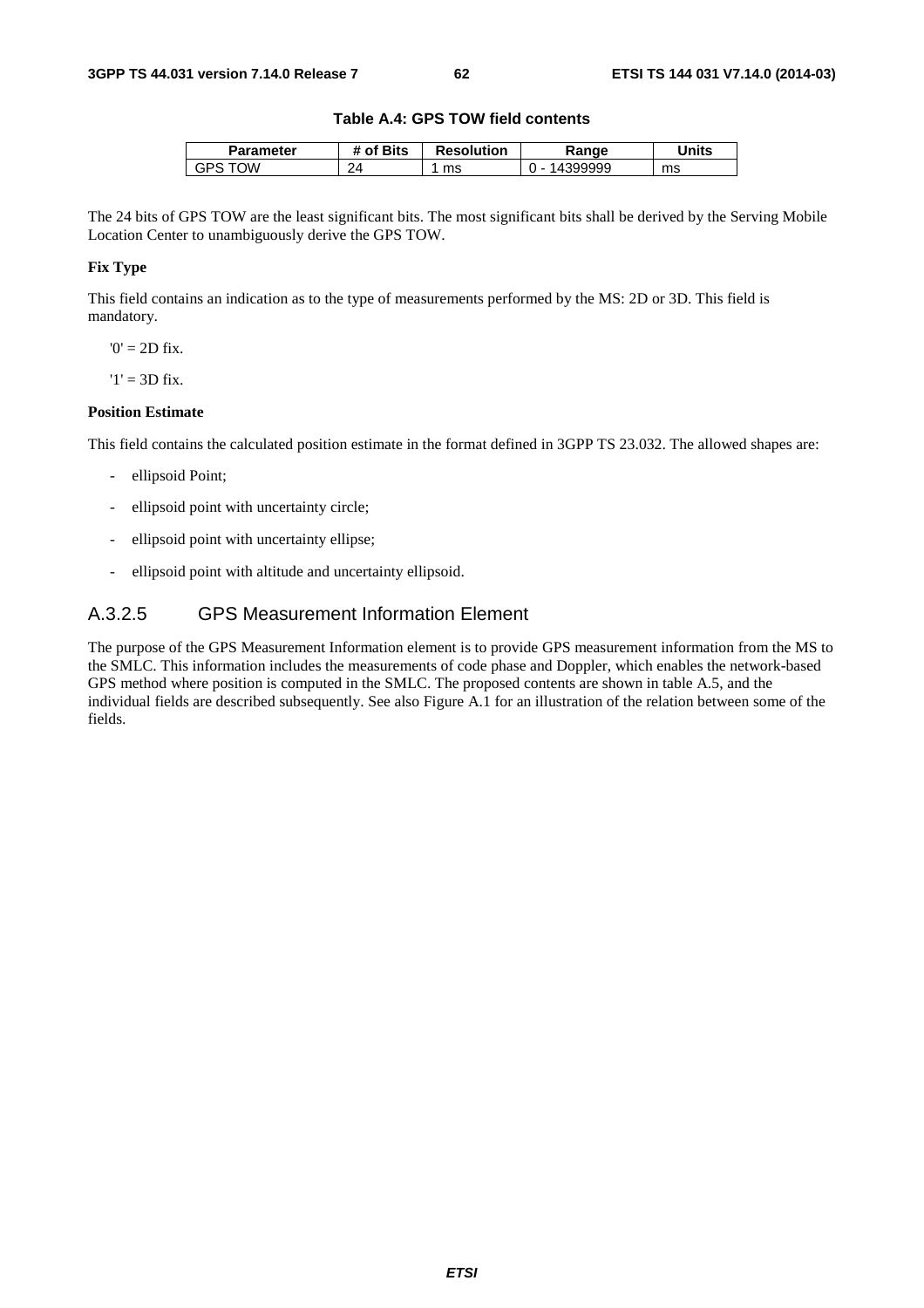

**Figure A.1. Exemplary definitions of GPS measurement information fields.**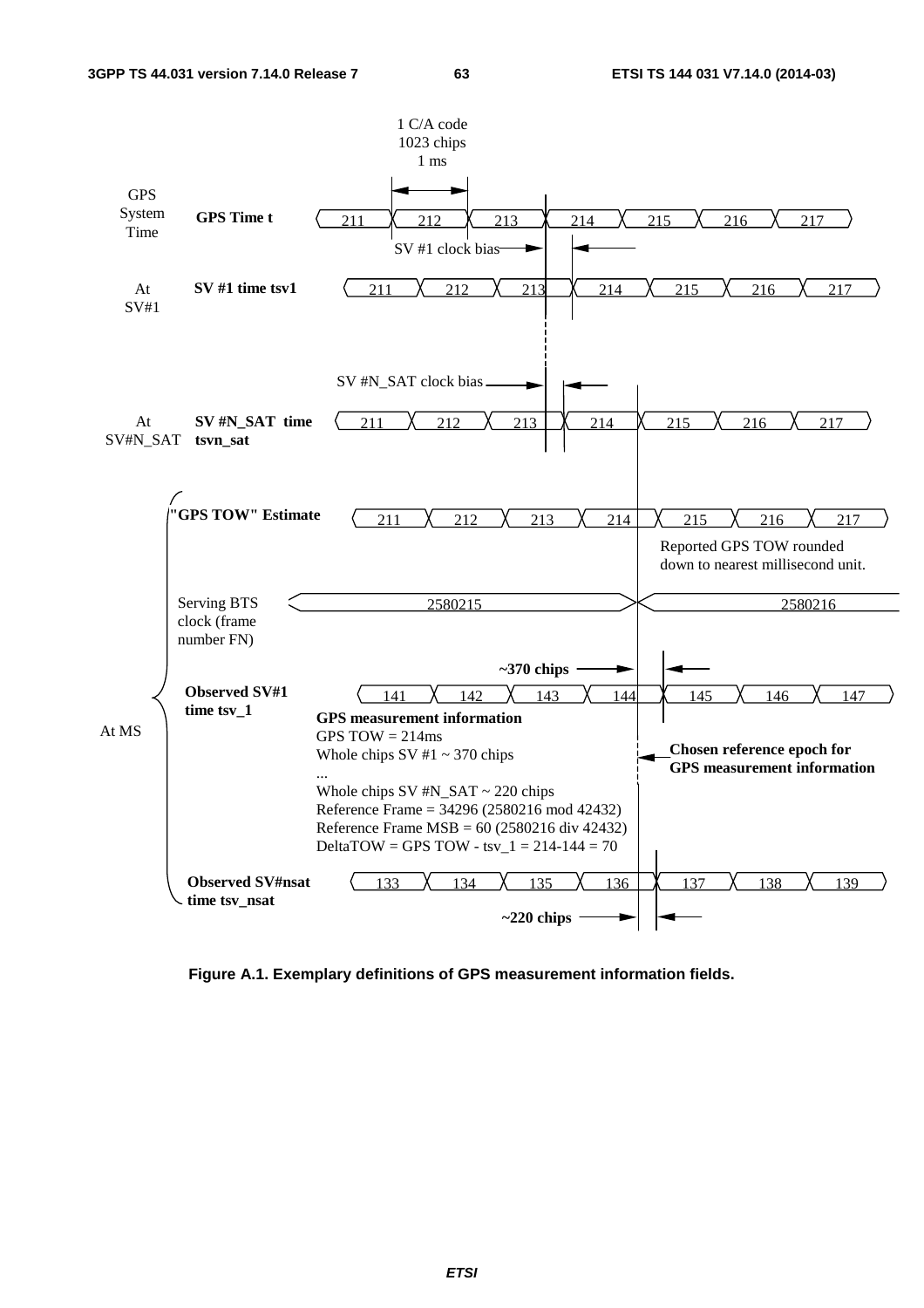This element is included in the Measure Position Response component if the network has requested the mobile to perform mobile-assisted location measurements using a GPS location method.

Following fields are repeated a number of times told in Number of E-OTD/GPS Measurement *Sets* field if Multiple Sets element is included. If Multiple Sets element is not included, the default value for sets is one (i.e. the following fields are present only once).

| <b>Element fields</b>         | <b>Presence</b> | <b>Occurrences</b> |
|-------------------------------|-----------------|--------------------|
| Reference Frame               |                 |                    |
| <b>GPS TOW</b>                |                 |                    |
| # of Satellites (N SAT)       |                 |                    |
| <b>Measurement Parameters</b> |                 |                    |

**Table A.5: GPS Measurement Information element content** 

The following paragraphs describe the content of each information field of this element.

#### **Reference Frame**

This field is optional.

### **Table A.6: Reference Frame field contents**

| Parameter       | # of Bits | <b>Resolution</b> | Range | Units  |
|-----------------|-----------|-------------------|-------|--------|
| Reference Frame | 16        | $--$              | 65535 | trames |

Note that expected values for Reference Frame are in range 0 - 42431. If Reference Frame and GPS Time Assistance Measurements both are included in the RRLP Measure Position Response, the code phase measurements shall be aligned with the reported GSM frame boundary observed by the MS at that time, as indicated in Figure A.1. The time of the Reference Frame boundary is as observed by the MS, ie without Timing Advance compensation.

### **GPS TOW**

This field specifies the GPS TOW for which the location estimate is valid, rounded down to the nearest millisecond unit.This field is mandatory.

#### **Table A.7: GPS TOW field contents**

| Parameter | f Bits <b>B</b>      | <b>Resolution</b> | Range                              | Units |
|-----------|----------------------|-------------------|------------------------------------|-------|
| Ŵ<br>'۲ن  | $\mathcal{D}$<br>- 1 | ms                | 399999<br>$\overline{\phantom{a}}$ | ms    |

The 24 bits of GPS TOW are the least significant bits. The most significant bits shall be derived by the Serving Mobile Location Center to unambiguously derive the GPS TOW.

NOTE: The GPS Reference Time Uncertainty, if present, indicates the accuracy of GPSTOW, as described in sub-clause A.3.2.6.a.

#### **# of Satellites (***N\_SAT***)**

#### **Number of Measurements**

This field specifies the number of measurements for which measurements satellites are provided in the component. This value represents the number of satellites that were measured by the MS. This value of *N\_SAT* determines the length of the payload portion of the component. Typical range for *N\_SAT* is four to a maximum of 12. This field is mandatory and occurs once per set.

| Parameter | <sup>4</sup> of Bits | <b>Resolution</b> | Range | <b>Inits</b> |
|-----------|----------------------|-------------------|-------|--------------|
| N<br>_    |                      | $--$              |       | $- - -$      |

#### **Measurement Parameters**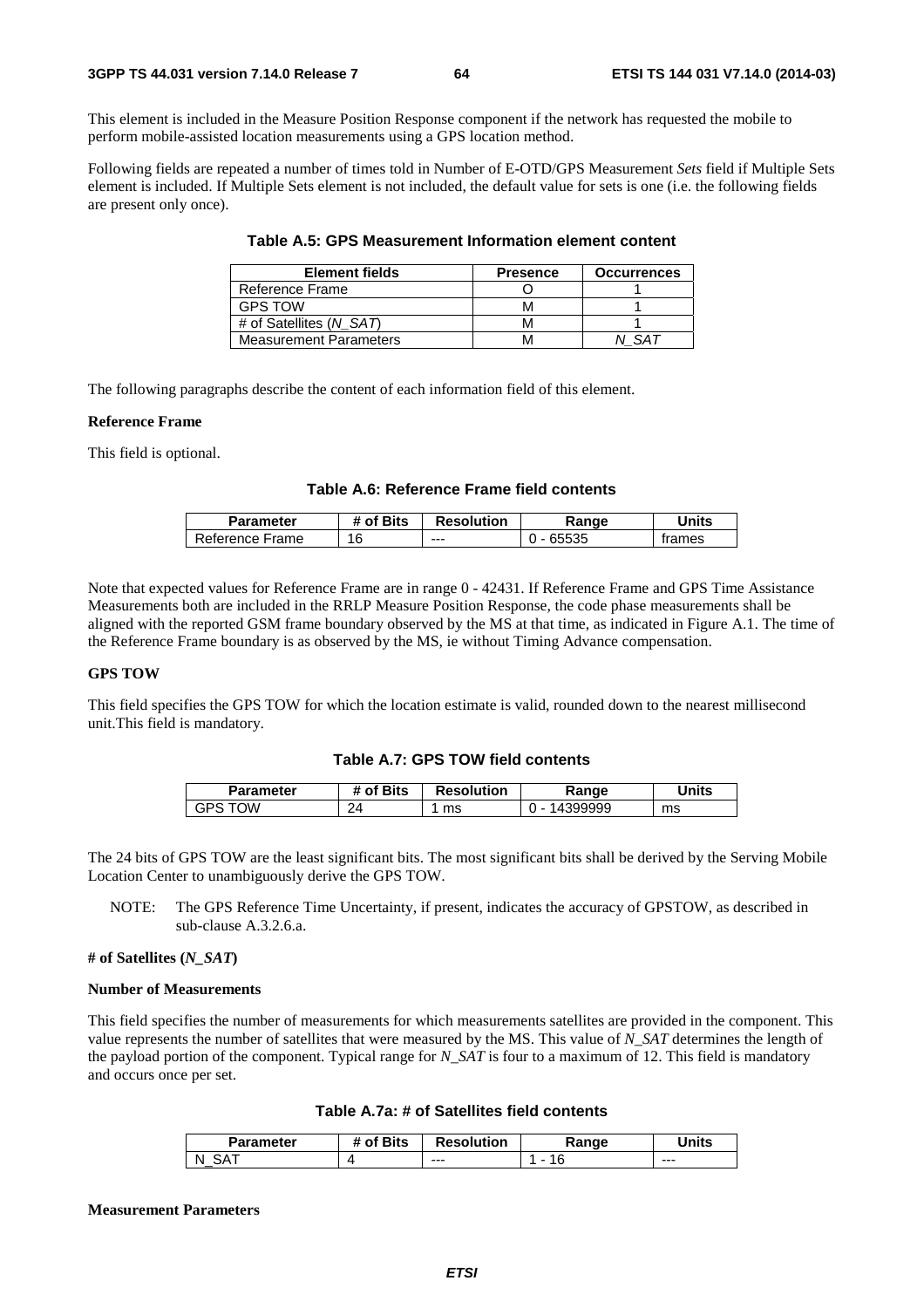This field contains information about the measurements of code phase and Doppler, which enables the network-based method where position is computed in the SMLC. This field is mandatory and occurs *N\_SAT* times per message.

| <b>Parameter</b>        | # of Bits      | <b>Resolution</b> | Range               | <b>Units</b> |
|-------------------------|----------------|-------------------|---------------------|--------------|
| Satellite ID            | 6              | ---               | $0 - 63$            | ---          |
| C/N <sub>o</sub>        | 6              |                   | $0 - 63$            | dB-Hz        |
| Doppler                 | 16             | 0.2               | ±6553.6             | Hz           |
| <b>Whole Chips</b>      | 10             |                   | $0 - 1022$          | chips        |
| <b>Fractional Chips</b> | 11             | $2^{-10}$         | $0 - (1 - 2^{-10})$ | chips        |
| Multipath Indicator     | $\overline{2}$ | see Table A.9     | TBD                 | ---          |
| Pseudorange RMS         | 6              | 3 bit mantissa    | $0.5 - 112$         | m            |
| Error                   |                | 3 bit exp         |                     |              |

**Table A.8: Measurement Parameters field contents** 

#### **Satellite ID**

This field identifies the particular satellite for which the measurement data is valid. This values 0 - 63 represent satellite PRNs 1 - 64, respectively.

#### **C/N0**

This field contains the estimate of the carrier-to-noise ratio of the received signal from the particular satellite used in the measurement. It is given in whole dBs and has a range of 0 to 63. Typical levels observed by MS-based GPS units will be in the range of 20 dB to 50 dB.

#### **Doppler**

This field contains the Doppler measured by the MS for the particular satellite signal. This information can be used to compute the 3-D velocity of the MS. The Doppler range is sufficient to cover the potential range of values measured by the MS.

#### **Whole Chips**

This field contains the whole value of the code-phase measurement made by the MS for the particular satellite signal at the time of measurement, in units of 1 GPS chip in the range from 0 to 1022 chips, where increasing binary values of the field signify increasing measured pseudoranges. The code phase measurement is divided into two fields, "Whole Chips" and "Fractional Chips".

#### **Fractional Chips**

This field contains the fractional value of the code-phase measurement made by the MS for the particular satellite signal at the time of measurement. The resolution of the fractional portion is approximately 0,3 m.

NOTE: The actual ASN.1 coding of this field reserves 11 bits for legacy compatibility. Only the 10 least significant bits are actually required to code the values (0..1023)

#### **Multipath Indicator**

This field contains the Multipath Indicator value. This parameter is specified according to the representation described in table A.9.

| Value | <b>Multipath Indication</b>     |  |  |
|-------|---------------------------------|--|--|
| 00    | Not measured                    |  |  |
| 01    | Low, MP error $<$ 5m            |  |  |
| 10    | Medium, $5m < MP$ error $<$ 43m |  |  |
| 11    | High, MP error $>$ 43m          |  |  |

Range: 0 - 3

#### **Pseudorange RMS Error**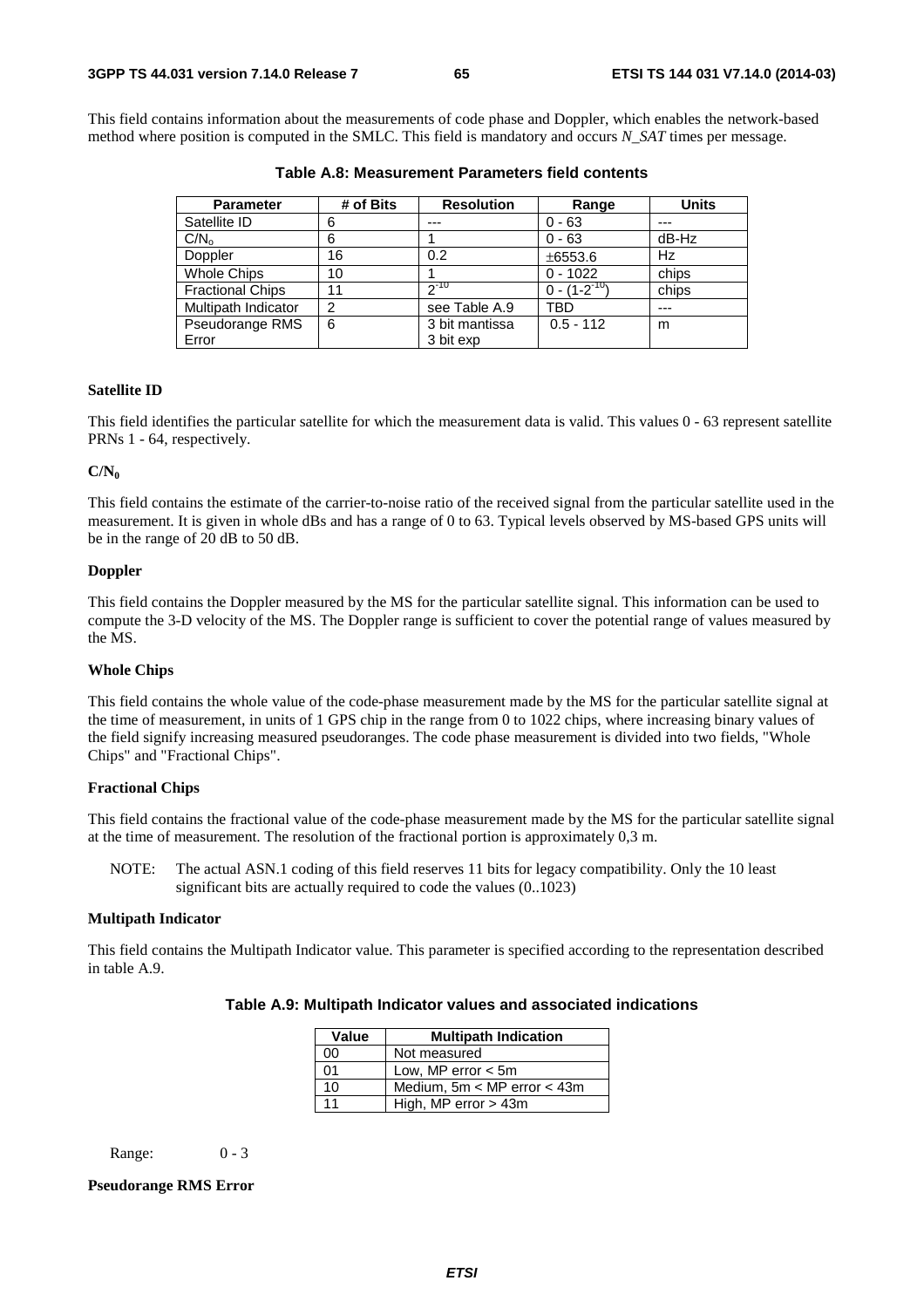This field contains a Pseudorange RMS Error value.

Range: 0,5 m to 112 m

NOTE: This parameter is specified according to a floating-point representation as described in Table A.10.

| <b>Index</b> | <b>Mantissa</b> | <b>Exponent</b> | Floating-Point value, $x_i$ | Pseudorange<br>value, P  |
|--------------|-----------------|-----------------|-----------------------------|--------------------------|
|              | 000             | 000             | 0.5                         | P < 0.5                  |
|              | 001             | 000             | 0.5625                      | $0.5 \leq P \leq 0.5625$ |
|              |                 |                 | $0.5*(1 + x/8)*2^{y}$       | $x_{i-1}$ <= P < $x_i$   |
| 62           | 110             | 111             | 112                         | $104 \leq P \leq 112$    |
| 63           | 111             | 111             | --                          | $112 \le P$              |

#### **Table A.10: Pseudorange RMS Error representation**

## A.3.2.6 Location Information Error Element

The purpose of Location Information Error element is to provide the indication of error and the reason for it, when the MS can not perform the required location or the network can not determine the position estimate. The element may also indicate what further assistance data may be needed by the target MS to produce a successful location estimate or location measurements. This element is optional. This element has the following fields.

#### **Error Reason**

This field indicates the reason for error. This field is mandatory.

| '0'      | Undefined error.                                                                   |
|----------|------------------------------------------------------------------------------------|
| 11:      | There were not enough BTSs to be received when performing mobile based E-OTD.      |
| $'2$ :   | There were not enough GPS satellites to be received, when performing GPS location. |
| $'3'$ :  | E-OTD location calculation assistance data missing.                                |
| $'4$ :   | E-OTD assistance data missing.                                                     |
| $'5$ :   | GPS location calculation assistance data missing.                                  |
| $'6$ :   | GPS assistance data missing.                                                       |
| $'7$ :   | Requested method not supported.                                                    |
| $'8$ :   | Location request not processed.                                                    |
| 'Q':     | Reference BTS for GPS is not the serving BTS.                                      |
| $'10'$ : | Reference BTS for E-OTD is not the serving BTS.                                    |
| -'11':   | There were not enough GANSS satellites received, when performing GANSS location.   |
| 12:      | GANSS assistance data missing.                                                     |
| $'13'$ : | Reference BTS for GANSS is not the serving BTS.                                    |

### **Additional Assistance Data**

This field is optional. Its presence indicates that the target MS will retain assistance data already sent by the SMLC. The SMLC may send further assistance data for any new location attempt but need not resend previous assistance data. The field may contain the following:

| GPS Assistance Data:          | Necessary additional GPS assistance data (structure and encoding as for the GPS<br>Assistance Data IE in 3GPP TS 49.031 excluding the IEI and length octets)     |
|-------------------------------|------------------------------------------------------------------------------------------------------------------------------------------------------------------|
| <b>GANSS</b> Assistance Data: | Necessary additional GANSS assistance data (structure and encoding as for the GANSS<br>Assistance Data IE in 3GPP TS 49.031 excluding the IEI and length octets) |

## A.3.2.6a GPS Time Assistance Measurements Element

This IE contains measurements that are used to define an accurate relation between GSM and GPS time or to provide additional GPS TOW information for MS Assisted A-GPS. The contents are shown in Table A.10a, and the individual fields are described subsequently.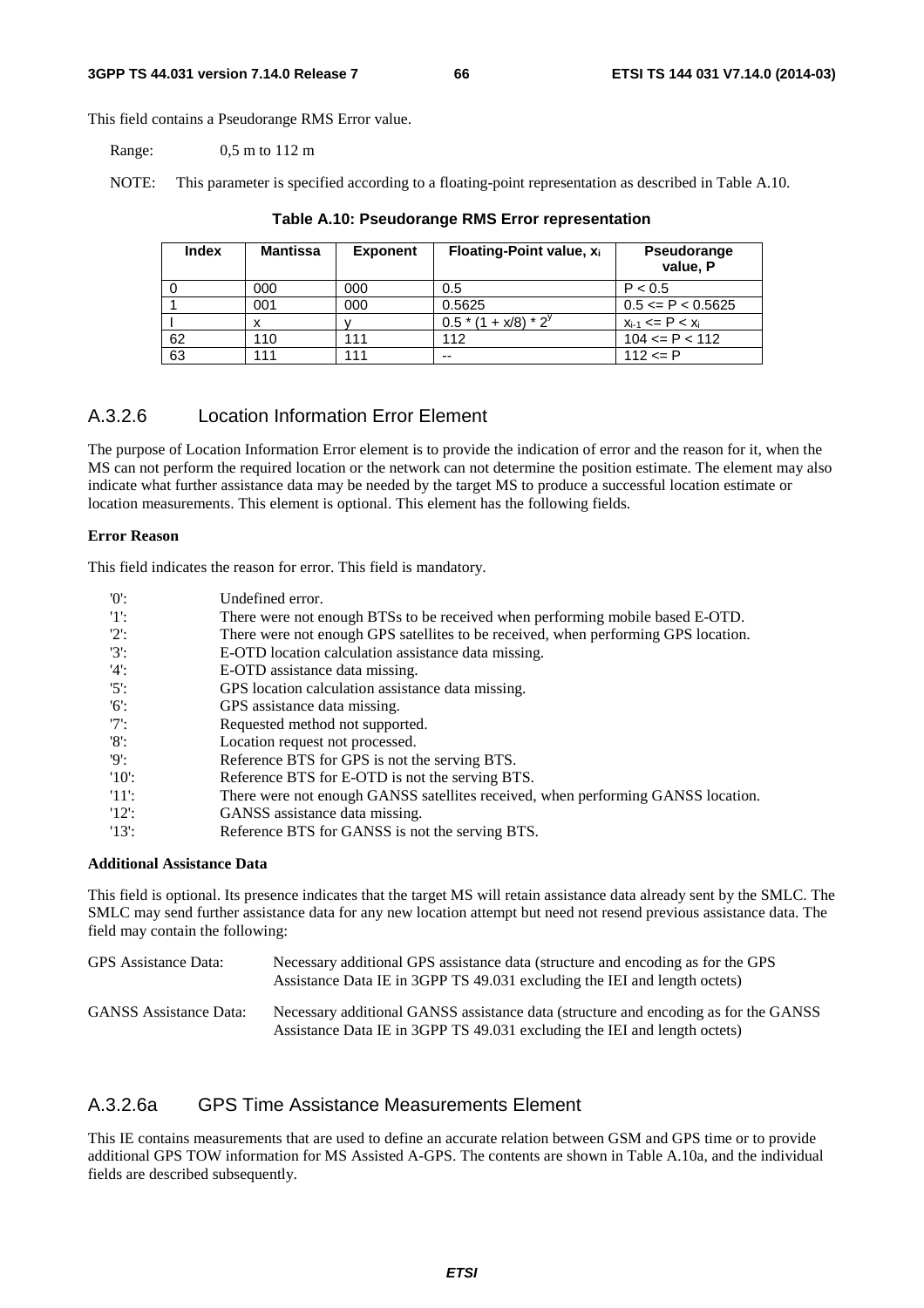#### **Table A.10a: GPS Time Assistance Measurements Information element content**

| <b>Element fields</b>                 | <b>Presence</b> |
|---------------------------------------|-----------------|
| Reference Frame MSB                   |                 |
| <b>GPS TOW Subms</b>                  |                 |
| Delta TOW                             |                 |
| <b>GPS Reference Time Uncertainty</b> |                 |

#### **Reference Frame MSB**

This field shall be included when GPS-GSM time association is provided for either MS Based A-GPS or MS Assisted A-GPS. It indicates the Most Significant Bits (MSBs) of the frame number of the reference BTS corresponding to the GPS measurement or location estimate. Starting from the complete GSM frame number denoted FN, the MS calculates Reference Frame MSB as

Reference Frame MSB = floor(FN/42432)

The complete GSM frame number FN can then be reconstructed in the SMLC by combining the fields Reference Frame with Reference Frame MSB in the following way

FN = Reference Frame MSB\*42432+Reference Frame

Range: 0-63

#### **GPS TOW Subms**

This field is only applicable for MS-Based A-GPS. This field indicates in units of 100ns the submillisecond part of the GPS time of measurement. This field together with the GPS TOW field in the Location Information Element provides a more accurate time stamp of the location estimate for MS based AGPS Expressed in units of microseconds. The precise GPS time of measurements in milliseconds is thus equal to

GPS TOW + 0.0001\*GPS TOW Subms

The estimation of precise GPS time of measurement using AGPS is vulnerable to millisecond ambiguities. Therefore the MS shall only report this field when it is confident that any millisecond ambiguities have been avoided.

Range: 0-9999

#### **Delta TOW**

This field is only applicable for MS-Assisted A-GPS. This field specifies the difference in milliseconds between the GPS TOW reported in the GPS Measurement Information Element and the millisecond part of the SV time tsv\_1 of the first SV in the list reported from the MS. Figure A.1 shows an example of Delta TOW calculation. The Delta TOW is defined as Delta TOW = GPS TOW - fix(tsy\_1)

where fix() denotes rounding to the nearest integer towards zero. The estimation of tsv $1$  which forms the basis for the calculation of Delta TOW is vulnerable to millisecond ambiguities. Therefore the MS shall only report this field when it is confident that the correct millisecond event has been recovered.

Range: 0-127

#### **GPS Reference Time Uncertainty**

This element is optional. It provides the accuracy of the relation GPS and GSM time in the Location Information or GPS Measurement Information Element when GPS-GSM time association is provided. For MS Assisted A-GPS when GPS-GSM time association is not provided, even if GPS Time Assistance Measurement Request is not included in the Measure Position Request, this element can be included to provide the accuracy of the reported GPS TOW. The interval, range and treatment is as described in sub-clause 2.2.4b.

## A.3.2.6b Velocity Estimate Element

This field contains the calculated velocity estimate in the format defined in 3GPP TS 23.032. The allowed encodings are:

- Horizontal Velocity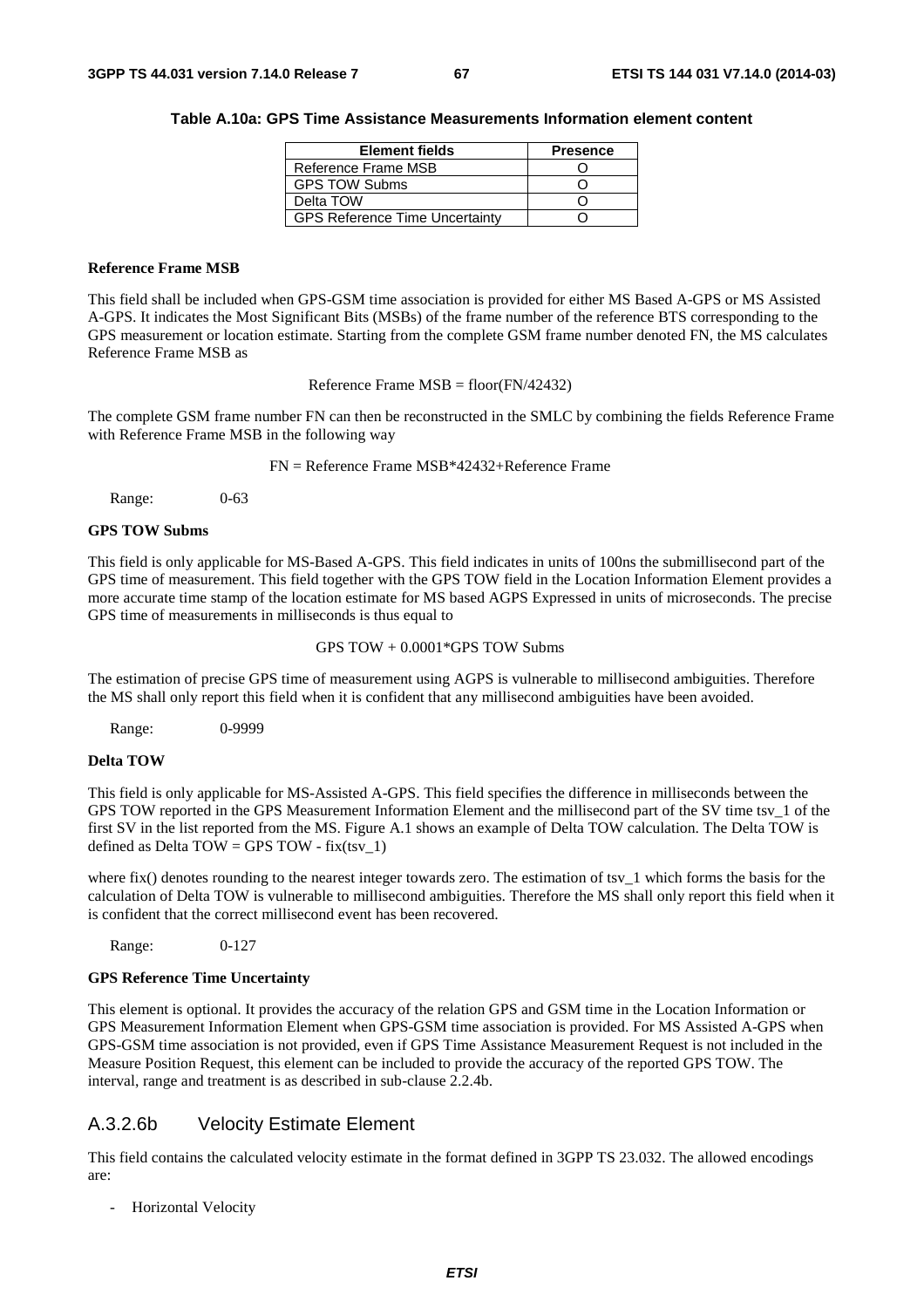- Horizontal with Vertical Velocity
- Horizontal Velocity with uncertainty
- Horizontal with Vertical Velocity and uncertainty

## A.3.2.7 Extended Reference IE

This IE shall be included in any Measure Position Response if and only if an Extended Reference IE was received in the corresponding previous Measure Position Request message.

NOTE: For reasons of backward compatibility, a Release 4 or earlier MS will not include this IE.

The Extended Reference IE contains the following elements.

- SMLC code: an integer in the range 0-63. The value returned by a target MS in a Measure Position Response shall equal the value received from the SMLC in the earlier Measure Position Request.
- Transaction ID: an integer in the range 0-262143 distinguishing different RRLP transactions in different MSs currently being served by the same SMLC. The value returned by a target MS in a Measure Position Response shall equal the value received from the SMLC in the earlier Measure Position Request.

When an MS employs pseudo-segmentation to return an RRLP response, the same Extended Reference IE shall be included in each RRLP Measure Position Response component.

## A.3.2.8 Uplink RRLP Pseudo Segmentation Indication

This element is included by the MS when up-link RRLP pseudo-segmentation is used. In the first segment, "first of many" is indicated and in the second "second of many" is indicated. It is not included when up-link pseudosegmentation is not used.

## A.3.2.9 GANSS Location Information Element

The purpose of GANSS Location Information element is to provide the GANSS location estimate from the MS to the SMLC, if the MS is capable of determining its own position. Optionally, the element may contain Reference Frame element for including accurate relation between the cellular frame and GANSS Time of Day (TOD) for the serving cell if requested by the SMLC.

If GANSS Positioning Method was included in a Measure Position Request component, this field shall be used to report the location estimate from the MS to the network.

The time reference of GANSS TOD in GANSS Location Information Element can be any GNSS specific system time. The time reference is indicated by GANSS\_TIME\_ID.

The contents of GANSS Location Information are shown in Table A.10.1, and the individual fields are described subsequently.

| <b>Element fields</b>                       | <b>Presence</b> |  |  |  |
|---------------------------------------------|-----------------|--|--|--|
| Reference Frame                             | (note 1)        |  |  |  |
| <b>GANSS TOD</b>                            | (note 1)        |  |  |  |
| <b>GANSS TOD Frac</b>                       |                 |  |  |  |
| <b>GANSS TOD Uncertainty</b>                |                 |  |  |  |
| GANSS_TIME_ID                               | (note 2)        |  |  |  |
| Fix Type                                    | м               |  |  |  |
| <b>Position Data</b><br>м                   |                 |  |  |  |
| Stationary Indication                       |                 |  |  |  |
| <b>Location Estimate</b><br>м               |                 |  |  |  |
| NOTE 1: Either Reference Frame or GANSS     |                 |  |  |  |
| Reference Time shall always be included.    |                 |  |  |  |
| NOTE 2. Absence of this field means Galileo |                 |  |  |  |

| Table A.10.1: GANSS Location Information Element Content |  |  |
|----------------------------------------------------------|--|--|
|----------------------------------------------------------|--|--|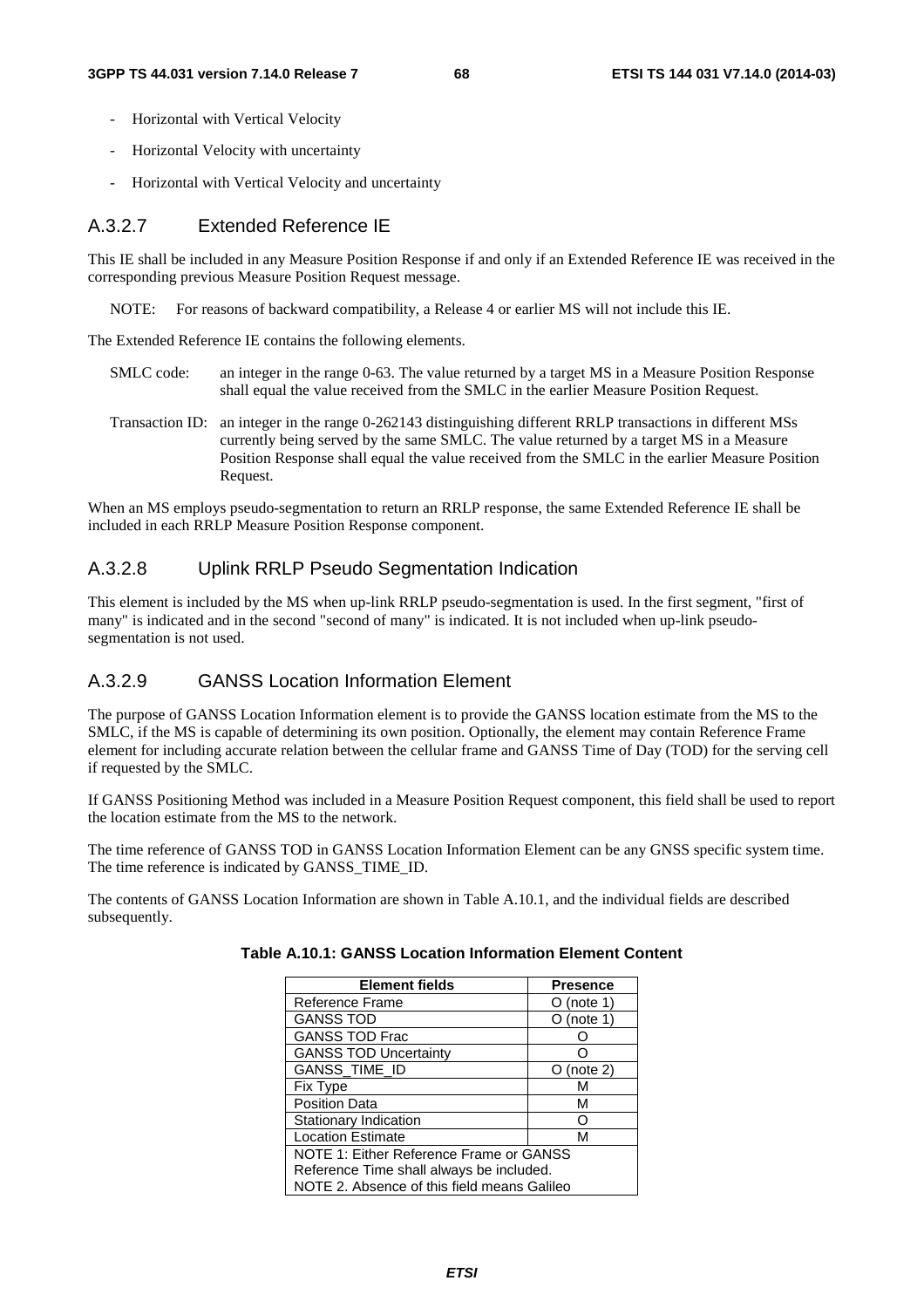#### **Reference Frame**

This element contains Reference FN and Reference FN MSB fields. Reference FN field specifies the reference BTS reference frame number during which the location estimate was measured. The time of the reference frame boundary is as observed by the MS, i.e. without Timing Advance compensation.

Note that expected values for Reference FN are in range 0 - 42431.

Reference FN MSB field specifies the Most Significant Bits (MSB) of the frame number of the reference BTS corresponding to the GANSS Measurement Information or Location Estimate. Starting from the complete GSM frame number denoted FN, the MS calculates Reference FN MSB as

Reference FN  $MSB = floor(FN/42432)$ 

The complete GSM frame number FN can then be reconstructed in the SMLC by combining the fields Reference Frame with Reference FN MSB in the following way

FN = Reference FN MSB\*42432+Reference FN

Range: 0-63

#### **Table A.10.2: Reference Frame field contents**

| Parameter        | # of Bits | <b>Resolution</b> | Range | Unit  | Incl. |
|------------------|-----------|-------------------|-------|-------|-------|
| Reference FN     | 16        | $- - -$           | 65535 | trame | М     |
| Reference FN MSB |           | $--$              | 63    | trame |       |

#### **GANSS TOD**

This field specifies the time for which the location estimate is valid, rounded down to the nearest integer millisecond. This field is optional but shall be included if GANSS TOD - GSM time association is included in which case the MS shall align GANSS TOD with the reported GSM frame boundary observed by the MS at that time. The time reference of GANSS TOD is indicated by GANSS\_TIME\_ID.

| Table A.10.3: GANSS TOD contents |  |  |  |
|----------------------------------|--|--|--|
|----------------------------------|--|--|--|

| Parameter      | # of Bits   | <b>Resolution</b> | Range   | Unit |
|----------------|-------------|-------------------|---------|------|
| TOD.<br>GANSS. | ົ<br>$\sim$ |                   | 3599999 | ms   |

The 22 bits of GANSS TOD are the least significant bits. The most significant bits shall be derived by the SMLC to unambiguously derive the GANSS TOD.

#### **GANSS TOD Frac**

This field is the submillisecond part of the GANSS time of day. This field together with the GANSS TOD field provides a more accurate time stamp of the Location Estimate having resolution of ~61 ns. This field is optional but shall be included if GANSS TOD - GSM time association is included.

#### **Table A.10.4: GANSS TOD Frac contents**

| <b>Parameter</b>   | <b>Bits</b><br>nt. | <b>Resolution</b> | ange | <b>Jnit</b> |
|--------------------|--------------------|-------------------|------|-------------|
| Eroc<br>GAN:<br>au | $\Delta$           | $\sim$ - 14<br>-  |      | ms          |

#### **GANSS TOD Uncertainty**

.

This parameter provides the accuracy of the relation between GANSS TOD and GSM time if GANSS TOD- GSM time association is provided. When GANSS TOD-GSM time association is not provided, this element can be included to provide the accuracy of the reported GANSS TOD.

The uncertainty *r*, expressed in microseconds, is mapped to a number K, with the following formula:

 $r = C^*((1+x)^K)-1)$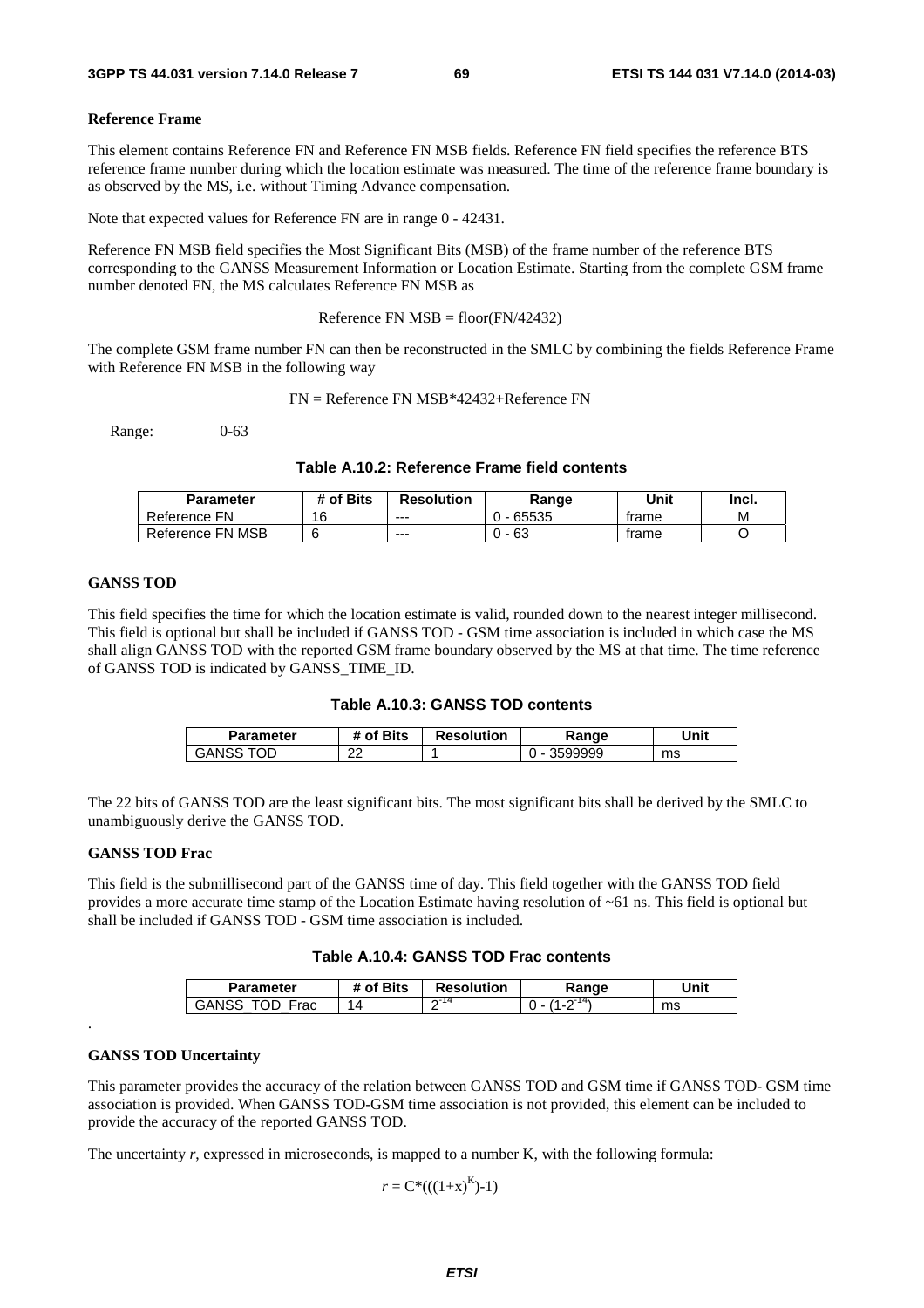with C = 0.0022 and x = 0.18. With  $0 \le K \le 127$ , a suitably useful range between 0 and 3 second is achieved for the uncertainty, while still being able to code down to values as small as 0.3 nanoseconds. To encode any higher value of uncertainty than that corresponding in the above formula to  $K=127$ , the same value,  $K=127$ , shall also be used. The uncertainty is then coded on 7 bits, as the binary encoding of K.

| Value of K | Value of uncertainty |
|------------|----------------------|
|            | 0 nanoseconds        |
|            | 0.396 nanoseconds    |
|            | 0.863 nanoseconds    |
|            |                      |
| 50         | 8.64 microseconds    |
|            |                      |
| 127        | $\geq$ 2.96 seconds  |

## **Table A.10.5: Example values for the GANSS TOD Uncertainty Parameter Format**

#### **GANSS\_TIME\_ID**

This field indicates which GNSS has been used as the time reference for GANSS Location Information. This field is optional and absence of this field means that Galileo system time is used as time reference.

#### **Table A.10.6: GANSS\_TIME\_ID**

| <b>GANSS TIME ID</b>    | Indication |
|-------------------------|------------|
| Reserved for future use | 0-7        |

#### **Fix Type**

This field contains an indication as to the type of measurements performed by the MS: 2D or 3D. This field is mandatory.

 $0' = 2D$  fix.

 $'1' = 3D$  fix.

#### **Position Data**

This element provides a list of positioning methods and satellite systems used to calculate the Position Estimate. Each bit of this bitmap is of type Boolean, where TRUE ("1") means the particular positioning method or signal(s) from a satellite system has been used.

| 'bit $0$ ':    | E-OTD:    |
|----------------|-----------|
| "bit 1"        | GPS:      |
| 'bit $2$ ':    | Galileo:  |
| "bit $3-15$ ": | Reserved. |

#### **Stationary Indication**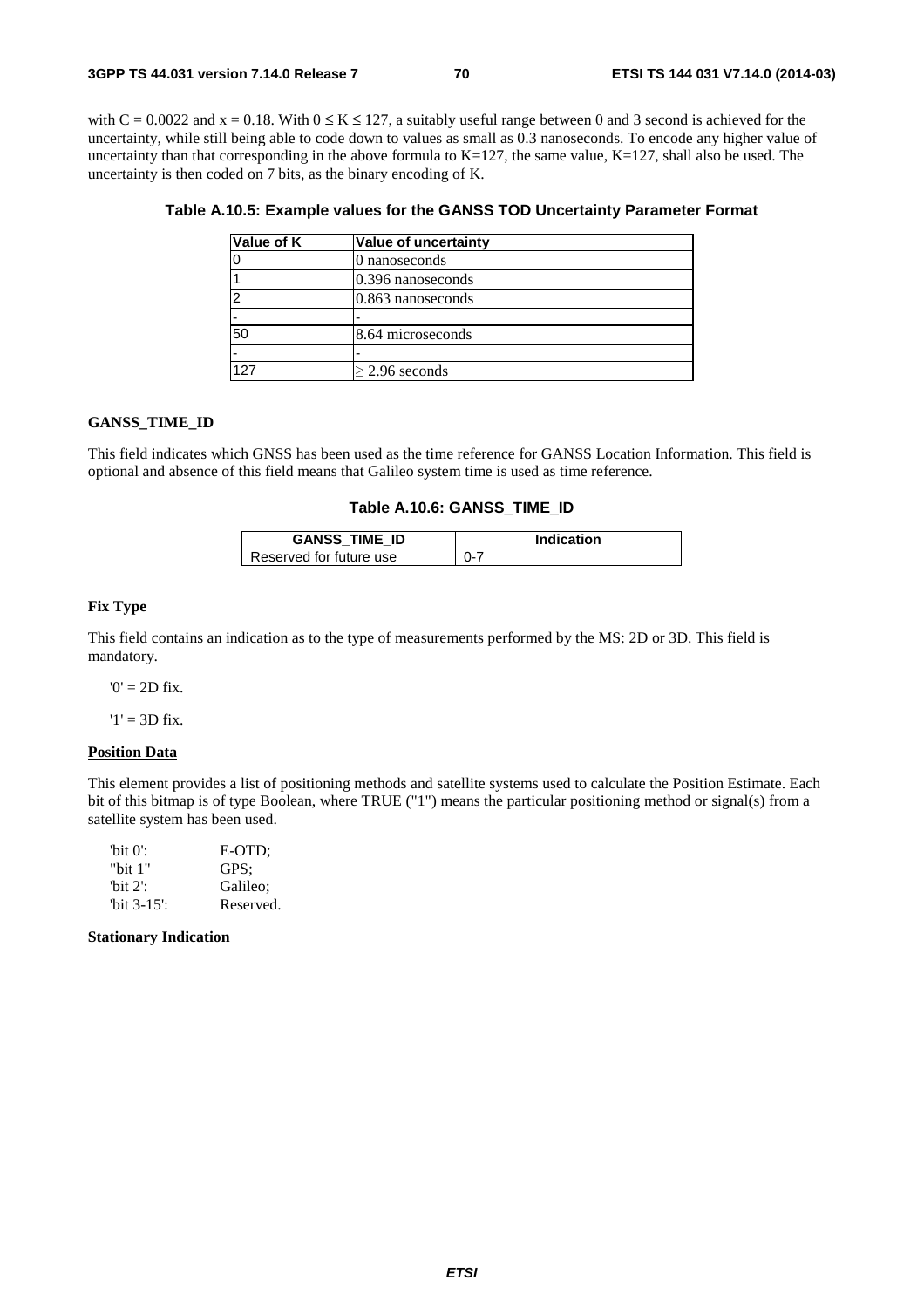This field indicates whether the MS is stationary (horizontal and vertical speeds less than the resolution of the Velocity Estimate parameters as defined in 3GPP TS 23.032).

If Velocity Estimate is requested and the MS is stationary, then the Stationary Indication is set to "1" and Velocity Estimate may not be included in Measure Position Response Element.

#### **Position Estimate**

This field contains the calculated position estimate in the format defined in 3GPP TS 23.032. The allowed shapes are:

- ellipsoid Point;
- ellipsoid point with uncertainty circle;
- ellipsoid point with uncertainty ellipse;
- ellipsoid point with altitude and uncertainty ellipsoid.

## A.3.2.10 GANSS Measurement Information Element

The purpose of the GANSS Measurement Information element is to provide GANSS measurement information from the MS to the SMLC and GANSS TOD - GSM time association if requested by the SMLC. This information includes the measurements of code phase, Doppler,  $CN_0$  and optionally accumulated carrier phase, also called accumulated deltarange (ADR), which enable the network-based GANSS method where position is computed in the SMLC. The contents are shown in table A.10.7, and the individual fields are described subsequently. See also Figure A.1a for an illustration of the relation between some of the fields.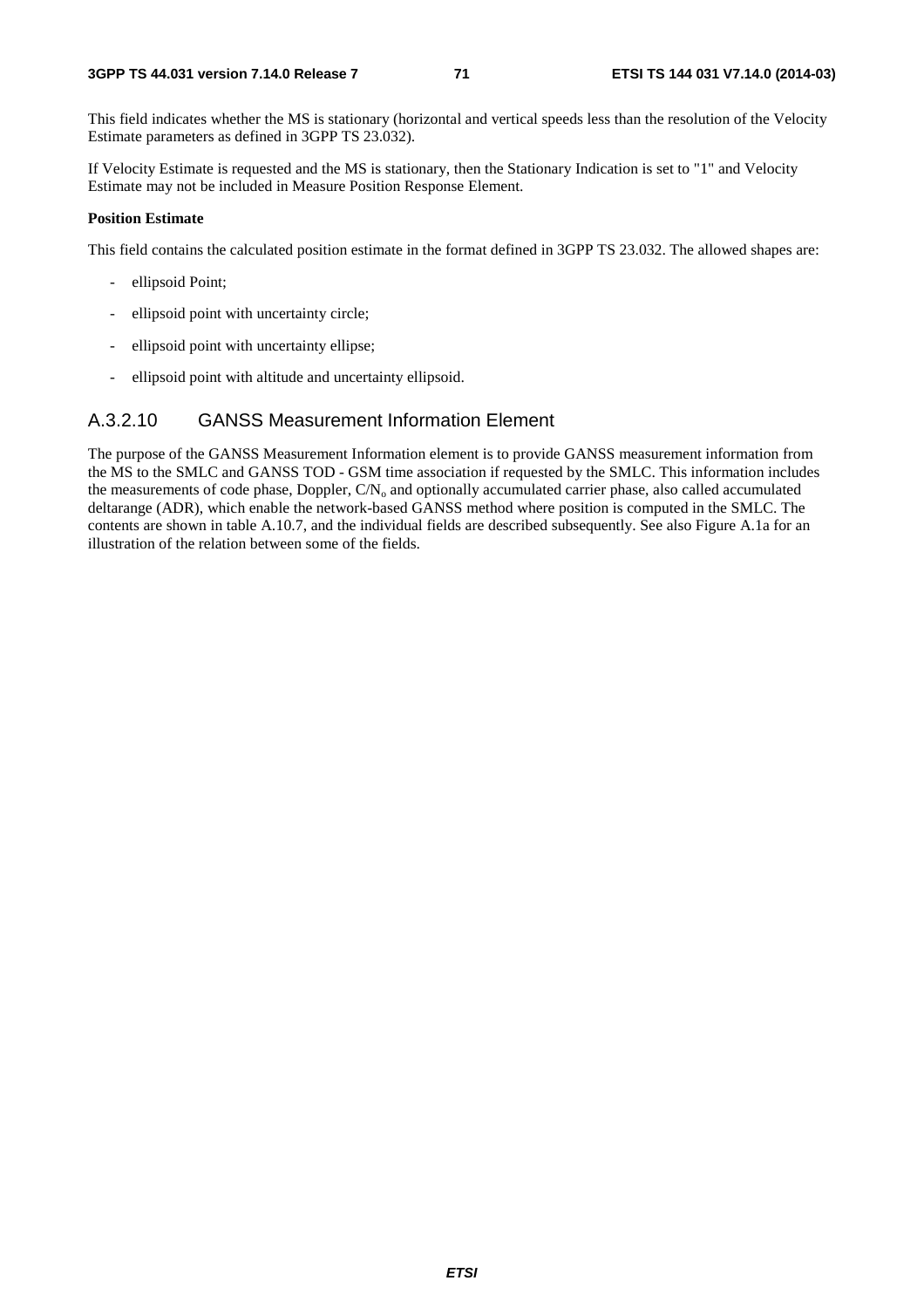

**Figure A.1a. Exemplary definitions of GANSS measurement information fields.**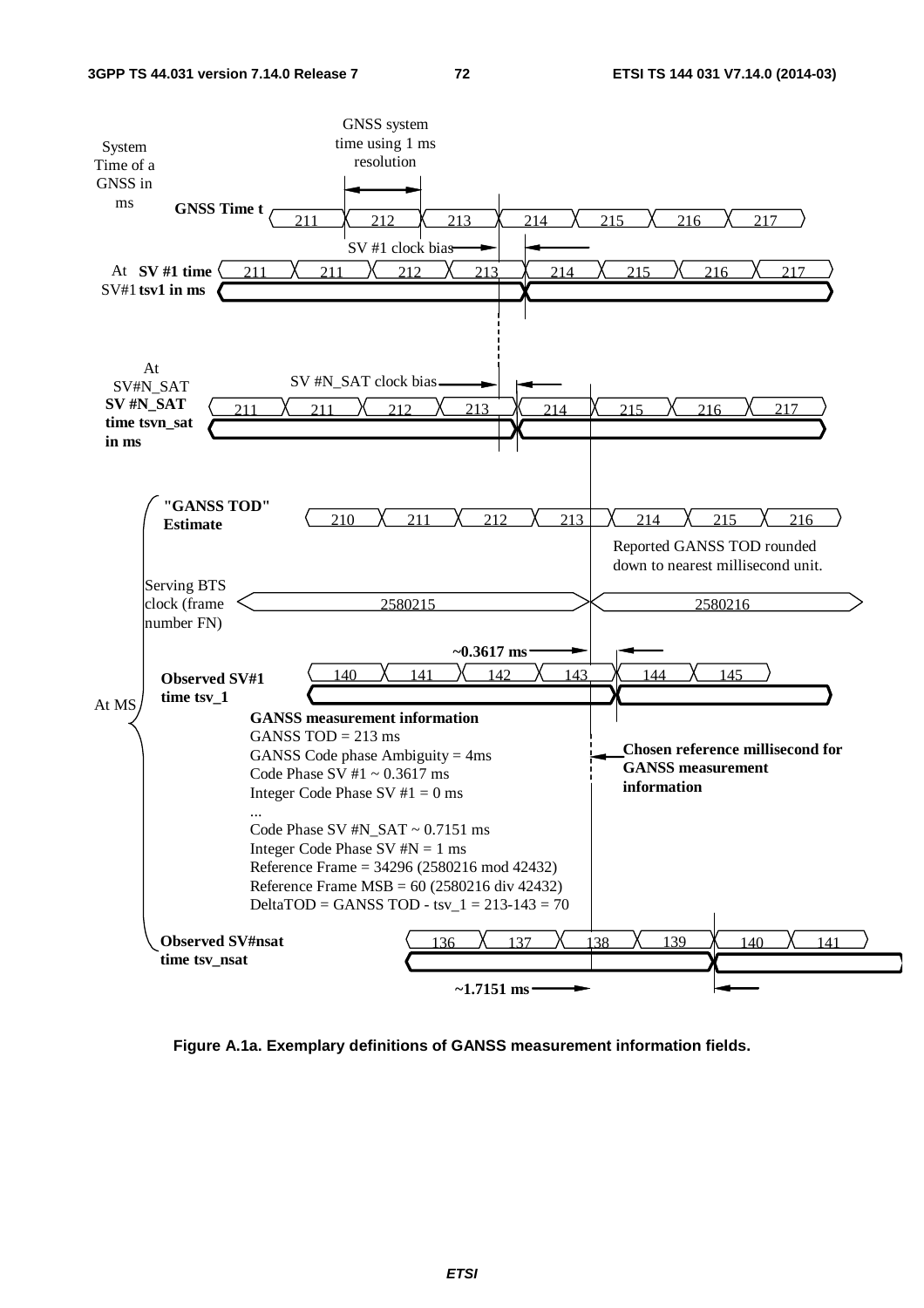GANSS Measurement Information element is included in the Measure Position Response component if the network has requested the mobile to perform mobile-assisted location measurements using GANSS Positioning Method. GANSS Measurement Information element will also optionally include carrier phase measurements if SMLC has requested the MS to perform carrier phase measurements.

The following fields are repeated the number of times indicated in Number of E-OTD/GPS/GANSS Measurement Sets field if Multiple Sets element is included. If Multiple Sets element is not included, the default value for sets is one (i.e. the following fields are present only once).

| <b>Element fields</b>                                                       | <b>Presence</b> | <b>Occurrences</b> |  |
|-----------------------------------------------------------------------------|-----------------|--------------------|--|
| Reference Frame                                                             |                 |                    |  |
| <b>GANSS TOD</b>                                                            | $O$ (note 1)    |                    |  |
| <b>DeltaTOD</b>                                                             |                 |                    |  |
| <b>GANSS TOD Uncertainty</b>                                                |                 |                    |  |
| <b>GANSS Generic Measurement Information</b>                                |                 | N GANSS            |  |
| NOTE 1: If GPS Measurement Information element is not included in a Measure |                 |                    |  |
| Position Response component, this field shall be present.                   |                 |                    |  |

| Table A.10.7: GANSS Measurement Information element content |  |
|-------------------------------------------------------------|--|
|-------------------------------------------------------------|--|

The following paragraphs describe the content of each information field of this element.

## **Reference Frame**

These fields are shown in Table A.10.8 and are optional, but shall be included when GANSS TOD- GSM time association is provided.

Note that expected values for Reference FN are in range  $0 - 42431$ . The time of the reference frame boundary is as observed by the MS, ie without Timing Advance compensation.

Reference FN MSB field indicates the Most Significant Bits (MSB) of the frame number of the reference BTS corresponding to the GANSS Measurement Information.

Starting from the complete GSM frame number denoted FN, the MS calculates Reference FN MSB as

#### Reference FN  $MSB = floor(FN/42432)$

The complete GSM frame number FN can then be reconstructed in the SMLC by combining the fields Reference Frame with Reference FN MSB in the following way

FN = Reference FN MSB\*42432+Reference FN

|  | Table A.10.8: Reference Frame field contents |  |  |
|--|----------------------------------------------|--|--|
|--|----------------------------------------------|--|--|

| <b>Parameter</b> | # of Bits | <b>Resolution</b> | Range       | Unit  |
|------------------|-----------|-------------------|-------------|-------|
| Reference FN     | 16        | $- - -$           | $0 - 65535$ | trame |
| Reference FN MSB |           | $--$              | - 63<br>ົາ. | trame |

## **GANSS TOD**

This field specifies the GANSS TOD for which the GANSS Measurement Parameters in GANSS Generic Measurement Information Element are valid. This field shall be included when GANSS TOD-GSM time association is provided or if GPS Measurement Information element is not present in a Measure Position Response component. If GPS Measurement Information element is present in a Measure Position Response component, and GANSS TOD field is absent in the GANSS Measurement Information element, the GPS TOW included in the GPS Measurement Information element specifies the reference time for which the GANSS Measurement Parameters are valid.

The 22 bits of GANSS TOD are the least significant bits. The most significant bits shall be derived by the Serving Mobile Location Centre to unambiguously derive the GANSS TOD.

The value for GANSS TOD is derived from the GNSS specific system time of the GNSS reported first in the GANSS Measurement IE rounded down to the nearest millisecond unit.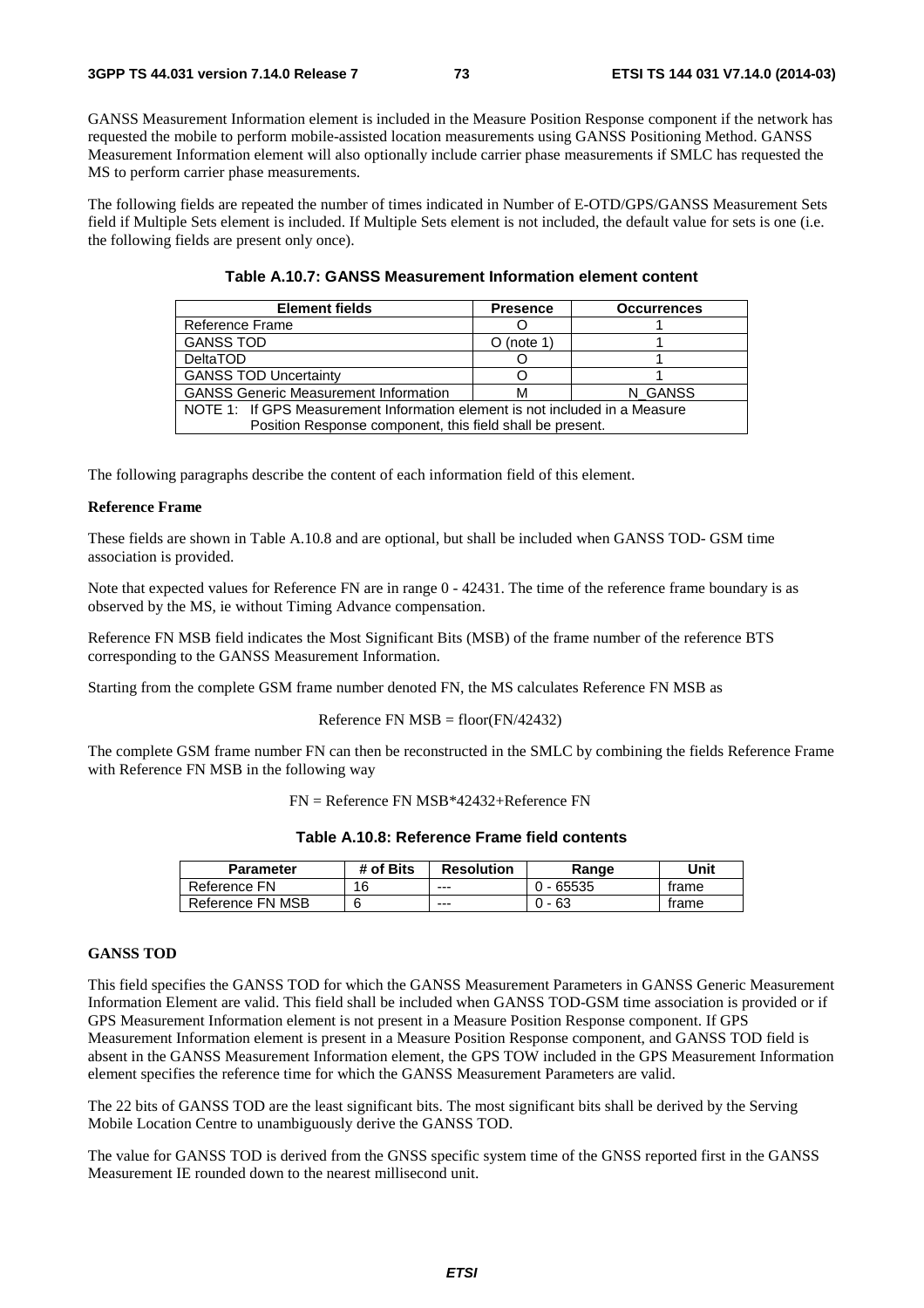## **Table A.10.9: GANSS TOD field contents**

| Parameter   | <b>Sits</b><br>ാf | <b>Resolution</b> | Range   | <b>Units</b> |
|-------------|-------------------|-------------------|---------|--------------|
| OΕ<br>GANS. | $\sim$<br>∼       | ms                | 3599999 | ms           |

### **DeltaTOD**

This field specifies the difference in milliseconds between GANSS TOD reported in the GANSS Measurement Information Element and the millisecond part of the SV time tsv\_1 of the first SV in the list reported from the MS. The DeltaTOD is defined as

 $DeltaTOP = GANSS TOP - fix(tsv_1)$ 

where fix() denotes rounding to the nearest integer towards zero.

Range: 0-127

#### **GANSS TOD Uncertainty**

This element provides the accuracy of the relation GANSS TOD -GSM time when GANSS TOD-GSM time association is provided. When GANSS TOD-GSM time association is not provided, even if GANSS TOD - GSM Time Association Measurement Request is not included in the Measure Position Request, this element can be included to provide the accuracy of the reported GANSS TOD.

If GANSS TOD is the given GNSS time, then the true GNSS time, corresponding to the provided GSM time as observed at the MS location, lies in the interval (GANSS TOD – GANSS TOD Uncertainty, GANSS TOD + GANSS TOD Uncertainty).

The uncertainty *r*, expressed in microseconds, is mapped to a number K, with the following formula:

$$
r = C^*(( (1+x)^K )-1)
$$

with  $C = 0.0022$  and  $x = 0.18$ . With  $0 \le K \le 127$ , a suitably useful range between 0 and 3 second is achieved for the uncertainty, while still being able to code down to values as small as 0.3 nanoseconds. To encode any higher value of uncertainty than that corresponding in the above formula to  $K=127$ , the same value,  $K=127$ , shall also be used. The uncertainty is then coded on 7 bits, as the binary encoding of K.

Examples of GANSS TOD Uncertainty value are shown in Table A.10.10.

## **Table A.10.10: Example values for the GANSS TOD-GSM Time Uncertainty Parameter Format**

| Value of K | Value of uncertainty |
|------------|----------------------|
|            | 0 nanoseconds        |
|            | $0.396$ nanoseconds  |
| ≏          | $0.863$ nanoseconds  |
|            |                      |
| 50         | 8.64 microseconds    |
| -          |                      |
| 127        | $\geq$ 2.96 seconds  |

### **N\_GANSS, Number of GANSS Generic Measurement Information Elements**

N\_GANSS specifies the number of GANSS Generic Measurement Information Element occurrences in GANSS Measurement Information element, one occurrence for each reported GANSS. The range is from 1 to 8.

## A.3.2.10.1 GANSS Generic Measurement Information Element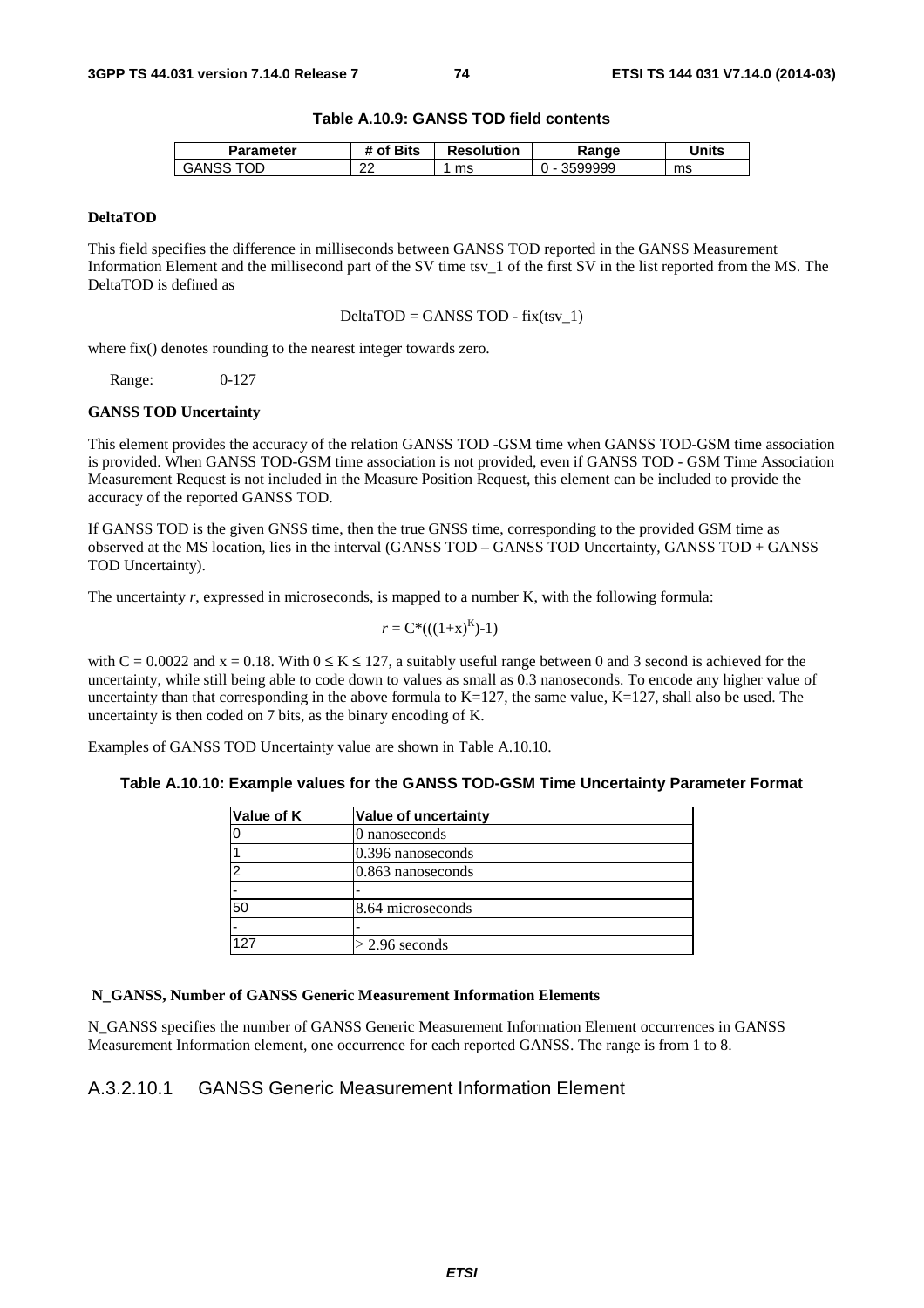| <b>Element fields</b>                        | <b>Presence</b> | <b>Occurrences</b> |
|----------------------------------------------|-----------------|--------------------|
| <b>GANSS ID</b>                              | $O$ (note 1)    |                    |
| <b>GANSS Generic Measurement Element</b>     | м               | N SGN TYPE         |
| Note 1: Absence of this field means Galileo. |                 |                    |

**Table A.10.11: GANSS Generic Measurement Information** 

## **GANSS ID**

GANSS ID field identifies the GNSS constellation on which GANSS Measurement Parameters were measured.

Range:  $0 - 7$ 

### **N\_SGN\_TYPE, Number of GANSS Generic Measurement Elements**

N\_SGN\_TYPE specifies the number of GANSS Generic Measurement Element occurrences in GANSS Generic Measurement Information element. The range for N\_SGN\_TYPE is from 1 to 8.

## **Table A.10.12: GANSS Generic Measurement Element contents**

| <b>Element fields</b>               | <b>Presence</b> | <b>Occurrences</b> |
|-------------------------------------|-----------------|--------------------|
| <b>GANSS Signal ID</b>              | м               |                    |
| <b>GANSS Code Phase Ambiguity</b>   |                 |                    |
| <b>GANSS Measurement Parameters</b> | м               | SGN                |

This element contains measurement information for one GNSS signal type indicated by GANSS Signal ID.

#### **GANSS Signal ID**

GANSS Signal ID field identifies the signal on which GANSS Measurement Parameters were measured. The supported signals are listed in Table A.59.

Range: 0 - 7

#### **GANSS Code Phase Ambiguity**

The GANSS Code Phase Ambiguity field gives the ambiguity of the code phase measurement. It is given in ms and is an integer between 0 and 127.

The Total Code Phase for a satellite k (Satk) is given modulo this GANSS Code Phase Ambiguity and is reconstructed with  $\cdot$ 

Code Phase Tot(Satk) = Code Phase (Satk)+ Integer Code Phase(Satk) + n \* Code Phase Ambiguity, n= 0,1,2,...

If there is no code phase ambiguity, the GANSS Code Phase Ambiguity shall be set to 0.

The field is optional. If GANSS Code Phase Ambiguity is absent, the default value is 0.

#### *N\_SGN***, Number of Signal Measurements**

*N\_SGN* specifies the number of GANSS Measurement Parameters element occurrence in GANSS Generic Measurement Information element. Typical range for *N\_SGN* is 4 to a maximum of 16.

## **GANSS Measurement Parameters**

This field contains information about the measurements of code phase and Doppler, which enables the network-based method where position is computed in the SMLC. This field is mandatory and occurs *N\_SGN* times in GANSS Generic Measurement Information element.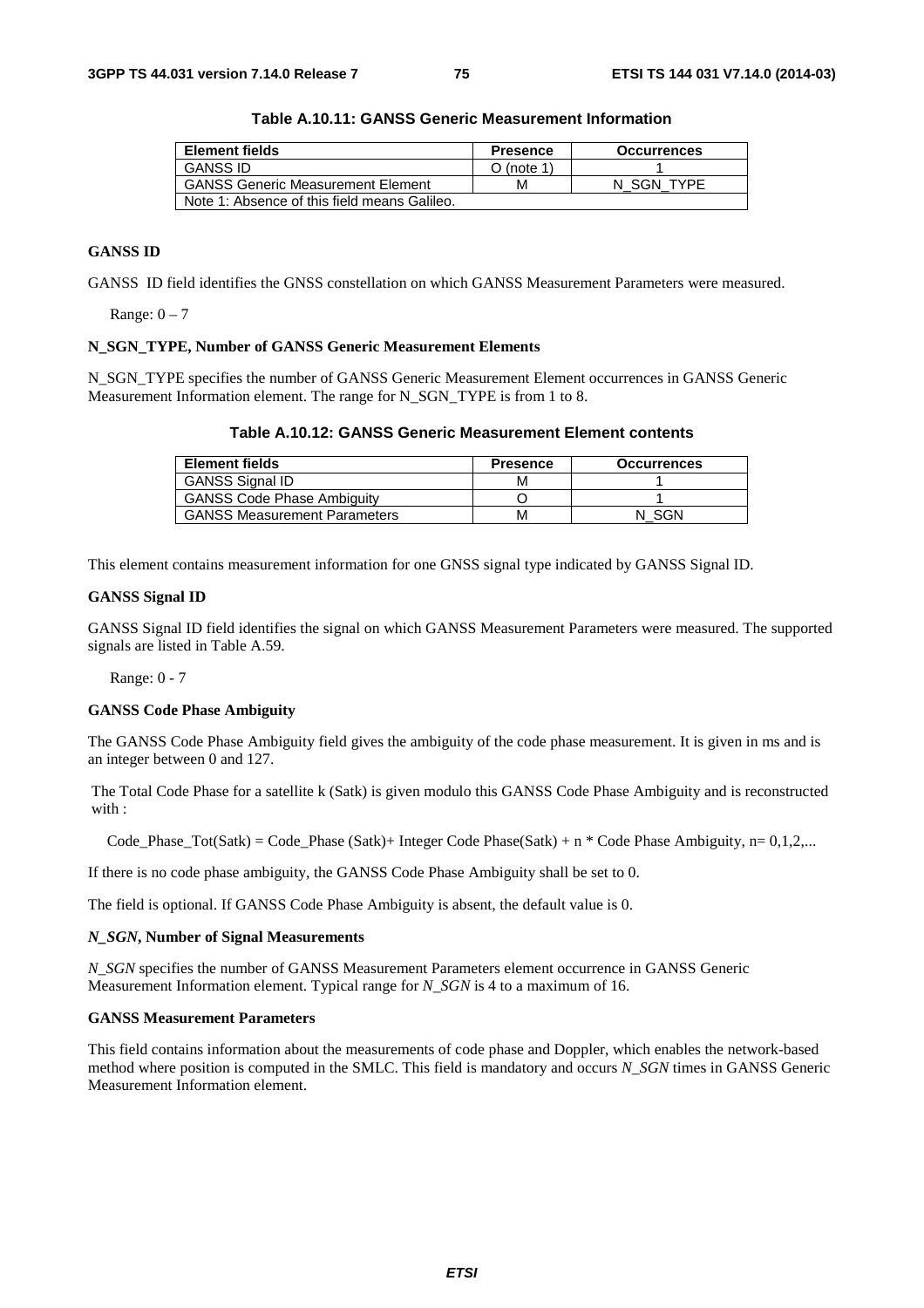| <b>Parameter</b>                                                                         | # of Bits | <b>Resolution</b> | Range               | <b>Units</b> | Incl.     |
|------------------------------------------------------------------------------------------|-----------|-------------------|---------------------|--------------|-----------|
| <b>Signal Quality Parameters</b>                                                         |           |                   |                     |              |           |
| SV ID                                                                                    | 6         | ---               |                     |              | м         |
| C/N <sub>o</sub>                                                                         | 6         |                   | $0 - 63$            | $dB-Hz$      | М         |
| Multipath Indicator                                                                      | 2         |                   | See Table A.9       |              | м         |
| <b>Carrier Quality</b>                                                                   | 2         |                   |                     |              | $O^{(1)}$ |
| Indication                                                                               |           |                   |                     |              |           |
| Code Phase Measurements                                                                  |           |                   |                     |              |           |
| Code Phase                                                                               | 21        | $2^{-21}$         | $0 - (1 - 2^{-21})$ | ms           | М         |
| Integer Code Phase                                                                       | 7         |                   | $0 - 127$           | ms           | O         |
| Code Phase RMS                                                                           | 6         | 3 bit mantissa    | $0.5 - 112$         | m            | м         |
| Error                                                                                    |           | 3 bit exp         |                     |              |           |
| <b>Doppler Frequency Measurements</b>                                                    |           |                   |                     |              |           |
| Doppler                                                                                  | 16        | 0.04              | ±1310.7             | m/s          | $\Omega$  |
| <b>ADR</b>                                                                               | 25        | $2^{-10}$         | $0 - 32767.5$       | m            | $O^{(1)}$ |
| NOTE 1: All of these fields shall be present together, or none of them shall be present. |           |                   |                     |              |           |

| Table A.10.13: GANSS Measurement Parameters field contents |  |
|------------------------------------------------------------|--|
|------------------------------------------------------------|--|

## **SV ID**

The SV ID is an index number for a satellite within a satellite system. The SV ID value range starts from 0 for each satellite system. Actual PRN number for the satellite can be obtained by adding a satellite system specific offset to the SV ID value. The offsets are defined in table A.10.14.

## **Table A.10.14: SV ID Offset**

| эm | <b>N</b> Offset<br> |
|----|---------------------|
|    |                     |

## $C/N_0$

This field contains the estimate of the carrier-to-noise ratio of the received signal from the particular satellite. It is given in whole dB-Hz and has a range of 0 to 63. Typical levels observed by GNSS receivers will be in the range of 16 dB-Hz to 50 dB-Hz.

#### **Carrier Quality Indication**

This field indicates the quality of a carrier phase measurement as a bit field. The LSB indicates the data polarity, that is. if the data from a specific satellite is received inverted, this is indicated by setting the LSB value to "1". In the case the data is not inverted, the LSB is set to "0". The MSB indicates if accumulation of the carrier phase has been continuous, that is, without cycle slips since the previous measurement report. If the carrier phase accumulation has been continuous, the MSB value is set to "1X". Otherwise, the MSB is set to "0X".

This field is optional and shall be included only when carrier phase measurements are requested.

|  | Table A.10.16: Carrier Phase Quality Indication values and associated indications |
|--|-----------------------------------------------------------------------------------|
|--|-----------------------------------------------------------------------------------|

| <b>Bit</b>        | <b>Polarity Indication</b>   |  |  |  |
|-------------------|------------------------------|--|--|--|
| "በ"               | Data Direct                  |  |  |  |
| "1"               | Data Inverted                |  |  |  |
| "0X"              | Carrier phase not continuous |  |  |  |
| "1X"              | Carrier phase continuous     |  |  |  |
| $X =$ do not care |                              |  |  |  |

## **Code Phase**

This field contains the whole and fractional value of the code-phase measurement made by the MS for the particular satellite signal at the time of measurement in the units of ms. GNSS specific code phase measurements (e.g. chips) are converted into unit of ms by dividing the measurements by the *nominal* values of the measured signal chipping rate (e.g. Galileo L1 OS measurement is divided by 1023.0 chip/ms).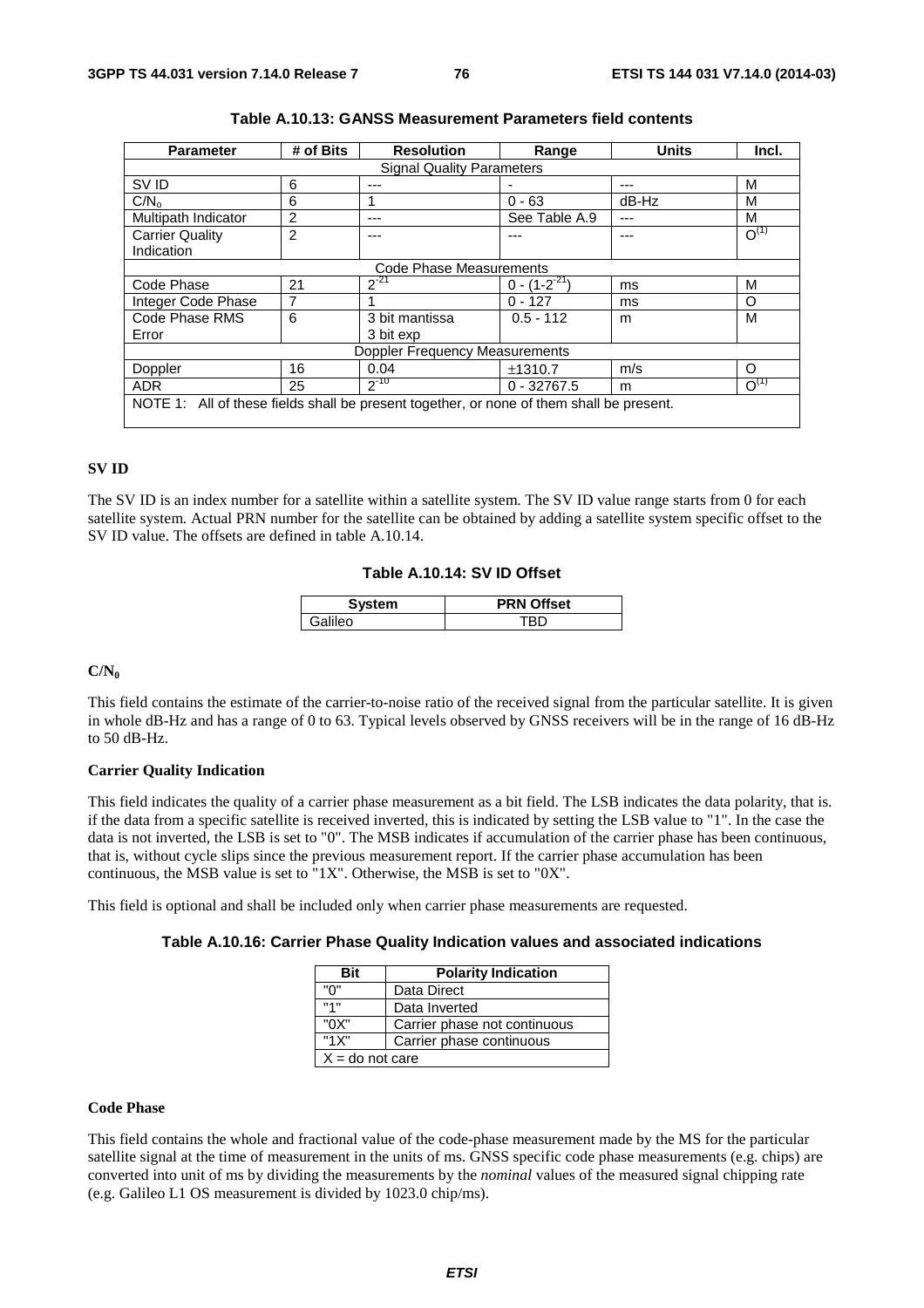#### **Integer Code Phase**

This field indicates the integer millisecond part of the code phase that is expressed modulo the GANSS Code PhaseAmbiguity.

The value of the ambiguity is given in the GANSS Ambiguity field of the GANSS Generic Measurement Information element.

The Integer code phase is optional. The default value is 0.

#### **Code Phase RMS Error**

This field contains Code Phase RMS Error value. This parameter has the same range as described in Table A.10.

#### **Doppler**

This field contains the Doppler measured by the MS for the particular satellite signal. This information can be used to compute the 3-D velocity of the MS.

The Doppler range is sufficient to cover the potential range of values measured by the MS. Doppler measurements are converted into unit of m/s by multiplying the Doppler measurement in Hz by the *nominal* wavelength of the measured signal.

#### **ADR**

This field contains the ADR measurement measured by the MS for the particular satellite signal. This information can be used to compute the 3-D velocity or high-accuracy position of the MS. ADR measurements are converted into units of m by multiplying the ADR measurement by the *nominal* wavelength of the measured signal.

This field is optional and shall be included only when carrier phase measurements are requested.

# A.4 Assistance Data

## A.4.1 General

The Assistance Data is a RRLP component from the network to the MS. It is used by the network to provide assistance data to enable MS-based E-OTD or MS-based Assisted GPS capabilities in the MS and may be used to help support MS-assisted E-OTD and MS-assisted Assisted GPS. It contains the following elements.

| <b>Element</b>                         | <b>Type/Reference</b>                                | <b>Presence</b> |
|----------------------------------------|------------------------------------------------------|-----------------|
| E-OTD Reference BTS for                | E-OTD Reference BTS for Assistance Data 2.2.3        | C               |
| Assistance Data                        |                                                      |                 |
| E-OTD Measurement Assistance           | E-OTD Measurement Assistance Data 2.2.4              | C               |
| Data                                   |                                                      |                 |
| E-OTD Measurement Assistance           | E-OTD Measurement Assistance Data for System         | C               |
| Data for System Information List       | Information List 2.2.5                               |                 |
| <b>GPS Assistance Data</b>             | GPS Assistance Data 4.2.4                            | С               |
| Additional GPS Assistance Data         | Additional GPS Assistance Data 4.2.4c                | O               |
| <b>GPS Time Assistance Measurement</b> | <b>GPS Time Assistance Measurement Request</b>       | Ω               |
| Request                                | 4.2.4a                                               |                 |
| <b>GPS Reference Time Uncertainty</b>  | GPS Reference Time Uncertainty 4.2.4b                | O               |
| More Assistance Data To Be Sent        | More Assistance Data To Be Sent 4.2.5                | С               |
| <b>Extended Reference</b>              | Extended Reference 2.2.5                             | С               |
| <b>GANSS Assistance Data</b>           | GANSS Assistance Data 4.2.6                          | C               |
| <b>GANSS Carrier-Phase</b>             | <b>GANSS Carrier-Phase Measurement Request 4.2.7</b> | റ               |
| <b>Measurement Request</b>             |                                                      |                 |
| <b>GANSS TOD - GSM Time</b>            | <b>GANSS TOD - GSM Time Association Request</b>      | Ω               |
| <b>Association Request</b>             | 4.2.8                                                |                 |

|  |  |  |  | Table A.11: Assistance Data component content |  |
|--|--|--|--|-----------------------------------------------|--|
|--|--|--|--|-----------------------------------------------|--|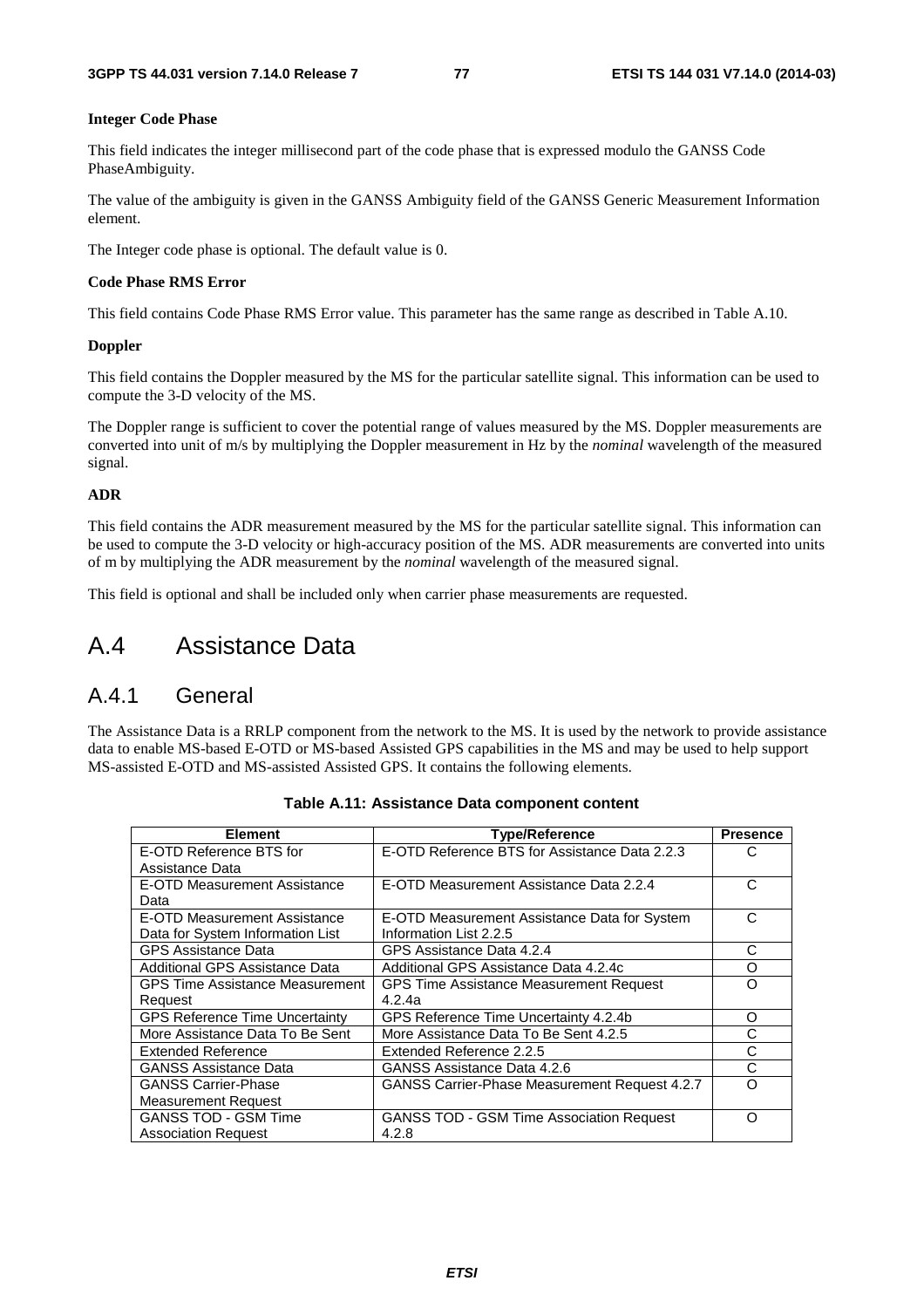# A.4.2 Elements

## A.4.2.1 E-OTD Reference BTS for Assistance Data Element

This element is conditional. It is as described in sub-clause 2.2.3. If the network can provide assistance data, and data for E-OTD has been requested, this element is included.

## A.4.2.2 E-OTD Measurement Assistance Data Element

This element is conditional. It is as described in sub-clause 2.2.4. If the network can provide assistance data, and data for E-OTD has been requested, this element is included.

## A.4.2.3 E-OTD Measurement Assistance Data for System Information List Element

This element is conditional. It is as described in sub-clause 2.2.5. If the network can provide assistance data, and data for E-OTD has been requested, this element is included.

## A.4.2.4 GPS Assistance Data Element

The GPS Assistance Data element contains a single GPS assistance message that supports both MS-assisted and MSbased GPS methods. This element can contain one or more of the fields listed in table A.12 below, which support both MS-assisted and MS-based GPS methods. As table A.12 shows, all fields are optional.

Note that certain types of GPS Assistance data may be derived, wholly or partially, from other types of GPS Assistance data.

In addition, an Integrity Monitor (IM) shall detect unhealthy (e.g., failed/failing) satellites and also shall inform users of measurement quality in DGPS modes when satellites are healthy. Excessively large pseudo range errors, as evidenced by the magnitude of the corresponding DGPS correction, shall be used to detect failed satellites. Unhealthy satellites should be detected within 10 seconds of the occurrence of the satellite failure. When unhealthy (e.g., failed/failing) satellites are detected, the assistance and/or DGPS correction data shall not be supplied for these satellites. When the error in the IM computed position is excessive for solutions based upon healthy satellites only, DGPS users shall be informed of measurement quality through the supplied UDRE values. After bad satellites have been indicated in the Real Time Integrity field, if the satellites return to healthy condition for some period of time, the indications for them shall be removed from this field.

| <b>Parameter</b>              | <b>Presence</b> | <b>Repetition</b> |
|-------------------------------|-----------------|-------------------|
| Reference Time                |                 | Yes               |
| Reference Location            |                 | No                |
| <b>DGPS Corrections</b>       |                 | Yes               |
| Navigation Model              |                 | Yes               |
| Ionospheric Model             |                 | No                |
| <b>UTC Model</b>              |                 | No                |
| Almanac                       |                 | Yes               |
| <b>Acquisition Assistance</b> |                 | Yes               |
| Real-Time Integrity           |                 | Yes               |

**Table A.12: Fields in the GPS Assistance Data element** 

When RRLP pseudo-segmentation is used. Table A.12 indicates which parameters may be repeated in more than one RRLP segment in order to provide data for multiple satellites. When any such parameter appears in more than one segment, the following rules shall apply.

- 1. There shall be no repetition of data for the same satellite.
- 2. Optional and conditional elements in the parameter not associated with a particular satellite shall each appear in at most one RRLP segment.
- 3. Any mandatory element not associated with a particular satellite shall assume consistent values in the case of an element related to current GPS time and the same value otherwise.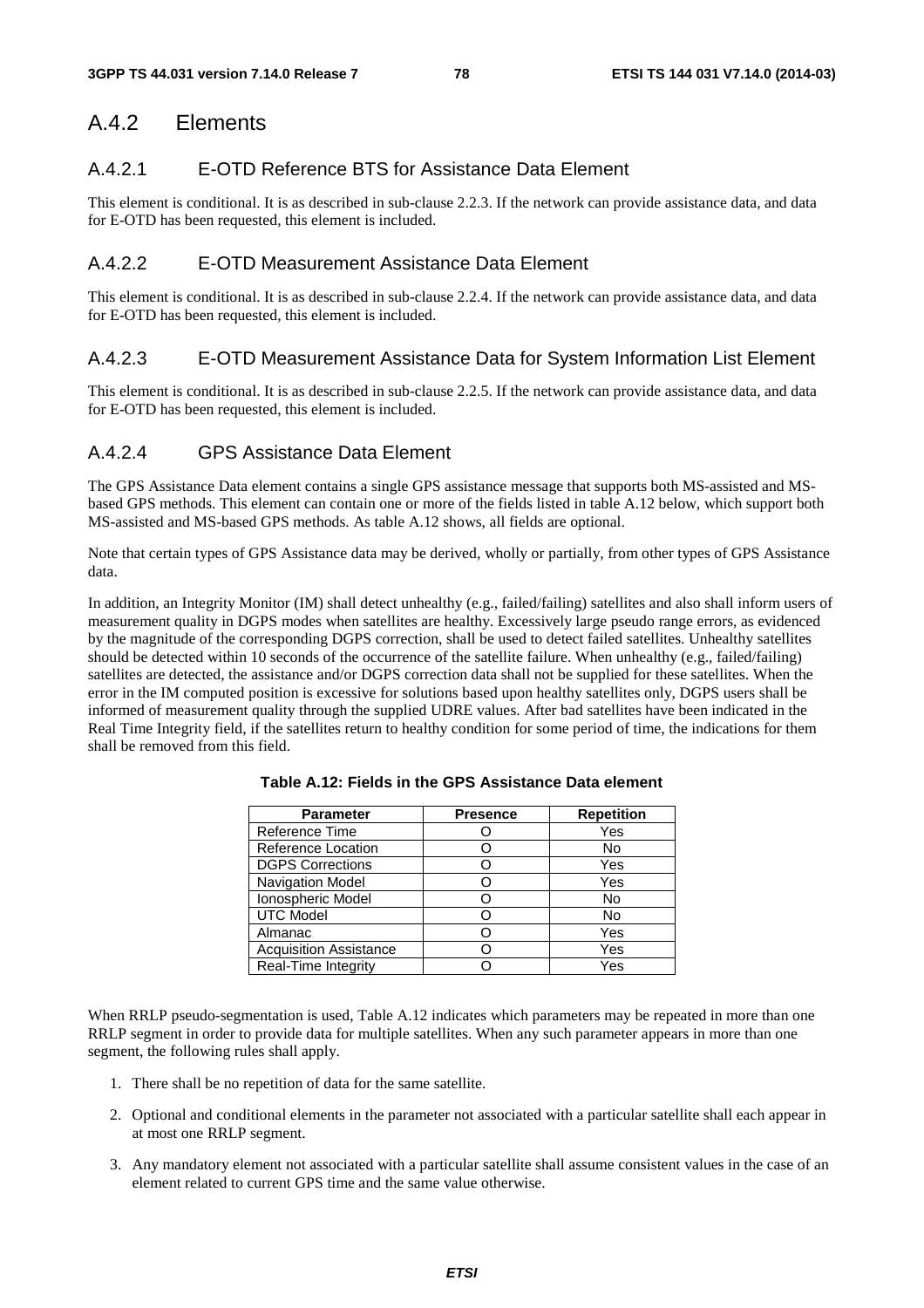4. The maximum number of satellites defined in sub-clause 5.1 for which data can be included for any parameter in one RRLP segment shall apply also when counted over all RRLP segments.

#### **Reference Time**

These fields specify the relationship between GPS time and air-interface timing of the BTS transmission in the reference cell. These fields occur once per message; some are mandatory and some are conditional, as shown in table A.14. Note that Reference Time may also be present within the Acquisition Assistance parameter. In such a case, the SMLC shall ensure consistency.

| <b>Parameter</b>                                                                         | # Bits   | <b>Scale</b>  | Range              | <b>Units</b> | Incl.         |
|------------------------------------------------------------------------------------------|----------|---------------|--------------------|--------------|---------------|
|                                                                                          |          | <b>Factor</b> |                    |              |               |
| <b>GPS Week</b>                                                                          | 10       |               | $0 - 1023$         | weeks        | M             |
| <b>GPS TOW</b>                                                                           | 23       | 0.08          | 0-604799.92        | sec          | M             |
| <b>BCCH Carrier</b>                                                                      | 10       |               | $0 - 1023$         |              | (note 1)<br>O |
| <b>BSIC</b>                                                                              | 6        |               | $0 - 63$           |              | $O$ (note 1)  |
| <b>FNm</b>                                                                               | 21       |               | $0 - (2^{21} - 1)$ | frames       | $O$ (note 1)  |
| <b>TN</b>                                                                                | 3        |               | $0 - 7$            | timeslots    | $O$ (note 1)  |
| <b>BN</b>                                                                                | 8        |               | $0 - 156$          | bits         | (note 1)<br>O |
| <b>GPS TOW Assist</b>                                                                    | 24*N_SAT | ---           |                    | ---          | O             |
| NOTE 1: All of these fields shall be present together, or none of them shall be present. |          |               |                    |              |               |

**Table A.14: Reference Time (Fields occurring once per message)** 

### **GPS Week**

This field specifies the GPS week number of the assistance being provided. GPS Week eliminates one-week ambiguities from the time of the GPS assistance. This field is mandatory.

## **GPS TOW**

The GPS TOW (time-of-week) is a mandatory field and is specified with 80 msec resolution. When GSM Time Present is "1", GPS TOW and BCCH/BSIC/FNm/TN/BN IEs provide a valid relationship between GPS and GSM time, as seen at the approximate location of the MS, ie the propagation delay from BTS to MS shall be compensated for by the SMLC. Depending on implementation, the relation between GPS and GSM time may have varying accuracy. Therefore, the uncertainty of the timing relation may be provided in the optional field GPS Reference Time Uncertainty. If the propagation delay from BTS to MS is not accurately known, the SMLC shall use the best available approximation of the propagation delay and take the corresponding delay uncertainty into account in the calculation of the field GPS Reference Time Uncertainty. When GSM Time Present is "0", GPS TOW is an estimate of current GPS time of week at time of reception of the RRLP segment containing this data by the MS. The SMLC should achieve an accuracy of +/- 3 seconds for this estimate including allowing for the transmission delay between SMLC and MS of the RRLP segment containing GPS TOW. Note that the MS should further compensate GPS TOW for the time between the reception of the segment containing GPS TOW and the time when the GPS TOW field is used.

#### **BCCH Carrier/BSIC/FNm/TN/BN**

These fields specify the state of the GSM frame number, timeslot number, and bit number, respectively, of the reference BTS with the specified BCCH carrier and BSIC at the time that correspond to GPS TOW. The SMLC shall use the current serving BTS as the reference BTS. The frame number field is given modulo  $2^{21}$ , i.e., the MSB of the GSM frame number is truncated. The MS shall interpret FNm as the most recent of the two possible frame numbers that FNm could represent. The target MS has the option of rejecting a GPS position request or GPS assistance data if the reference BTS is not the serving BTS.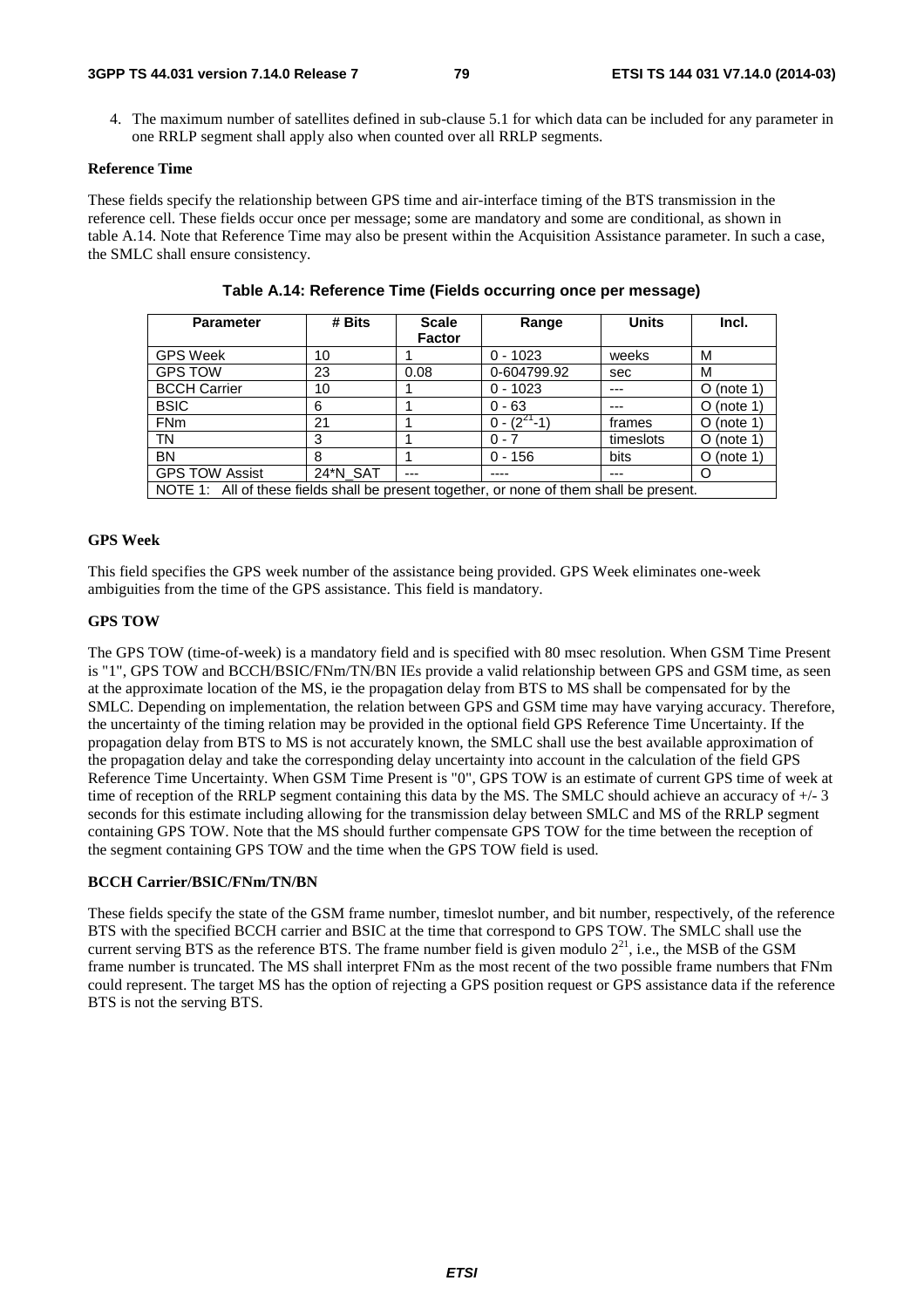## **GPS TOW Assist**

This field contains several fields in the Telemetry (TLM) Word and Handover Word (HOW) that are currently being broadcast by the respective GPS satellites. Combining this information with GPS TOW enables the MS to know the entire 1.2-second (60-bit) pattern of TLM and HOW that is transmitted at the start of each six-second subframe by the particular GPS satellite. This field contains information for each of N\_SAT satellites, and optional. The individual fields for each satellite in the message are shown in table A.15a.

| <b>Parameter</b>    | # Bits | <b>Scale</b>  | Range       | <b>Units</b>     | Incl. |
|---------------------|--------|---------------|-------------|------------------|-------|
|                     |        | <b>Factor</b> |             |                  |       |
| SatID               |        | $---$         | $0 - 63$    | ---              | м     |
| <b>TLM Message</b>  | 14     | $---$         | $0 - 16383$ | <b>Bit field</b> | м     |
| Anti-Spoof          |        |               | $0 - 1$     | <b>Bit field</b> | M     |
| Alert               |        |               | 0 - 1       | <b>Bit field</b> | м     |
| <b>TLM Reserved</b> | ◠      | ---           | $0 - 3$     | <b>Bit field</b> | M     |

## **Table A.15a: GPS TOW Assist (Fields occurring N\_SAT times per message)**

#### **SatID**

This field identifies the satellite for which the corrections are applicable. The values ranging from 0 to 63 represent satellite PRNs ranging from 1 to 64, respectively.

#### **TLM Message**

This field contains a 14-bit value representing the Telemetry Message (TLM) being broadcast by the GPS satellite identified by the particular SatID, with the MSB occurring first in the satellite transmission.

#### **Anti-Spoof/Alert**

These fields contain the Anti-Spoof and Alert flags that are being broadcast by the GPS satellite identified by SatID.

#### **TLM Reserved**

These fields contain the two reserved bits in the TLM Word being broadcast by the GPS satellite identified by SatID, with the MSB occurring first in the satellite transmission.

#### **Reference Location**

The Reference Location field contains a 3-D location (with uncertainty) specified as per 3GPP TS 23.032. The purpose of this field is to provide the MS with a priori knowledge of its location in order to improve GPS receiver performance. The allowed shape is 3-D location with uncertainty (ellipsoid point with altitude and uncertainty ellipsoid).

#### **DGPS Corrections**

These fields specify the DGPS corrections to be used by the MS. All fields are mandatory when DGPS Corrections are present in the GPS Assistance Data.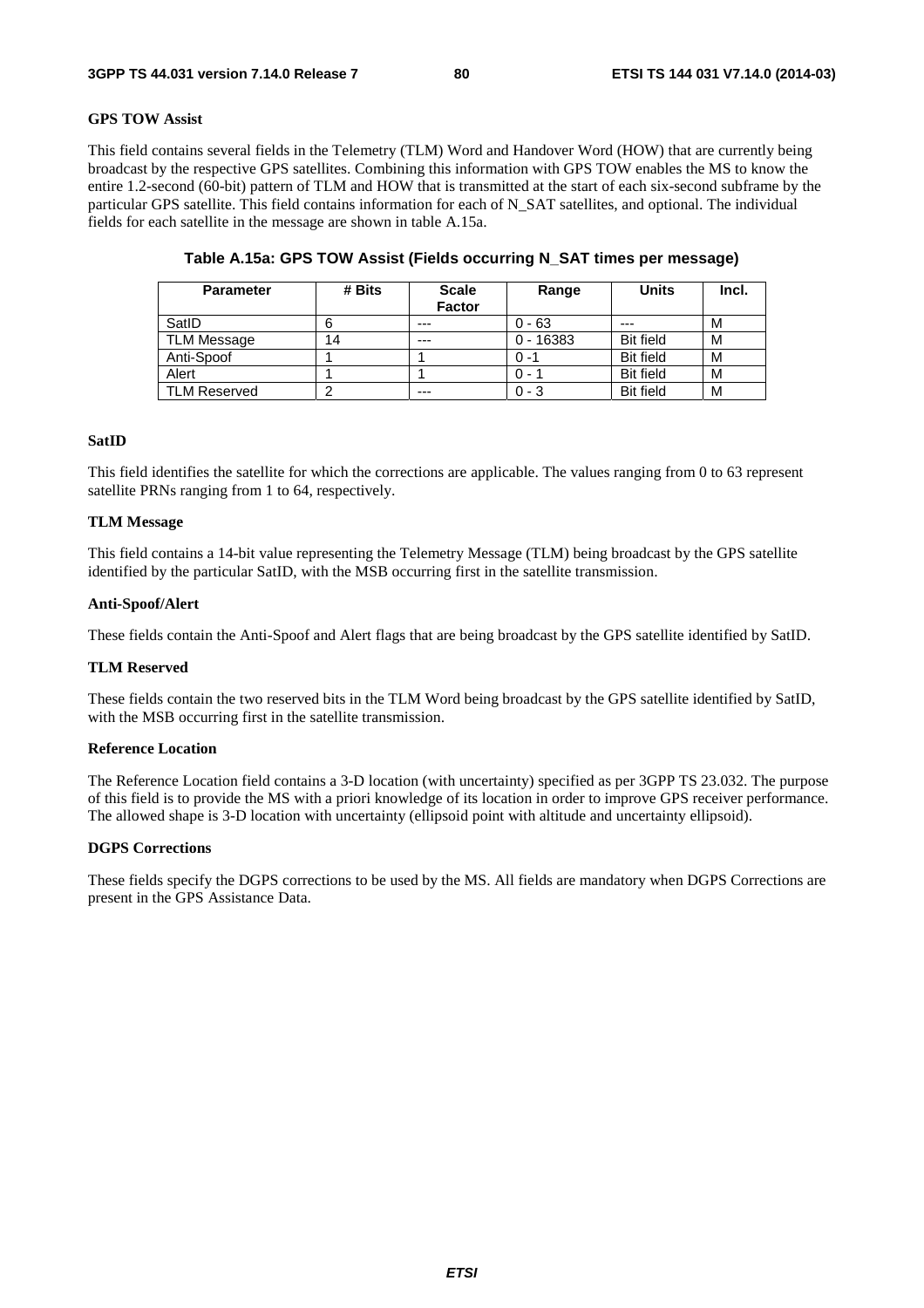| <b>Parameter</b> | # Bits            | <b>Scale Factor</b><br>Range                                |              | <b>Units</b> | Incl. |
|------------------|-------------------|-------------------------------------------------------------|--------------|--------------|-------|
|                  |                   | The following fields occur once per message                 |              |              |       |
| <b>GPS TOW</b>   | 20                |                                                             | $0 - 604799$ | sec          | м     |
| Status/Health    | 3                 |                                                             | $0 - 7$      |              | м     |
| N SAT            | 4                 |                                                             | $1 - 16$     | ---          | м     |
|                  |                   | The following fields occur once per satellite (N SAT times) |              |              |       |
| SatID            | 6                 |                                                             | $0 - 63$     | ---          | м     |
| <b>IODE</b>      | 8                 |                                                             | $0 - 255$    |              | м     |
| <b>UDRE</b>      | 2                 |                                                             | $0 - 3$      | ---          | м     |
| <b>PRC</b>       | $12 \overline{ }$ | 0.32                                                        | ±655.04      | meters       | м     |
| <b>RRC</b>       | 8                 | 0.032                                                       | ±4.064       | meters/sec   | м     |
| Delta PRC2       | 8                 |                                                             |              |              | м     |
| Delta RRC2       | 4                 |                                                             |              |              | м     |
| Delta PRC3       | 8                 |                                                             |              |              | м     |
| Delta RRC3       | 4                 |                                                             |              |              | м     |

### **Table A.15: DGPS Corrections**

### **GPS TOW**

This field indicates the baseline time for which the corrections are valid.

## **Status/Health**

This field indicates the status of the differential corrections contained in the broadcast message. The values of this field and their respective meanings are shown below in table A.16.

| Code | <b>Indication</b>                            |  |  |  |
|------|----------------------------------------------|--|--|--|
| 000  | UDRE Scale Factor = $1.0$                    |  |  |  |
| 001  | UDRE Scale Factor = $0.75$                   |  |  |  |
| 010  | UDRE Scale Factor = $0.5$                    |  |  |  |
| 011  | UDRE Scale Factor = $0.3$                    |  |  |  |
| 100  | UDRE Scale Factor = $0.2$                    |  |  |  |
| 101  | UDRE Scale Factor = $0.1$                    |  |  |  |
| 110  | Reference Station Transmission Not Monitored |  |  |  |
| 111  | Data is invalid - disregard                  |  |  |  |

## **Table A.16: Values of Status/Health IE**

The first six values in this field indicate valid differential corrections. When using the values described below, the "UDRE Scale Factor" value is applied to the UDRE values contained in the message. The purpose is to indicate an estimate in the amount of error in the corrections.

The value "110" indicates that the source of the differential corrections (e.g., reference station or external DGPS network) is currently not being monitored. The value "111" indicates that the corrections provided by the source are invalid, as judged by the source. In the later case, the message shall contain no corrections for individual satellites. Any MS that receives DGPS Corrections in a GPS Assistance Data IE shall contain the appropriate logic to properly interpret this condition and look for the next IE.

#### **N\_SAT**

This field indicates the number of satellites for which differential corrections are available. Corrections for up to 16 satellites.

#### **SatID**

This field identifies the satellite for which the corrections are applicable. The values ranging from 0 to 63 represent satellite PRNs ranging from 1 to 64, respectively.

#### **IODE**

This IE is the sequence number for the ephemeris for the particular satellite. The MS can use this IE to determine if new ephemeris is used for calculating the corrections that are provided in the broadcast message. This eight-bit IE identifies a particular set of ephemeris data for a GPS satellite and may occupy the numerical range of [0, 255]. The transmitted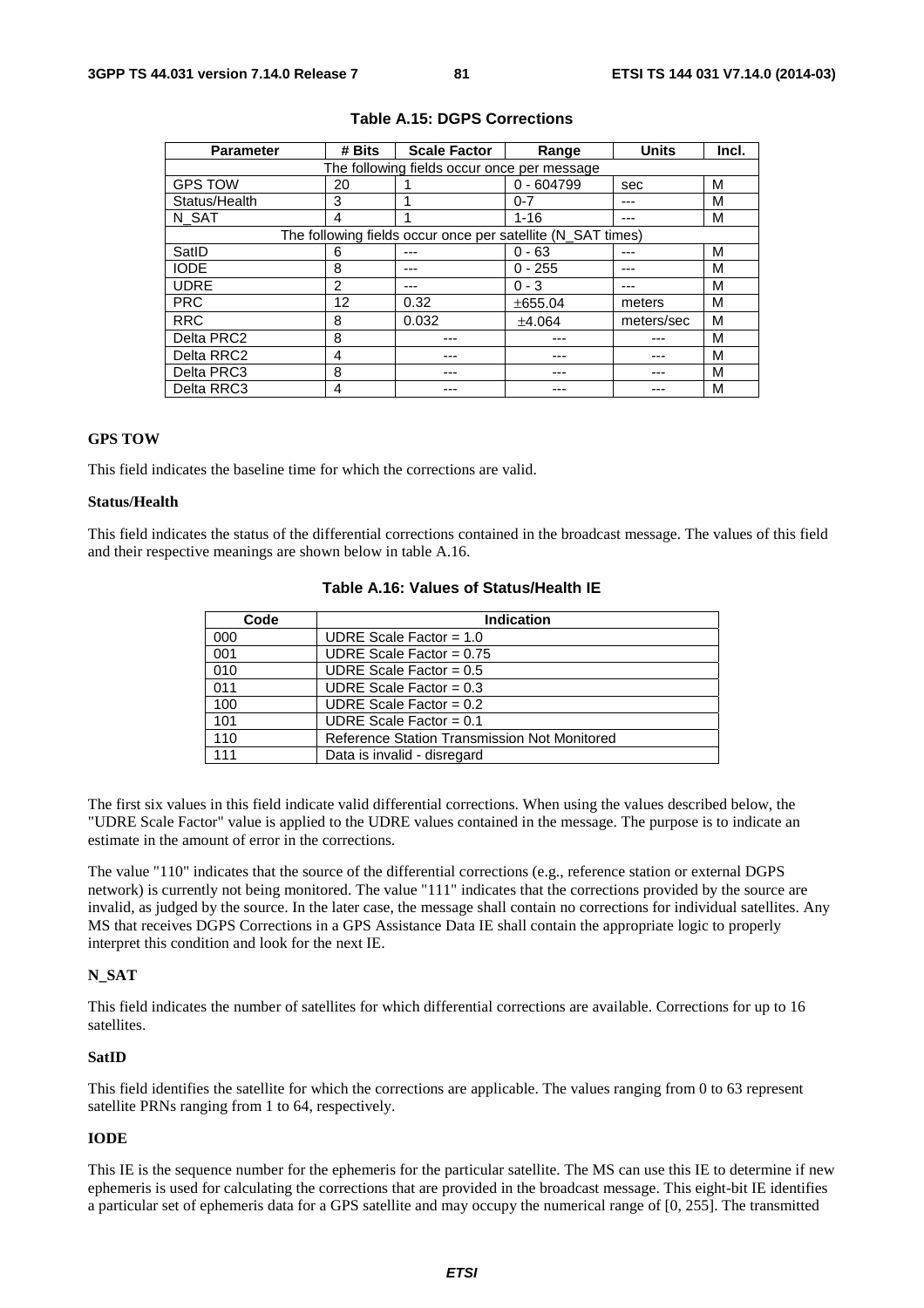IODE value will be different from any value transmitted by the GPS satellite during the preceding six hours. For more information about this field can be found from RTCM-SC104.

#### **User Differential Range Error (UDRE)**

This field provides an estimate of the uncertainty  $(1-\sigma)$  in the corrections for the particular satellite. The value in this field shall be multiplied by the UDRE Scale Factor in the common Corrections Status/Health field to determine the final UDRE estimate for the particular satellite. The meanings of the values for this field are described in table A.18.

| Value | <b>Indication</b>           |
|-------|-----------------------------|
| ററ    | UDRE $\leq 1.0$ m           |
| ሰ1    | 1.0 m $<$ UDRE $\leq$ 4.0 m |
| 10    | 4.0 m $<$ UDRE $\leq$ 8.0 m |
|       | $8.0 m <$ UDRE              |

|  |  |  |  | Table A.18: Values of UDRE IE |  |
|--|--|--|--|-------------------------------|--|
|--|--|--|--|-------------------------------|--|

Each UDRE value shall be adjusted based on the operation of an Integrity Monitor (IM) function which exists at the network (SMLC, GPS server, or reference GPS receiver itself). Positioning errors derived at the IM which are excessive relative to DGPS expected accuracy levels shall be used to scale the UDRE values to produce consistency.

#### **Pseudo-Range Correction (PRC)**

This field indicates the correction to the pseudorange for the particular satellite at the GPS Reference Time, *t*0. The value of this field is given in meters (m) and the resolution is 0.32, as shown in table A.15 above. The method of calculating this field is described in [9].

If the SMLC has received a request for GPS assistance data from an MS which included a request for the navigation models and DGPS (i.e., bit D and E are set to one in "Requested GPS Assistance Data, see 3GPP TS 49.031), the SMLC shall determine, for each satellite, if the navigation model stored by the MS is still suitable for use with DGPS corrections (also see navigation model update conditions right before Table A.19) and if so and if DGPS corrections are supported the SMLC should send DGPS corrections without including the navigation model.

The IODE value sent for a satellite shall always be the IODE value that corresponds to the navigation model for which the pseudo-range corrections are applicable.

The pseudo-range correction shall correspond to the available navigation model (the one already stored in and identified by the MS or the one included in the same procedure as the pseudo-range correction). The MS shall only use the PRC value when the IODE value received matches its available navigation model.

#### **Pseudo-Range Rate Correction (RRC)**

This field indicates the rate-of-change of the pseudorange correction for the particular satellite, using the satellite ephemeris identified by the IODE IE. The value of this field is given in meters per second (m/sec) and the resolution is 0.032, as shown in table A.15 above. For some time  $t_1 > t_0$ , the corrections for IODE are estimated by

$$
PRC(t_{1,\text{IODE}}) = PRC(t_{0,\text{IODE}}) + RRC(t_{0,\text{IODE}}) (t_1 - t_0),
$$

and the MS uses this to correct the pseudorange it measures at  $t_1$ ,  $PR_m(t_1 \text{ IODE})$ , by

$$
PR(t_{1,\text{IODE}}) = PR_{m}(t_{1,\text{IODE}}) + PRC(t_{1,\text{IODE}}).
$$

The SMLC shall always send the RRC value that corresponds to the PRC value that it sends (see above for details). The MS shall only use the RRC value when the IODE value received matches its available navigation model.

### **Delta Pseudo-Range Correction 2 (Delta PRC2)**

This IE is not used. The sender shall set it to zero and the receiver shall ignore it.

#### **Delta Pseudo-Range Rate Correction 2 (Delta RRC2)**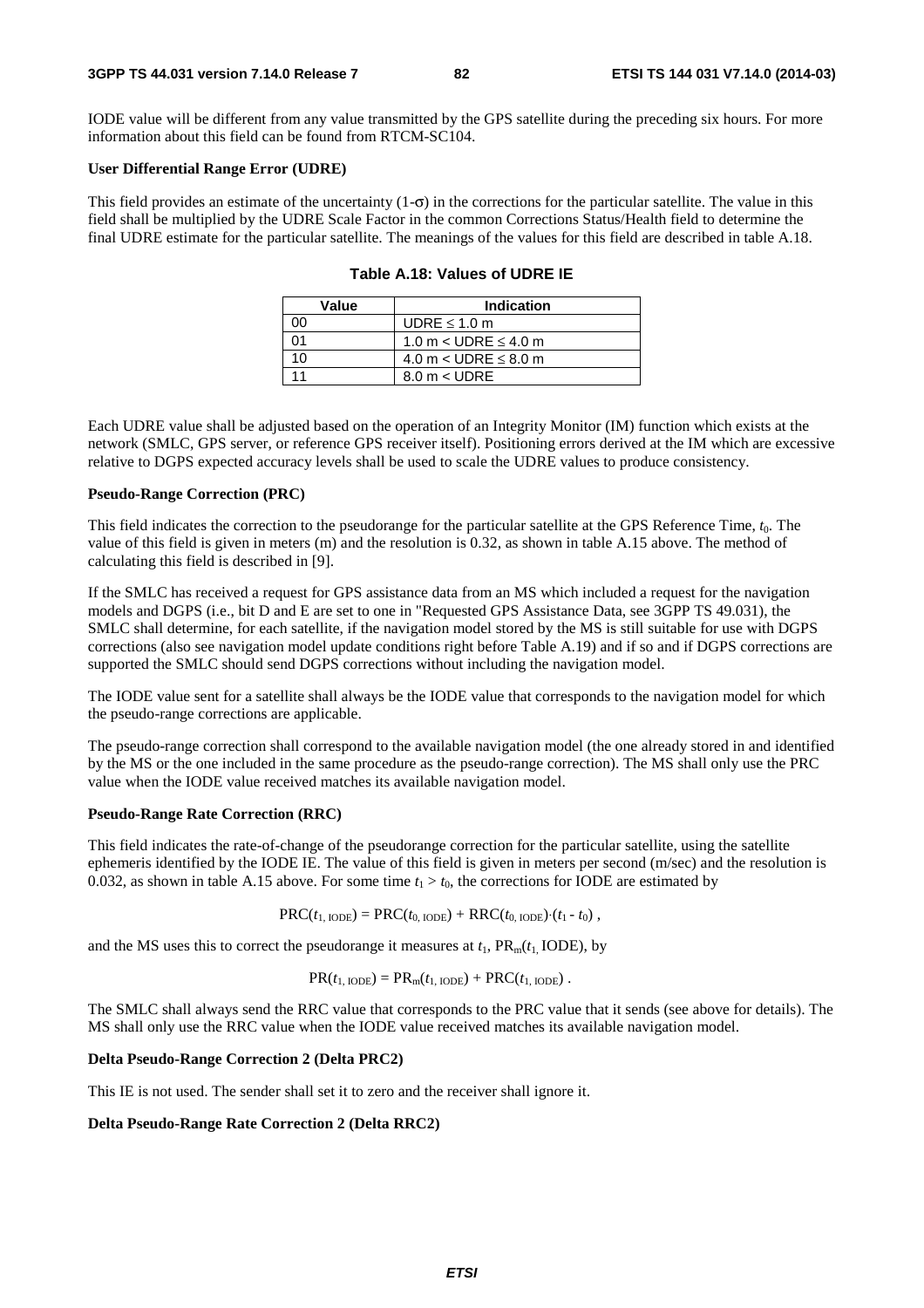This IE is not used. The sender shall set it to zero and the receiver shall ignore it.

#### **Delta Pseudo-Range Correction 3 (Delta PRC3)**

This IE is not used. The sender shall set it to zero and the receiver shall ignore it.

## **Delta Pseudo-Range Rate Correction 3 (Delta RRC3)**

This IE is not used. The sender shall set it to zero and the receiver shall ignore it.

### **Navigation Model**

This set of fields contains information required to manage the transfer of precise navigation data to the GPS-capable MS. In response to a request from an MS for GPS assistance data, the SMLC shall determine whether to send the navigation model for a particular satellite to an MS based upon factors like the T-Toe limit specified by the MS and any request from the MS for DGPS (also see above). This information includes control bit fields as well as satellite ephemeris and clock corrections. The individual fields are given in Table A.19 below, and the conditions for their presence is discussed below.

| <b>Parameter</b>                | # Bits          | <b>Scale</b><br><b>Factor</b> | <b>Units</b>                                                        | Incl.                     |
|---------------------------------|-----------------|-------------------------------|---------------------------------------------------------------------|---------------------------|
|                                 |                 |                               | Navigation Model Flow Control (once per message)                    |                           |
| Num Sats_Total                  | $4^{(1)}$       | 1                             | $\sim$                                                              | M                         |
|                                 |                 |                               | Satellite and Format Identification (once per satellite)            |                           |
| SatID                           | $6^{(1)}$       | $\overline{a}$                | $\frac{1}{2}$                                                       | М                         |
| <b>Satellite Status</b>         | $\mathcal{P}$   | ---                           | Boolean                                                             | M                         |
|                                 |                 |                               | Satellite Navigation Model and Associated Bits (once per satellite) |                           |
| C/A or P on L2                  | $\overline{2}$  | $---$                         | Boolean                                                             | С                         |
| <b>URA</b> Index                | 4               | $\overline{a}$                | Boolean                                                             | $\overline{\text{c}}$     |
| SV Health                       | 6               | ---                           | <b>Boolean</b>                                                      | $\overline{C}$            |
| <b>IODC</b>                     | $10^{(1)}$      | ---                           | $\overline{a}$                                                      | $\overline{\text{c}}$     |
| L <sub>2</sub> P Data Flag      | 1               | ---                           | Boolean                                                             | $\overline{C}$            |
| SF 1 Reserved                   | 87              | $---$                         | $---$                                                               | $\overline{\text{c}}$     |
| $\mathsf{T}_{\mathsf{GD}}$      | 8               | $2^{31}$                      | sec                                                                 | $\overline{\text{c}}$     |
| $\mathfrak{t}_{\mathrm{oc}}$    | $16^{(1)}$      | 2 <sup>4</sup>                | sec                                                                 | $\overline{\text{c}}$     |
| af <sub>2</sub>                 | 8               | $2^{-55}$                     | sec/sec <sup>2</sup>                                                | $\overline{\overline{c}}$ |
| af <sub>1</sub>                 | 16              | $2^{-43}$                     | sec/sec                                                             | $\overline{\text{c}}$     |
| af∩                             | $\overline{22}$ |                               | sec                                                                 | $\overline{\text{c}}$     |
| $\overline{C}_{\underline{rs}}$ | 16              | $\frac{2^{37}}{2^{5}}$        | meters                                                              | $\overline{\text{c}}$     |
| Δn                              | 16              | $2^{-43}$                     | semi-circles/sec                                                    | $\overline{\text{c}}$     |
| $M_0$                           | $\overline{32}$ | $2^{-31}$                     | semi-circles                                                        | $\overline{\text{c}}$     |
| $\overline{C}_{\underline{uc}}$ | 16              | $2^{-29}$                     | radians                                                             | $\overline{\text{c}}$     |
| e                               | $32^{(1)}$      | $2^{-33}$                     | $---$                                                               | $\overline{\rm c}$        |
| $\overline{C}_{us}$             | 16              | $2^{-29}$                     | radians                                                             | $\overline{\text{c}}$     |
| $\overline{(A)}^{1/2}$          | $32^{(1)}$      | $2^{-19}$                     | meters $^{1/2}$                                                     | $\overline{\text{c}}$     |
| $\mathfrak{t}_{\text{oe}}$      | $16^{(1)}$      | $2^4$                         | sec                                                                 | $\overline{\text{c}}$     |
| Fit Interval Flag               | $\mathbf{1}$    |                               | Boolean                                                             | $\overline{\text{c}}$     |
| <b>AODO</b>                     | 5               | 900                           | sec                                                                 | $\overline{\text{c}}$     |
| $C_{ic}$                        | 16              | $2^{-29}$                     | radians                                                             | $\overline{\text{c}}$     |
| OMEGA <sub>0</sub>              | $\overline{32}$ | $2^{-31}$                     | semi-circles                                                        | $\overline{\text{c}}$     |
| $C_{is}$                        | 16              | $2^{-29}$                     | radians                                                             | $\overline{\text{c}}$     |
| $\mathsf{i}_0$                  | $\overline{32}$ | $2^{31}$                      | semi-circles                                                        | C                         |
| $C_{rc}$                        | 16              | $2^{5}$                       | meters                                                              | $\overline{\text{c}}$     |
| ω                               | 32              | $2^{31}$                      | semi-circles                                                        | $\overline{\text{c}}$     |
| <b>OMEGAdot</b>                 | 24              | $2^{-43}$                     | semi-circles/sec                                                    | $\overline{C}$            |
| Idot                            | 14              | $2^{-43}$                     | semi-circles/sec                                                    | $\overline{C}$            |

## **Table A.19: Navigation Model (per-satellite fields - (1) = Positive range only)**

#### **Num\_Sats\_Total**

This field specifies the number of satellites that are included in the provided Navigation Model. A range of 1-16 is available. This field is mandatory when the Navigation Model field is included in the message.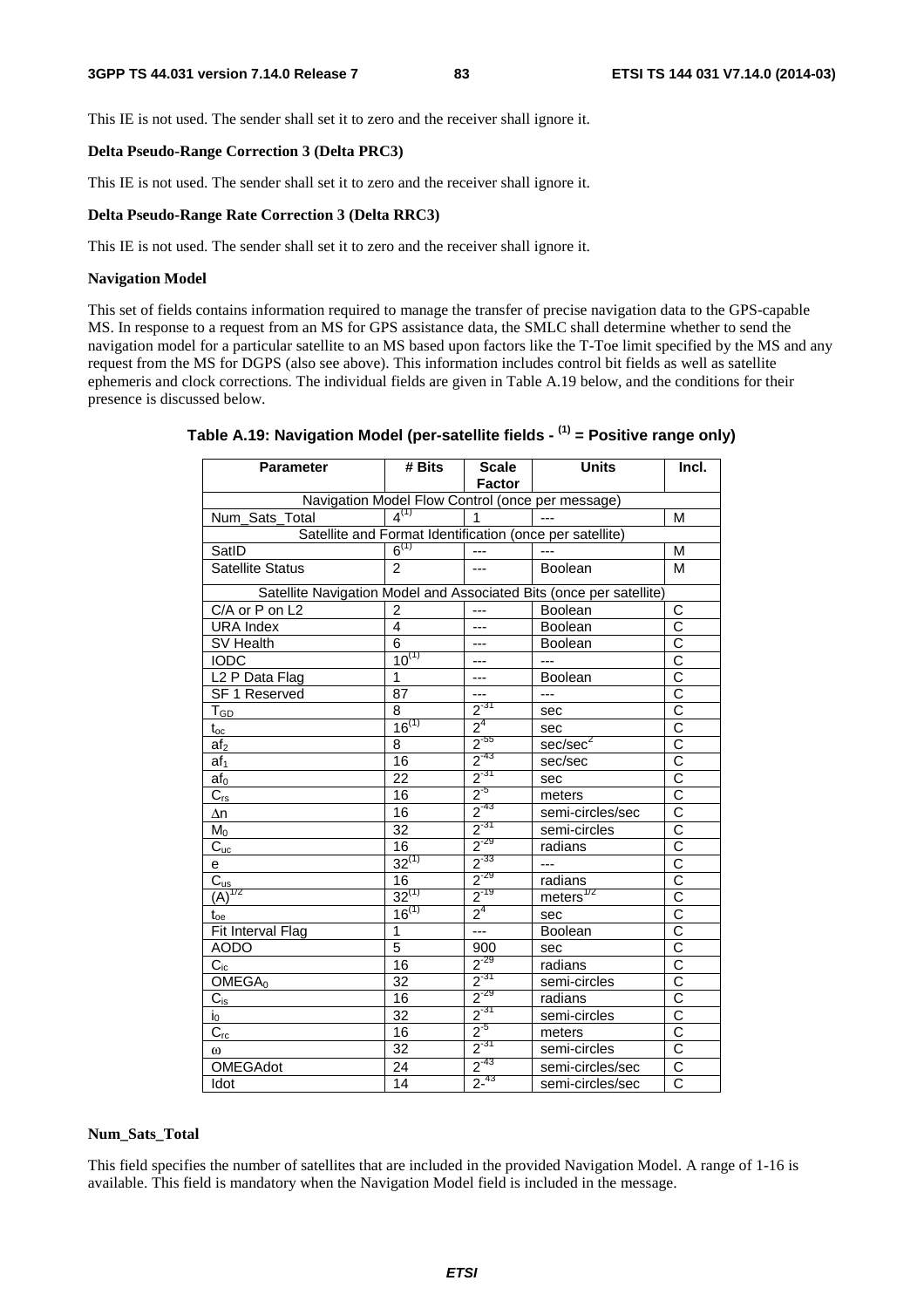#### **SatID**

This field identifies the satellite for which the assistance is applicable. This value is the same as the PRN number provided in the navigation message transmitted by the particular satellite. The range is 0 to 63, with 0-31 indicating GPS satellites 1-32, respectively, and 32-63 indicating satellites in future augmentation systems (e.g., WAAS or EGNOS). This field is mandatory for each included satellite.

### **Satellite Status**

This field is a two-bit value that indicates the status of the Navigation Model for the particular satellite specified by SatID. This field is mandatory for each included satellite. The MS shall interpret the combinations of the two bits as follows.

| <b>MSB</b> | ∟SB. | Interpretation                            |
|------------|------|-------------------------------------------|
|            |      | New satellite, new Navigation Model       |
| 0          |      | Existing satellite, same Navigation Model |
|            |      | Existing satellite, new Navigation Model  |
|            |      | Reserved                                  |

**Table A.20: Satellite Status (per-satellite field)** 

This Satellite Navigation Model and associated bit fields include the parameters that accurately model the orbit and clock state of the particular satellite. For the particular satellite, these fields are conditional based on the value of Satellite Status for that satellite. The fields are absent when Satellite Status is "01", and present for all other values. The format for the ephemeris, clock corrections, and associate bits are specified in ICD-GPS-200.

#### **Ionospheric Model**

The Ionospheric Model contains fields needed to model the propagation delays of the GPS signals through the ionosphere. The information elements in this field are shown in table A.21. Proper use of these fields allows a single-frequency GPS receiver to remove approximately 50 % of the ionospheric delay from the range measurements. The Ionospheric Model is valid for the entire constellation and changes slowly relative to the Navigation Model. All of the fields must be included when Ionospheric Model is present.

| <b>Parameter</b> | # Bits | <b>Scale Factor</b> | <b>Units</b>                   | Incl. |
|------------------|--------|---------------------|--------------------------------|-------|
| $\alpha_0$       | 8      | $2^{-30}$           | seconds                        |       |
| $\alpha_1$       | 8      | $2^{27}$            | sec/semi-circle                |       |
| $\alpha_2$       | 8      | $2^{-24}$           | $sec/(semi-circle)^2$          |       |
| $\alpha_3$       | 8      | $2^{-24}$           | sec/(semi-circle) <sup>3</sup> |       |
| $\beta_0$        | 8      | 11 ص                | seconds                        |       |
|                  | 8      | 14                  | sec/semi-circle                |       |
| $\beta_2$        | 8      | $2^{16}$            | sec/(semi-circle) <sup>2</sup> |       |
| $\beta_3$        | 8      | $2^{16}$            | sec/(semi-circle) <sup>3</sup> |       |

**Table A.21: Ionospheric Model (occurs once per message, when present)** 

## **UTC Model**

The UTC Model field contains a set of parameters needed to relate GPS time to Universal Time Coordinate (UTC). All of the fields in the UTC Model are mandatory when the field is present.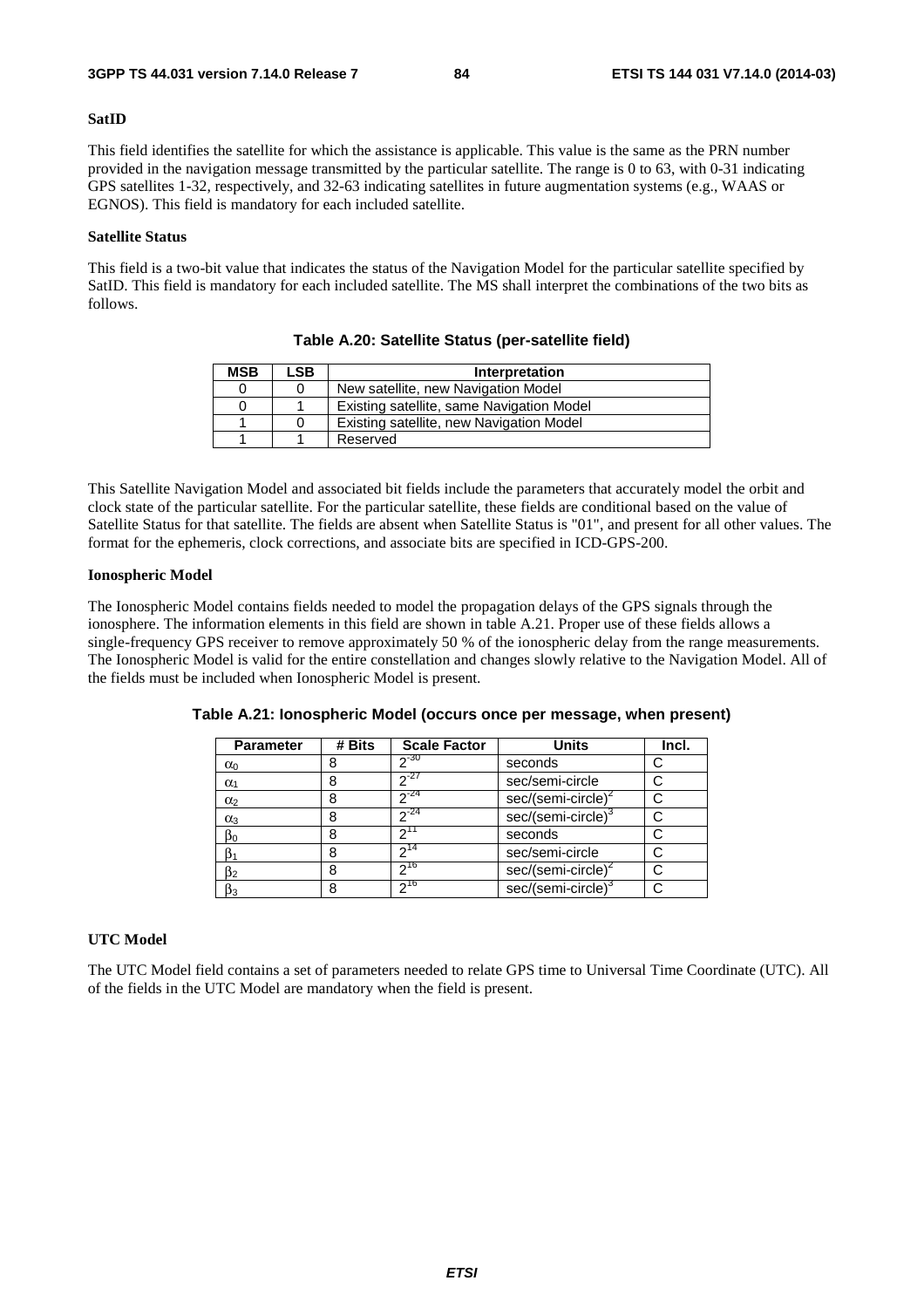| <b>Parameter</b>                      | # Bits | <b>Scale Factor</b> | <b>Units</b> | Incl. |
|---------------------------------------|--------|---------------------|--------------|-------|
| A٠                                    | 24     | $2^{-50}$           | sec/sec      | C     |
| Aი                                    | 32     | $20 - 30$           | seconds      | С     |
| $\mathfrak{t}_{\mathrm{ot}}$          | 8      | 712                 | seconds      | С     |
| $\mathsf{WN}_{\mathsf{t}}^\mathsf{C}$ | 8      |                     | weeks        | С     |
| $\Delta t_{LS}$                       | 8      |                     | seconds      | С     |
| $WN_{LSF}$ <sup>(1)</sup>             | 8      |                     | weeks        |       |
| DN                                    | 8      |                     | days         |       |
| $\Delta t_{\text{LSF}}$               | 8      |                     | seconds      | С     |

## **Table A.22: UTC Model (occurs once per message, when present per-satellite fields - (1) = Positive range only)**

#### **Almanac**

These fields specify the coarse, long-term model of the satellite positions and clocks. These fields are given in table A.23. With one exception (δi), these parameters are a subset of the ephemeris and clock correction parameters in the Navigation Model, although with reduced resolution and accuracy. The almanac model is useful for receiver tasks that require coarse accuracy, such as determining satellite visibility. The model is valid for up to one year, typically. Since it is a long-term model, the field should be provided for all satellites in the GPS constellation. All fields in the Almanac are mandatory when the Almanac is present. The fields  $t_{0a}$  and WN<sub>a</sub> specify the GPS time-of-week and week number, respectively, that are the reference points for the Almanac parameters.

The Almanac also is useful as an acquisition aid for network-based GPS methods. Given a recent Almanac (< 3-4 weeks old), the MS only needs Reference Time and Reference Location information to quickly acquire the signals and return measurements to the network.

The Almanac also contains information about the health of that satellite as described in ICD-GPS-200. If this Alamanc has been captured from the satellite signal, the SV Health field represents the predicted satellite health at the time the GPS control segment uploaded the Almanac to the satellite. According to ICD-GPS-200, this health information may differ from the SV Health field in the Navigation Model (table A.19) due to different upload times.

The parameters Num\_Sats\_Total and SatID shall be interpreted in the same manner as described under table A19.

| <b>Parameter</b>                 | # Bits    | <b>Scale Factor</b>                           | <b>Units</b>     | Incl. |
|----------------------------------|-----------|-----------------------------------------------|------------------|-------|
|                                  |           | The following fields occur once per message   |                  |       |
| Num_Sats_Total                   | $6^{(1)}$ |                                               |                  | М     |
| WN <sub>a</sub>                  | $R^{(1)}$ | 1                                             | weeks            | M     |
|                                  |           | The following fields occur once per satellite |                  |       |
| SatID                            | $6^{(1)}$ |                                               |                  | M     |
| $e^{(1)}$                        | 16        | $2^{-21}$                                     | dimensionless    | M     |
| $\mathfrak{t}_{\text{oa}}^{(1)}$ | 8         | $2^{12}$                                      | sec              | M     |
| δi                               | 16        | $2^{-19}$                                     | semi-circles     | M     |
| OMEGADOT                         | 16        | $2^{-38}$                                     | semi-circles/sec | M     |
| SV Health                        | 8         |                                               | <b>Boolean</b>   | M     |
| $A^{1/2(1)}$                     | 24        | $2^{-11}$                                     | meters $^{1/2}$  | М     |
| OMEGA <sub>0</sub>               | 24        | $2^{-23}$                                     | semi-circles     | M     |
| ω                                | 24        | $2^{-23}$                                     | semi-circles     | M     |
| $M_0$                            | 24        | $2^{-23}$                                     | semi-circles     | M     |
| $af_0$                           | 11        | $2^{-20}$                                     | seconds          | M     |
| af <sub>1</sub>                  | 11        | $2^{-38}$                                     | sec/sec          | M     |

## **Table A.23: Almanac (per-satellite fields - (1) = Positive range only)**

#### **Acquisition Assistance**

The Acquisition Assistance field of the GPS Assistance Data Information Element contains parameters that enable fast acquisition of the GPS signals in network-based GPS positioning. Essentially, these parameters describe the range and derivatives from respective satellites to the Reference Location at the Reference Time. Table A.24 illustrates the assistance data occurring once per message and table A.25 illustrates the assistance data occurring per number of satellites for which acquisition assistance is being provided. Figure A.2 illustrates the relation between some of the fields.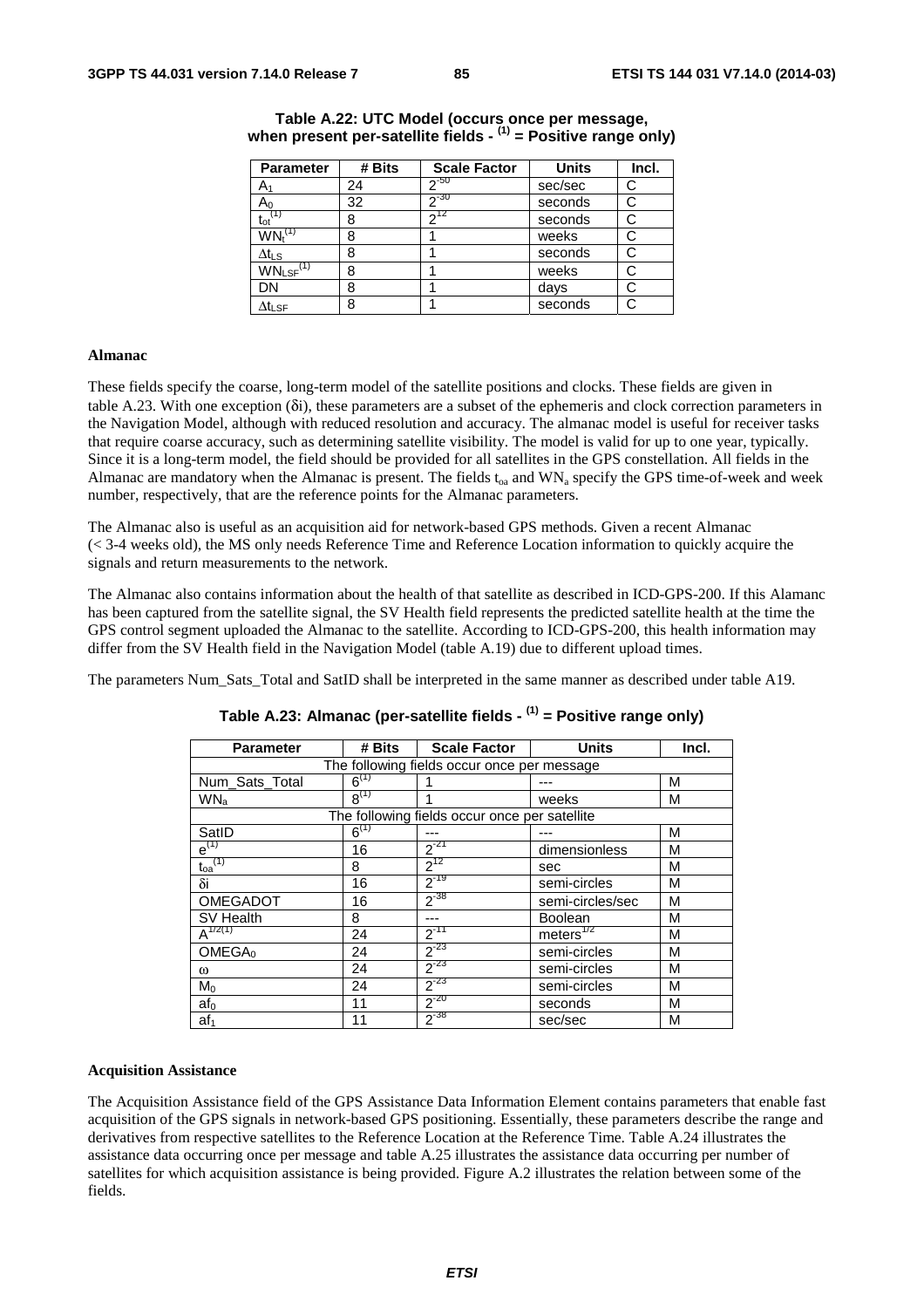## **3GPP TS 44.031 version 7.14.0 Release 7 86 ETSI TS 144 031 V7.14.0 (2014-03)**

This field is optional. The field would probably appear when the Method Type field of the Positioning Instructions IE is set to 0 (MS-Assisted) and the Positioning Methods field of the Position Instructions IE is set to 1 (GPS) or 2 (GPS or E-OTD).

| <b>Parameter</b>                                                                         |                     | Range           | <b>Bits</b> | <b>Resolution</b> | Incl. | <b>Notes</b> |
|------------------------------------------------------------------------------------------|---------------------|-----------------|-------------|-------------------|-------|--------------|
| <b>Number of Satellites</b>                                                              |                     | $0 - 15$        |             |                   | M     |              |
| Reference Time                                                                           | <b>GPS TOW</b>      | 0-604799.92 sec | 23          | $0.08$ sec        | М     |              |
|                                                                                          | <b>BCCH Carrier</b> | $0 - 1023$      | 10          |                   |       |              |
|                                                                                          | <b>BSIC</b>         | $0 - 63$        | 6           |                   |       |              |
|                                                                                          | Frame #             | $0 - 2097151$   | 21          |                   |       |              |
|                                                                                          | Timeslots #         | $0 - 7$         |             |                   |       |              |
|                                                                                          | Bit #               | $0 - 156$       |             |                   |       |              |
| NOTE:<br>All of these field shall be present together, or none of them shall be present. |                     |                 |             |                   |       |              |

**Table A.24: GPS Acquisition Assist - Parameters appearing once per message** 

NOTE: All of these field shall be present together, or none of them shall be present.

## **Table A.25: GPS Acquisition Assist - Parameters appearing [number of satellites] times per message**

| <b>Parameter</b>                                                                          | Range                        | <b>Bits</b> | <b>Resolution</b> | Incl.          | <b>Notes</b> |  |
|-------------------------------------------------------------------------------------------|------------------------------|-------------|-------------------|----------------|--------------|--|
| SVID/PRNID                                                                                | $1 - 64 (0 - 63)$            | 6           |                   | М              |              |  |
| Doppler (0 <sup>th</sup> order term)                                                      | -5,120 Hz to 5,117.5 Hz      | 12          | $2.5$ Hz          | м              |              |  |
| Doppler (1 <sup>st</sup> order term)                                                      | $-1.0 - 0.5$ Hz/sec.         | 6           | 1/42 Hz/sec.      | $\Omega$       |              |  |
| <b>Doppler Uncertainty</b>                                                                | 12.5 Hz - 200 Hz             | 3           |                   | $\overline{O}$ |              |  |
|                                                                                           | $[2^{n}(200)$ Hz, n = 0 - 4] |             |                   |                |              |  |
| Code Phase                                                                                | 0 - 1022 chips               | 10          | 1 chip            | M              |              |  |
| Integer Code Phase                                                                        | $0 - 19$                     | 5           | 1 C/A period      | M              |              |  |
| <b>GPS Bit number</b>                                                                     | $0 - 3$                      | 2           |                   | М              |              |  |
| Code Phase Search Window                                                                  | 1 - 192 chips                | 4           |                   | м              |              |  |
| <b>Azimuth</b>                                                                            | $0 - 348.75$ deg             | 5           | 11.25 deg         | O <sup>2</sup> |              |  |
| Elevation                                                                                 | 0 - 78.75 deg                | 3           | 11.25 deg         | $O^2$          |              |  |
| NOTE 1: Both of these fields shall be present together, or none of them shall be present. |                              |             |                   |                |              |  |
| NOTE 2: Both of these fields shall be present together, or none of them shall be present. |                              |             |                   |                |              |  |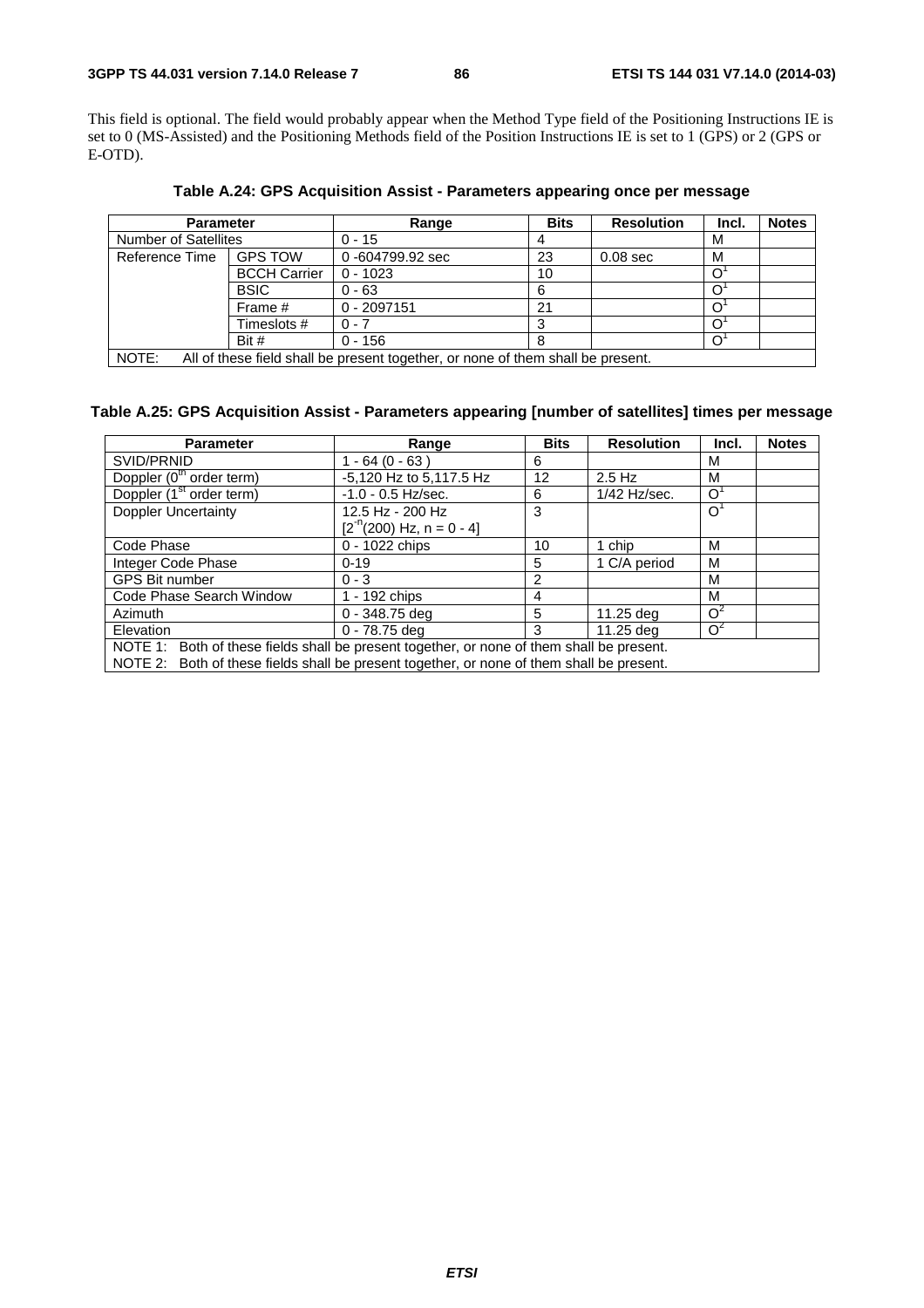

#### **Figure A.2. Exemplary calculations of Acquisition Assistance fields.**

This field indicates whether or not angle information is present in this message. The MS shall interpret a value of "1" to mean that angle (Azimuth and Elevation) information is present, and "0" to mean that it is not provided. This field is mandatory.

#### **Number of Satellites**

This field contains the number of satellites identified in this information element. This field is mandatory.

Range: 0 - 15

#### **Reference Time**

The Reference Time field of the GPS Acquisition Assistance Data IE specifies the relationship between GPS time and air-interface timing of the BTS transmission in the reference cell.

**GPS TOW** subfield specifies the GPS TOW for which the location estimate is valid. When the parameters BCCH Carrier/BSIC/Frame #/Timeslots #/Bit # are present, together with GPSTOW they provide a valid relationship between GPS and GSM time, as seen at the approximate location of the MS, ie the propagation delay from BTS to MS shall be compensated for by the SMLC. Depending on implementation, the relation between GPS and GSM time may have varying accuracy. The uncertainty of the timing relation may be provided in the optional field GPS Reference Time Uncertainty. If the propagation delay from BTS to MS is not accurately known, the SMLC shall use the best available approximation of the propagation delay and take the corresponding delay uncertainty into account in the calculation of the field GPS Reference Time Uncertainty. GPS TOW is mandatory when the GPS Acquisition Assistance Data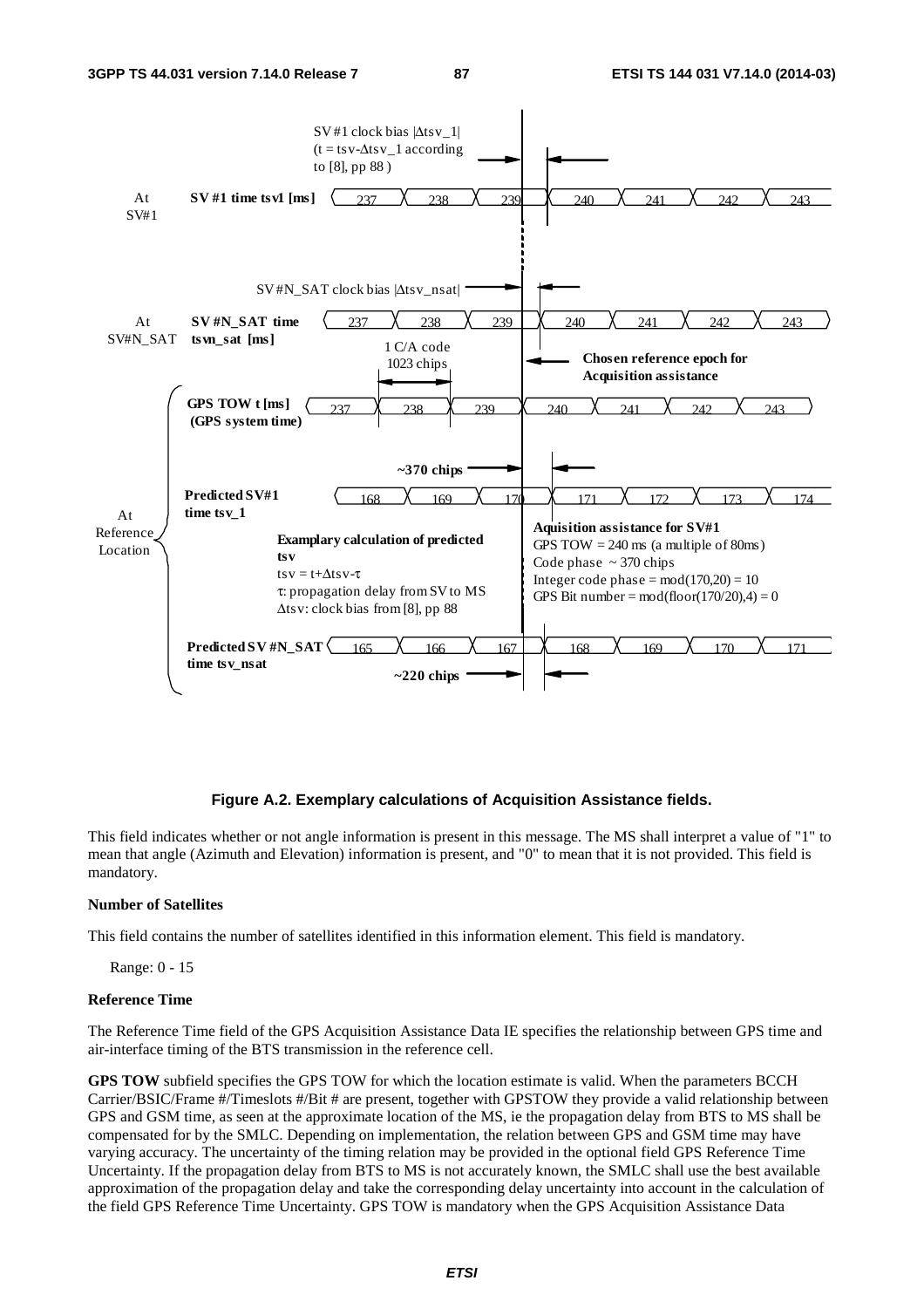Information Element is included. When the GSM time parameters are not present the GPS TOW is an estimate of current GPS time of week at time of reception of the RRLP segment containing the GPS TOW by the MS. The SMLC should achieve an accuracy of +/- 3 seconds for this estimate including allowing for the transmission delay between SMLC and MS of the RRLP segment containing GPS TOW. Note that the MS should further compensate GPS TOW for the time between the reception of the segment containing GPS TOW and the time when the GPS TOW field is used.

Range: 0 - 604799.92 sec

The **BCCH Carrier** # and **BSIC** subfields specify the reference cell for which GSM timing is provided. These subfields are optional when the GPS Acquisition Assistance Data Information Element is included. If included, the SMLC shall set the reference cell to the current serving cell. A target MS has the option of rejecting a GPS position request or GPS assistance data if the reference cell is not the serving cell.

The **Frame #** subfield specifies the GSM frame number of the BTS transmissions for the reference cell that occur at the given GPS TOW. This subfield is optional when the GPS Acquisition Assistance Data Information Element is included.

Range: 0 - 2097151

The **Timeslots #** subfield specifies the GSM timeslot of the BTS transmissions for the reference cell that occur at the given GPS TOW. This subfield is optional when the GPS Acquisition Assistance Data Information Element is included.

Range: 0 - 7

The **Bit #** subfield specifies the GSM and bit number of the BTS transmissions for the reference cell that occur at the given GPS TOW. This subfield is optional when the GPS Acquisition Assistance Data Information Element is included.

Range: 0 - 156

#### **SVID/PRNID**

This field identifies the particular satellite for which the measurement data is supplied. This value is the same as the PRN number provided in the navigation message transmitted by the particular satellite.

The range is 0 to 63, where  $SVID = PRNID - 1$ 

## **Doppler (0th order term)**

This field contains the Doppler  $(0<sup>th</sup>$  order term) value. A positive value defines the increase in satellite signal frequency due to velocity towards the MS. A negative value defines the decrease in satellite signal frequency due to velocity away from the MS. This field is mandatory.

Range: 5,120 Hz to 5,117.5 Hz

## **Doppler (1st order term**)

This field contains the Doppler  $(1<sup>st</sup> order term)$  value. A positive value defines the rate of increase in satellite signal frequency due to acceleration towards the MS. A negative value defines the rate of decrease in satellite signal frequency due to acceleration away from the MS. This field is optional.

Range: -1,0 Hz to 0,5 Hz / s

## **Doppler Uncertainty**

This field contains the Doppler uncertainty value. It is defined such that the Doppler experienced by a stationary MS is in the range "Doppler − Doppler Uncertainty" to "Doppler + Doppler Uncertainty". This field is optional. If Doppler Uncertainty (together with Doppler  $1<sup>st</sup>$  order term) is omitted, the terminal shall interpret Doppler Uncertainty as greater than +/-200 Hz.

Permitted Values: 12.5 Hz, 25 Hz, 50 Hz, 100 Hz, 200 Hz as encoded by an integer n in the range 0-4 according to the formula in Table A.25

## **Code Phase**

This field contains code phase, in units of 1 GPS chip, in the range from 0 to 1022 GPS chips, where increasing binary values of the field signify increasing predicted pseudoranges, as seen by a receiver at the Reference Location at the time GPS TOW. The Reference Location would typically be an apriori estimate of the MS location. This field is mandatory.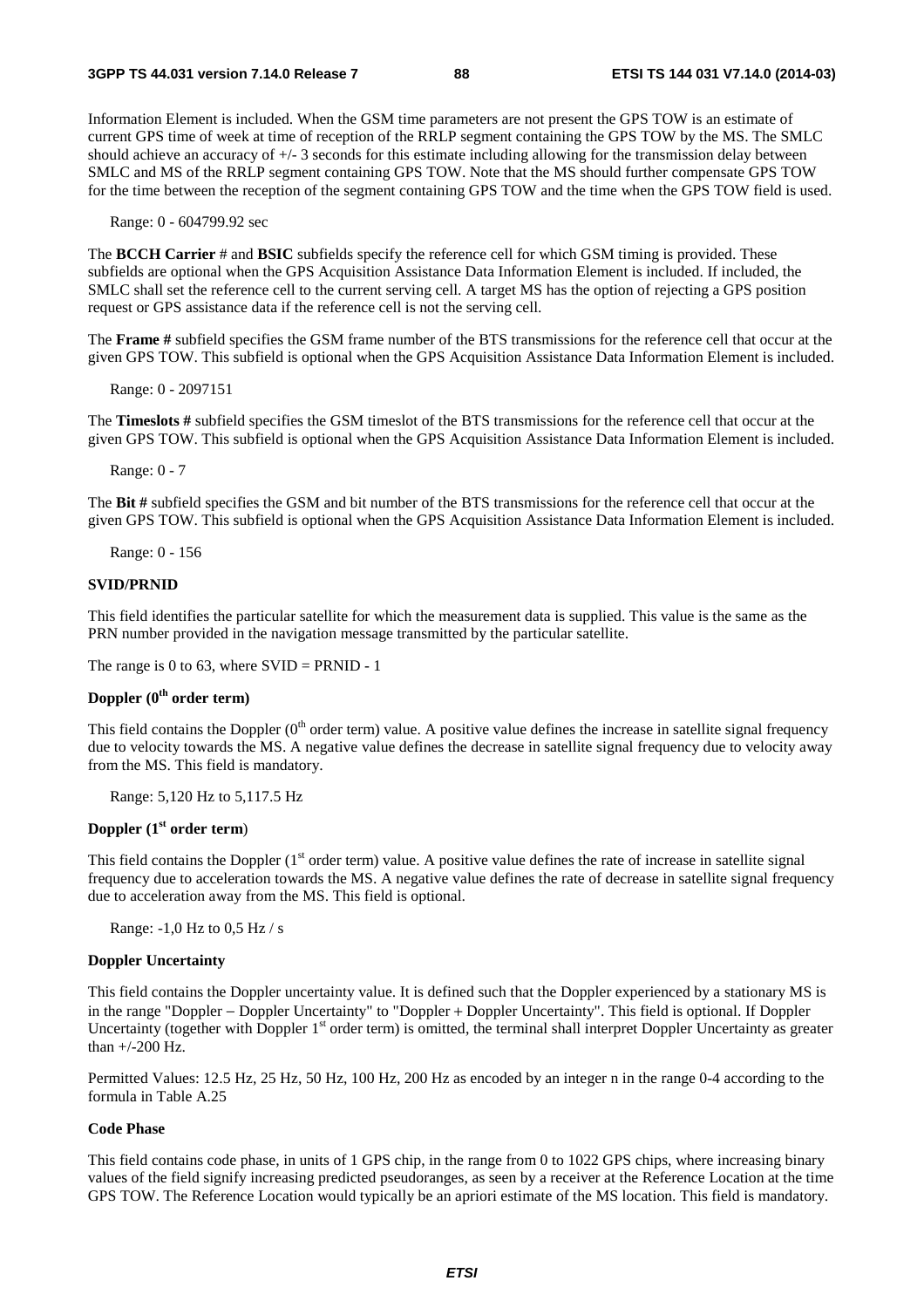Range: 0-1022 chips

#### **Integer Code Phase**

This field contains integer code phase, i.e. the number of the code periods that have elapsed since the latest GPS bit boundary, in units of C/A code period, as seen by a receiver at the Reference Location at the time GPS TOW. This field is mandatory.

Range: 0-19

#### **GPS Bit Number**

This field contains GPS bit number (expressed modulo 4) currently being transmitted at the time GPS TOW, as seen by a receiver at the Reference Location. This field is mandatory.

Range: 0-3

#### **Code Phase Search Window**

This field contains the code phase search window. The code phase search window accounts for the uncertainty in the estimated MS location but not any uncertainty in GPS TOW. It is defined such that the expected code phase is in the range "Code Phase - Code Phase Search Window" to "Code Phase + Code Phase Search Window". This field is mandatory.

Range: 0-15 (i.e. 1-512 chips according to following table)

#### **Table A.26: Code Phase Search Window Parameter Format**

| <b>CODE_PHASE_WIN</b> | <b>Code Phase Search</b><br><b>Window (GPS chips)</b> |
|-----------------------|-------------------------------------------------------|
| '0000'                | 512                                                   |
| '0001'                | 1                                                     |
| '0010'                | 2                                                     |
| '0011'                | 3                                                     |
| '0100'                | 4                                                     |
| '0101'                | 6                                                     |
| '0110'                | 8                                                     |
| '0111'                | 12                                                    |
| '1000'                | 16                                                    |
| '1001'                | 24                                                    |
| '1010'                | 32                                                    |
| '1011'                | 48                                                    |
| '1100'                | 64                                                    |
| '1101'                | 96                                                    |
| '1110'                | 128                                                   |
| '1111'                | 192                                                   |

### **Azimuth**

This field contains the azimuth angle. An angle of x degrees means the satellite azimuth a is in the range ( $x \le a$ x+11.25) degrees. This field is optional.

Range: 0 - 348.75 degrees.

#### **Elevation**

This field contains the elevation angle. An angle of y degrees means the satellite elevation e is in the range ( $y \le e$  $y+11.25$ ) degrees except for  $y = 78.75$  where the range is extended to include 90 degrees. This field is optional.

Range: 0 - 78.75 degrees

#### **Real-Time Integrity**

The Real-Time Integrity field of the GPS Assistance Data Information Element contains parameters that describe the real-time status of the GPS constellation. Primarily intended for non-differential applications, the real-time integrity of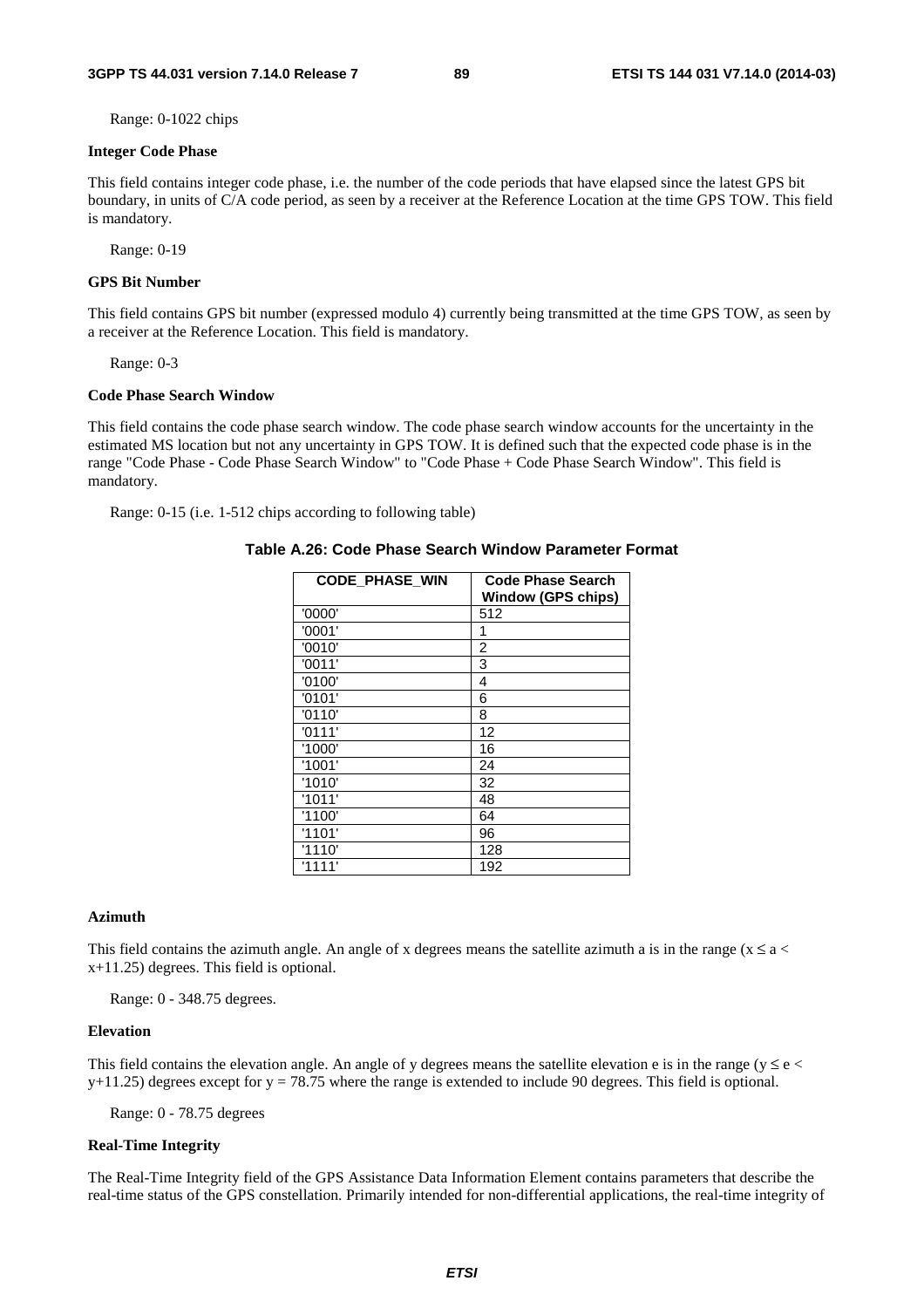#### **3GPP TS 44.031 version 7.14.0 Release 7 90 ETSI TS 144 031 V7.14.0 (2014-03)**

the satellite constellation is of importance as there is no differential correction data by which the mobile can determine the soundness of each satellite signal. The Real-Time GPS Satellite Integrity data communicates the health of the constellation to the mobile in real-time. The format is shown in table A.29. The SMLC shall always transmit the Real Time Integrity field with the current list of unhealthy satellites, for any A-GPS positioning attempt and whenever A-GPS assistance data is sent. If the number of bad satellites (NBS) is zero, then the Real Time Integrity field shall be omitted. When the Extended Reference IE is included in the RRLP Measure Position Request message or in the RRLP Assistance Data message, then the MS shall interpret the absence of a Real Time Integrity field in the assistance data provided by the SMLC to mean that NBS is zero. If the Extended Reference IE is not present, this interpretation applies when the assistance data is provided by the SMLC following a previous request of the MS for Real Time Integrity data.

| Parameter   | # Bits | <b>Scale</b><br>Factor | Range | <b>Jnits</b> | lncl. |
|-------------|--------|------------------------|-------|--------------|-------|
| 3VID<br>Bad |        |                        | 0-63  | $- - -$      |       |

#### **NBS (Number of Bad Satellites)**

The NBS value indicates the number of satellite ID's that follow that the user should not use at this time in a fix. This NBS value is determined from the Bad\_SVID list.

#### **Bad\_SVID**

This six bit field appears NBS times, and indicates the SVID of satellites that should not be used for fix by the user at this time. The values ranging from 0 to 63 represent satellite PRNs ranging from 1 to 64, respectively.

## A.4.2.4a GPS Time Assistance Measurement Request Element

This element is optional and controls if the MS should return GPS time assistance measurements or not to the SMLC. The inclusion of this parameter implies use of measure Position Request The description is found in sub-chapter 2.2.4a.

## A.4.2.4b GPS Reference Time Uncertainty Element

This element is conditional and provides the accuracy of the relation GPS and GSM time in the Acquisition Assistance in GPS Assistance Data Element. The interval, range and treatment is as described in sub-clause 2.2.4b.

## A.4.2.4c Additional GPS Assistance Data

The Additional GPS Assistance Data Element contains additional GPS assistance data which are not included in the GPS Assistance Data Element. This element can contain one or more of the fields listed in Table A.29a below.

| Table A.29a: Fields in the Additional GPS Assistance Data element |  |  |  |
|-------------------------------------------------------------------|--|--|--|
|-------------------------------------------------------------------|--|--|--|

| <b>Parameter</b>                     | <b>Presence</b> | Repetition |
|--------------------------------------|-----------------|------------|
| <b>GPS Ephemeris Extension</b>       |                 | Yes        |
| <b>GPS Ephemeris Extension Check</b> |                 | Yes        |

When RRLP pseudo-segmentation is used, Table A.29a indicates which parameters may be repeated in more than one RRLP segment in order to provide data for multiple satellites. When any such parameter appears in more than one segment, the following rules shall apply.

- 1. There shall be no repetition of the same data for the same satellite, even though there might be multiple realizations of the IEs for the same satellite. For example, GPS Ephemeris Extension may occur multiple times for the same satellite, but with different data content.
- 2. Optional and conditional elements in the parameter not associated with a particular satellite shall each appear in at most one RRLP segment.
- 3. Any mandatory element not associated with a particular satellite shall assume consistent values in the case of an element related to current GPS time and the same value otherwise.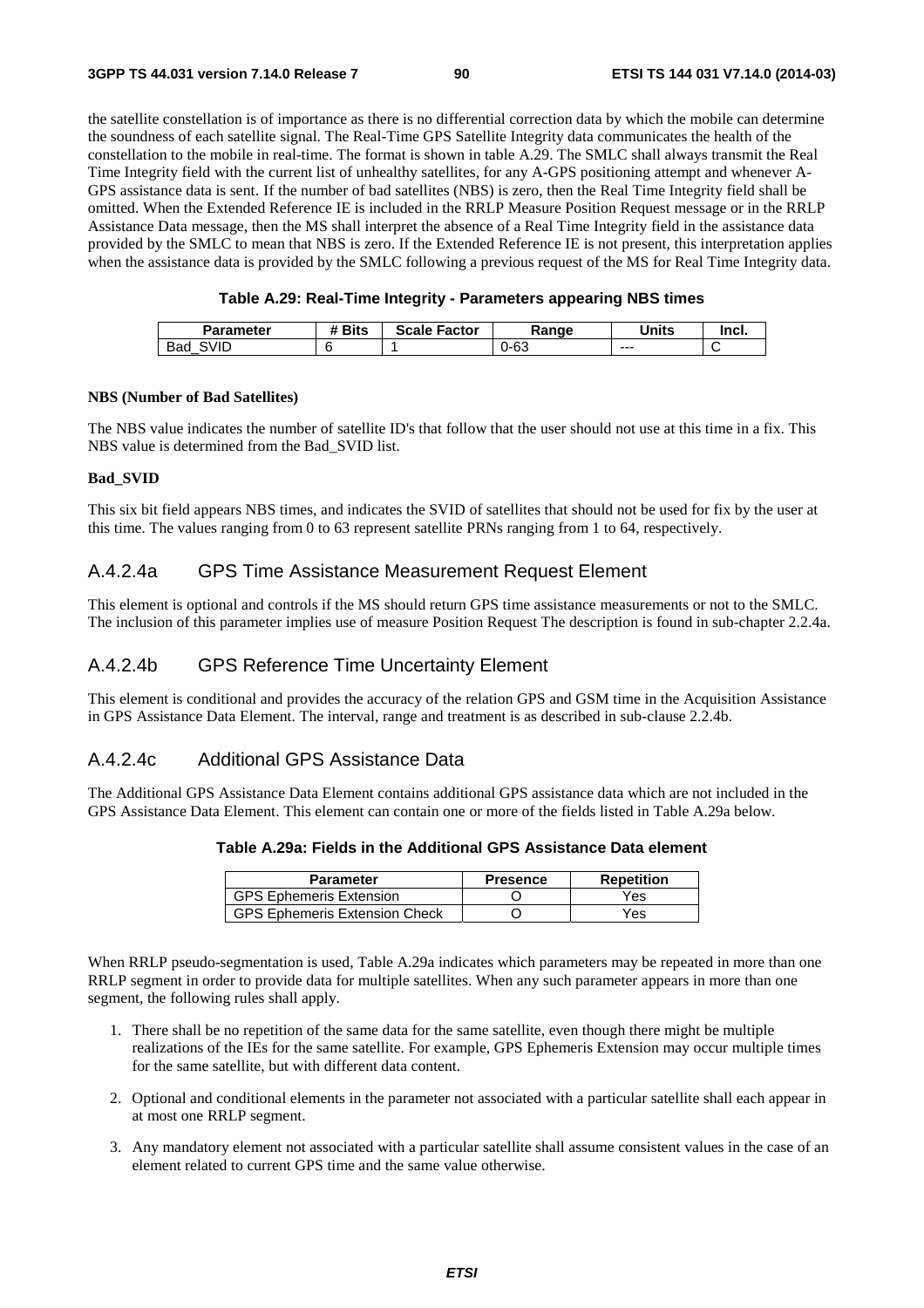4. The maximum number of satellites defined in sub-clause 5.1 for which data can be included for any parameter in one RRLP segment shall apply also when counted over all RRLP segments.

### **GPS Ephemeris Extension**

The GPS Ephemeris extension contains parameters designed to extend the time of applicability of the Ephemeris terms by the continuous addition of the delta ephemeris terms to the respective terms of the referenced ephemeris.

This message can provide extension information for every satellite for many days into the future; doing so may create a large message, thus care must be taken to consider the transport bandwidth. The SMLC can limit the duration of the extension to decrease the message size. For example if the extension duration is limited to twelve hours the payload will be approximately 2,000 octets, for a typical 27 satellite constellation.

## **Table A.29.b: GPS Ephemeris Extension**

| <b>Parameter</b>     | # Bits           | <b>Scale Factor</b>             |       | Units | Incl.            |
|----------------------|------------------|---------------------------------|-------|-------|------------------|
| qpsEphemerisHeader   | See Table A.29.c |                                 | $--$  |       | $\left( \right)$ |
| gpsReferenceSet      | See Table A.29.e |                                 | $---$ |       | O                |
| ephemerisDeltaMatrix |                  | List of GPSEphemerisDeltaEpochs |       |       | O                |

## **Table A.29.c: GPS Ephemeris Header**

| <b>Parameter</b>           | # Bits           | <b>Scale Factor</b>                        | Units        | Incl. |
|----------------------------|------------------|--------------------------------------------|--------------|-------|
|                            |                  | GPS Ephemeris Extension (Once per message) |              |       |
| timeOfEstimation           | See Table A.29.d |                                            | $- - -$      | M     |
| validitvPeriod             |                  |                                            | <b>Hours</b> | м     |
| ephemerisExtensionDuration |                  |                                            | Hours        | M     |

#### **Time of Estimation**

The GPS Time at Estimation provides the GPS time at which the ephemeris extensions were created.

## **Table A.29.d: Time of Estimation**

| Parameter                     | <b>Bits</b><br># | <b>Scale Factor</b> | Units   | Incl. |
|-------------------------------|------------------|---------------------|---------|-------|
| <b>GPS Week of Estimation</b> |                  |                     | Week    | M     |
| <b>GPS TOW of Estimation</b>  | ററ<br>۷J         |                     | Seconds | M     |

#### **GPS Week of Estimation**

This field specifies the week of the time that the estimation was determined.

Range: 0 - 1023 weeks

## **GPS TOW of Estimation**

Integer number of GPS TOW seconds within the current week of the time that the estimation was determined.

Range: 0 - 604800 s.

#### **Validity Period**

The validityPeriod indicates the validity period of each individual delta ephemeris packet. It is the length of time that the ephemeris constructed by application of the delta is intended to last.

Range:  $1 - 8$  hours.

#### **Ephemeris Extension Duration**

The Ephemeris Extension duration indicates the total block of time measured in units of hours that the extended ephemeris covers.

Range:  $1 - 512$  hours.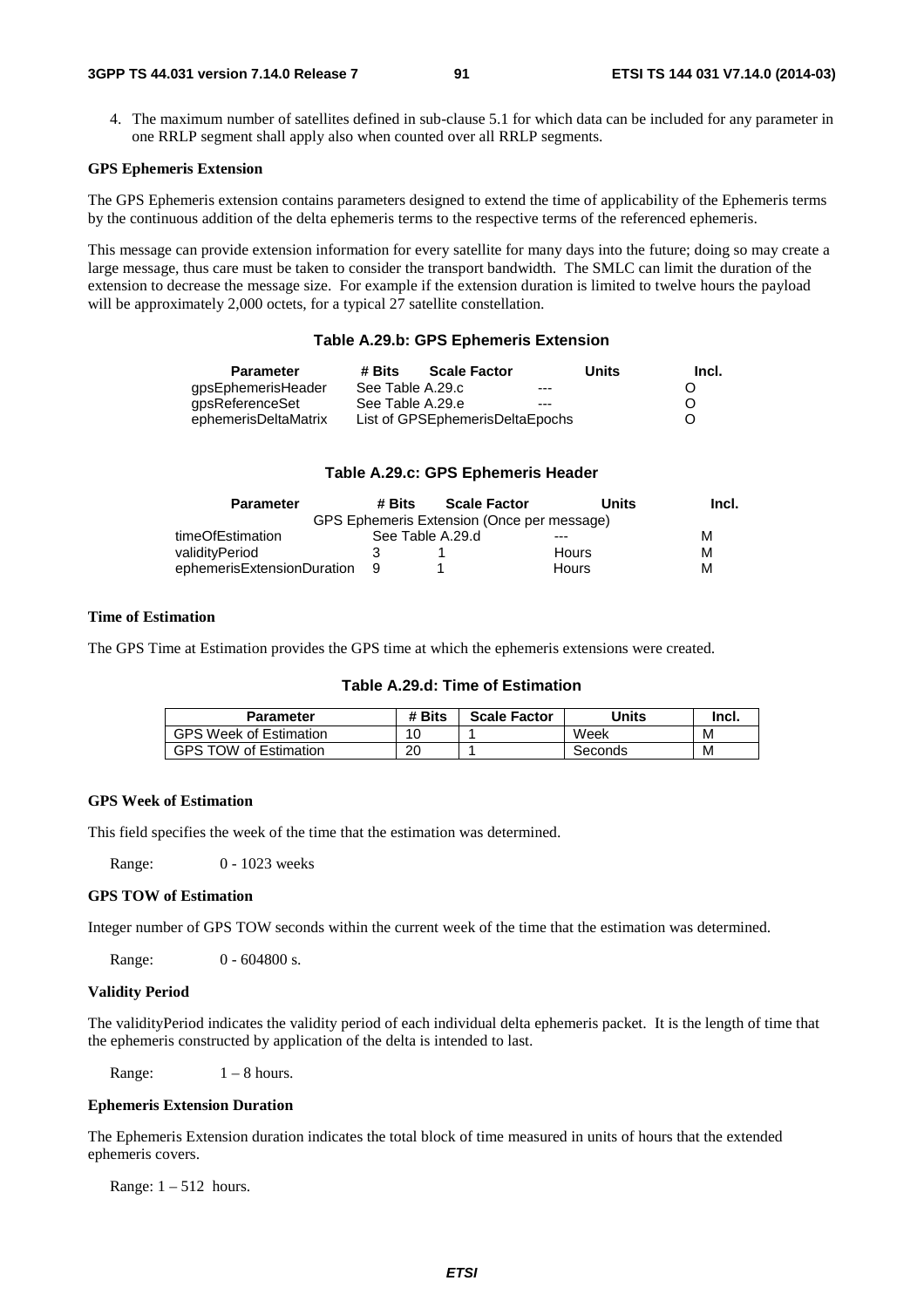The gpsEphemeris header is mandatory only once in the delivery of the GPS Ephemeris Extension message.

## **GPS Reference Set**

| Parameter                  | <b>Presence</b> | Note             |
|----------------------------|-----------------|------------------|
| <b>GPS Reference Orbit</b> | м               | See Table A.29.f |

**Table A.29.e: GPS Reference Set** 

The GPS Reference Set is a list of GPS Reference Orbits, one for each healthy satellite vehicle at the time of

## **GPSReference Orbit**

construction.

## **Table A.29.f: GPS Reference Orbit**

| <b>Parameter</b> | # Bits           | <b>Scale Factor</b> | Units | Incl. |
|------------------|------------------|---------------------|-------|-------|
| svID             |                  |                     | $---$ | м     |
| qpsOrbitModel    | See Table A.29.g |                     | $-$   | м     |
| gpsClockModel    | See Table A.29.h |                     | $-$   | м     |

## **SvID**

The satellite vehicle ID identifying to which satellite the following orbital and clock model apply

### **GPSOrbitModel**

This field is a structure that contains the satellite orbit information upon which all subsequent delta information will be applied to create the next ephemeris for use in navigation.

## **GPSClockModel**

This field is a structure that contains the satellite clock model upon which all subsequent clock information will be applied to create the next clock model for use in navigation.

## **GPS Orbit Model**

| <b>Parameter</b> | # Bits | <b>Scale Factor</b> | <b>Units</b>     | Incl. |
|------------------|--------|---------------------|------------------|-------|
| keplerToe        | 16     | 24                  | seconds          | М     |
| keplerW          | 32     | $2 - 31$            | hours            | M     |
| keplerDeltaN     | 16     | $2 - 43$            | semi-circles/sec | M     |
| keplerM0         | 32     | $2^{-31}$           | semi-circles     | M     |
| keplerOmegaDot   | 27     | $2^{-43}$           | semi-circles/sec | M     |
| keplerE          | 32     | $2^{-33}$           |                  | М     |
| keplerIDot       | 14     | $2^{-43}$           | semi-circles/sec | M     |
| keplerAPowerHalf | 32     | $2^{-19}$           | Meters $^{772}$  | M     |
| keplerIO         | 32     | $2^{-31}$           | semi-circles     | M     |
| kelerOmega0      | 32     | $2^{-31}$           | semi-circles     | M     |
| keplerCrs        | 16     | $2^{-5}$            | meters           | M     |
| keplerCis        | 16     | $2^{-29}$           | radians          | M     |
| keplerCus        | 16     | $2^{-29}$           | radians          | M     |
| keplerCrc        | 16     | $2^{5}$             | meters           | M     |
| keplerCic        | 16     | $2^{-29}$           | radians          | M     |
| KeplerCuc        | 16     | $2^{-29}$           | radians          | М     |

### **Table A.29.g: Reference Nav Model**

#### **GPS Clock Model**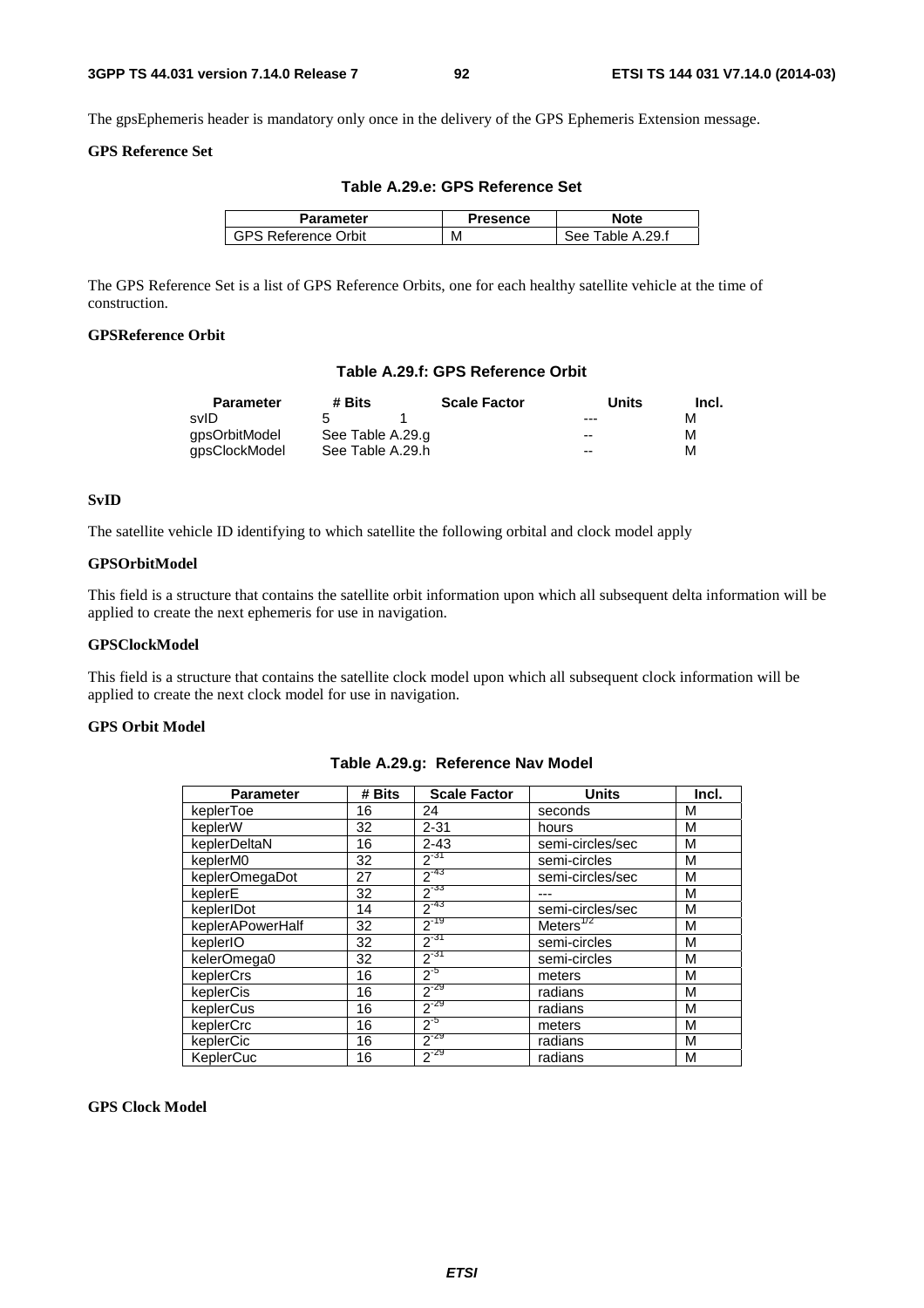|     | <b>Parameter</b> | # Bits | <b>Scale Factor</b> | Units            | Incl. |
|-----|------------------|--------|---------------------|------------------|-------|
| aF2 |                  |        | $\sim$ 55           | seconds/seconds2 | м     |
| aF1 |                  | 16     | $2^{-43}$           | seconds/seconds  | м     |
| aF0 |                  | つつ     | 2.31                | seconds          | м     |
| tgd |                  |        | $\sim$ 31           | seconds          | М     |

## **Table A.29.h: GPS Clock Model**

## **GPS Ephemeris Delta Matrix**

GPS Ephemeris Delta Matrix is a list of GPS Ephemeris Delta Epochs. Each epoch is indicated by a unique seqNum. Each epoch corresponds to a specific update interval and contains a delta epoch header and ephemeris delta elements for all PRNs for that epoch.

## **GPS Ephemeris Delta Epoch**

## **Table A.29.i: GPS Ephemeris Delta Epoch**

| Parameter           | <b>Note</b>                          | Incl. |
|---------------------|--------------------------------------|-------|
| qpsDeltaEpochHeader | See Table A.29.j                     |       |
| qpsDeltaElementList | List of GPS Ephemeris Delta Elements | М     |

## **GPS Delta Epoch Header**

## **Table A.29.j: GPS Delta Epoch Header**

| <b>Parameter</b>     | # Bits           | <b>Scale Factor</b> | Units | Incl. |
|----------------------|------------------|---------------------|-------|-------|
| validityPeriod       |                  |                     | Hours |       |
| ephemerisDeltaSizes  |                  | See Table A.29.k    |       | O     |
| ephemerisDeltaScales | See Table A.29.I |                     |       |       |

#### **Validity Period**

The validityPeriod indicates the validity period of each individual delta ephemeris packet. It is the length of time that theephemeris constructed by application of the delta is intended to last.

Range:  $1 - 8$  hours.

### **Ephemeris Delta Sizes**

This field is a structure that indicates the bit sizes for all the fields in the GPS Ephemeris Delta structure.

| Table A.29.k: GPS Ephemeris Delta Sizes |  |  |  |
|-----------------------------------------|--|--|--|
|-----------------------------------------|--|--|--|

| <b>Parameter</b>       | # Bits | <b>Scale Factor</b> | <b>Units</b> | Incl. |
|------------------------|--------|---------------------|--------------|-------|
| bitSize delta ω        | 5      | 1                   |              | М     |
| bitSize delta ∆n       | 4      | 1                   |              | М     |
| bitSize_delta_M0       | 5      | 1                   |              | M     |
| bitSize_delta_OMEGAdot | 5      | 1                   |              | М     |
| bitSize delta e        | 5      | 1                   |              | M     |
| bitSize delta Idot     | 4      | 1                   |              | M     |
| bitSize_delta_sqrtA    | 5      | 1                   |              | M     |
| bitSize delta i0       | 5      | 1                   |              | М     |
| bitSize_delta_OMEGA0   | 5      | 1                   |              | М     |
| bitSize delta Crs      | 4      | 1                   |              | M     |
| bitSize delta Cis      | 4      | 1                   |              | М     |
| bitSize delta Cus      | 4      | 1                   |              | M     |
| bitSize_delta_Crc      | 4      | 1                   |              | М     |
| bitSize delta Cic      | 4      | 1                   |              | M     |
| bitSize_delta_Cuc      | 4      | 1                   |              | М     |
| bitSize delta tgd      | 4      | 1                   |              | М     |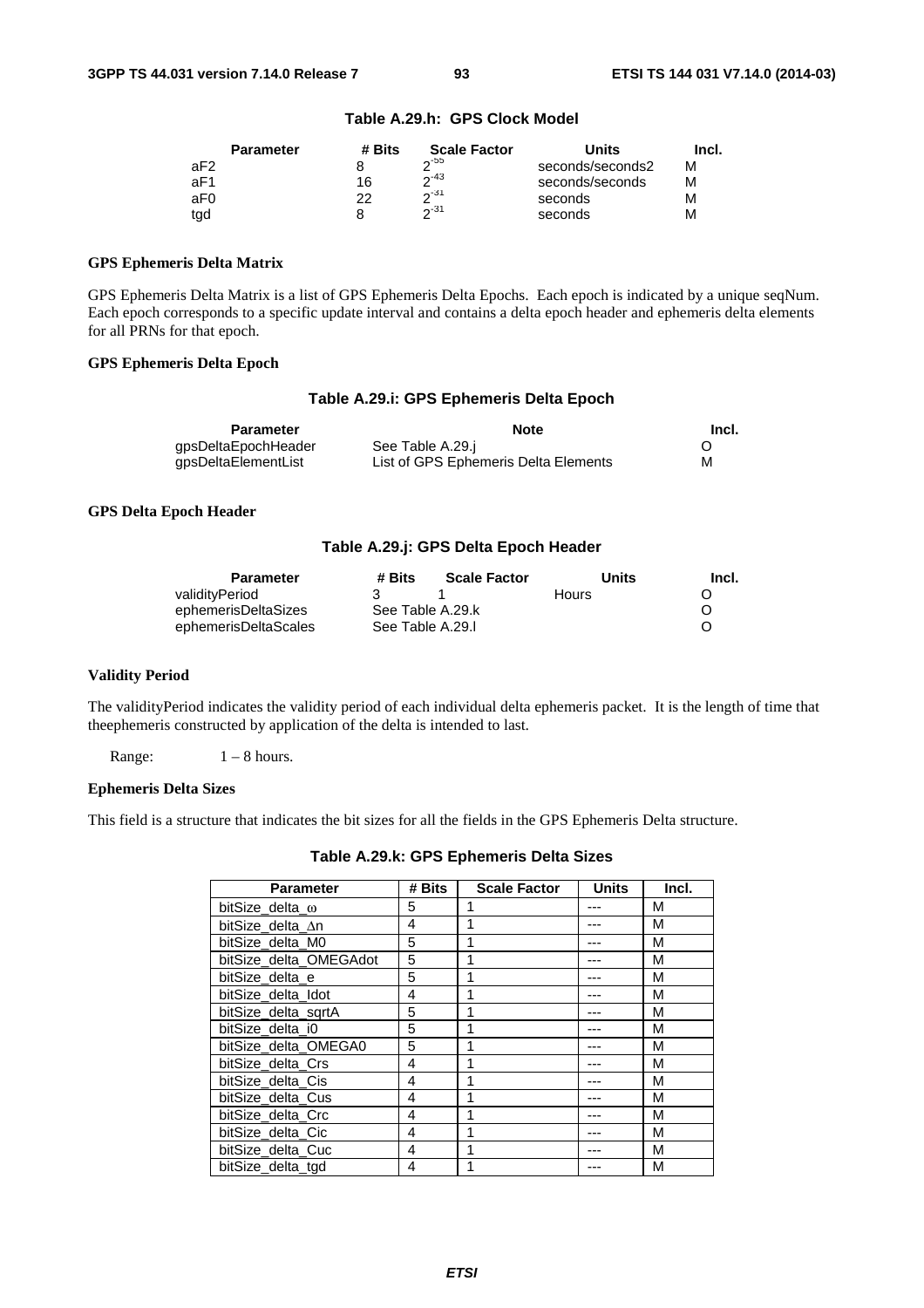## **Ephemeris Delta Scales**

This field is a structure that indicates the scale factor modifiers for all the fields in the GPS Ephemeris Delta structure.

| <b>Parameter</b>      | # Bits | <b>Scale Factor</b> | <b>Units</b> | Incl. |
|-----------------------|--------|---------------------|--------------|-------|
| scale_delta_ $\omega$ | 5      |                     |              | M     |
| scale_delta_∆n        | 5      |                     |              | М     |
| scale delta M0        | 5      |                     |              | М     |
| scale_delta_OMEGAdot  | 5      |                     |              | М     |
| scale delta e         | 5      |                     |              | М     |
| scale_delta_Idot      | 5      |                     |              | M     |
| scale_delta_sqrtA     | 5      |                     |              | M     |
| scale delta i0        | 5      |                     |              | M     |
| scale_delta_OMEGA0    | 5      |                     |              | M     |
| scale delta Crs       | 5      | 1                   |              | М     |
| scale delta Cis       | 5      |                     |              | М     |
| scale_delta_Cus       | 5      |                     |              | М     |
| scale_delta_Crc       | 5      |                     |              | М     |
| scale delta Cic       | 5      |                     |              | M     |
| scale delta Cuc       | 5      |                     |              | M     |
| scale delta tgd       | 5      |                     |              | м     |

**Table A.29.l: GPS Ephemeris Delta Scales** 

#### **GPS Delta Element List**

GPS Delta Element List is a list of GPS Ephemeris Delta Elements

## **GPS Ephemeris Delta Element**

Each GPS Ephemeris Delta Element is encoded as an octet string of up to 47 octets. Each element is uniquely identified by the pair (seqNum, sv\_ID) and it is defined as a structure as shown in table A.29.m. The MS should parse the octet string according to the fields specified in table A.29.m. Each element in table A.29.m but for seqNum and sv\_ID should be treated as a signed integer. The actual number of octets is determined by the size of the bit fields in the GPS\_Ephemeris\_Delta\_Sizes table (table A.29.k). Each set of up to 47 octets represents a single extension for a single satellite vehicle. Each element encodes the satellite vehicle ID and the sequence number. The sequence number specifies the order in which the individual ephemeris extension elements are assembled as time marches forward to create the next ephemeris. The sequence number is the same for all satellite vehicle IDs for a particular update period.

| <b>Parameter</b> | # Bits | <b>Default</b><br># Bits | <b>Scale Factor</b>                                     | <b>Default</b><br><b>Scale</b> | <b>Units</b>     | Incl. |
|------------------|--------|--------------------------|---------------------------------------------------------|--------------------------------|------------------|-------|
| sequenceNum      |        |                          |                                                         |                                |                  | М     |
| svID             | 5      |                          |                                                         |                                |                  | М     |
| delta_ω          | 132(1) | 21                       | $2^{-16*2^{-31}} \cdot 2^{15*2^{-31}}$ ( <sup>2</sup> ) | $2^{-31}$                      | semi-circles     | м     |
| delta ∆n         | 116(1) | 12                       | $2^{-16}*2^{-43}$ $2^{15}*2^{-43}$ $3^{-16}$            | $2^{-43}$                      | semi-circles/sec | М     |
| delta M0         | 132(1) | 21                       | $2^{-16*}2^{-31}$ $2^{15*}2^{-31}$ $l^{25}$             | $2^{-31}$                      | semi-circles     | M     |
| delta_OMEGAdot   | 124(1) | 13                       | $2^{-16}*2^{-43}$ $2^{15}*2^{-43}$                      | $2^{-43}$                      | semi-circles/sec | M     |
| delta e          | 132(1) | 18                       | $2^{-16}*2^{-33}$ $2^{15}*2^{-33}$                      | $2^{-33}$                      |                  | M     |
| delta Idot       | 114(1) | 11                       | $2^{-16}*2^{-43}$ $2^{15}*2^{-43}$                      | $2^{-43}$                      | semi-circles/sec | M     |
| delta sgrtA      | 132(1) | 14                       | $2^{-16}*2^{-19}$ $2^{15}*2^{-19}$ $7^2$                | $2^{-19}$                      | meters $1/2$     | м     |
| delta i0         | 132(1) | 14                       | $2^{-16}*2^{-31}$ , $2^{15}*2^{-31}$                    | $2^{-31}$                      | semi-circles     | М     |
| delta OMEGA0     | 132(1) | 14                       | $2^{-16*2^{-31}} \cdot 2^{15*2^{-31}}$                  | $2^{-31}$                      | semi-circles     | м     |
| delta Crs        | 116(1) | 12                       | $2^{-16*}2^{-5}$ $2^{15*}2^{-5}$ ( <sup>2</sup> )       | $2^{-5}$                       | meters           | м     |
| delta Cis        | 116(1) | 11                       | $2^{16*2^{29}} \cdot 2^{15*2^{29}}$                     | $2^{-29}$                      | radians          | M     |
| delta Cus        | 116(1) | 12                       | $2^{-16}*2^{-29}$ $2^{15}*2^{-29}$                      | $2^{-29}$                      | radians          | М     |
| delta_Crc        | 116(1) | 12                       | $2^{-16}*2^{-5}$ $2^{15}*2^{-5}$ $(2)$                  | $2^{-5}$                       | meters           | м     |
| delta Cic        | 116(1) | 11                       | $2^{-16*2^{-29}} \cdot 2^{15*2^{-29}}$ ( <sup>2</sup> ) | $2^{-29}$                      | radians          | М     |
| delta Cuc        | 116(1) | 12                       | $2^{-16*2^{29}}$ $2^{15*2^{29}}$                        | $2^{-29}$                      | radians          | M     |
| delta tgd        | 116(1) | $\overline{2}$           | $2^{-16}*2^{-31}$ , $2^{15}*2^{-31}$ $(2)$              | $2^{-31}$                      | seconds          | М     |

#### **Table A.29.m: GPS Ephemeris Delta Element**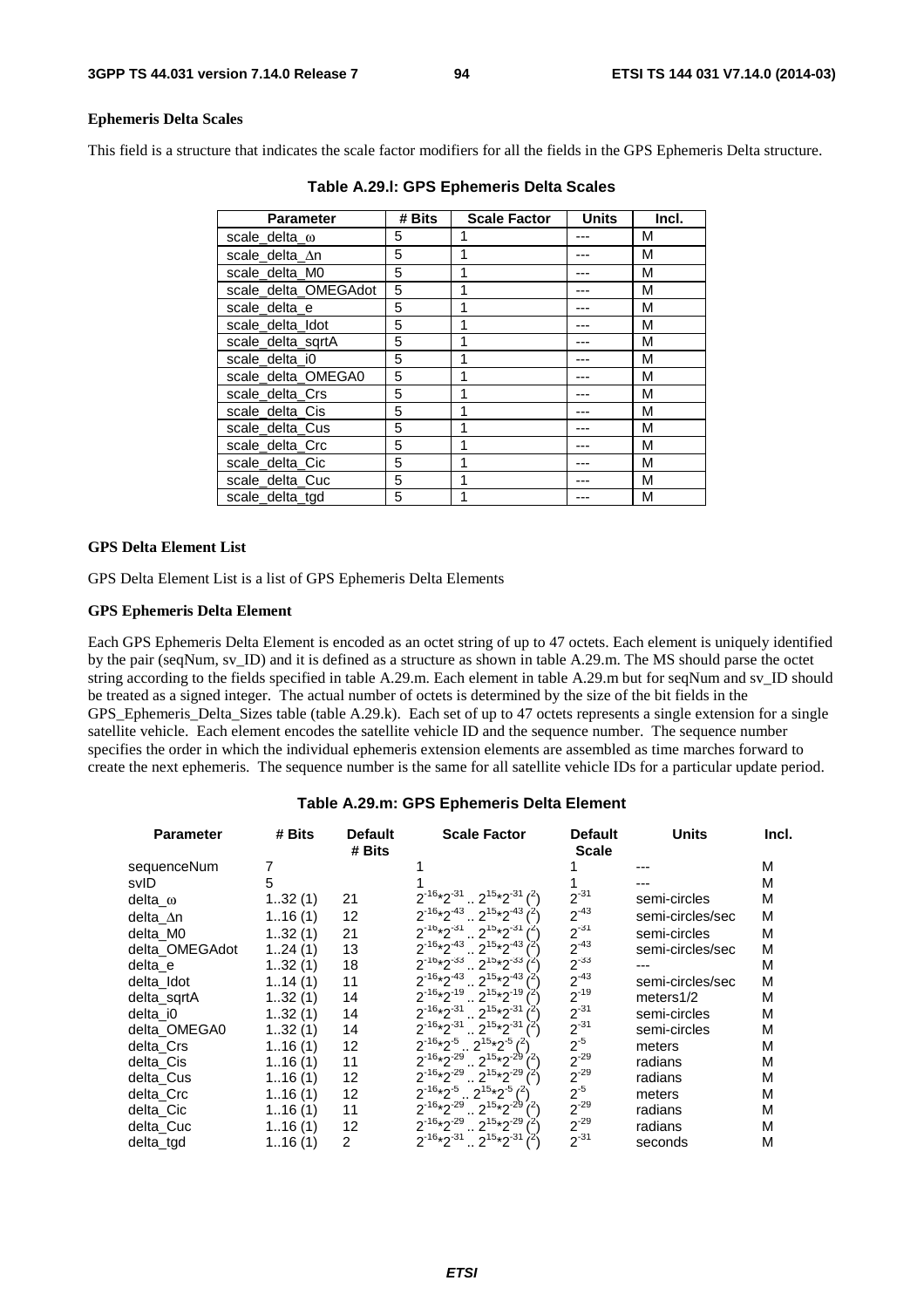- (1) The number of bits of each signed integer field is variable and it is indicated once for all numEphemerisDeltas by the structure ephemerisDeltasSizes. When the ephemerisDeltaSizes field is not present, the values found in the columns 'Default # Bits' shall be used.
- (2) The scale factor of each parameter is variable around the default scale factor. The variation for each field is indicated once for all numEphemerisDeltas by the structure ephemerisDeltasScales. For example, if the scale factor modifier for delta\_omega has a value of 4, the scale factor for delta\_omega is  $2^4 * 2^{31}$ . When the ephemerisDeltaScales is not used, the values found in the column 'Default Scale' shall be used.

#### **sequenceNum**

This field indicates the order of the Ephemeris delta terms. The ephemeris constructed for use in satellite positioning is built by adding the delta terms to the referenced GPS\_Navigation Model in the order dictated by this sequence number. The sequence number shall remain the same for each svID in an epoch of Ephemeris Deltas corresponding to a particular update interval.

#### **svID**

This field identifies the satellite ID within a particular sequenceNum or epoch.

These fields, with the exception of sequenceNum and svID, specify the deltas to be added to the existing Ephemeris to create a new Ephemeris suite that is extended from its predecessor by the time provided in the 'validityPeriod' parameter. To compute the time of ephemeris for the newly constructed ephemeris, validityPeriod is added to the preceding toe. The ephemeris time of clock (toc) is set equal to the toe.

For each of the other ephemeris terms the corresponding delta ephemeris term is added in order to create the updated ephemeris. The terms delta M0, delta i0, and delta OMEGA0 of the delta ephemeris must be extrapolated prior to the addition of the delta terms as follows:

$$
delta_{i} M_{0(i+1)} = delta_{i} M_{0(i)} + (\sqrt{\frac{\mu}{A_i^{3}}} + \Delta n_i)^* dt
$$

Where  $\mu$  is the WGS 84 value of the earth"s gravitational constant for GPS user and is equal to 3.986005  $*10^{14}$  $m<sup>3</sup>/sec<sup>2</sup>$ , and A(i) is the semi-major axis associated with this satellite"s update. The extrapolation of delta\_M0, uses the prior set"s sqrtA term to compute  $A_{(i)}$  as the square of sqrt $A_{(i)}$ .

$$
delta\_OMEGA0_{(i+1)} = delta\_OMEGA0_{(i)} + delta\_OMEGA0_{(i)} * dt
$$

$$
i0_{(i+1)} = i0_{(i)} + Idot_{(i)} * dt
$$

Where dt is equal to the validity period \* 3600. The terms af0, and af1 from the GPS clock model must be extrapolated as follows:

$$
af0_{(i+1)} = af0_{(i)} + af1_{(i)} * dt + af2 * dt2
$$

$$
af1_{(i+1)} = af1_{(i)} + 2 * af2_{(i)} * dt
$$

$$
af2_{(i+1)} = af2_{(i)}
$$

Where af0, af1, and af2 are the clock model terms as shown in table A.29.c

dt is equal to the validity period represented in seconds (validityPeriod \* 3600)

The following demonstrates the application of the ephemeris extension technique. Assume the validityPeriod  $= 5$ , representing: (5+1) hours = 6 hours, and the GPS Navigation model for a particular satellite, identified by the reference IOD has a toe  $= 0$  seconds.

The toe for sequenceNumber 1 is computed by adding the validityPeriod to the initial toe of 0 as  $0 + 6$  hours =  $0 + 6$ 21600 seconds. The new ephemeris is constructed by adding the delta ephemeris terms from set 1 to the reference ephemeris creating the new ephemeris, which will be used for the next six hours. For the five terms listed above (delta\_M0, delta\_i0, delta\_OMEGA0, af0, and af1) the extrapolation described must occur prior to the addition of the delta term.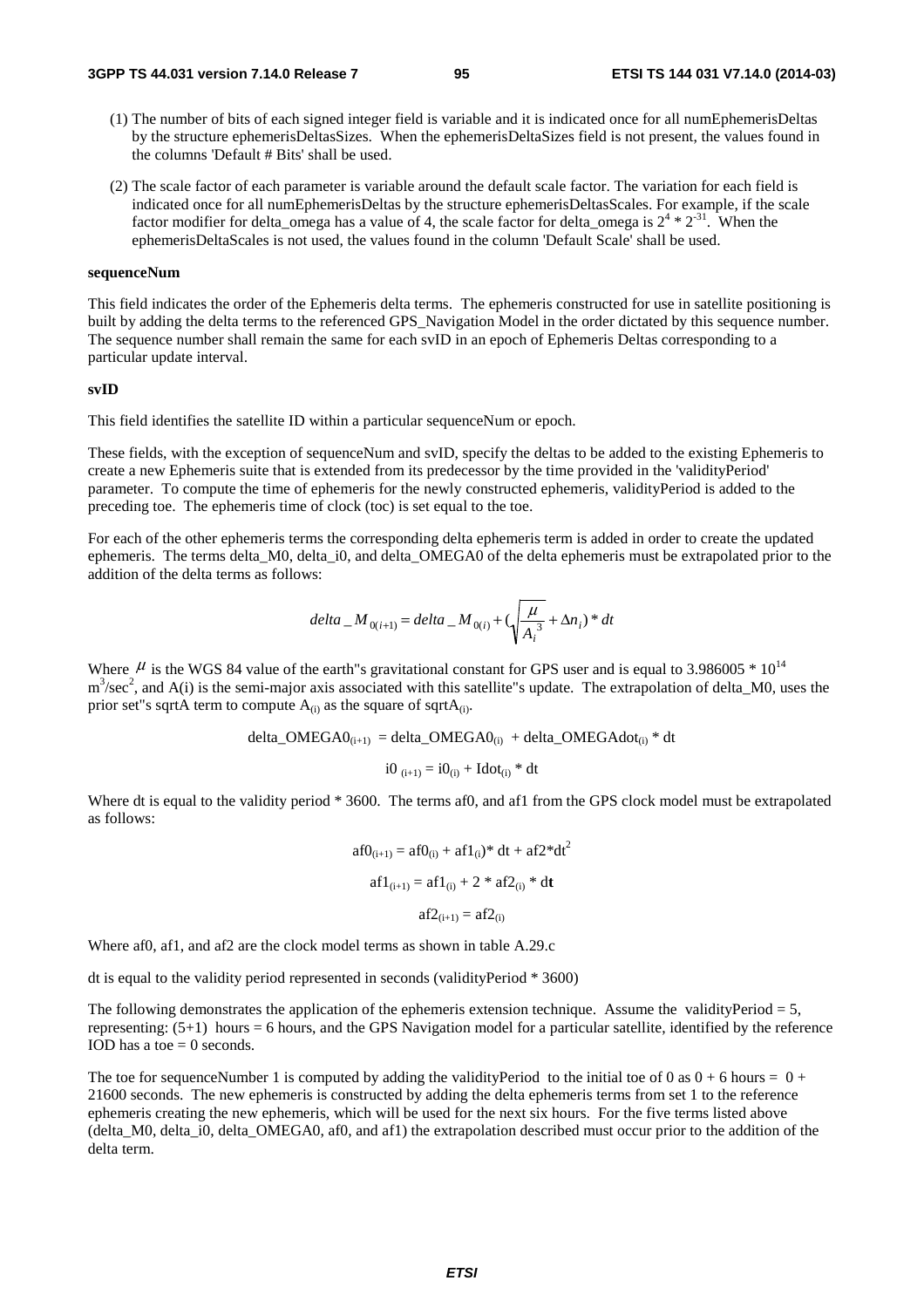The next ephemeris computation will occur by adding the validityPeriod to the current toe of  $21600$  as:  $21600 + 6$  hours  $= 21600 + 21600 = 43200$ . The ephemeris delta terms from set two are added to the ephemeris resulting from the prior addition to create the next ephemeris. This is done for each satellite vehicle ID.

#### **GPS Ephemeris Extension check**

The GPS Ephemeris Extension check provides information about non foreseen events that occurred during the period starting at the gpsBeginTime to the current time. An event is signified through a bit string . Each bits refers to one PRN. If a bit is set to one, this means that the ephemeris extension is no longer valid for this specific PRN. In order to indicate planned future manuvers an end time is provided. The SMLC can indicate that a future event is planned between the current time and the end time of this ephemeris extension.

## **Table A.29.n: Ephemeris Extension check**

| <b>Parameter</b> | <b>Presence</b> | <b>Note</b>     |
|------------------|-----------------|-----------------|
| gpsBeginTime     | М               | See Table A.29o |
| qpsEndTime       | М               | See Table A.29p |
| gpsSatEventsInfo | м               | See Table A.29g |

## **GPS Begin Time**

The GPS begin time corresponds to the GPS Week and GPS Seconds of Estimation of the ephemeris extensions block.

### **Table A.29.o: GPS Begin Time**

| Parameter       | # Bits | <b>Scale Factor</b> | Units   | lncl. |
|-----------------|--------|---------------------|---------|-------|
| <b>GPS Week</b> | 10     |                     | Weeks   | M     |
| GPS TOW         | 20     |                     | Seconds | M     |

## **GPS End Time**

The GPS end time represents the final time the Ephemeris extension is valid.

## **Table A.29.p: GPS End Time**

| Parameter       | # Bits         | <b>Scale Factor</b> | Units   | Incl. |
|-----------------|----------------|---------------------|---------|-------|
| <b>GPS Week</b> | $\overline{ }$ |                     | Weeks   | М     |
| <b>GPS TOW</b>  | 20             |                     | Seconds | М     |

## **GPS Sat Event Information**

This IE is designed to indicate events that have or may occur between the gpsBeginTime and the gpsEndTime.

## **Table A.29.q: GPS Sat Event Information**

| Parameter               | # Bits   | <b>Scale Factor</b> | Units | Incl. |
|-------------------------|----------|---------------------|-------|-------|
| <b>EventOccurred</b>    | ົດ<br>ےت | -                   | -     | М     |
| <b>FutureEventNoted</b> | າາ<br>ےت | ۰                   | -     | M     |

#### **EventOccurred**

If a bit is is clear in the eventOccured field it indicates that a satellite maneuver has not occurred since the ganssBeginTime nor is a maneuver planned for the next sixty minutes.

### **FutureEventNoted**

If a bit is set in the futureEventNoted field it indicates that a maneuver is planned during the time period between current time plus sixty minutes and gpsEndTime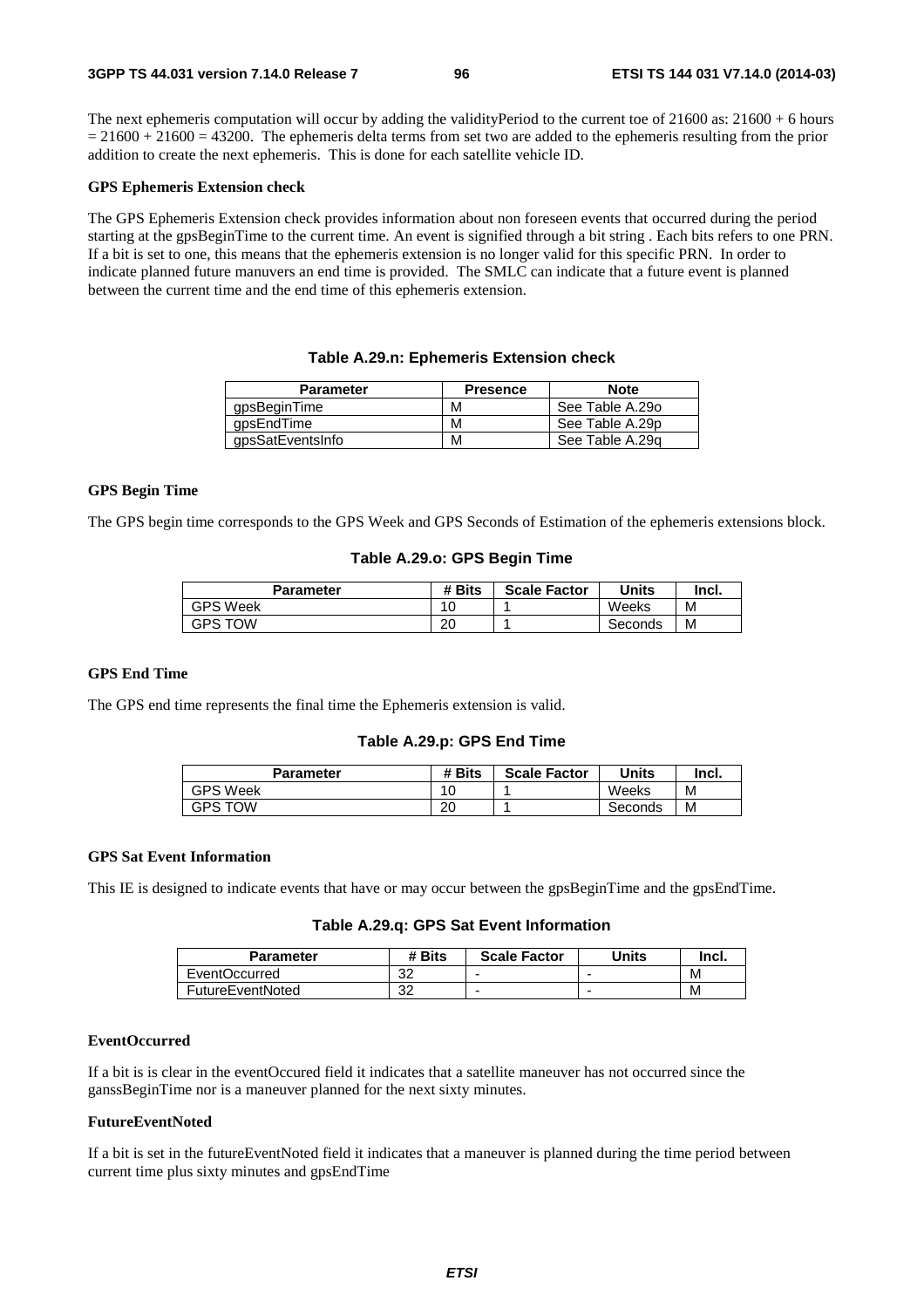## A.4.2.5 More Assistance Data To Be Sent Element

This element is set by the SMLC to indicate to the MS if more Assistance Data components or a the final RRLP Measure Position Request component will be sent in the current procedure in order to deliver the entire set of assistance data.

## A.4.2.6 GANSS Assistance Data

The GANSS Assistance Data consists of two or more data elements depending on the number of GNSS constellations included in the GANSS Assistance Data. GANSS Assistance Data elements are of two different types: GANSS Common Assistance Data and GANSS Generic Assistance Data. GANSS Common Assistance Data element is included at most only once and it contains Information Elements that can be used with any GNSS constellation. GANSS Generic Assistance data element can be included multiple times depending on the number of GNSS constellations supported in the GANSS Assistance Data. One GANSS Generic Assistance Data element contains Information Elements dedicated only for one specific GNSS constellation at a time. If two or more constellations are supported, GANSS Generic Assistance Data is given for each constellation separately.

The fields in GANSS Assistance Data are listed in Table A.30 below. As table A.30 shows, all fields are optional.

| Table A.30: Fields in the GANSS Assistance Data element |
|---------------------------------------------------------|
|---------------------------------------------------------|

| Element                              | <b>Presence</b> | Repetition |
|--------------------------------------|-----------------|------------|
| <b>GANSS Common Assistance Data</b>  |                 | No.        |
| <b>GANSS Generic Assistance Data</b> |                 | Yes        |

When RRLP pseudo-segmentation is used, Tables A.30, A.31 and A.39 indicate which parameters may be repeated in more than one RRLP segment in order to provide data for multiple constellations, satellites or signals. When any such parameter appears in more than one segment, the following rules shall apply.

- 1. There shall be no repetition of the same data for the same constellation, satellite or signal even though there might be multiple realizations of the IEs for the same constellation, satellite or signal. For example, DGANSS corrections may occur multiple times for the same satellite.
- 2. Optional and conditional elements in the parameter not associated with a particular constellation, satellite or signal shall each appear in at most one RRLP segment.
- 3. Any mandatory element not associated with a particular constellation, satellite or signal shall assume consistent values in the case of an element related to current reference time and the same value otherwise.
- 4. The maximum number of constellations, satellites or signals defined in sub-clause 5.1 for which data can be included for any parameter in one RRLP segment shall apply also when counted over all RRLP segments.

## A.4.2.6.1 GANSS Common Assistance Data

GANSS Common Assistance Data element contains GNSS constellation independent information elements that can be applied on any specific GNSS or on a combination of GNSS. GANSS Common Assistance Data fields are included in GANSS Assistance Data only once. This element can contain one or more of the fields listed in table A.31 below. As Table A.31 shows, all fields are optional.

| Field                           | <b>Presence</b> | <b>Repetition</b> |
|---------------------------------|-----------------|-------------------|
| <b>GANSS Reference Time</b>     |                 | No                |
| <b>GANSS Reference Location</b> |                 | No                |
| <b>GANSS Ionospheric Model</b>  |                 | No                |

## **GANSS Reference Time**

This field specifies the GANSS Time Of Day (TOD) with uncertainty and relationship between GANSS Reference Time and air-interface timing of the BTS transmission in the reference cell. These fields occur once per message; some are mandatory and some are optional, as shown in Table A.33.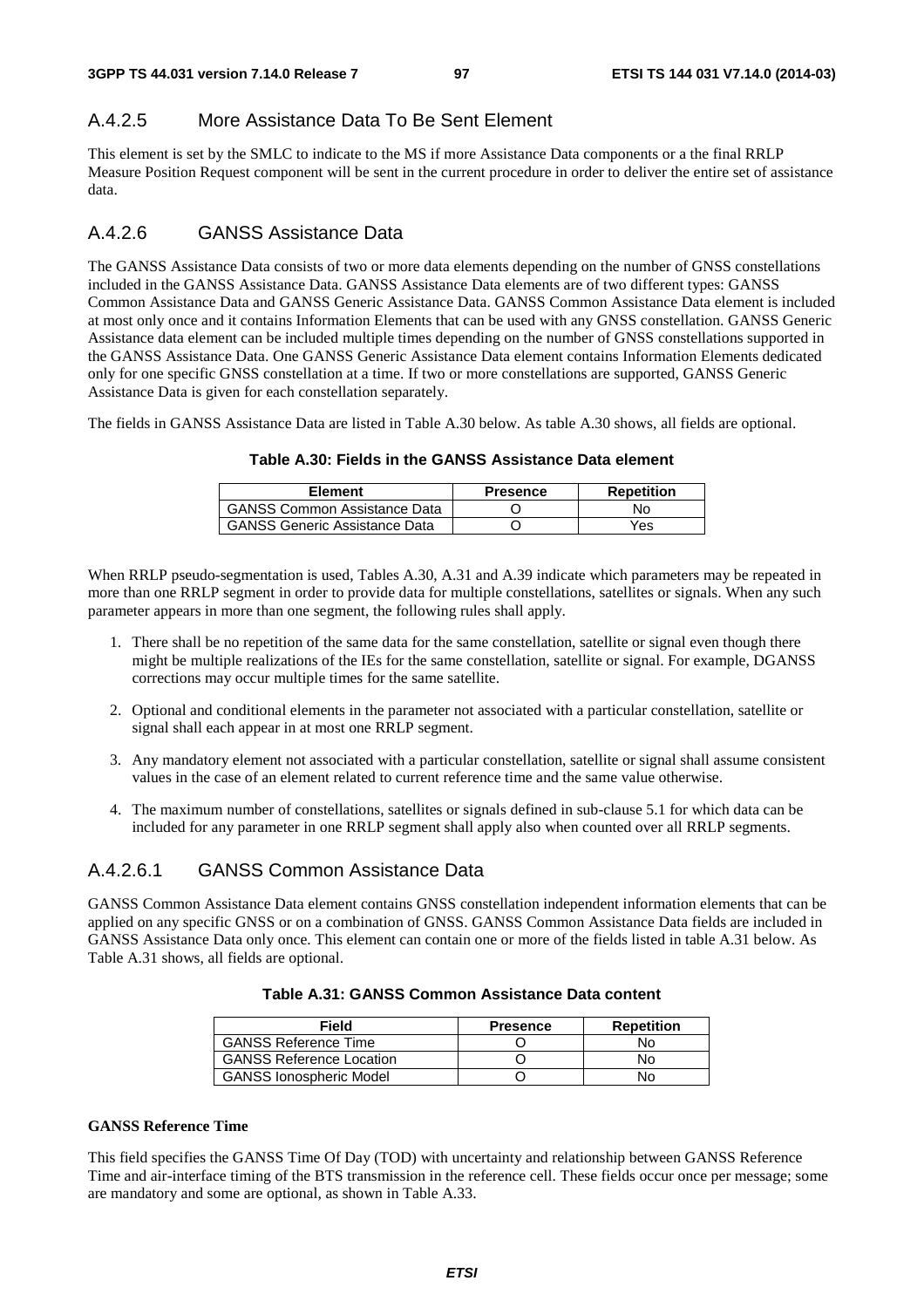When GANSS TOD -GSM Time association is present, GANSS TOD and BCCH/BSIC/FN<sub>m</sub>/TN/BN IEs provide a valid relationship between GANSS TOD and GSM time, as seen at the approximate location of the MS, i.e. the propagation delay from BTS to MS shall be compensated for by the SMLC. Depending on implementation, the relation between GANSS TOD and GSM time may have varying accuracy. Therefore, the uncertainty of the timing relation is provided in GANSS TOD Uncertainty. If the propagation delay from BTS to MS is not accurately known, the SMLC shall use the best available approximation of the propagation delay and take the corresponding delay uncertainty into account in the calculation of the field GANSS TOD Uncertainty. When GANSS TOD -GSM Time association is not present, GANSS TOD is an estimate of current GANSS TOD at time of reception of the RRLP segment containing this data by the MS. The SMLC should achieve an accuracy of +/- 3 seconds for this estimate including allowing for the transmission delay between SMLC and MS of the RRLP segment containing GANSS TOD. Note that the MS should further compensate GANSS TOD for the time between the reception of the segment containing GANSS TOD and the time when the GANSS TOD field is used.

## **Table A.33: GANSS Reference Time**

| <b>Parameter</b>                                                                              | # Bits | <b>Scale Factor</b>                                 | Range              | <b>Units</b> | Incl.        |
|-----------------------------------------------------------------------------------------------|--------|-----------------------------------------------------|--------------------|--------------|--------------|
| GANSS Reference Time Information (once per message)                                           |        |                                                     |                    |              |              |
| <b>GANSS Day</b>                                                                              | 13     |                                                     | $0 - 8191$         | day          | O            |
| <b>GANSS TOD</b>                                                                              | 17     |                                                     | $0 - 86399$        | sec          | м            |
| <b>GANSS TOD Uncertainty</b>                                                                  |        |                                                     | 0127               |              | O            |
| GANSS_TIME_ID                                                                                 | 3      | ---                                                 | ---                | ---          | $O$ (note 3) |
|                                                                                               |        | GANSS TOD - GSM Time Association (once per message) |                    |              |              |
| <b>BCCH Carrier</b>                                                                           | 10     |                                                     | $0 - 1023$         | ---          | $O$ (note 1) |
| <b>BSIC</b>                                                                                   | 6      |                                                     | $0 - 63$           | ---          | $O$ (note 1) |
| <b>FNm</b>                                                                                    | 21     |                                                     | $0 - (2^{21} - 1)$ | frames       | $O$ (note 1) |
| TN                                                                                            | 3      |                                                     | $0 - 7$            | timeslots    | $O$ (note 1) |
| BN                                                                                            | 8      |                                                     | $0 - 156$          | bits         | $O$ (note 1) |
| FN <sub>1</sub>                                                                               | 7      | $2^{-30}$                                           | $-5.9605e-8 -$     | sec/sec      | $O$ (note 2) |
|                                                                                               |        |                                                     | +5.8673e-8         |              |              |
| NOTE 1: All of these fields shall be present together, or none of them shall be present.      |        |                                                     |                    |              |              |
| NOTE 2: This field can be optionally included if GANSS TOD - GSM Time association is present. |        |                                                     |                    |              |              |
| NOTE 3. Absence of this field means Galileo system time.                                      |        |                                                     |                    |              |              |

## **GANSS Day**

This field specifies the sequential number of days from the origin of the GNSS system time indicated by GANSS\_TIME\_ID modulo 8192 days (about 22 years). This field is optional.

Range: 0 - 8191 days

## **GANSS TOD**

Integer number of GANSS TOD seconds within the current day.

Range: 0 - 86399 s.

## **GANSS TOD Uncertainty**

GANSS TOD uncertainty value as described in 3.2.9. This field is optional.

## **GANSS\_TIME\_ID**

This field specifies the GNSS system time used in GANSS Reference Time.

## **Table A.34: GANSS\_TIME\_ID**

| <b>GANSS TIME ID</b>    | <b>Indication</b> |
|-------------------------|-------------------|
| Reserved for future use | $\mathbf{u}$      |

## **BCCH Carrier/BSIC/FNm/TN/BN/FN1**

These fields specify the state of the GSM frame number, respectively, of the reference BTS with the specified BCCH carrier and BSIC at the time that correspond to GANSS TOD. Also, the drift rate of the frame timing,  $FN_1$ , with respect to the GANSS TOD is optionally given. The SMLC shall use the current serving BTS as the reference BTS. The target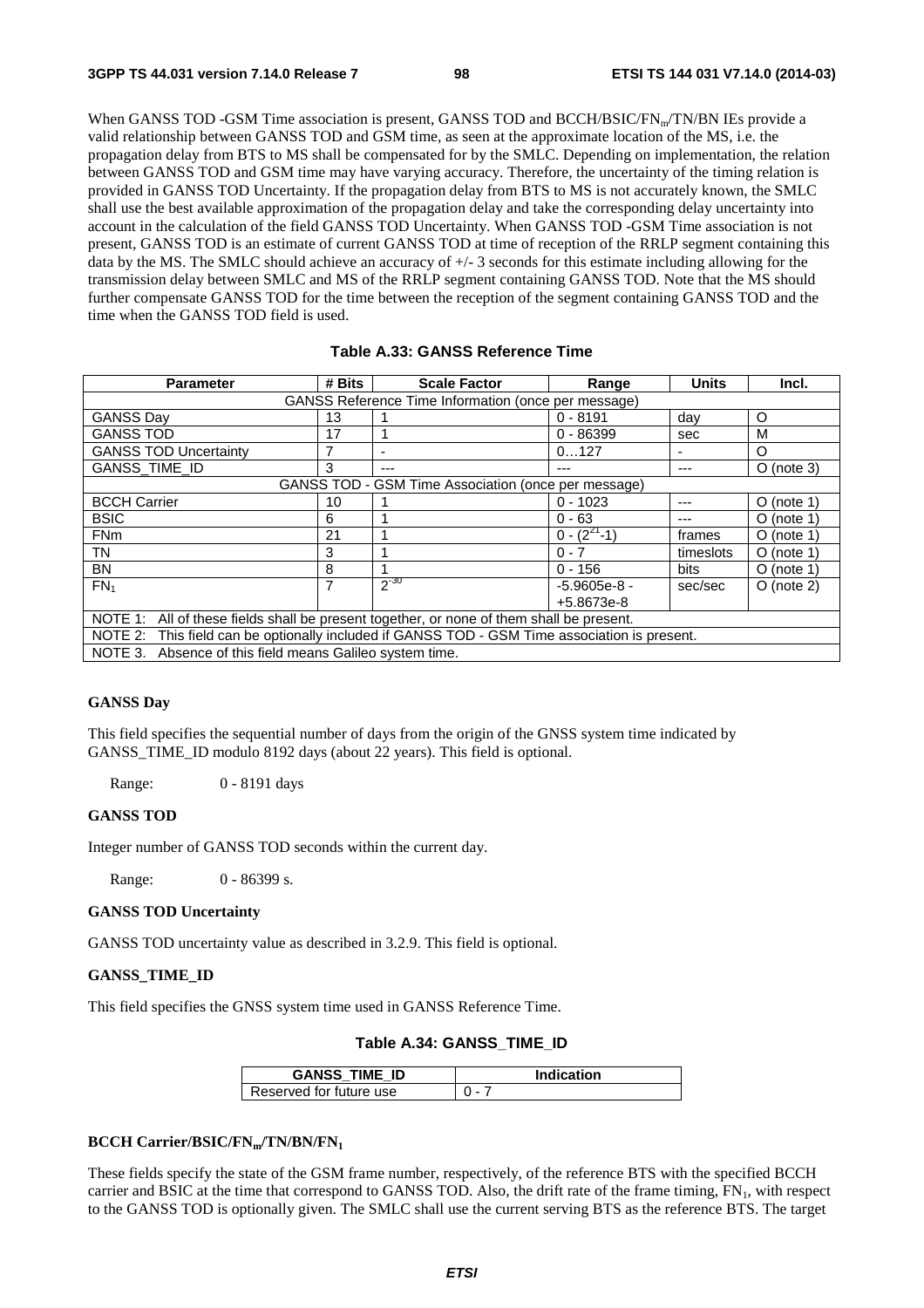MS has the option of rejecting a GANSS position request or GANSS assistance data if the reference BTS is not the serving BTS. If  $FN_m$  field is present in the assistance, cellular time parameters  $FN_m/TN/BN$  shall be aligned with the integer GANSS TOD second given in GANSS TOD field.

#### **GANSS Reference Location**

The Reference Location field contains a 3-D location (with uncertainty) specified as per 3GPP TS 23.032. The purpose of this field is to provide the MS with a priori knowledge of its location in order to improve GNSS receiver performance. The allowed shape is 3-D location with uncertainty (ellipsoid point with altitude and uncertainty ellipsoid).

NOTE: If GPS Assistance Data component is present as well, the SMLC should include the Reference Location either in the GPS Assistance Data or GANSS Common Assistance Data element.

## **GANSS Ionospheric Model**

GANSS Ionospheric Model contains parameters to model the propagation delay of the GNSS signals through the ionosphere. The information elements in this field are shown in Table A.35. Proper use of these fields allows a single-frequency GNSS receiver to remove the ionospheric delay from the pseudorange measurements.

| <b>Parameter</b>                                                                | # Bits                                       | <b>Scale Factor</b> | <b>Units</b> | Incl.         |  |
|---------------------------------------------------------------------------------|----------------------------------------------|---------------------|--------------|---------------|--|
|                                                                                 | <b>GANSS lonosphere Model Parameters</b>     |                     |              |               |  |
| $a_{i0}$                                                                        | 12                                           |                     |              | м             |  |
| $a_{i1}$                                                                        | 12                                           |                     |              | М             |  |
| $a_{i2}$                                                                        | 12                                           |                     | ---          | м             |  |
|                                                                                 | <b>GANSS lonosphere Regional Storm Flags</b> |                     |              |               |  |
| Storm Flag 1                                                                    |                                              |                     |              | $O$ (note 1)  |  |
| Storm Flag 2                                                                    |                                              |                     |              | (note 1)<br>O |  |
| Storm Flag 3                                                                    |                                              |                     | ---          | (note 1)<br>0 |  |
| Storm Flag 4                                                                    |                                              | ---                 | ---          | (note 1)<br>O |  |
| Storm Flag 5                                                                    |                                              |                     | ---          | (note 1)<br>O |  |
| NOTE 1: All of these fields shall be present together, or none of them shall be |                                              |                     |              |               |  |
| present.                                                                        |                                              |                     |              |               |  |

**Table A.35: GANSS Ionospheric Model** 

#### **GANSS Ionosphere Parameters**

The ionosphere model parameters are used to estimate the ionospheric distortions on pseudoranges as described in [11] on page 71.

## **GANSS Ionosphere Regional Storm Flags**

Ionosphere storm flags (1,…,5) are optionally provided separately for five different regions as described in [11] on page 71.

## A.4.2.6.2 GANSS Generic Assistance Data

GANSS Generic Assistance data elements contain Information Elements that are applied on one specific GNSS at a time indicated by GANSS ID. The format of the IE"s remains the same regardless of the GANSS; only the values of the parameters and inclusion of certain optional fields will vary.

GANSS Generic Assistance Data is repeated for each GNSS included in GANSS Assistance Data. GANSS Generic Assistance Data can contain one or more of the elements listed in Table A.39 below. As Table A.39 shows, all fields are optional.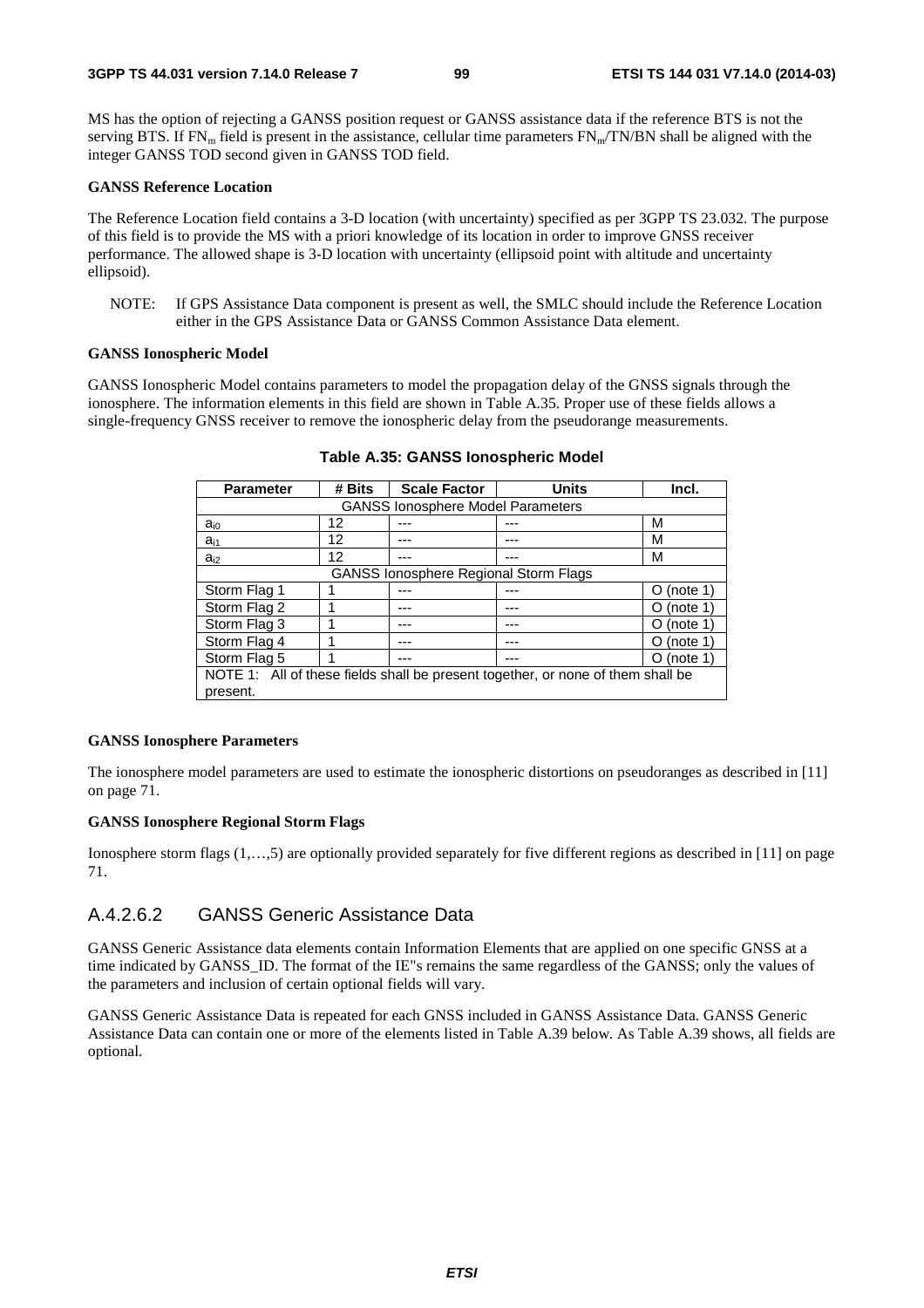| <b>Element</b>                                 | <b>Presence</b> | <b>Repetition</b> |
|------------------------------------------------|-----------------|-------------------|
| <b>GANSS ID</b>                                | $O$ (note 1)    | No                |
| <b>GANSS Time Model</b>                        |                 | Yes               |
| <b>DGANSS Corrections</b>                      |                 | Yes               |
| <b>GANSS Navigation Model</b>                  |                 | Yes               |
| <b>GANSS Real-Time Integrity</b>               |                 | Yes               |
| <b>GANSS Data Bit Assistance</b>               |                 | Yes               |
| <b>GANSS Reference Measurement Information</b> |                 | Yes               |
| <b>GANSS Almanac Model</b>                     |                 | Yes               |
| <b>GANSS UTC Model</b>                         |                 | No                |
| <b>GANSS Ephemeris Extension</b>               |                 | Yes               |
| <b>GANSS Ephemeris Ext Check</b>               |                 | No                |
| NOTE 1: Absence of this field means Galileo.   |                 |                   |

## **Table A.39: GANSS Generic Assistance Data content**

## **GANSS\_ID**

This field indicates the GNSS for which the following assistance data IE"s in GANSS Generic Assistance Data element are dedicated. The supported GANSS are listed in Table A.40. Absence of this field indicates Galileo.

Range: 0 - 7

#### **Table A.40: GANSS\_ID**

| <b>GANSS ID</b>         | <b>Indication</b> |
|-------------------------|-------------------|
| Reserved for future use | ດ-                |

### **GANSS Time Model**

This field specifies a model to relate GNSS system time to a selected time reference. GNSS Time Offset ID (GNSS\_TO\_ID) identifies the GNSS for which the relation is provided.

The SMLC may send multiple GANSS Time Models for a specific GNSS depending on the number of the allowed satellite systems in GANSS Position Method. For example, the SMLC may send two GANSS Time Models for Galileo to give the relations between Galileo and two GNSS system times.

## **Table A.41: GANSS Time Model**

| <b>Parameter</b>                  | # Bits | <b>Scale Factor</b> | Range        | Units                | Incl. |
|-----------------------------------|--------|---------------------|--------------|----------------------|-------|
| <b>GANSS Time Model Reference</b> | 16     | ∱∩                  | $0 - 604784$ | S                    | M     |
| Time                              |        |                     |              |                      |       |
| l ao                              | 16     | $-35$               |              | sec                  | м     |
| l A1                              | 13     | ∩-51                |              | sec/sec              |       |
| l <sub>A2</sub>                   |        | $-68$               |              | sec/sec <sup>2</sup> | U     |
| GNSS_TO_ID                        | J      | $---$               | $---$        | $---$                | M     |
| Week Number                       | 13     |                     | $0 - 8191$   | week                 |       |

#### **GANSS Time Model Reference Time**

This field specifies the reference time of week for GANSS Time Model and it is given in GNSS specific system time..

Range: 0 - 255 h

## $T_{A0}/T_{A1}/T_{A2}$

These fields specify the GANSS Time Model for a specific GNSS system by constant and first and second order terms of polynomial. The first and second order terms are optional.

### **GNSS\_TO\_ID**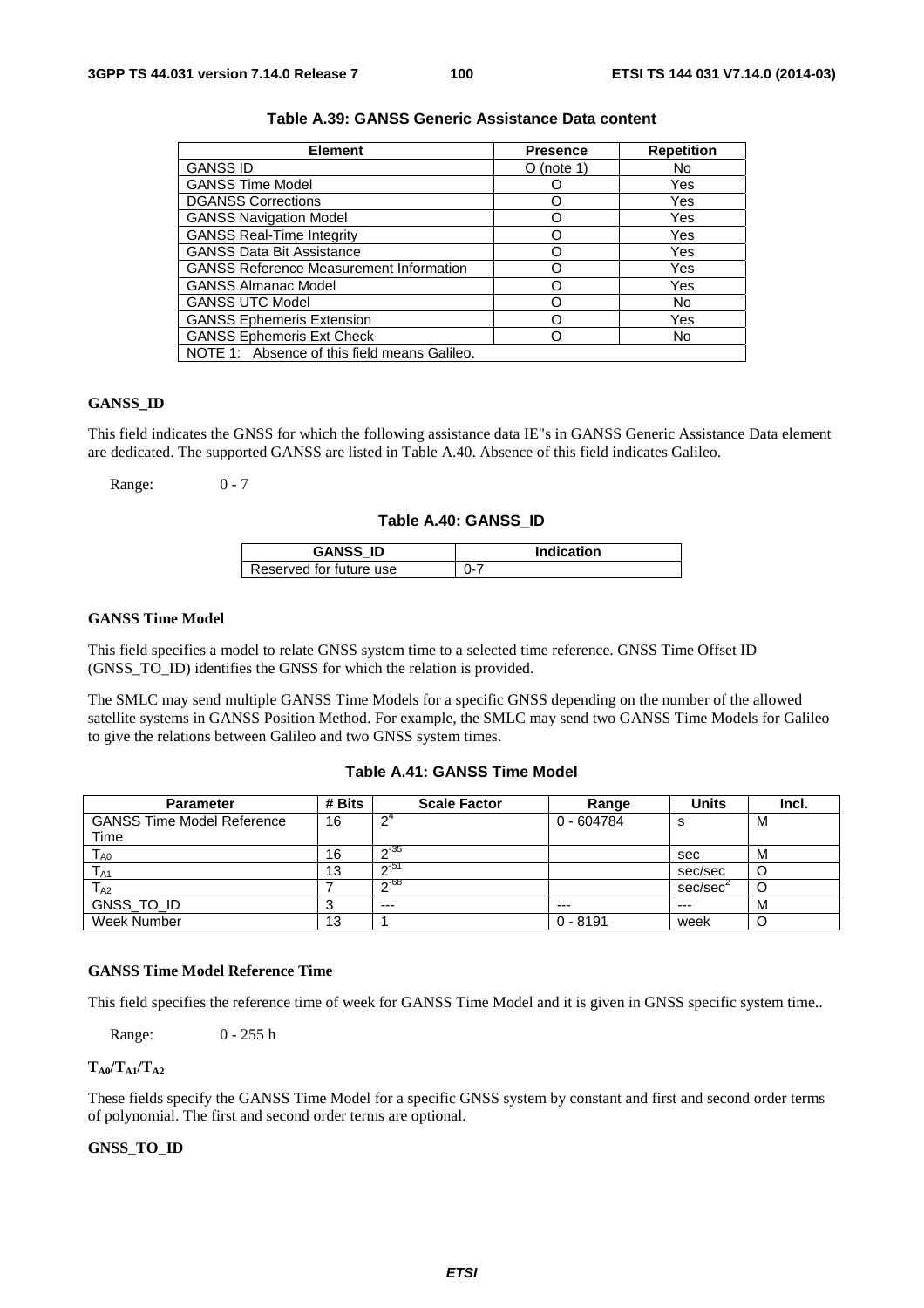This field specifies GNSS Time Offset ID. GANSS Time Model contains parameters to convert GNSS System Time from the system indicated by GANSS\_ID to GNSS System Time indicated by GNSS\_TO\_ID. The conversion is defined e.g. in [11].

**Table A.42: GNSS\_TO\_ID** 

| <b>GNSS TO ID</b>       | Indication |
|-------------------------|------------|
| rdo                     |            |
| <b>GALILEO</b>          |            |
| Reserved for future use | 2-7        |

## **Week Number**

This field specifies the reference week of GANSS Time Model given in GNSS specific system time. This field is optional.

## **DGANSS Corrections**

These fields specify the DGANSS corrections to be used by the MS.

| <b>Parameter</b>                                               | # Bits        | <b>Scale Factor</b>                                                      | Range      | <b>Units</b> | Incl. |  |
|----------------------------------------------------------------|---------------|--------------------------------------------------------------------------|------------|--------------|-------|--|
| The following fields occur once per message                    |               |                                                                          |            |              |       |  |
| <b>DGANSS Reference Time</b>                                   |               | 30                                                                       | $0 - 3570$ | seconds      | м     |  |
|                                                                |               | The following fields occur once per GANSS signal type (N_SGN_TYPE times) |            |              |       |  |
| GANSS_Signal_ID                                                | 3             | ---                                                                      | ---        |              | м     |  |
| Status/Health                                                  | 3             |                                                                          | $0 - 7$    |              | м     |  |
| N SGN                                                          | 4             |                                                                          | $1 - 16$   | ---          | м     |  |
| The following fields occur once per GANSS Signal (N_SGN times) |               |                                                                          |            |              |       |  |
| SV_ID                                                          | 6             |                                                                          | 063        |              | M     |  |
| <b>IOD</b>                                                     | 10            | ---                                                                      |            |              | м     |  |
| <b>UDRE</b>                                                    | $\mathcal{P}$ | ---                                                                      | $0 - 3$    | $---$        | м     |  |
| <b>PRC</b>                                                     | 12            | 0.32                                                                     | ±655.04    | meters       | м     |  |
| <b>RRC</b>                                                     | 8             | 0.032                                                                    | ±4.064     | meters/sec   | м     |  |

## **Table A.43: DGANSS Corrections**

## **DGANSS Reference Time**

This field indicates the baseline time for which the DGANSS corrections are valid as modulo 3600 s. DGANSS Reference Time is given in GNSS system time.

Range: 0 - 3600 s

## **N\_SGN\_TYPE**

This field indicates the number of GNSS signal types included in DGANSS IE.

## **GANSS\_Signal\_ID**

DGANSS corrections are ordered per GNSS signal type identified by GANSS\_Signal\_ID. The supported signals are listed in Table A.59.

## **Status/Health**

This field indicates the status of the differential corrections contained in the broadcast message. The values of this field and their respective meanings are shown below in Table A.44.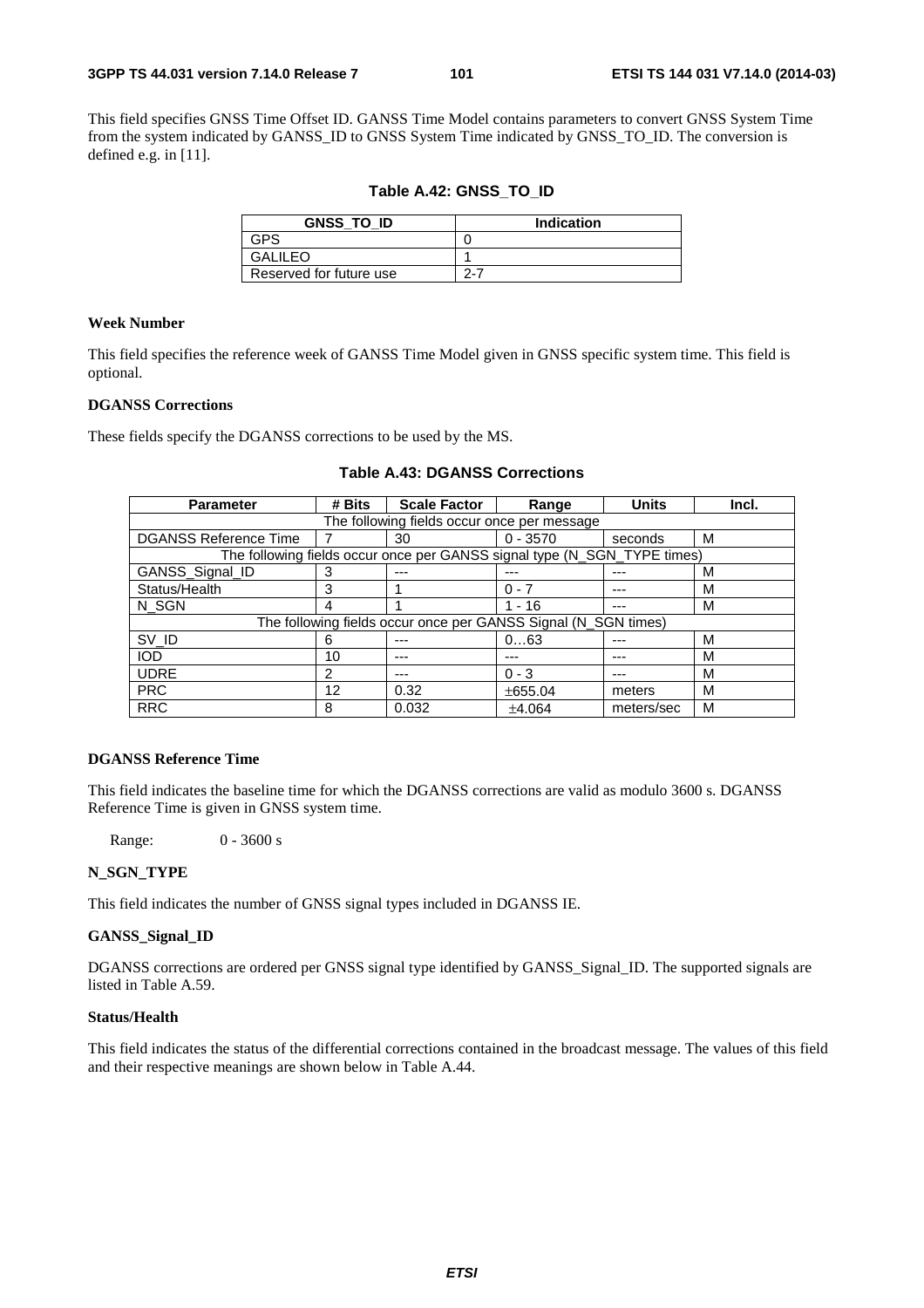| Code | <b>Indication</b>                            |  |  |
|------|----------------------------------------------|--|--|
| 000  | UDRE Scale Factor = $1.0$                    |  |  |
| 001  | UDRE Scale Factor = $0.75$                   |  |  |
| 010  | UDRE Scale Factor = $0.5$                    |  |  |
| 011  | UDRE Scale Factor = $0.3$                    |  |  |
| 100  | UDRE Scale Factor = $0.2$                    |  |  |
| 101  | UDRE Scale Factor = $0.1$                    |  |  |
| 110  | Reference Station Transmission Not Monitored |  |  |
| 111  | Data is invalid - disregard                  |  |  |

**Table A.44: Values of Status/Health IE** 

The first six values in this field indicate valid differential corrections. When using the values described below, the "UDRE Scale Factor" value is applied to the UDRE values contained in the message. The purpose is to indicate an estimate in the amount of error in the corrections.

The value "110" indicates that the source of the differential corrections (e.g., reference station or external DGANSS network) is currently not being monitored. The value "111" indicates that the corrections provided by the source are invalid, as judged by the source. In the later case, the message shall contain no corrections for individual satellites. Any MS that receives DGANSS Corrections in a GANSS Assistance Data IE shall contain the appropriate logic to properly interpret this condition and look for the next IE.

## **N\_SGN**

This field indicates the number of signals per a specified GANSS\_Signal\_ID for which differential corrections are available. Corrections are possible for up to 16 signals.

## **SV\_ID**

The SV ID is an index number for a satellite.

#### **Issue Of Data**

Issue of Data field contains the identity for the GANSS Navigation Model.

#### **User Differential Range Error (UDRE)**

This field provides an estimate of the uncertainty  $(1-\sigma)$  in the corrections for the particular satellite. The value in this field shall be multiplied by the UDRE Scale Factor in the common Corrections Status/Health field to determine the final UDRE estimate for the particular satellite. The meanings of the values for this field are described in Table A.45.

| Value | <b>Indication</b>             |
|-------|-------------------------------|
| າດ    | UDRE $\leq 1.0$ m             |
|       | 1.0 m < UDRE $\leq$ 4.0 m     |
| ۱۸    | 4.0 m $<$ UDRE $\leq$ 8.0 m   |
|       | $8.0 \text{ m} < \text{UDRE}$ |

**Table A.45: Values of UDRE IE** 

Each UDRE value shall be adjusted based on the operation of an Integrity Monitor (IM) function which exists at the network (SMLC, GPS server, or reference GPS receiver itself). Positioning errors derived at the IM which are excessive relative to DGPS expected accuracy levels shall be used to scale the UDRE values to produce consistency.

### **Pseudo-Range Correction (PRC)**

This field indicates the correction to the pseudorange for the particular satellite at  $t_0$ . The value of this field is given in meters (m) and the resolution is 0.32, as shown in Table A.41 above. The method of calculating this field is described in [9].

If the SMLC has received a request for GANSS assistance data from an MS which included a request for the navigation models and DGANSS (i.e., bit D and E are set to one in "Requested GANSS Assistance Data, see 3GPP TS 49.031), the SMLC shall determine, for each satellite, if the navigation model stored by the MS is still suitable for use with DGANSS corrections (also see navigation model update conditions right before Table A.46) and if so and if DGANSS corrections are supported the SMLC should send DGANSS corrections without including the navigation model.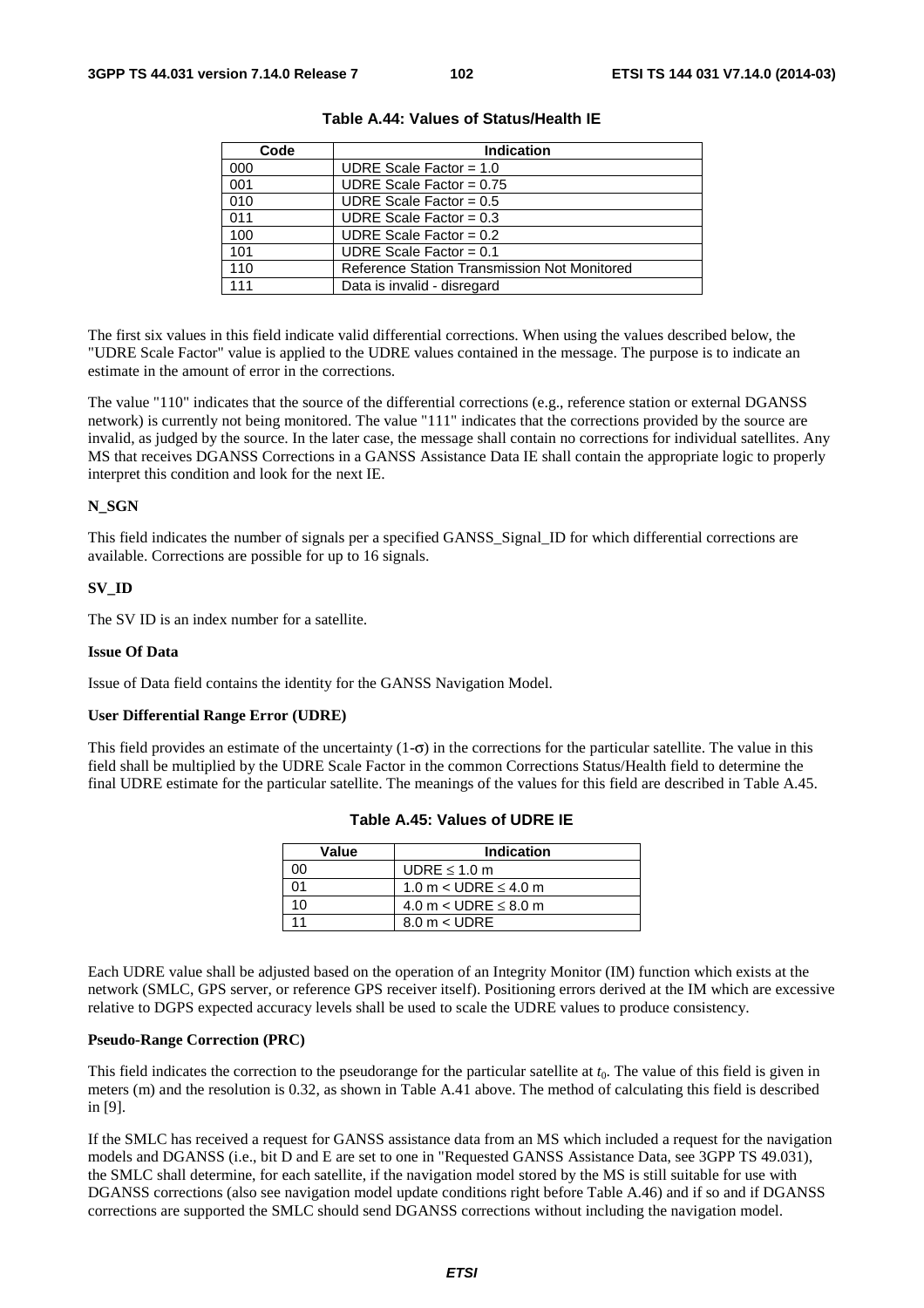#### **3GPP TS 44.031 version 7.14.0 Release 7 103 ETSI TS 144 031 V7.14.0 (2014-03)**

The IOD value sent for a satellite shall always be the IOD value that corresponds to the navigation model for which the pseudo-range corrections are applicable.

The pseudo-range correction shall correspond to the available navigation model (the one already stored in and identified by the MS or the one included in the same procedure as the pseudo-range correction). The MS shall only use the PRC value when the IOD value received matches its available navigation model.

#### **Pseudo-Range Rate Correction (RRC)**

This field indicates the rate-of-change of the pseudorange correction for the particular satellite, using the satellite ephemeris identified by the IOD IE. The value of this field is given in meters per second (m/sec) and the resolution is 0.032, as shown in table A.43 above. For some time  $t_1 > t_0$ , the corrections for IOD are estimated by

$$
PRC(t_{1,\text{IOD}}) = PRC(t_{0,\text{IOD}}) + RRC(t_{0,\text{IOD}}) \cdot (t_1 - t_0),
$$

and the MS uses this to correct the pseudorange it measures at  $t_1$ ,  $PR_m(t_1, IOD)$ , by

$$
PR(t_{1,\text{IOD}}) = PR_{m}(t_{1,\text{IOD}}) + PRC(t_{1,\text{IODE}}).
$$

The SMLC shall always send the RRC value that corresponds to the PRC value that it sends (see above for details). The MS shall only use the RRC value when the IOD value received matches its available navigation model.

In order to extend the life-time of DGANSS corrections, SMLC can send an optional  $2<sup>nd</sup>$  order rate-of-change of the pseudorange correction for the particular satellite using the satellite identified by the IOD IE. The value of this field is given in meters per second<sup>2</sup> (m/sec<sup>2</sup>). In this case, the corrections for IOD are estimated by

$$
PRC(t_{1,\text{IOD}}) = PRC(t_{0,\text{IOD}}) + RRC(t_{0,\text{IOD}}) \cdot (t_1 - t_0) + RRC2(t_{0,\text{IOD}}) \cdot (t_1 - t_0)^2,
$$

and the MS uses this to correct the pseudorange it measures at  $t_1$ ,  $PR_m(t_1, IOD)$ , by

$$
PR(t_{1,\text{IOD}}) = PR_{m}(t_{1,\text{IOD}}) + PRC(t_{1,\text{IODE}}).
$$

#### **GANSS Navigation Model**

This set of fields contains information required to manage the transfer of precise navigation data to the GANSS-capable MS. In response to a request from a MS for GANSS Assistance Data, the SMLC shall determine whether to send the navigation model for a particular satellite to an MS based upon factors like the T-Toe limit specified by the MS and any request from the MS for DGANSS (also see above). This information includes control bit fields as well as satellite ephemeris and clock corrections and clock and orbit accuracy models. GANSS Orbit Model can be given in Keplerian parameters.

GANSS Navigation Model element can contain data up to at most 32 satellites. The individual fields are given in Table A.46 and the conditions for their presence is discussed below.

| <b>Parameter</b>                                              | # Bits           | <b>Scale Factor</b> | <b>Units</b> | Incl. |  |  |
|---------------------------------------------------------------|------------------|---------------------|--------------|-------|--|--|
| Navigation Model Flow Control (once per message)              |                  |                     |              |       |  |  |
| Num_Sat                                                       |                  |                     |              | М     |  |  |
| Non-Broadcast Indication                                      |                  |                     |              | М     |  |  |
| The following fields occur once per satellite (Num_Sat times) |                  |                     |              |       |  |  |
| <b>SVID</b>                                                   |                  |                     |              | м     |  |  |
| <b>SV Health</b>                                              |                  | ---                 |              | М     |  |  |
| <b>IOD</b>                                                    |                  |                     |              | М     |  |  |
| <b>GANSS Clock Model</b>                                      | See Table A.49.1 | ---                 |              | М     |  |  |
| <b>GANSS Orbit Model</b>                                      | See Table A.49.2 |                     | ---          | М     |  |  |

**Table A.46: GANSS Navigation Model contents** 

#### **Num\_Sat**

This field specifies the number of satellites that are included in the provided GANSS Navigation Model element. A range of 1-32 is available. This field is mandatory when the GANSS Navigation Model field is included in the GANSS Assistance Data message.

### **Non-Broadcast Indication**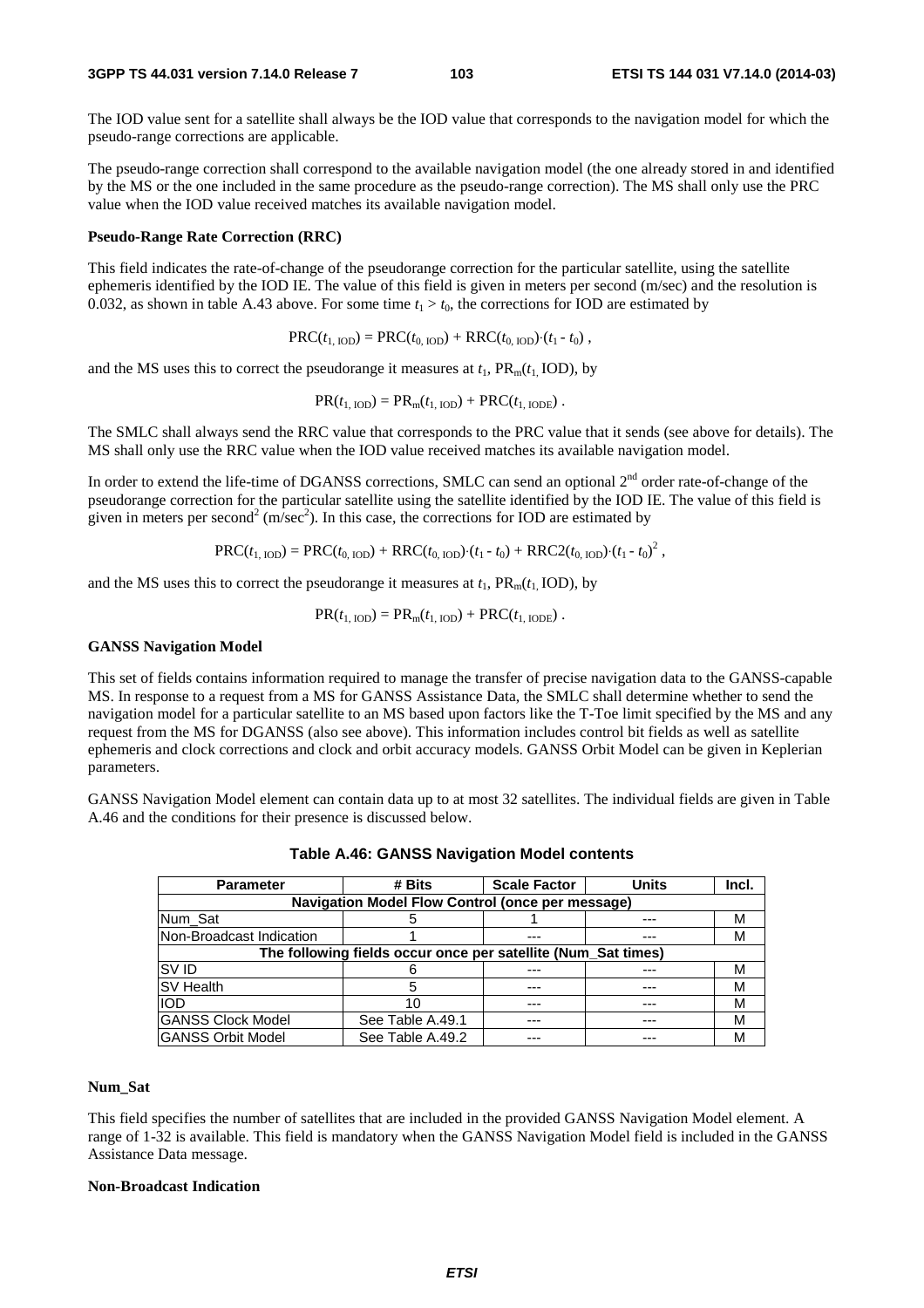This field indicates if the GANSS Navigation Model Elements are not derived from satellite broadcast data or are given in a format not native to the GANSS.

**Table A.47: Values of Non-Broadcast Indication Flag** 

| Value | <b>Non-Broadcast Indication</b>                                              |
|-------|------------------------------------------------------------------------------|
|       | <b>GANSS Navigation Data elements corresponding with broadcasted</b><br>data |
|       | GANSS Navigation Data element not derived from satellite broadcast           |

## **SV\_ID**

The field specifies the SV/Slot ID for which the GANSS Navigation Model Elements is given.

Range: 0 - 63

## **SV Health**

This parameter gives information about the satellite"s current health. The health values are GNSS system specific. In the case of Galileo, the SV Health bits have the encoding as in Table A.48.1.

| <b>Parameter</b>          | # Bits | <b>Scale</b><br>Factor | Range              | <b>Units</b>     |
|---------------------------|--------|------------------------|--------------------|------------------|
| E5a Data Validity Status  |        | $- - -$                | ი - 1              | <b>Bit field</b> |
| E5b Data Validity Status  |        | ---                    | . ი - 1            | <b>Bit field</b> |
| E1-B Data Validity Status |        | $- - -$                | $0 - 1$            | <b>Bit field</b> |
| E5a Signal Health Status  | 2      | $- - -$                | See [11]. Table 67 | <b>Bit field</b> |

**Table A.48.1: Galileo SV Health Bits [11, pages 75-76]** 

## **Issue Of Data**

Issue of Data field contains the identity for GANSS Navigation Model. In the case of broadcasted Galileo ephemeris, the IOD contains the IOD index as described in [11].

## **GANSS Clock Model**

GANSS clock model contains one or two clock model elements depending on the GNSS. Clock model shall be included once or twice depending on the MS capability.

If the MS is supporting multiple Galileo signals, SMLC shall include both F/Nav and I/Nav clock models in GANSS Clock Model IE if the SMLC assumes the MS to perform Location Information calculation using multiple signals. The MS capabilities to support multiple GNSS frequencies are indicated in the MS Classmark 3. Otherwise, SMLC shall include only the model suitable for the GNSS.

| <b>Parameter</b>                                                                          | # Bits     | <b>Scale Factor</b>                          | <b>Units</b>         | Incl.              |
|-------------------------------------------------------------------------------------------|------------|----------------------------------------------|----------------------|--------------------|
| Standard Satellite Clock Model (can occur multiple times per model, N_CLOCK, if selected) |            |                                              |                      |                    |
| lос                                                                                       | $14^{(u)}$ | 60                                           | sec                  |                    |
| af <sub>2</sub>                                                                           | 12         | $2^{-65}$ , if GANSS ID<br>indicates Galileo | sec/sec <sup>2</sup> |                    |
|                                                                                           |            |                                              |                      |                    |
| af <sub>1</sub>                                                                           | 18         | $2^{-45}$                                    | sec/sec              |                    |
| af <sub>0</sub>                                                                           | 28         | $2^{-33}$                                    | sec                  | $\mathsf{C}^{(1)}$ |
| TGD                                                                                       | 10         | $2^{-32}$ , if GANSS_ID                      | sec                  |                    |
|                                                                                           |            | indicates Galileo                            |                      |                    |
|                                                                                           |            |                                              |                      |                    |
| Model ID                                                                                  |            |                                              |                      |                    |

| Table A.49.1: GANSS Clock Model |
|---------------------------------|
|---------------------------------|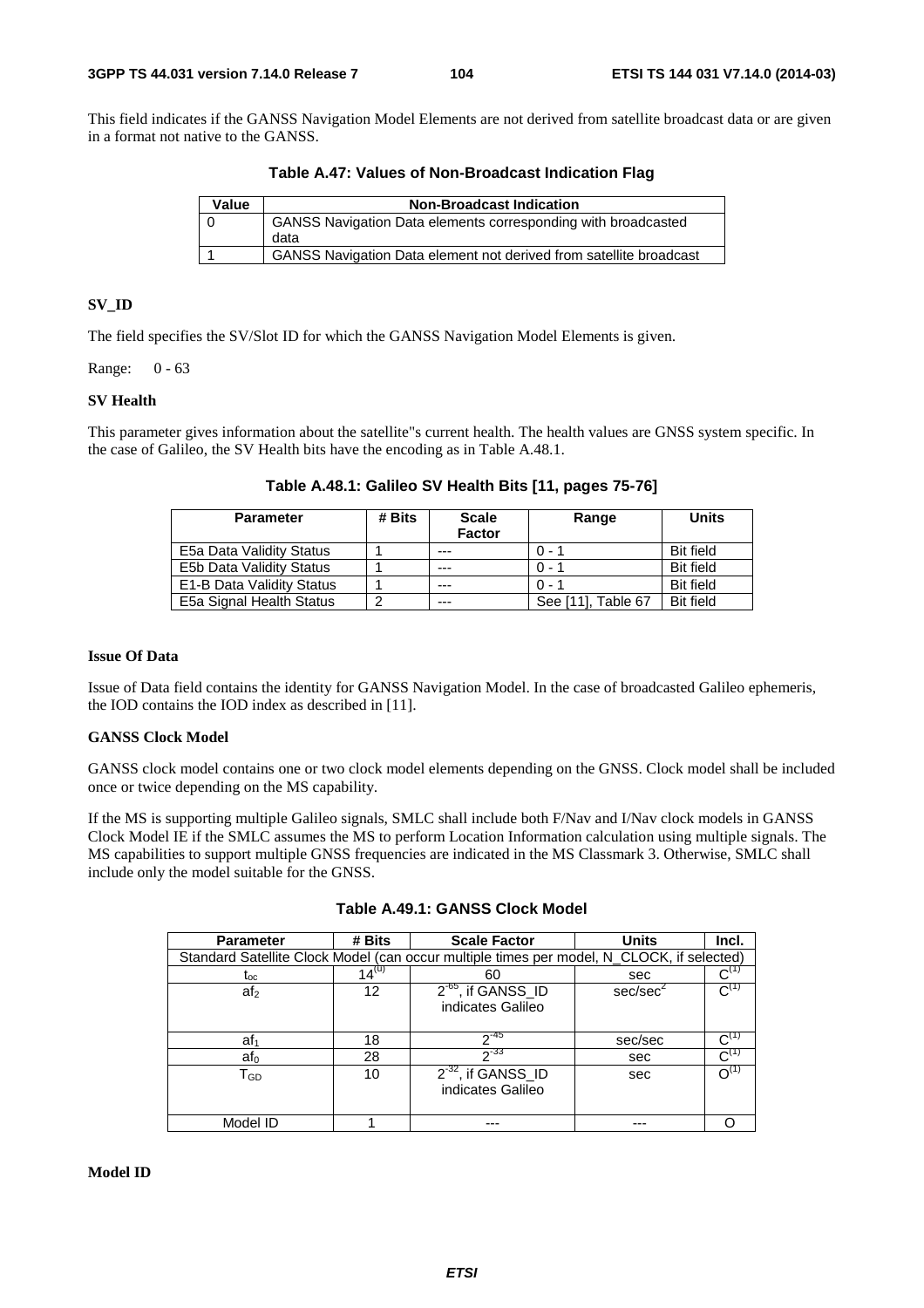This field specifies the identity of the clock model according to Table A.49.1a. This field is optional.

## **Table A.49.1a: Galileo Clock Model Identity**

| Value | <b>Identity</b> |
|-------|-----------------|
|       | I/Nav           |
|       | F/Nav           |

## **GANSS Orbit Model**

GANSS Orbit Model IE contains the following presentation: Satellite Navigation Model Using Keplerian Parameters as described in Table A.49.2.

| <b>Parameter</b>           | # Bits     | <b>Scale Factor</b>                                   | <b>Units</b>          | Incl. |  |  |
|----------------------------|------------|-------------------------------------------------------|-----------------------|-------|--|--|
|                            |            | Satellite Navigation Model Using Keplerian Parameters |                       |       |  |  |
| $t_{oe}$                   | $14^{(u)}$ | 60                                                    | sec                   | C     |  |  |
| $\omega$                   | 32         | $2^{-31}$                                             | semi-circles          | C     |  |  |
| Δn                         | 16         | $2^{-43}$                                             | semi-circles/sec      | C     |  |  |
| $M_0$                      | 32         | $2^{-31}$                                             | semi-circles          | С     |  |  |
| <b>OMEGAdot</b>            | 24         | $2^{-43}$                                             | semi-circles/sec      | C     |  |  |
| е                          | $32^{(u)}$ | $2^{-33}$                                             |                       | С     |  |  |
| Idot                       | 14         | $2^{-43}$                                             | semi-circles/sec      | C     |  |  |
| sqrtA                      | $32^{(u)}$ | $2^{-19}$                                             | meters <sup>172</sup> | C     |  |  |
| I <sub>0</sub>             | 32         | $2^{-31}$                                             | semi-circles          | C     |  |  |
| OMEGA <sub>0</sub>         | 32         | $2^{-31}$                                             | semi-circles          | C     |  |  |
| $C_{rs}$                   | 16         | $2^{5}$                                               | meters                | С     |  |  |
| $C_{is}$                   | 16         | $2^{-29}$                                             | radians               | C     |  |  |
| $C_{us}$                   | 16         | $2^{-29}$                                             | radians               | С     |  |  |
| $C_{rc}$                   | 16         | $2^{5}$                                               | meters                | C     |  |  |
| $C_{ic}$                   | 16         | $2^{-29}$                                             | radians               | С     |  |  |
| $C_{uc}$                   | 16         | $2^{-29}$                                             | radians               | C     |  |  |
| NOTE u: unsigned parameter |            |                                                       |                       |       |  |  |

**Table A.49.2: GANSS Orbit Model** 

## **GANSS Real-Time Integrity**

Integrity Monitor (IM) shall detect unhealthy (e.g., failed/failing) satellite signals and also shall inform users of measurement quality in DGANSS modes when satellite signals are healthy. Excessively large pseudo range errors, as evidenced by the magnitude of the corresponding DGANSS correction, shall be used to detect failed satellite signals. Unhealthy satellite signals should be detected within 10 seconds of the occurrence of the satellite signal failure. When unhealthy (e.g., failed/failing) satellite signals are detected, the assistance and/or DGANSS correction data shall not be supplied for these satellite signals. When the error in the IM computed position is excessive for solutions based upon healthy satellite signals only, DGANSS users shall be informed of measurement quality through the supplied UDRE values. After bad satellite signals have been indicated in the Real Time Integrity field, if the satellite signals return to healthy condition for some period of time, the indications for them shall be removed from this field.

GANSS Real-Time Integrity field of the GANSS Assistance Data Information Element contains parameters that describe the real-time status of the GANSS constellations. Primarily intended for non-differential applications, the realtime integrity of the satellite constellation is of importance as there is no differential correction data by which the mobile can determine the soundness of each satellite signal. GANSS Real-Time Integrity data communicates the health of the GNSS signals to the mobile in real-time. The format is shown in Table A.50. The SMLC shall always transmit the GANSS Real Time Integrity field with the current list of unhealthy signals, for any GANSS positioning attempt and whenever GANSS Assistance Data is sent. If the number of bad signals (NBS) is zero, then the GANSS Real Time Integrity field shall be omitted.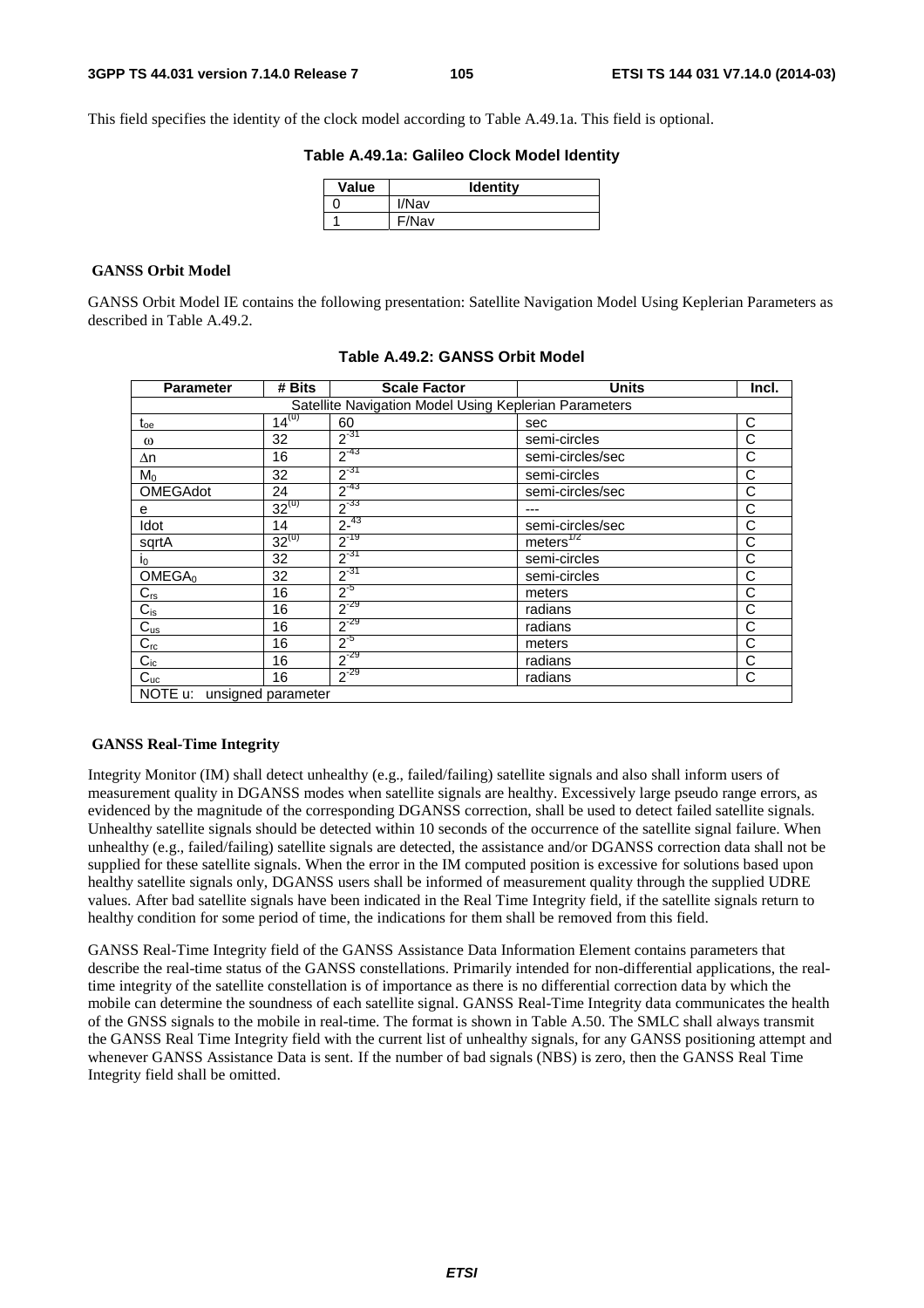| <b>Parameter</b>                                                   | # Bits | <b>Scale Factor</b> | Range   | Units   | Incl. |  |
|--------------------------------------------------------------------|--------|---------------------|---------|---------|-------|--|
| The following fields occur once per SV with bad signal (NBS times) |        |                     |         |         |       |  |
| Bad GNSS SV ID                                                     |        |                     | $- - -$ | $- - -$ | м     |  |
| Bad_GNSS_Signal_ID                                                 |        |                     | $- - -$ | ---     |       |  |

#### **Table A.50: GANSS Real-Time Integrity**

#### **NBS (Number of satellites with bad signal)**

The NBS value indicates the number of satellites with bad signal.

## **Bad\_GNSS\_SV\_ID**

This field specifies the SV ID of the satellite with bad signal or signals.

## **Bad\_GNSS\_Signal\_ID**

This field identifies the bad signal of a satellite. Absence of this field means that all signals on the specific SV are bad. The Bad\_GNSS\_Signal\_ID for Galileo are listed in Table A.59.

## **GANSS Data Bit Assistance**

This element provides data bit assistance data for specific satellite signals for data wipe-off. The data bits included in the assistance data depends on the GANSS and its signal.

| Table A.51: GANSS Data Bit Assistance |
|---------------------------------------|
|                                       |

| <b>Parameter</b>                                            | <b>Bits</b> | <b>Resolution</b> | Range    | Incl. |  |
|-------------------------------------------------------------|-------------|-------------------|----------|-------|--|
| <b>GANSS TOD</b>                                            |             |                   | $0 - 59$ | M     |  |
| The following fields occur once per satellite (N_SAT times) |             |                   |          |       |  |
| SV ID                                                       |             |                   |          |       |  |
| The following fields occur once per signal (N_SGN times)    |             |                   |          |       |  |
| GANSS_Signal_ID                                             |             |                   |          |       |  |
| N BIT                                                       |             |                   | 1 – 1024 |       |  |
| Data Bits                                                   |             |                   |          |       |  |

## **GANSS TOD**

This field indicates the reference time of the first bit of the data in GANSS Data Bit Assistance in integer seconds in GNSS specific system time.

Data Bit Reference Time is given as modulo 60 s from GANSS TOD.

## **N\_SAT**

This field specifies the number of satellites in GANSS Data Bit Assistance element.

## **SV\_ID**

The field specifies the SV for which the GANSS Data Bit Assistance is given.

Range:  $0 - 63$ 

## **N\_SGN**

This field specifies the number of signals for which GANSS Data Bit Assistance is provided.

Range:  $1-8$ 

## **GANSS\_Signal\_ID**

This field specifies the GANSS signal type of the GANSS Data Bit Assistance as listed in Table A.59.

## **N\_BIT**

This field indicates the number of bits (or symbols) included in the IE.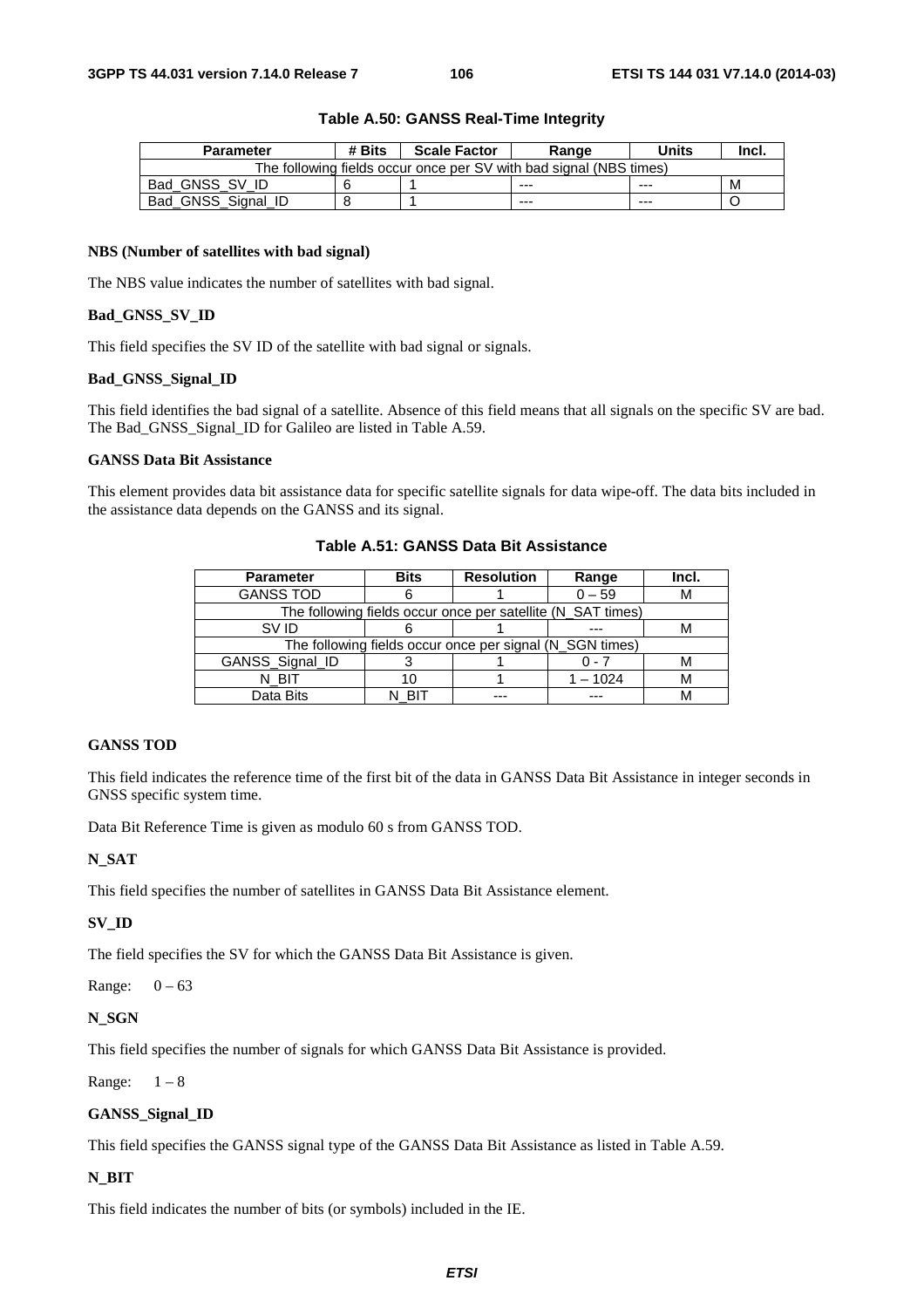### **Data Bits**

Data bits are contained in GNSS system and data type specific format. In case of Galileo, it contains the FEC encoded and interleaved modulation symbols. The logical levels 1 and 0 correspond to signal levels -1 and +1, respectively.

### **GANSS Reference Measurement Information**

This field provides reference code and Doppler measurement information of visible satellites of a GANSS constellation. The information can be used as acquisition assistance to improve the sensitivity of the receiver.

These parameters describe the range and optionally the derivatives from respective satellites to the GANSS Reference Location at the GANSS Reference Time. The code phase and Doppler fields are aligned with the time provided in GANSS Reference Time. Figure A.4a illustrates the relation between some of the fields with respect to the GANSS TOD.

If GPS Acquisition Assistance is included the Reference Time included in the GPS Acquisition Assistance is also valid for the GANSS Reference Measurement fields and the parameters are referenced to GPS TOW. Figure A.4b illustrates the relation between some of the fields with respect to GPS TOW.

The parameters are given in units of ms and m/s which makes it possible to convert the values to any nominal frequency and chipping and code rate.

| <b>Parameter</b>                                                                                     | Range                              | <b>Bits</b> | <b>Resolution</b>          | Incl.          |  |
|------------------------------------------------------------------------------------------------------|------------------------------------|-------------|----------------------------|----------------|--|
| GANSS Signal ID                                                                                      | $0 - 7$                            | 3           |                            | м              |  |
| The following fields occur once per satellite (Num_Sat times)                                        |                                    |             |                            |                |  |
| SV_ID                                                                                                | $0 - 63$                           | 6           |                            | м              |  |
| Doppler (0 <sup>th</sup> order term)                                                                 | -1024 m/s to 1023.5 m/s            | 12          | $0.5$ m/s                  | M              |  |
| Doppler (1 <sup>st</sup> order term)                                                                 | $-0.2 - 0.1$ m/s <sup>2</sup> .    | 6           | $1/210$ m/s <sup>2</sup> . | $O^{(1)}$      |  |
| <b>Doppler Uncertainty</b>                                                                           | $2.5 \text{ m/s} - 40 \text{ m/s}$ | 3           | ---                        | $O^{(1)}$      |  |
|                                                                                                      | $[2^{n}(40)$ m/s, n = 0 - 4]       |             |                            |                |  |
| Code Phase                                                                                           | $0 - (1 - 2^{-10})$ ms             | 10          | $2^{-10}$ ms               | M              |  |
| Integer Code Phase                                                                                   | $0 - 127$ ms                       | 7           | 1 ms                       | м              |  |
| Code Phase Search                                                                                    | See Table A.53                     | 5           | ---                        | M              |  |
| Window                                                                                               |                                    |             |                            |                |  |
| Azimuth                                                                                              | $0 - 348.75$ deg                   | 5           | 11.25 deg                  | $\Omega^{(2)}$ |  |
| Elevation                                                                                            | $0 - 78.75$ deg                    | 3           | 11.25 deg                  | $O^{(2)}$      |  |
| <b>NOTE 1.2:</b><br>All of these fields shall be present together, or none of them shall be present. |                                    |             |                            |                |  |

## **Table A.52: GANSS Reference Measurement Information Contents**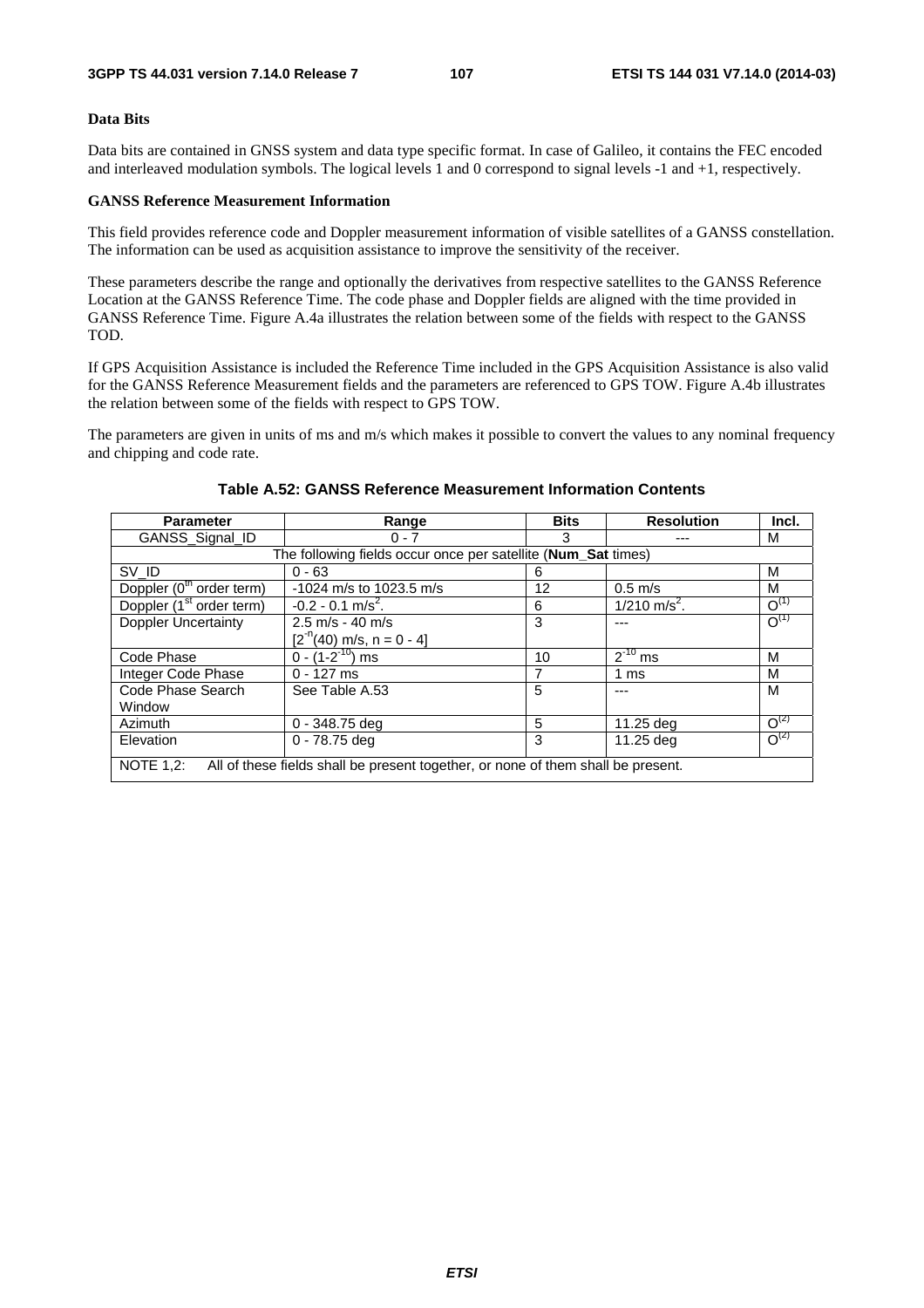

**Figure A.4a. Exemplary calculations of some GANSS Reference Measurement fields with respect to GANSS TOD.**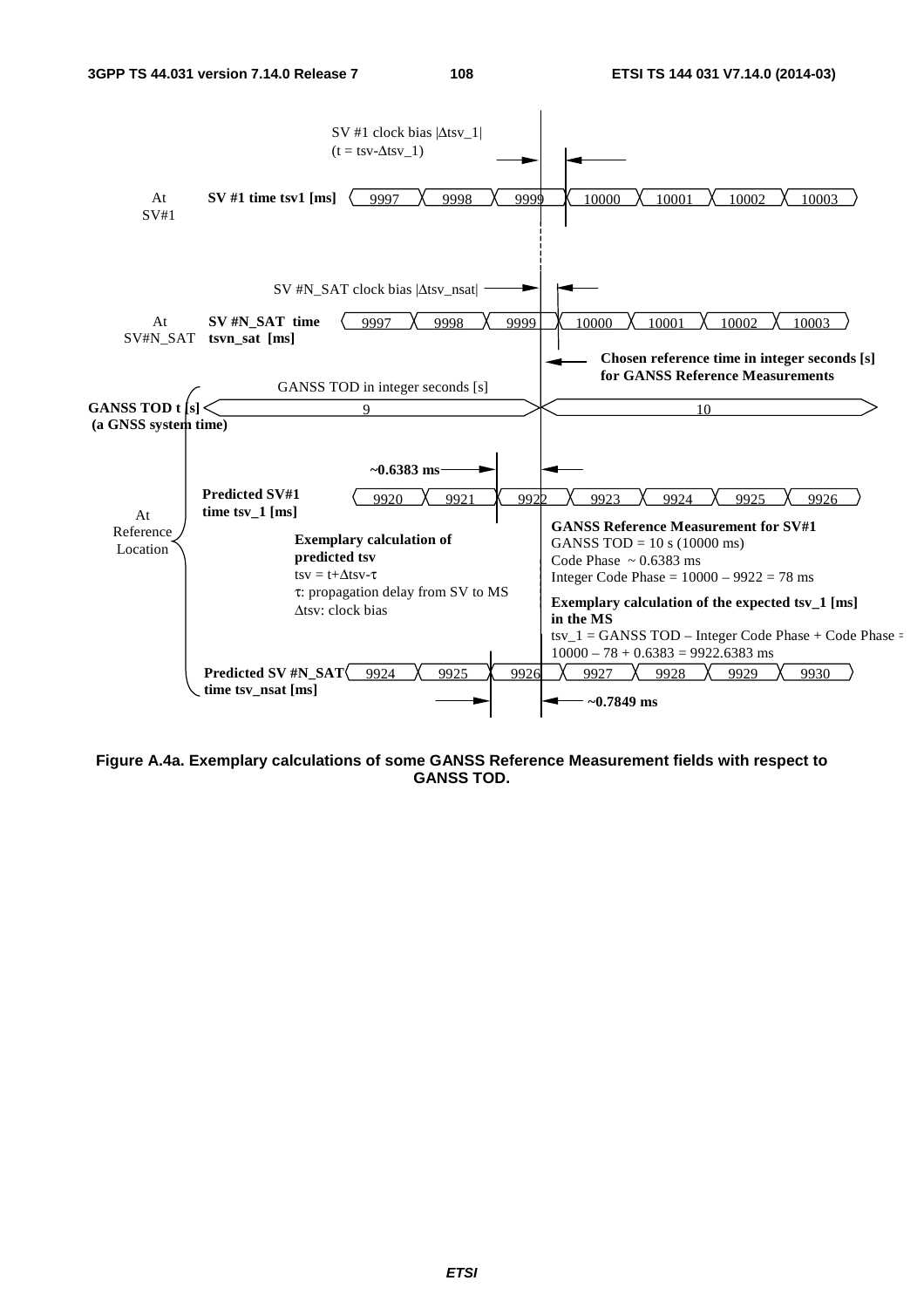

#### **Figure A.4b. Exemplary calculations of some GANSS Reference Measurement fields with respect to GPS TOW.**

#### **GANSS\_Signal\_ID**

This field specifies the GNSS signal type. The supported signals are listed in Table A.59.

#### **Num\_Sat**

This field specifies the number of satellites in GANSS Reference Measurement Information element.

#### **Doppler (0th order term)**

This field contains the Doppler  $(0<sup>th</sup> order term)$  value. A positive value in Doppler defines the increase in satellite signal frequency due to velocity towards the MS. A negative value in Doppler defines the decrease in satellite signal frequency due to velocity away from the MS.

Doppler is given in unit of m/s by multiplying the Doppler value in Hz by the *nominal* wavelength of the assisted signal.

This field is mandatory.

#### **Doppler (1st order term**)

This field contains the Doppler  $(1<sup>st</sup> order term)$  value. A positive value defines the rate of increase in satellite signal frequency due to acceleration towards the MS. A negative value defines the rate of decrease in satellite signal frequency due to acceleration away from the MS.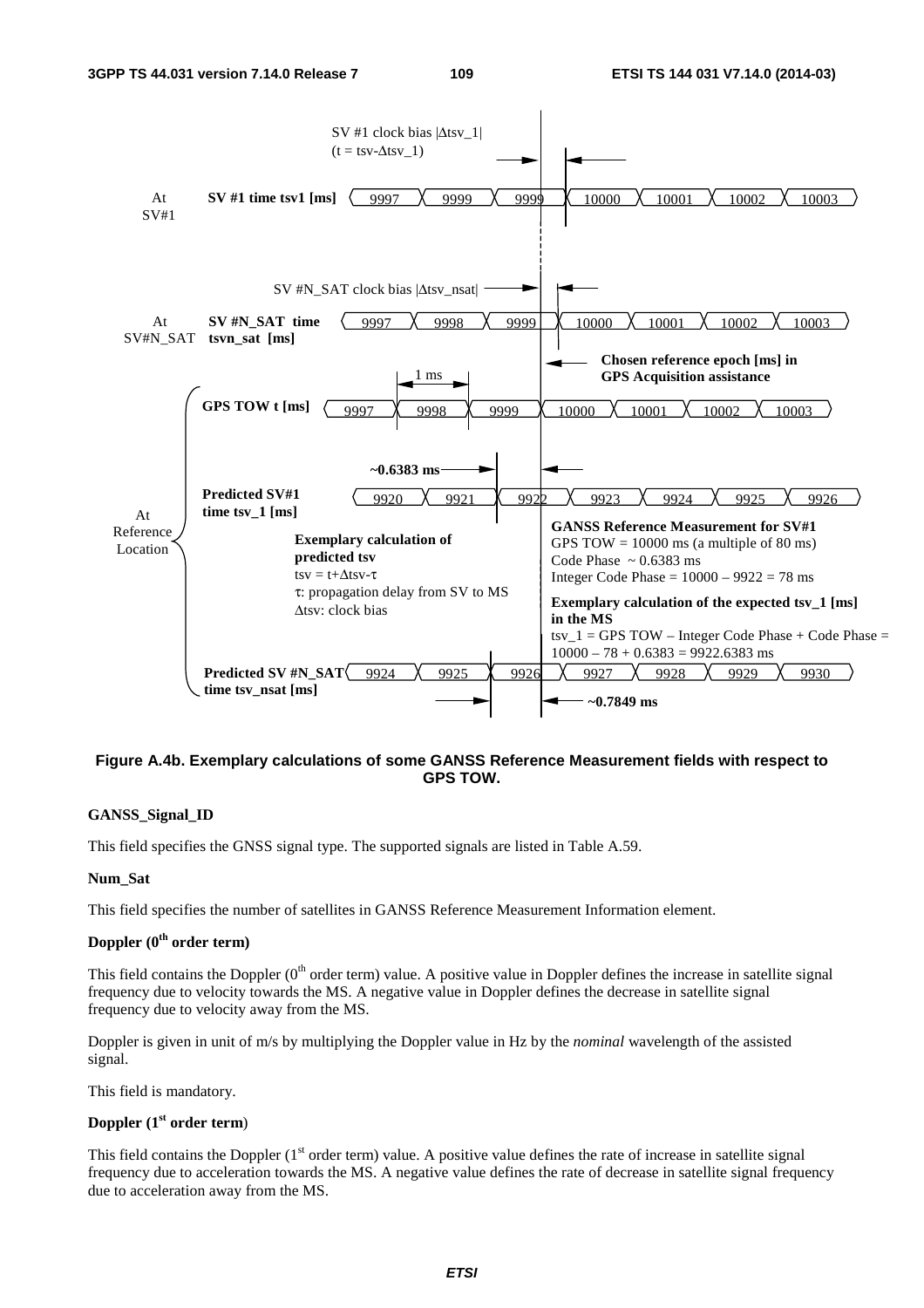Doppler (1<sup>st</sup> order term) is given in unit of m/s by multiplying the Doppler value in Hz by the *nominal* wavelength of the assisted signal.

This field is optional.

#### **Doppler Uncertainty**

This field contains the Doppler uncertainty value. It is defined such that the Doppler experienced by a stationary MS is in the range "Doppler − Doppler Uncertainty" to "Doppler + Doppler Uncertainty". This field is optional. If Doppler Uncertainty (together with Doppler  $1<sup>st</sup>$  order term) is omitted, the terminal shall interpret Doppler Uncertainty as greater than  $+/-40$  m/s.

Doppler Uncertainty is given in unit of m/s by multiplying the Doppler Uncertainty value in Hz by the *nominal* wavelength of the assisted signal.

Permitted Values: 2.5 m/s, 5 m/s, 10 m/s, 20 m/s, 40 m/s as encoded by an integer n in the range 0-4 according to the formula in Table A.52.

#### **Code Phase**

This field contains code phase, in units of milliseconds, in the range from 0 to 1 millisecond scaled by the *nominal* chipping rate of the GNSS signal, where increasing values of the field signify increasing predicted signal code phases, as seen by a receiver at the Reference Location at the GANSS Reference Time. The Reference Location would typically be an apriori estimate of the MS location. This field is mandatory.

Range:  $0 - (1-2^{-10})$  ms

#### **Integer Code Phase**

This field contains integer code phase (expressed modulo 128 ms) currently being transmitted at the GANSS Reference Time, as seen by a receiver at the Reference Location. This field is mandatory.

Range: 0-127 ms

#### **Code Phase Search Window**

This field contains the code phase search window. The code phase search window accounts for the uncertainty in the estimated MS location but not any uncertainty in GANSS Reference Time. It is defined such that the expected code phase is in the range "Code Phase - Code Phase Search Window" to "Code Phase + Code Phase Search Window" given in units of milliseconds. This field is mandatory.

Range: 0-31 (i.e. 0.002 - 2,000 ms according to following table)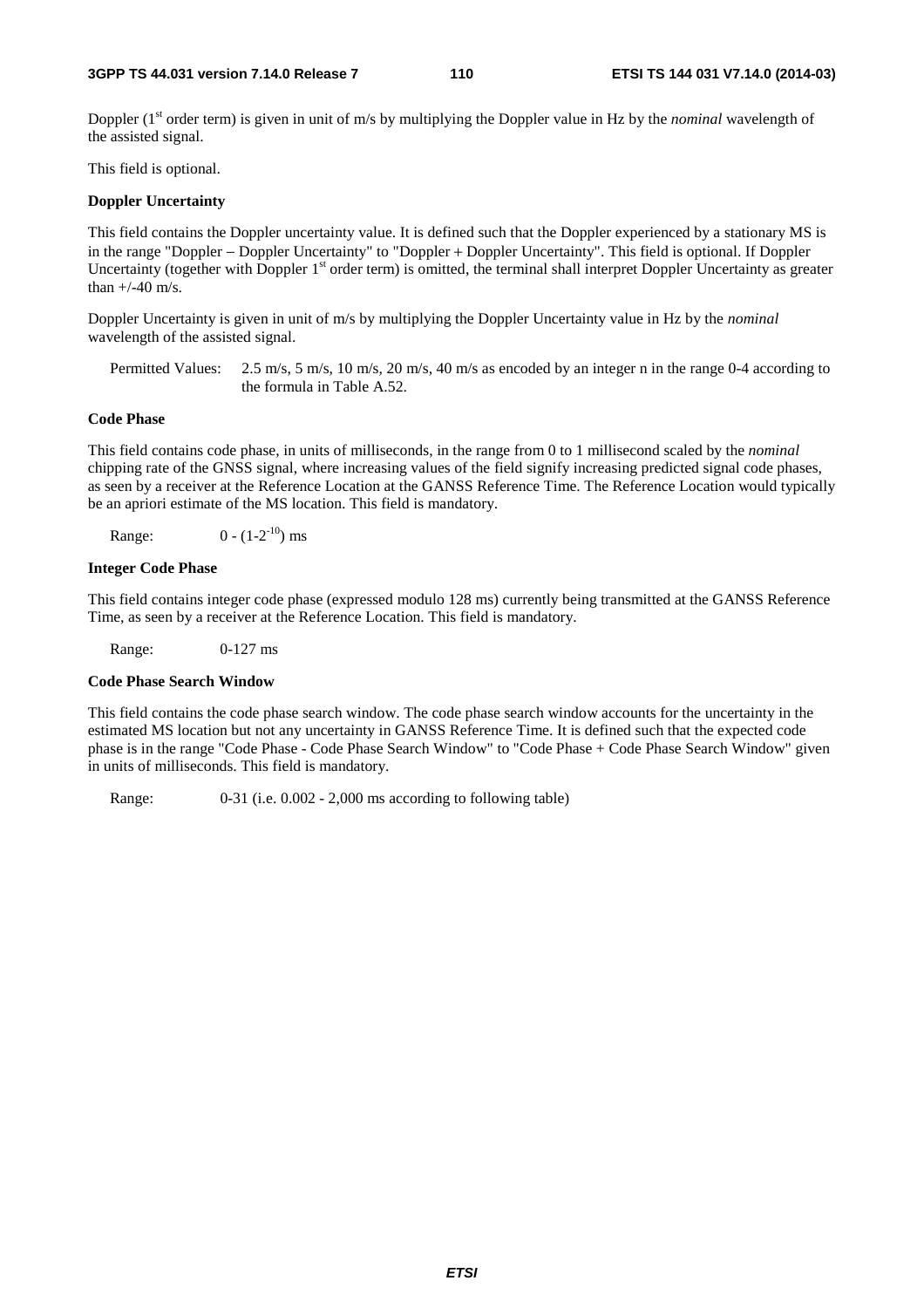| CODE PHASE SEARCH WINDOW | <b>Code Phase Search Window [ms]</b> |
|--------------------------|--------------------------------------|
| '00000'                  | No information                       |
| $\overline{0}0001'$      | 0,002                                |
| '00010'                  | 0,004                                |
| '00011'                  | 0,008                                |
| '00100'                  | 0,012                                |
| '00101'                  | 0,016                                |
| '00110'                  | 0,024                                |
| '00111'                  | 0,032                                |
| '01000'                  | 0,048                                |
| '01001'                  | 0,064                                |
| '01010'                  | 0,096                                |
| '01011'                  | 0,128                                |
| '01100'                  | 0,164                                |
| '01101'                  | 0,200                                |
| '01110'                  | 0,250                                |
| '01111'                  | 0,300                                |
| '10000'                  | 0,360                                |
| '10001'                  | 0,420                                |
| '10010'                  | 0,480                                |
| '10011'                  | 0,540                                |
| '10100'                  | 0,600                                |
| '10101'                  | 0,660                                |
| '10110'                  | 0,720                                |
| '10111'                  | 0,780                                |
| '11000'                  | 0,850                                |
| '11001'                  | 1,000                                |
| '11010'                  | 1,150                                |
| '11011'                  | 1,300                                |
| '11100'                  | 1,450                                |
| '11101'                  | 1,600                                |
| '11110'                  | 1,800                                |
| '11111'                  | 2,000                                |
|                          |                                      |

**Table A.53: Code Phase Search Window Parameter Format** 

### **Azimuth**

This field contains the azimuth angle. An angle of x degrees means the satellite azimuth a is in the range ( $x \le a <$ x+11.25) degrees. This field is optional.

Range: 0 - 348.75 degrees.

#### **Elevation**

This field contains the elevation angle. An angle of y degrees means the satellite elevation e is in the range ( $y \le e$  <  $y+11.25$ ) degrees except for  $y = 78.75$  where the range is extended to include 90 degrees. This field is optional.

Range: 0 - 78.75 degrees

#### **GANSS Almanac Model**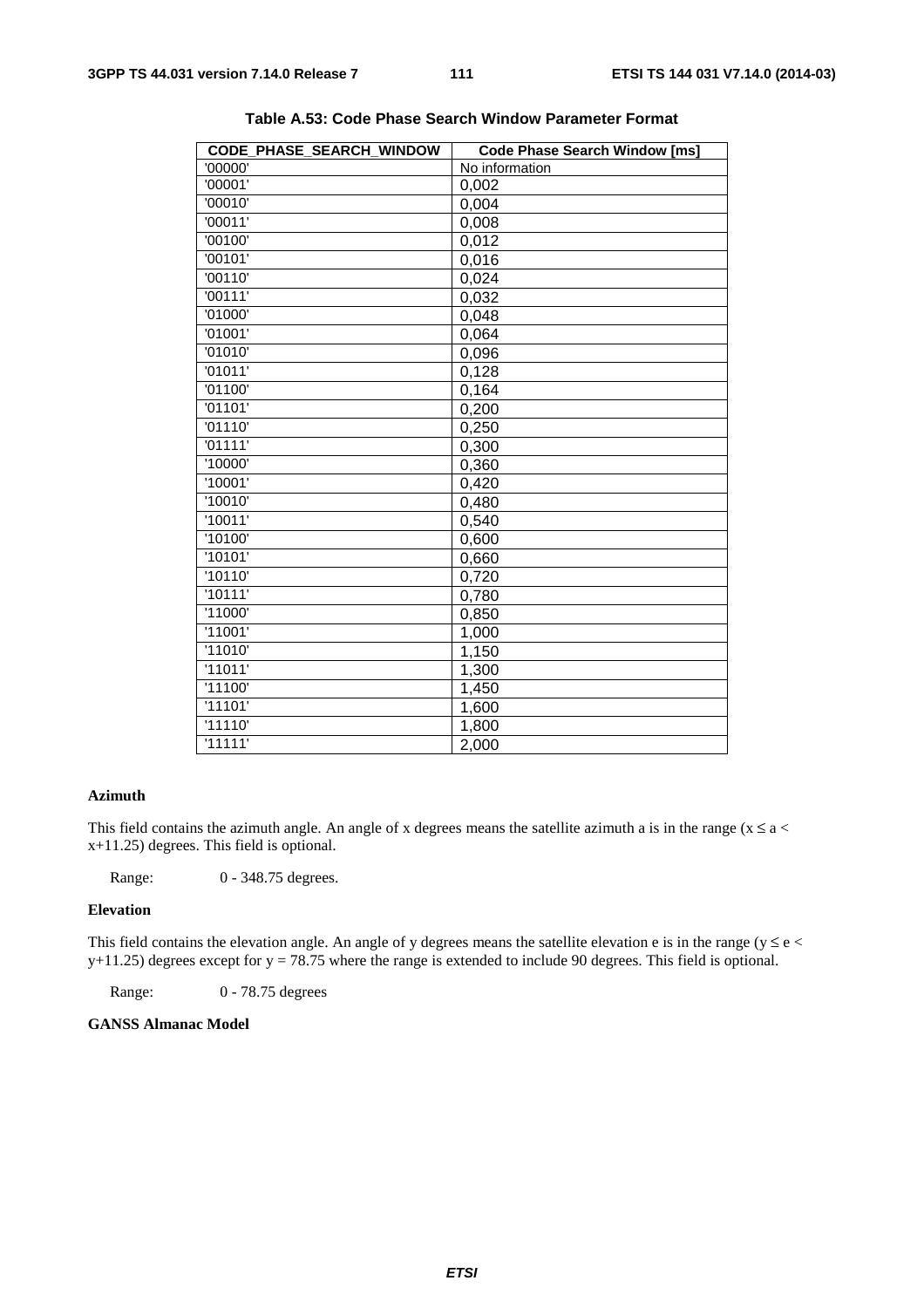These fields specify the coarse, long-term model of the satellite positions and clocks. These fields are given in Table A.54. GANSS Almanac Model is useful for receiver tasks that require coarse accuracy, such as determining satellite visibility. The model is valid for up to few weeks, typically. Since it is a long-term model, the field should be provided for all satellites in the GNSS constellation.

| <b>Parameter</b>                                                                        | # Bits         | <b>Scale Factor</b>                                   | <b>Units</b>                                                | Incl.          |  |  |
|-----------------------------------------------------------------------------------------|----------------|-------------------------------------------------------|-------------------------------------------------------------|----------------|--|--|
| The following fields occur once per message                                             |                |                                                       |                                                             |                |  |  |
| Num_Sats_Total                                                                          | 6              |                                                       |                                                             | M              |  |  |
| Week Number                                                                             | 8              |                                                       | weeks                                                       | М              |  |  |
| $\mathsf{T}_{\mathsf{oa}}$                                                              | 8              | $2^{12}$                                              | s                                                           | (note $1$<br>O |  |  |
| IOD <sub>a</sub>                                                                        | $\overline{2}$ |                                                       |                                                             | O (note 1)     |  |  |
|                                                                                         |                |                                                       | This model occurs once per satellite (Num_Sats_Total times) |                |  |  |
|                                                                                         |                | <b>GANSS Almanac Model Using Keplerian Parameters</b> |                                                             |                |  |  |
| SV ID                                                                                   | 6              |                                                       |                                                             | M              |  |  |
| е                                                                                       | 11             | $2^{-16}$                                             | dimensionless                                               | M              |  |  |
| δi                                                                                      | 11             | $2^{-14}$                                             | semi-circles                                                | M              |  |  |
| <b>OMEGADOT</b>                                                                         | 11             | $2^{33}$                                              | semi-circles/sec                                            | M              |  |  |
| SV Health KP                                                                            | 4              | ---                                                   | dimensionless                                               | М              |  |  |
| dela <sub>A</sub> <sup>1/2</sup>                                                        | 17             | $2^{-9}$                                              | meters $^{1/2}$                                             | М              |  |  |
| OMEGA <sub>0</sub>                                                                      | 16             | $2^{-15}$                                             | semi-circles                                                | M              |  |  |
| ω                                                                                       | 16             | $2^{-15}$                                             | semi-circles                                                | M              |  |  |
| $M_0$                                                                                   | 16             | $2^{-15}$                                             | semi-circles                                                | M              |  |  |
| $af_0$                                                                                  | 14             | $2^{-19}$                                             | seconds                                                     | M              |  |  |
| af <sub>1</sub>                                                                         | 11             | $2^{-38}$                                             | sec/sec                                                     | M              |  |  |
| NOTE 1: All of these field shall be present together, or none of them shall be present. |                |                                                       |                                                             |                |  |  |

|  | Table A.54: GANSS Almanac Model (per-satellite fields - <sup>(1)</sup> = Positive range only) |  |  |  |
|--|-----------------------------------------------------------------------------------------------|--|--|--|
|--|-----------------------------------------------------------------------------------------------|--|--|--|

#### **Num\_Sats\_Total**

This field specifies the total number of satellites in GANSS Almanac Model.

Range: 1 - 36

#### **Week Number**

This field specifies the Almanac reference week number in GNSS specific system time to which the Almanac Reference Time  $T_{0a}$  is referenced.

Range: 0 - 255

#### **Toa**

This field specifies the Almanac Reference Time common to all satellites in GANSS Almanac Model Using Keplerian Parameters given in GNSS specific system time.

#### **IODa**

This field specifies the Issue-Of-Data common to all satellites in GANSS Almanac Model Using Keplerian Parameters.

#### **SV\_ID**

This field identifies the satellite for which the GANSS Almanac Model is given, and is equal to  $(SVID No - 1)$ .

Range: 0 - 63

#### **SV Health\_KP**

This field specifies the SV Health status in GANSS Almanac Model Using Keplerian Parameters. In Galileo case this field shall contain the I/NAV health status bits.

#### **GANSS UTC Model**

The GANSS UTC Model field contains a set of parameters needed to relate GNSS system time to Universal Time Coordinate (UTC). All of the fields in the GANSS UTC Model are mandatory when the field is present.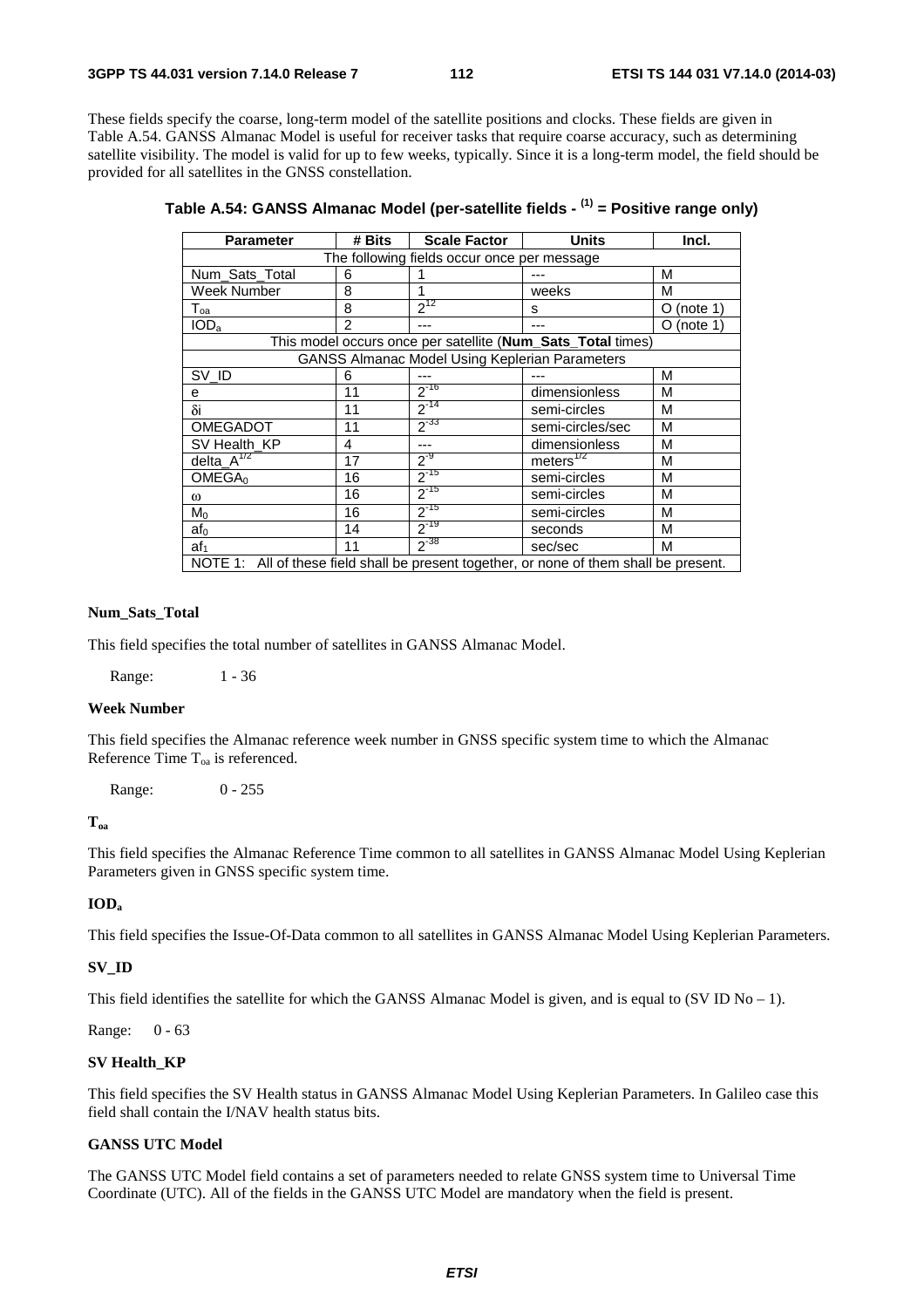| <b>Parameter</b>             | # Bits | <b>Scale Factor</b> | <b>Units</b> | Incl. |
|------------------------------|--------|---------------------|--------------|-------|
| A۱                           | 24     | $2^{-50}$           | sec/sec      | С     |
| $A_0$                        | 32     | $-30$               | seconds      |       |
| $\mathfrak{t}_{\mathsf{ot}}$ | 8      | $2^{12}$            | seconds      |       |
| WN <sub>t</sub>              | 8      |                     | weeks        |       |
| $\Delta t_{LS}$              | 8      |                     | seconds      | C     |
| <b>WNLSF</b>                 | 8      |                     | weeks        |       |
| DN                           | 8      |                     | days         |       |
| $\Delta t_{\sf LSF}$         | 8      |                     | seconds      |       |

#### **Table A.55: GANSS UTC Model**

#### **Reference Nav Model**

| # Bits<br><b>Parameter</b> |    | <b>Scale Factor</b> | <b>Units</b>     | Incl. |
|----------------------------|----|---------------------|------------------|-------|
| keplerToe                  | 16 | $2^4$               | seconds          | М     |
| keplerW                    | 32 | $2^{-31}$           | hours            | M     |
| keplerDeltaN               | 16 | $2^{-43}$           | semi-circles/sec | M     |
| keplerM0                   | 32 | $2^{-31}$           | semi-circles     | M     |
| keplerOmegaDot             | 27 | $2^{-43}$           | semi-circles/sec | M     |
| keplerE                    | 32 | $2^{-33}$           |                  | M     |
| keplerIDot                 | 14 | $2^{-43}$           | semi-circles/sec | M     |
| keplerAPowerHalf           | 32 | $2^{-19}$           | Meters $^{1/2}$  | M     |
| keplerIO                   | 32 | $2^{-31}$           | semi-circles     | М     |
| kelerOmega0                | 32 | $2^{-31}$           | semi-circles     | M     |
| keplerCrs                  | 16 | $2^{-5}$            | meters           | M     |
| keplerCis                  | 16 | $2^{-29}$           | radians          | M     |
| keplerCus                  | 16 | $2^{-29}$           | radians          | M     |
| keplerCrc                  | 16 | $2^{5}$             | meters           | м     |
| keplerCic                  | 16 | $2^{-29}$           | radians          | M     |
| KeplerCuc                  | 16 | $2^{-29}$           | radians          | M     |

#### **Table A.55.1: Reference Nav Model**

#### **GANSS Ephemeris Extension**

The GANSS Ephemeris extension contains parameters designed to extend the time of applicability of the Ephemeris terms by the continuous addition of the delta ephemeris terms to the respective terms of the referenced ephemeris.

This message can provide extension information for every satellite for many days into the future; doing so may create a large message, thus care must be taken to consider the transport bandwidth. The SMLC can limit the duration of the extension to decrease the message size. For example if the extension duration is limited to twelve hours the payload will be approximately 2,000 octets, for a typical 27 satellite constellation.

|  |  | Table A.55.2: GANSS Ephemeris Extension |  |
|--|--|-----------------------------------------|--|
|--|--|-----------------------------------------|--|

| Parameter                 | # Bits           | <b>Scale Factor</b>               | Units | lncl. |
|---------------------------|------------------|-----------------------------------|-------|-------|
| qanssEphemerisHeader      | See Table A.55.3 |                                   | $---$ |       |
| ganssReferenceSet         | See Table A.55.5 |                                   | ---   |       |
| aanssEphemerisDeltaMatrix |                  | List of GANSSEphemerisDeltaEpochs |       |       |

| <b>I able A.33.3. GANSS Epilements reader</b>       |                  |                     |       |       |  |  |  |
|-----------------------------------------------------|------------------|---------------------|-------|-------|--|--|--|
| <b>Parameter</b>                                    | # Bits           | <b>Scale Factor</b> | Units | Incl. |  |  |  |
| <b>GANSS Ephemeris Extension (Once per message)</b> |                  |                     |       |       |  |  |  |
| timeAtEstimation                                    | See Table A.55.4 |                     |       | м     |  |  |  |
| validityPeriod                                      |                  |                     | Hours | м     |  |  |  |
| ephemerisExtensionDuration                          | 9                |                     | Hours | M     |  |  |  |

#### **Table A.55.3: GANSS Ephemeris Header**

#### **Time at Estimation**

The Time at Estimation provides the GANSS time at which the ephemeris extensions were created.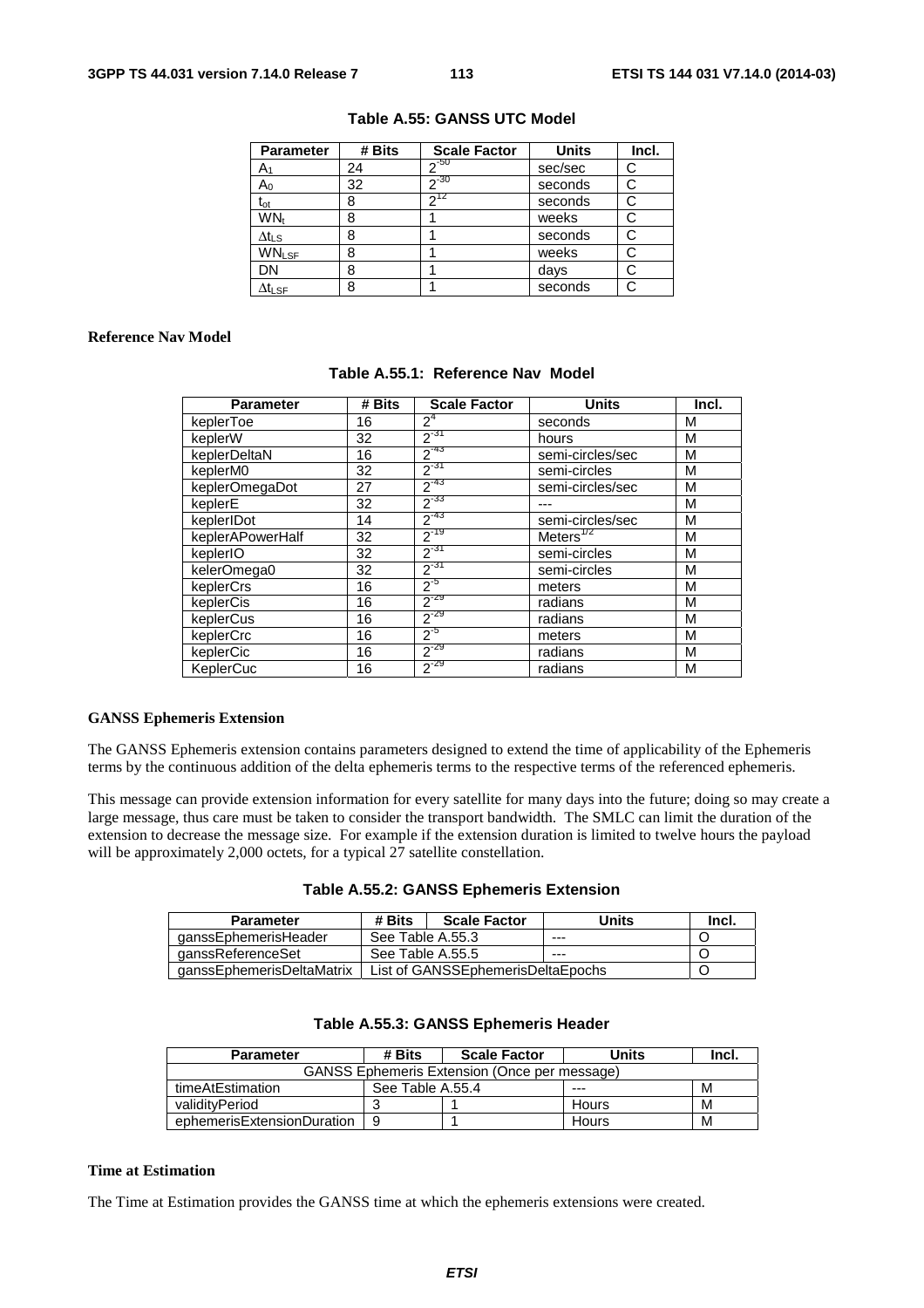|  | Table A.55.4: Time at Estimation |
|--|----------------------------------|
|--|----------------------------------|

| Parameter                      | # Bits | <b>Scale Factor</b> | Units   | Incl. |
|--------------------------------|--------|---------------------|---------|-------|
| <b>GANSS Dav of Estimation</b> | 13     |                     | Dav     | M     |
| <b>GANSS TOD of Estimation</b> |        |                     | Seconds | M     |

#### **GANSS Day of Estimation**

This field specifies the sequential number of days from the origin of the GNSS system time indicated by GANSS\_TIME\_ID modulo 8192 days (about 22 years) of the time that the estimation was determined.

Range: 0 - 8191 days

#### **GANSS TOD of Estimation**

Integer number of GANSS TOD seconds within the current day of the time that the estimation was determined.

Range: 0 - 86399 s.

#### **Validity Period**

The validityPeriod indicates the validity period of each individual delta ephemeris packet. It is the length of time that ephemeris constructed by application of the delta is intended to last.

Range:  $1 - 8$  hours.

#### **Ephemeris Extension Duration**

The Ephemeris Extension duration indicates the total block of time measured in units of hours that the extended ephemeris covers.

Range: 1 - 512 Hours.

The ganssEphemeris header is mandatory only once in the delivery of the GANSS Ephemeris Extension message

#### **GANSS Reference Set**

#### **Table A.55.5: GANSS Reference Set**

| Parameter                    | Presence | <b>Note</b>          |
|------------------------------|----------|----------------------|
| <b>GANSS Reference Orbit</b> | М        | Table A.55.6<br>See: |

#### **GANSSReference Orbit**

#### **Table A.55.6: GANSS Reference Orbit**

| <b>Parameter</b> | # Bits         | <b>Scale Factor</b> | Units | Incl. |
|------------------|----------------|---------------------|-------|-------|
| svID             |                |                     | $--$  | M     |
| qanssOrbitModel  | See Table 55.1 |                     | $- -$ | M     |
| qanssClockModel  | See Table 49.1 |                     | $- -$ | M     |

#### **SvID**

The satellite vehicle ID identifying to which satellite the following orbital and clock model apply

#### **GanssOrbitModel**

This field is a structure that contains the satellite orbit information upon which all subsequent delta information will be applied to create the next ephemeris for use in navigation.

#### **GanssClockModel**

This field is a structure that contains the satellite clock model upon which all subsequent clock information will be applied to create the next clock model for use in navigation.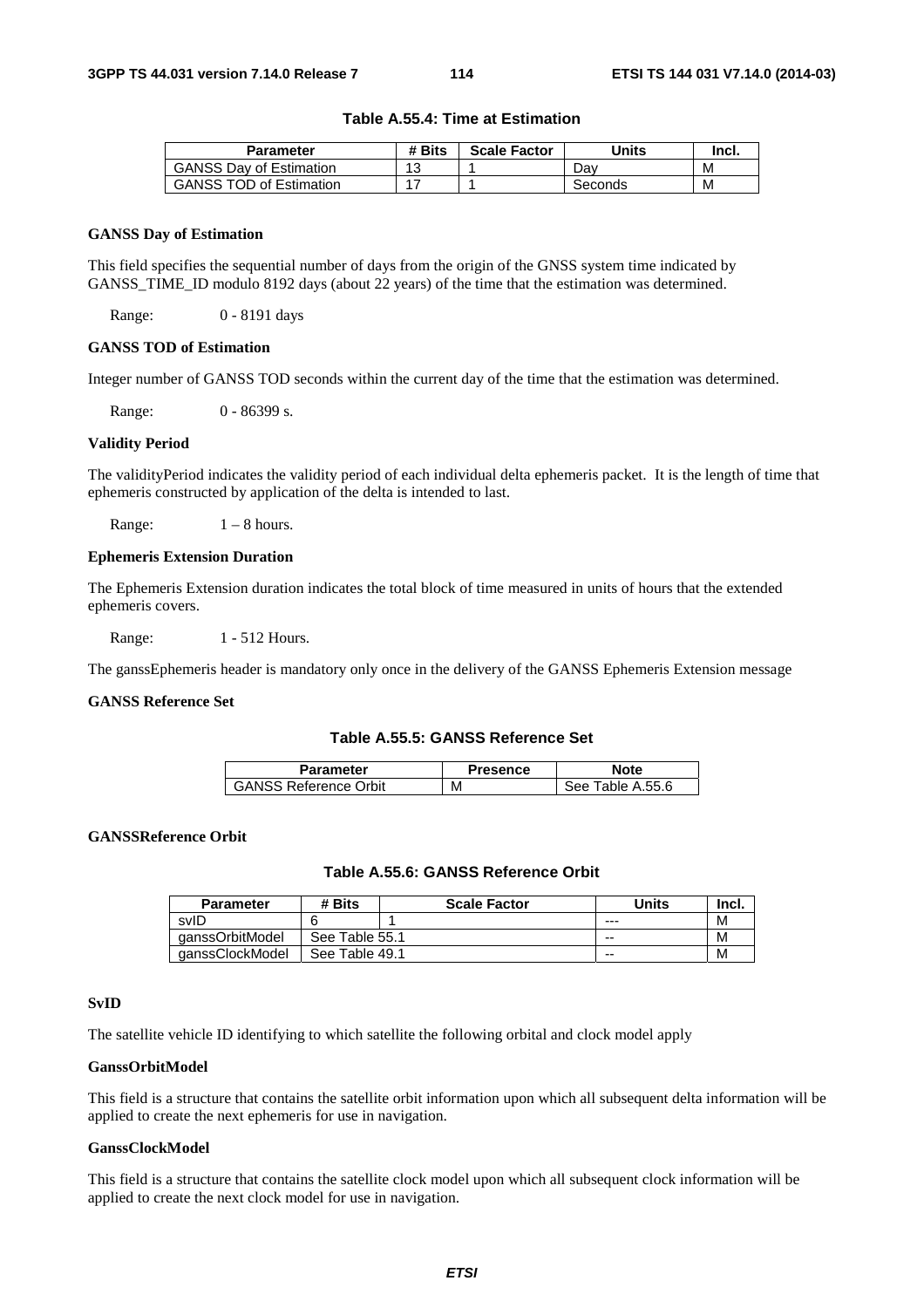#### **GANS Ephemeris Delta Matrix**

GANSS Ephemeris Delta Matrix is a list of GANSS Ephemeris Delta Epochs. Each epoch is indicated by a unique seqNum. Each epoch corresponds to a specific update interval and contains a delta epoch header and ephemeris delta elements for all PRNs for that epoch.

#### **GANSS Ephemeris Delta Epoch**

#### **Table A.55.7: GANSS Ephemeris Delta Epoch**

| Parameter             | <b>Note</b>                            | -Incl. |
|-----------------------|----------------------------------------|--------|
| qanssDeltaEpochHeader | See Table A.55.8                       |        |
| ganssDeltaElementList | List of GANSS Ephemeris Delta Elements | M      |

#### **GANSS Delta Epoch Header**

#### **Table A.55.8: GANSS Delta Epoch Header**

| <b>Parameter</b>     | # Bits           | <b>Scale Factor</b> | Units | Incl. |
|----------------------|------------------|---------------------|-------|-------|
| validityPeriod       |                  |                     | Hours |       |
| ephemerisDeltaSizes  | See Table A.55.9 |                     |       |       |
| ephemerisDeltaScales |                  | See Table A.55.10   |       |       |

#### **Validity Period**

The validityPeriod indicates the validity period of each individual delta ephemeris packet. It is the length of time that the ephemeris constructed by application of the delta is intended to last.

Range:  $1 - 8$  hours.

#### **Ephemeris Delta Sizes**

This field is a structure that indicates the bit sizes for all the fields in the GANSS Ephemeris Delta structure

**Table A.55.9: GANSS Ephemeris Delta Sizes** 

| <b>Parameter</b>       | # Bits | <b>Scale Factor</b> | Units | Incl. |
|------------------------|--------|---------------------|-------|-------|
| bitSize delta $\omega$ | 5      |                     |       | М     |
| bitSize delta ∆n       | 4      |                     |       | М     |
| bitSize_delta_M0       | 5      |                     |       | M     |
| bitSize_delta_OMEGAdot | 5      |                     |       | М     |
| bitSize delta e        | 5      |                     |       | М     |
| bitSize delta Idot     | 4      |                     |       | М     |
| bitSize delta sgrtA    | 5      |                     |       | М     |
| bitSize delta i0       | 5      |                     |       | M     |
| bitSize_delta_OMEGA0   | 5      |                     |       | M     |
| bitSize delta Crs      | 4      |                     |       | M     |
| bitSize delta Cis      | 4      |                     |       | М     |
| bitSize delta Cus      | 4      |                     |       | М     |
| bitSize delta Crc      | 4      |                     |       | М     |
| bitSize delta Cic      | 4      |                     |       | М     |
| bitSize delta Cuc      | 4      |                     |       | М     |
| bitSize delta tgd1     | 4      |                     |       | M     |
| bitSize delta tgd2     | 4      |                     |       | М     |

#### **Ephemeris Delta Scales**

This field is a structure that indicates the scale factor modifiers for all the fields in the GANSS Ephemeris Delta structure.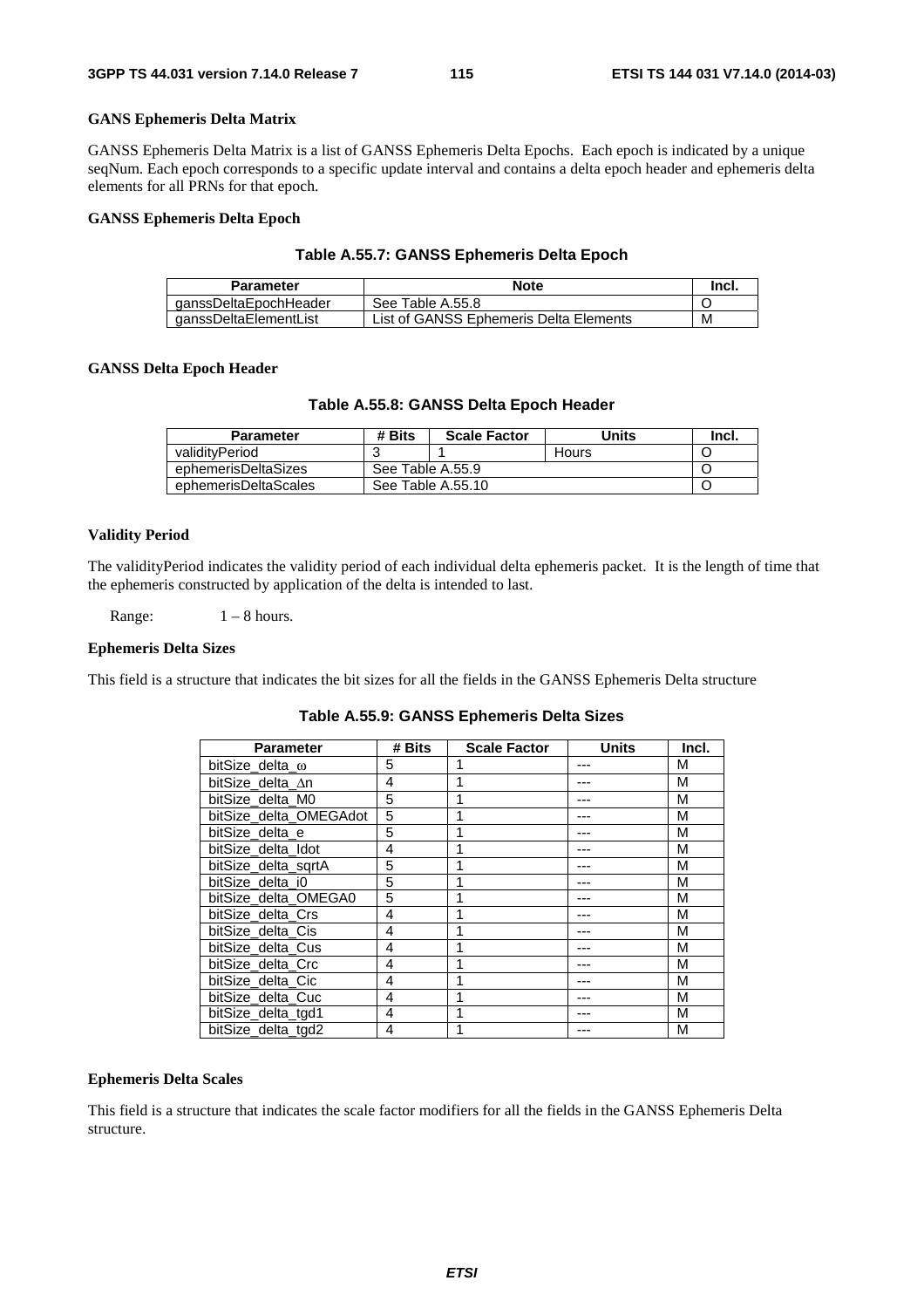| <b>Parameter</b>     | # Bits | <b>Scale Factor</b> | <b>Units</b> | Incl. |
|----------------------|--------|---------------------|--------------|-------|
| scale delta $\omega$ | 5      |                     |              | М     |
| scale delta An       | 5      |                     |              | М     |
| scale delta M0       | 5      |                     |              | М     |
| scale_delta_OMEGAdot | 5      |                     |              | М     |
| scale delta e        | 5      |                     |              | М     |
| scale delta Idot     | 5      |                     |              | М     |
| scale delta sgrtA    | 5      |                     |              | М     |
| scale delta i0       | 5      |                     |              | М     |
| scale_delta_OMEGA0   | 5      |                     |              | М     |
| scale_delta_Crs      | 5      |                     |              | М     |
| scale_delta_Cis      | 5      |                     |              | М     |
| scale_delta_Cus      | 5      |                     |              | М     |
| scale_delta_Crc      | 5      |                     |              | М     |
| scale_delta_Cic      | 5      |                     |              | М     |
| scale delta Cuc      | 5      |                     |              | М     |
| scale_delta_tgd1     | 5      |                     |              | M     |
| scale delta tgd2     | 5      |                     |              | М     |

#### **Table A.55.10: GANSS Ephemeris Delta Scales**

#### **GANSS Delta Element List**

GANSS Delta Element List is a list of GANSS Ephemeris Delta Elements

#### **Ephemeris Delta Element**

Each GANSS Ephemeris Delta element is uniquely identified by the pair (seqNum, sv\_ID) and it is defined as a structure as shown in table A.55.11. The MS should parse the octet string according to the fields specified in table A.55.4. Each element in table A.55.4 but for seqNum and sv\_ID should be treated as a signed integer. Each Ephemeris delta is transmitted as an octet string of up to 49 octets. The actual number of octets is determined by the size of the bit fields in the GPS\_Ephemeris\_Delta\_Sizes table (table A.55.9). Each set of up to 49 octets represents a single extension for a single satellite vehicle. Each set encodes the satellite vehicle ID and the sequence number. The sequence number specifies the order in which the individual ephemeris extension elements are assembled as time marches forward to create the next ephemeris. The sequence number is the same for all satellite vehicle IDs for a particular update period.

| <b>Parameter</b> | # Bits   | Default #<br><b>Bits</b> | <b>Scale Factor</b>                               | <b>Default</b><br><b>Scale</b> | <b>Units</b>     | Incl. |
|------------------|----------|--------------------------|---------------------------------------------------|--------------------------------|------------------|-------|
| sequenceNum      | 7        |                          |                                                   |                                |                  | M     |
| svID             | 6        |                          |                                                   | 1                              |                  | M     |
| delta $\omega$   | 132(1)   | 21                       | $2^{16*2^{31}}$ $2^{15*2^{31}}$                   | $2^{-31}$                      | semi-circles     | M     |
| delta_∆n         | 116(1)   | 12                       | $2^{16*2^{43}}$ $2^{15*2^{43}}$                   | $2^{-43}$                      | semi-circles/sec | M     |
| delta_M0         | 132(1)   | 21                       | $2^{-16*2^{-31}}$ $2^{15*2^{-31}}$                | $2^{-31}$                      | semi-circles     | M     |
| delta OMEGAdot   | 124(1)   | 13                       | $2^{-16}*2^{-43}$ $2^{15}*2^{-43}$                | $2^{-43}$                      | semi-circles/sec | M     |
| delta_e          | 132(1)   | 18                       | $2^{-16*2^{-33}}$ $2^{15*2^{-33}}$ $\binom{2}{1}$ | $2^{-33}$                      |                  | M     |
| delta Idot       | 114(1)   | 11                       | $2^{-16}*2^{-43}$ $2^{15}*2^{-43}$                | $2^{-43}$                      | semi-circles/sec | M     |
| delta_sqrtA      | 132(1)   | 14                       | $2^{-16*2^{-19}} \cdot 2^{15*2^{-19}}$            | $2^{-19}$                      | meters $1/2$     | M     |
| delta i0         | 132(1)   | 14                       | $2^{-16*}2^{-31}$ $2^{15*}2^{-31}$                | $2^{-31}$                      | semi-circles     | M     |
| delta OMEGA0     | 132(1)   | 14                       | $2^{-16}*2^{-31}$ $2^{15}*2^{-31}$                | $2^{-31}$                      | semi-circles     | M     |
| delta Crs        | 116(1)   | 12                       | $2^{.16*}2^{.5}$ $2^{15*}2^{.5}$ $l^2$            | $2^{-5}$                       | meters           | M     |
| delta_Cis        | 1, 16(1) | 11                       | $2^{16*2^{29}} \cdot 2^{15*2^{29}}$               | $2^{-29}$                      | radians          | М     |
| delta_Cus        | 116(1)   | $12 \overline{ }$        | $2^{-16}*2^{-29}$ $2^{15}*2^{-29}$                | $2^{-29}$                      | radians          | M     |
| delta_Crc        | 116(1)   | 12                       | $2^{-16}*2^{-5}$ $2^{15}*2^{-5}$                  | $2^{5}$                        | meters           | M     |
| delta_Cic        | 116(1)   | 11                       | $2^{-16*}2^{-29}$ , $2^{15*}2^{-29}$              | $2^{-29}$                      | radians          | M     |
| delta_Cuc        | 116(1)   | 12                       | $2^{16*2^{29}} \cdot 2^{15*2^{29}}$               | $2^{-29}$                      | radians          | M     |
| delta_tgd1       | 116(1)   | $\overline{2}$           | $2^{-16}*2^{-31}$ $2^{15}*2^{-31}$                | $2^{-31}$                      | seconds          | M     |
| delta_tgd2       | 116(1)   | $\overline{2}$           | $2^{-16*2^{-31}}$ , $2^{15*2^{-31}}$ $(2)$        | $2^{-31}$                      | seconds          | M     |

|  | Table A.55.11: GANSS Ephemeris Delta Element |
|--|----------------------------------------------|
|--|----------------------------------------------|

(1) The number of bits of each signed integer field is variable and it is indicated once for all numEphemerisDeltas by the structure ephemerisDeltasSizes. When the ephemerisDeltaSizes field is not present, the values found in the columns 'Default # Bits' shall be used.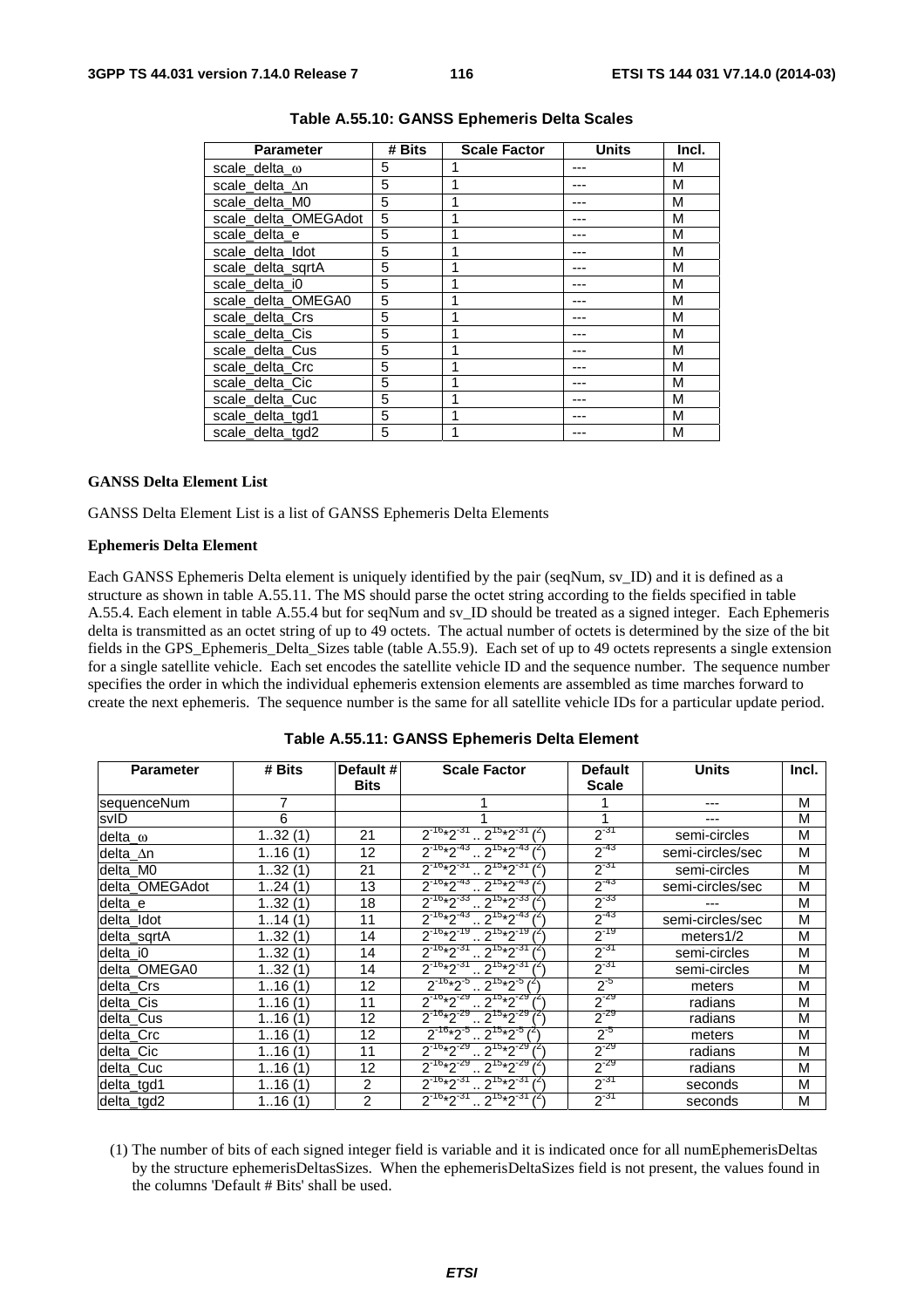(2) The scale factor of each parameter is variable around the default scale factor. The variation for each field is indicated once for all numEphemerisDeltas by the structure ephemerisDeltasScales. For example, if the scale factor modifier for delta\_omega has a value of 4, the scale factor for delta\_omega is  $2^4 * 2^{31}$ . When the ephemerisDeltaScales is not used, the values found in the column 'Default Scale' shall be used.

#### **sequenceNum**

This field indicates the order of the Ephemeris delta terms. The ephemeris constructed for use in satellite positioning is built by adding the delta terms to the referenced GANSS\_Navigation Model in the order dictated by this sequence number. The sequence number shall remain the same for each svID in a group of Ephemeris Deltas corresponding to a particular update epoch.

#### **svID**

This field identifies the satellite ID within a particular sequenceNum.

These fields, with the exception of sequenceNum and svID, specify the deltas to be added to the existing Ephemeris to create a new Ephemeris suite that is extended from its predecessor by the time provided in the 'validityPeriod' parameter. To compute the time of ephemeris for the newly constructed ephemeris, validityPeriod is added to the preceding toe. The ephemeris time of clock (toc) is set equal to the toe.

For each of the other ephemeris terms the corresponding delta ephemeris term is added in order to create the updated ephemeris. The terms delta M0, delta i0, and delta OMEGA0 of the delta ephemeris must be extrapolated prior to the addition of the delta terms as follows:

$$
delta_{i} - M_{0(i+1)} = delta_{i} - M_{0(i)} + (\sqrt{\frac{\mu}{A_i^{3}}} + \Delta n_i)^* dt
$$

Where  $\mu$  is the WGS 84 value of the earth"s gravitational constant for GANSS user and is equal to 3.986005  $*10^{14}$  $m<sup>3</sup>/sec<sup>2</sup>$ , and A(i) is the semi-major axis associated with this satellite"s update. The extrapolation of delta\_M0, uses the prior set"s sqrtA term to compute  $A_{(i)}$  as the square of sqrt $A_{(i)}$ .

delta\_OMEGA $0_{(i+1)}$  = delta\_OMEGA $0_{(i)}$  + delta\_OMEGAdot $_{(i)}$  \* dt

$$
i0_{(i+1)} = i0_{(i)} + Idot_{(i)} * dt
$$

Where dt is equal to the validity period \* 3600. The terms af0, and af1 from the GANSS clock model must be extrapolated as follows:

$$
af0_{(i+1)} = af0_{(i)} + af1_{(i)} * dt + af2 * dt2
$$

$$
af1_{(i+1)} = af1_{(i)} + 2 * af2_{(i)} * dt
$$

$$
af2_{(i+1)} = af2_{(i)}
$$

Where af0, af1, and af2 are the clock model terms as shown in table A.49.1

dt is equal to the validity period represented in seconds (validityPeriod \* 3600)

The following demonstrates the application of the ephemeris extension technique. Assume the validityPeriod  $= 5$ , representing: (5+1) hours = 6 hours, and the GANSS Navigation model for a particular satellite, identified by the reference IOD has a toe  $= 0$  seconds.

The toe for sequenceNumber 1 is computed by adding the validityPeriod to the initial toe of 0 as  $0 + 6$  hours =  $0 + 6$ 21600 seconds. The new ephemeris is constructed by adding the delta ephemeris terms from set 1 to the reference ephemeris creating the new ephemeris, which will be used for the next six hours. For the five terms listed above (delta\_M0, delta\_i0, delta\_OMEGA0, af0, and af1) the extrapolation described must occur prior to the addition of the delta term. Of course if one of these three delta ephemeris terms was provided in full via the exception table then the extrapolation is unnecessary and the exception term combined with the delta\_ephemeris term is used directly.

The next ephemeris computation will occur by adding the validityPeriod to the current toe of  $21600$  as:  $21600 + 6$  hours  $= 21600 + 21600 = 43200$ . The ephemeris delta terms from set two are added to the ephemeris resulting from the prior addition to create the next ephemeris. This is done for each satellite vehicle ID listed in the provided satellite list indicated in the ganssSatRef field.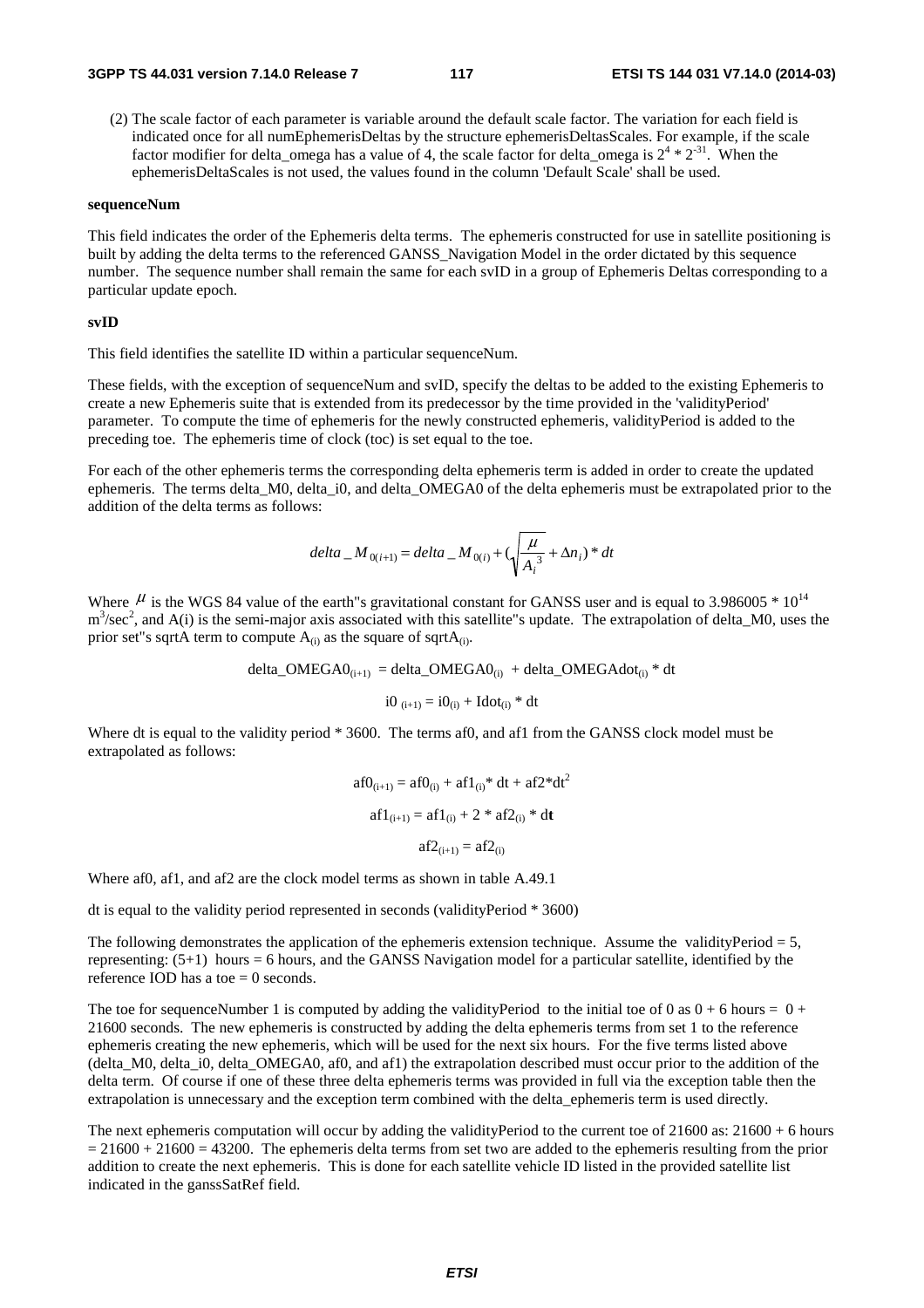#### **GANSS Ephemeris Extension check**

The GANSS Ephemeris Extension check provides information about non foreseen events that occurred during the period starting at the ganssBeginTime to the current time. An event is signified through a bit string . Each bits refers to one PRN. If a bit is set to one, this means that the ephemeris extension is no longer valid for this specific PRN. In order to indicate planned future manuvers an end time is provided. The SMLC can indicate that a future event is planned between the current time and the end time of this ephemeris extension. If a bit is clear in the eventOccured field it indicates that a satellite maneuver has not occurred since the ganssBeginTime nor is

|  |  | Table A.55.12: Ephemeris Extension check |
|--|--|------------------------------------------|
|--|--|------------------------------------------|

| <b>Parameter</b>   | <b>Presence</b> | <b>Note</b>       |
|--------------------|-----------------|-------------------|
| qanssBeginTime     | М               | See Table A.55.13 |
| ganssEndTime       | М               | See Table A.55.14 |
| ganssSatEventsInfo | M               | See Table A.55.15 |

#### **GANSS Begin Time**

The GANSS begin time corresponds to the GANSS Day and GANSS Seconds of Estimation of the ephemeris extensions block.

| Parameter        | # Bits        | <b>Scale Factor</b> | Units   | Incl. |
|------------------|---------------|---------------------|---------|-------|
| <b>GANSS Dav</b> | $\Delta$<br>J |                     | Dav     | М     |
| <b>GANSS TOD</b> |               |                     | Seconds | М     |

#### **GANSS End Time**

The GANSS end time represents the final time the Ephemeris extension is valid.

#### **Table A.55.14: GANSS End Time**

| Parameter        | # Bits          | <b>Scale Factor</b> | Units   | Incl. |
|------------------|-----------------|---------------------|---------|-------|
| <b>GANSS Dav</b> | $\sqrt{2}$<br>◡ |                     | Dav     | М     |
| <b>GANSS TOD</b> |                 |                     | Seconds | М     |

#### **GANSS Sat Event Information**

This IE is designed to indicate events that have or may occur between the ganssBeginTime and the ganssEndTime.

**Table A.55.15: GANSS Sat Event Information** 

| <b>Parameter</b>        | # Bits | <b>Scale Factor</b> | Units | Incl. |
|-------------------------|--------|---------------------|-------|-------|
| EventOccurred           | 64     | -                   |       | М     |
| <b>FutureEventNoted</b> | 64     | -                   |       | м     |

#### **EventOccurred**

#### **FutureEventNoted**

If a bit is set in the futureEventNoted field it indicates that a maneuver is planned during the time period between current time plus sixty minutes and ganssEndTime

### A.4.2.7 GANSS Carrier-Phase Measurement Request Element

This element is optional and controls if the MS should return carrier-phase measurements in GANSS Measurement Information IE or not to the SMLC. The inclusion of this parameter implies use of measure Position Request. The description is found in sub-chapter 2.2.4d.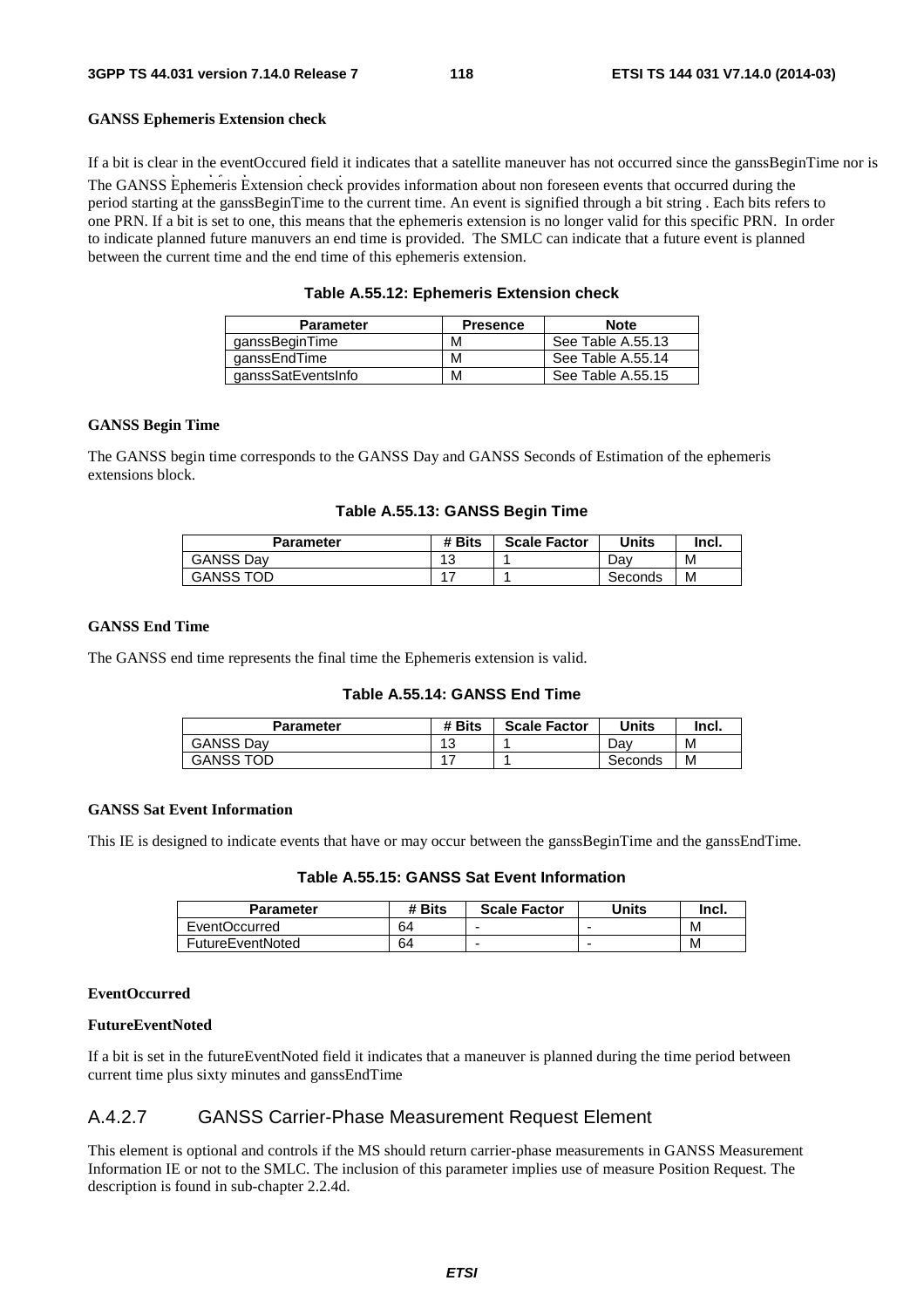### A.4.2.8 GANSS TOD - GSM Time Association Request Element

This element is optional and controls if the MS should return GANSS TOD - GSM Time Association Measurements or not to the SMLC. The inclusion of this parameter implies use of measure Position Request. The description is found in sub-chapter 2.2.4e.

## A.5 Assistance Data Acknowledgement

## A.5.1 General

The MS sends the Assistance Data Acknowledgement component to the SMLC to indicate that it has received the whole Assistance Data component.

## A.6 Protocol Error

## A.6.1 General

This component is used by the receiving entity (SMLC or MS) to indicate to the sending entity, that there is a problem that prevents the receiving entity to receive a complete and understandable component.

This component has the following values:

| '0':    | Undefined:                                        |
|---------|---------------------------------------------------|
| 11:     | Missing Component;                                |
| $'2$ :  | Incorrect Data;                                   |
| $'3'$ : | Missing Information Element or Component Element; |
| '4      | Message Too Short:                                |
| $'5$ :  | Unknown Reference Number.                         |

## A.6.2 Extended Reference IE

This IE shall be included in any Protocol Error message if and only if an Extended Reference IE was received in the corresponding previous Measure Position Request or Assistance Data message.

NOTE: For reasons of backward compatibility, a Release 4 or earlier MS will not include this IE.

The Extended Reference IE contains the following elements.

- SMLC code: an integer in the range 0-63. The value returned by a target MS in a Protocol Error message shall equal the value received from the SMLC in the earlier Measure Position Request or Assistance Data message.
- Transaction ID: an integer in the range 0-262143 distinguishing different RRLP transactions in different MSs currently being served by the same SMLC. The value returned by a target MS in a Protocol Error message shall equal the value received from the SMLC in the earlier Measure Position Request or Assistance Data message.

## A.7 Positioning Capability Request

## A.7.1 General

The SMLC sends the Positioning Capability Request component to the MS to request the MS positioning capabilities, types of assistance data supported and any assistance data that may be needed. It contains the following elements.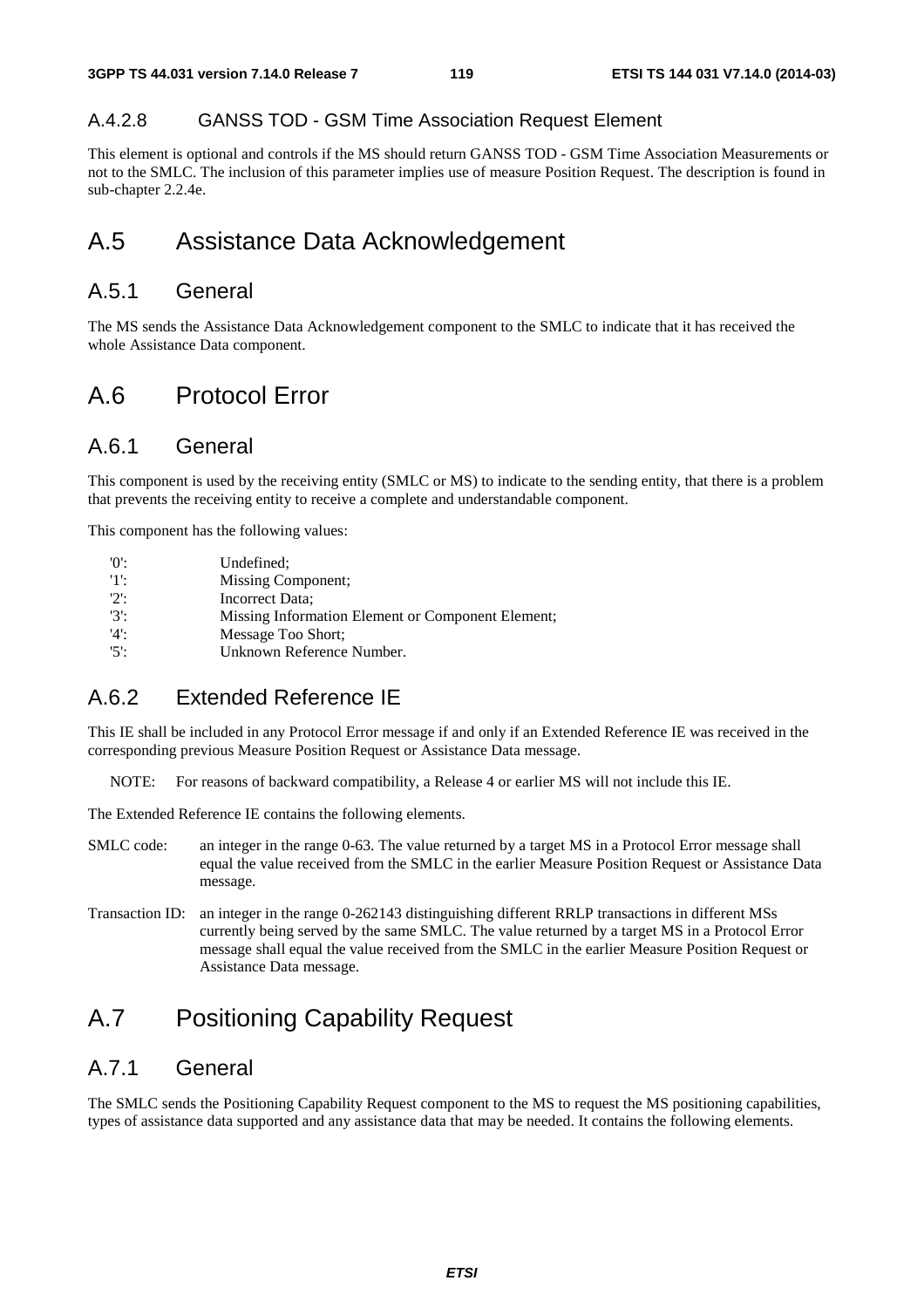| Element                      | <b>Type/Reference</b>        | <b>Presence</b> |
|------------------------------|------------------------------|-----------------|
| Extended Reference           | <b>Extended Reference</b>    | м               |
|                              | 2.2.5                        |                 |
| <b>GANSS Position Method</b> | <b>GANSS Position Method</b> |                 |
| <b>Parameters</b>            | Parameters, Table A.58       |                 |

#### **Table A.56: Positioning Capability Request component content**

## A.8 Positioning Capability Response

## A.8.1 General

The Positioning Capability Response is a RRLP component from the MS to the network. It is the response to the Positioning Capability Request. It contains the following elements.

#### **Table A.57: Positioning Capability Response component content**

| <b>Element</b>                  | <b>Type/Reference</b>           | <b>Presence</b> |
|---------------------------------|---------------------------------|-----------------|
| <b>Extended Reference</b>       | Extended Reference 2.2.5        | М               |
| <b>Positioning Capabilities</b> | Positioning Capabilities 8.2.1  | М               |
| Assistance Data Supported       | Assistance Data Supported 8.2.2 |                 |
| Assistance Data Needed          | Assistance Data Needed 8.2.3    |                 |

## A.8.2 Elements

### A.8.2.1 Positioning Capabilities

This element indicates the positioning methods and other positioning capabilities supported by the MS. The inclusion of this element is mandatory.

The MS may indicate support for non-GANSS position methods and/or GANSS position methods. The MS indicates its support for non-GANSS position methods using a bit string with one bit representing each method, set to one if the method is supported and zero if it is not. The following Non-GANSS Position Methods can be identified:

- MS Assisted E-OTD;
- MS Based E-OTD:
- MS Assisted GPS;
- MS Based GPS;
- Standalone GPS.

The MS indicates its support for GANSS position methods by providing the parameters shown in Table A.58 for each GANSS system supported.

#### **Table A.58: GANSS Position Method Support**

| <b>GANSS Position Method Parameters</b> |
|-----------------------------------------|
| <b>GANSS ID</b>                         |
| <b>GANSS Position Method Types</b>      |
| <b>GANSS Signals</b>                    |

#### GANSS\_ID

Range: 0 - 7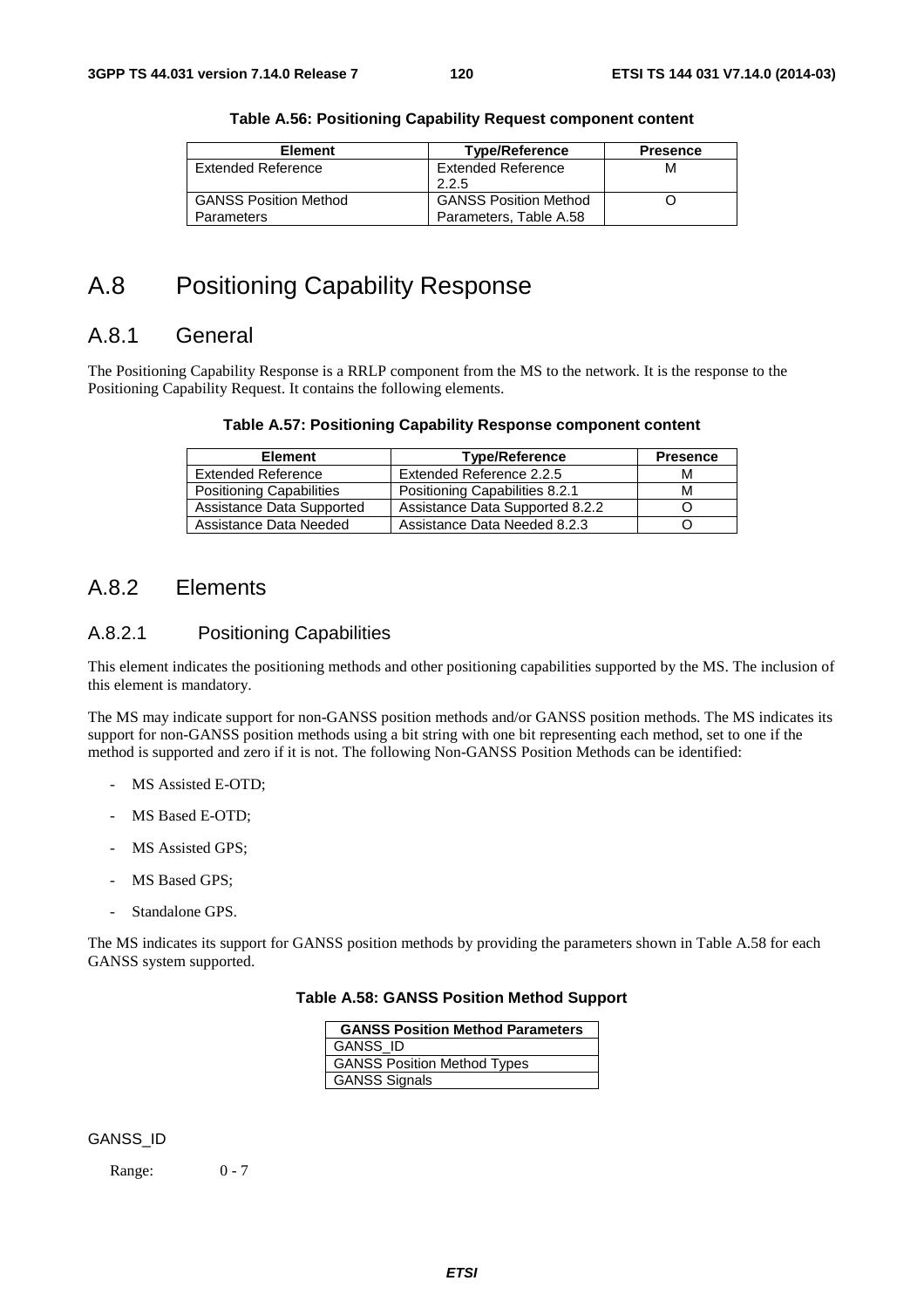This field indicates the GANSS. The supported GANSS are defined in sub-clause A.4.2.6.2. Absence of this field indicates Galileo.

## GANSS Position Method Types

For each supported GANSS system, the MS shall and SMLC may indicate which method types are supported. This is represented using a bit string with one bit per method type where a one value indicates support and a zero value no support. The following GANSS Method Types can be identified:

- MS Assisted;
- MS Based;
- Standalone.

#### GANSS Signals

For each supported GANSS system, the MS shall and SMLC may indicate which signals are supported. This is represented using a bit string with one bit per signal where a one value indicates support and a zero value no support. The individual signals are denoted generically as signal1, signal2 etc. in the ASN.1 in clause 5.l. Table A.59 shows the signal correspondence for each defined GANSS system. Unfilled table entries indicate no assignment and shall either not be included or set to zero if included.

#### **Table A.59: GANSS Signal Correspondence**

| <b>GANSS System</b> | <b>Signal</b> | <b>Signal</b><br>$\overline{\phantom{a}}$ | $\overline{\phantom{a}}$<br><b>Signal</b><br>w | <b>Signal</b> | Signal 5                 | Signal 6 | <b>Signal</b> | Signal & |
|---------------------|---------------|-------------------------------------------|------------------------------------------------|---------------|--------------------------|----------|---------------|----------|
| .<br>Galilec        |               | E <sub>5a</sub>                           | ---<br>E5b                                     | E6            | $- -$<br>$ -$<br>⊢ba+E5b |          |               |          |

The MS shall also indicate whether it supports multiple measurement sets for the MS Assisted position methods listed below. This is represented using a bit string with one bit representing each position method which is set to a one if multiple measurement sets are supported for that method and to a zero if not. The following MS Assisted Position Methods associated with Multiple Measurement Sets can be identified:

- E-OTD;
- GPS:
- GANSS.

## A.8.2.2 Assistance Data Supported

This element indicates the types of assistance data that the MS supports for GPS and GANSS. In the case of GPS, support for each of the following types of assistance data can be individually indicated using a bit string in which a one value indicates support and a zero no support. The following GPS Assistance Indications can be identified:

- Almanac;
- UTC model;
- Ionospheric Model;
- Navigation Model;
- DGPS Corrections;
- Reference Location;
- Reference Time;
- Acquisition Assistance;
- Real Time Integrity;
- Ephemeris Extension;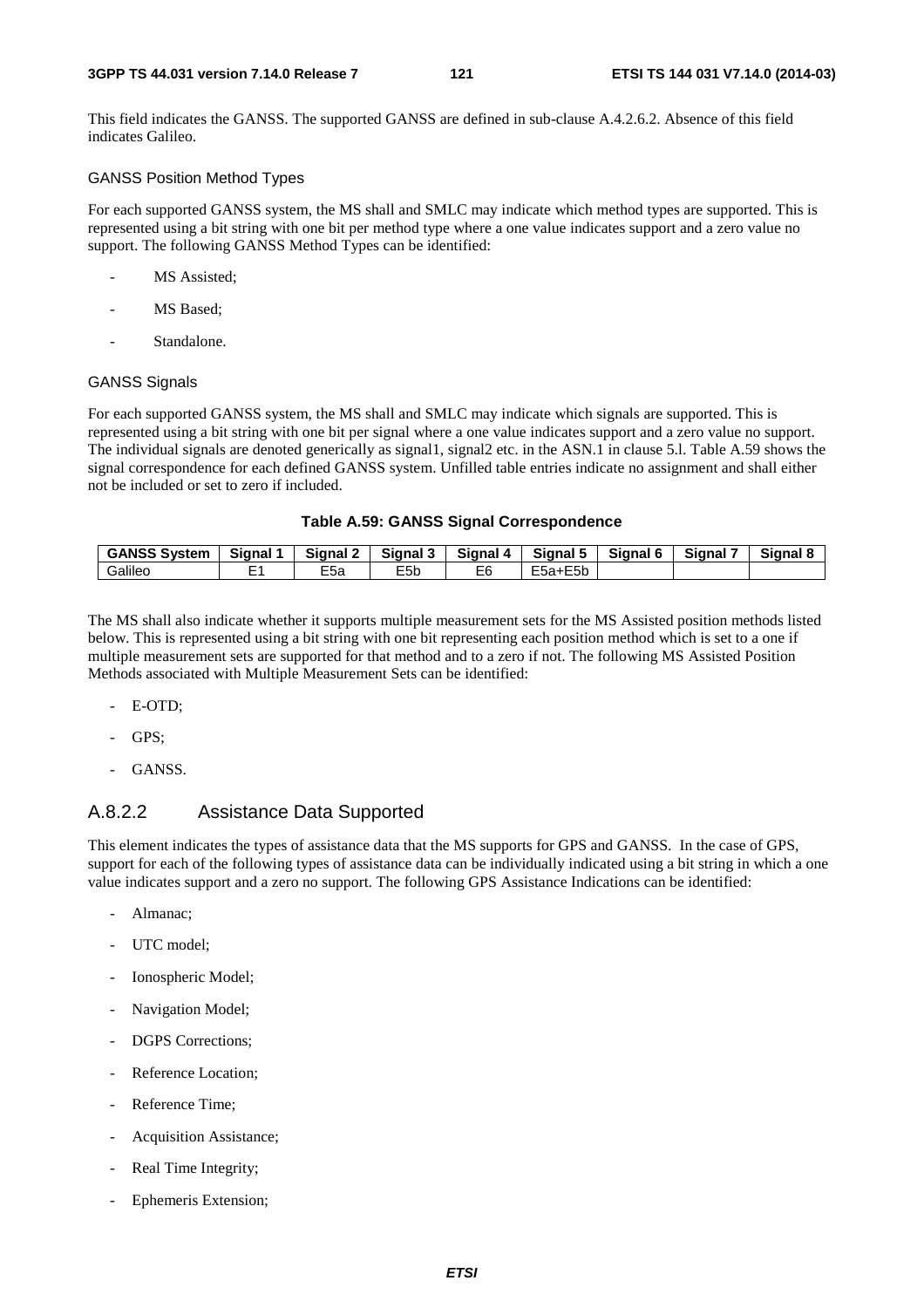Ephemeris Extension Check.

In the case of GANSS, support for each of the following types of common assistance data is indicated using a bit string in which each bit represents one type of assistance data and is set to a one to indicate support and a zero to indicate no support. The following Common GANSS Assistance Indications can be identified:

- GANSS Reference Time;
- GANSS Reference Location;
- GANSS Ionospheric Model.

The MS indicates its support for assistance data specific to each GANSS system by providing the parameters shown in Table A.60 for each GANSS system supported.

|  | Table A.60: GANSS Assistance Support |
|--|--------------------------------------|
|--|--------------------------------------|

| <b>GANSS Assistance Parameters</b> |
|------------------------------------|
| <b>GANSS ID</b>                    |
| <b>GANSS Assistance</b>            |

#### GANSS\_ID

Range: 0 - 7

This field indicates the GANSS. The supported GANSS are defined in sub-clause A.4.2.6.2. Absence of this field indicates Galileo.

#### GANSS Assistance

Supported GANSS Assistance data is indicated using a bit string in which each bit represents one type of assistance data and is set to a one to indicate support and a zero to indicate no support. The following types of Specific GANSS Assistance Indications can be identified.

- GANSS Real Time Integrity;
- GANSS Differential Corrections:
- GANSS Almanac;
- GANSS Reference Measurement Information;
- GANSS Navigation Model;
- GANSS Time Model GNSS-UTC;
- GANSS Time Model GNSS-GNSS;
- GANSS Data Bit Assistance:
- GANSS Ephemeris Extension;
- GANSS Ephemeris Extension Check.

## A.8.2.3 Assistance Data Needed

This element indicates the types of assistance data that the MS may need to obtain a location estimate or positioning measurements. The MS shall use this IE to indicate to the SMLC all the supported assistance data types for which the MS does not have current versions using the assistance data request IEs defined in 3GPP TS 49.031. The SMLC can then decide which subset of these assistance data types if any to download. The IE is encoded using the request for assistance data IEs defined for GPS and GANSS in 3GPP TS 49.031, with the following exceptions:

Requested GPS Assistance Data (clause 10.10 in 3GPP TS 49.031):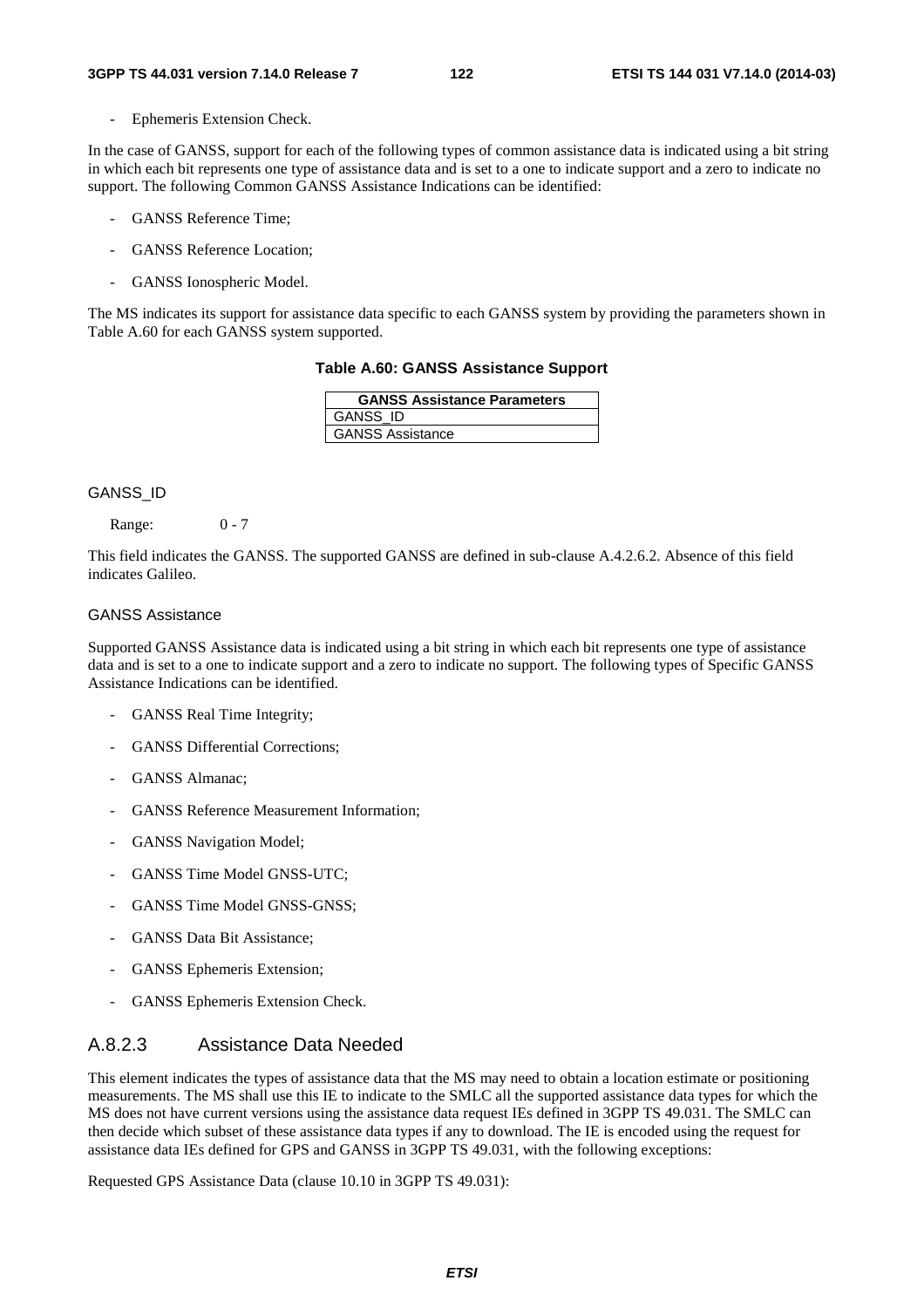If the MS supports Navigation Model (Bit D), Ephemeris Extension (Bit J), and Ephemeris Extension Check (Bit K), all three bits D, J, and K can be set to value 1 if the MS has no current versions of these assistance data types. If bit D is set to value 1, the coding of octets 5 to 8+2n shall be according to Figure 10.10.2 in clause 10.10 of 3GPP TS 49.031.

Requested GANSS Assistance Data (clause 10.31 in 3GPP TS 49.031):

- If the MS supports Navigation Model (Bit M), Ephemeris Extension (Bit N), and Ephemeris Extension Check (Bit R), all three bits M, N, and R can be set to value 1 if the MS has no current versions of these assistance data types.
- If the MS supports GANSS Ephemeris Extension (Bit N) and the MS has no current version of this assistance data type, bit N shall be set to value 1 but the corresponding extension octets in Figure 10.31.3d of 3GPP TS 49.031 shall be omitted.
- If the MS supports GANSS Data Bit Assistance (Bit Q) and the MS has no current version of this assistance data type, bit Q shall be set to value 1 but the corresponding extension octets in Figure 10.31.3c of 3GPP TS 49.031 shall be omitted.
- If the MS supports GANSS Ephemeris Extension Check (Bit R) and the MS has no current version of this assistance data type, bit R shall be set to value 1 but the corresponding extension octets in Figure 10.31.3e of 3GPP TS 49.031 shall be omitted.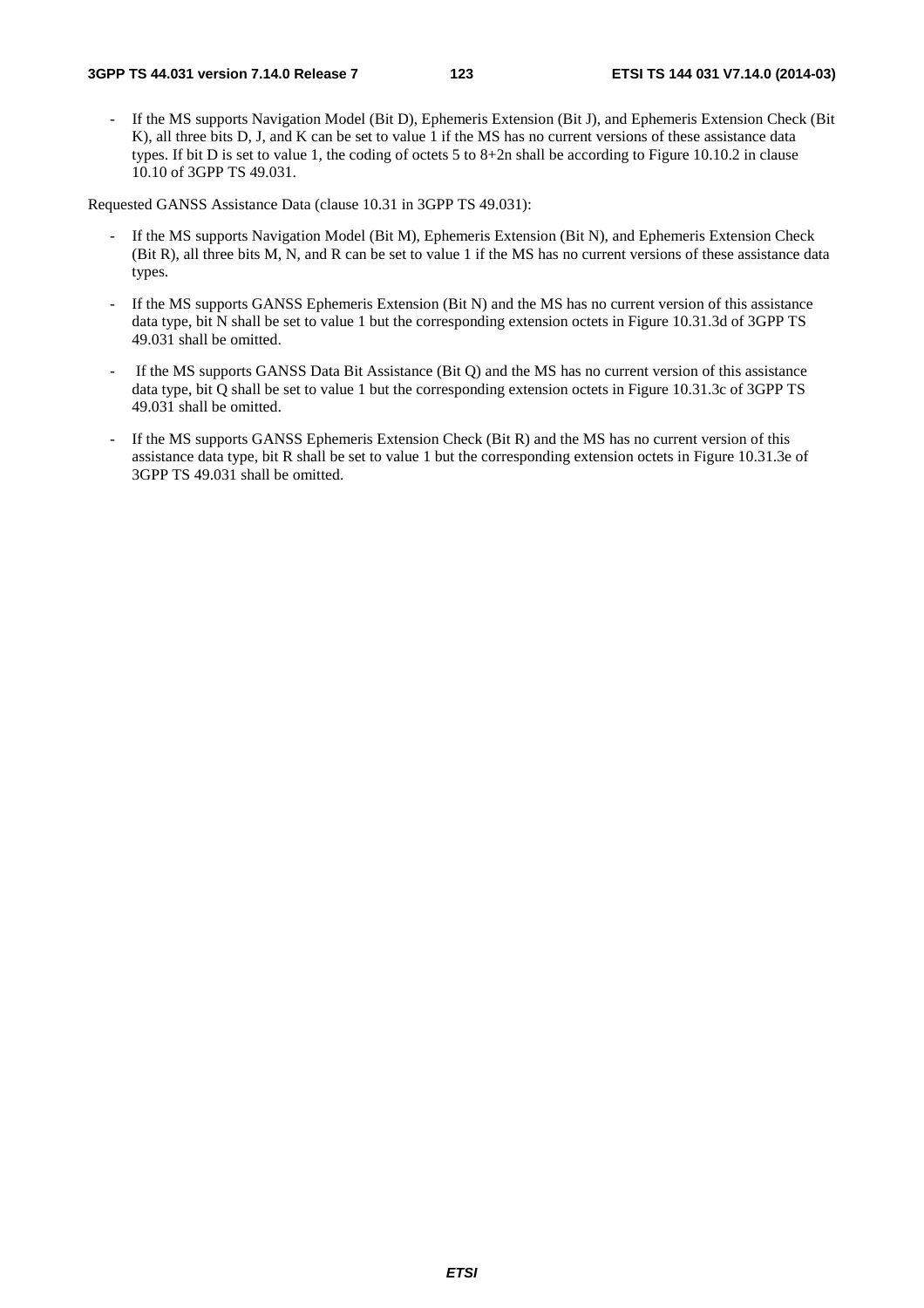## Annex B (informative): **Change History**

| Meeting#     | <b>Tdoc</b>     | <b>CR</b> | Rev            | Subject/Comment                                                                                                       | <b>New</b><br><b>Version</b> |
|--------------|-----------------|-----------|----------------|-----------------------------------------------------------------------------------------------------------------------|------------------------------|
| GP-06        | GP-011880       | 008       | 1              | Rel-5 version based on 4.2.0.<br>Introduction of LCS for GPRS to RRLP (Rel-5)                                         | 5.0.0                        |
| GP-07        | GP-012170       | 024       |                | <b>Editorial Corrections</b>                                                                                          | 5.1.0                        |
| <b>GP-07</b> | GP-012309 028   |           |                | "Expected" Multiframe Offset                                                                                          | 5.1.0                        |
| GP-07        | GP-011983 014   |           | $\mathbf{1}$   | Corrections to Rough RTD, Multiframe Offset and Expected OTD<br>ranges.                                               | 5.1.0                        |
| GP-07        | GP-012031       | 018       |                | Correction to Toc and Toe ephemeris parameters                                                                        | 5.1.0                        |
| GP-07        | GP-012029 016   |           |                | Addition of extension field to assistance data component and some<br>ASN.1 corrections.                               | 5.1.0                        |
| GP-07        | GP-012220 026   |           |                | RRLP - Remove references to NSS based SMLC                                                                            | 5.1.0                        |
| $GP-07$      | GP-012032 019   |           |                | RRLP - Incomplete interpretation of Assistance Data                                                                   | 5.1.0                        |
| $GP-07$      | GP-012847       | 030       | 2              | Correction of Reference Frame in Location Information Element                                                         | 5.1.0                        |
| GP-07        | GP-012033 022   |           |                | RRLP - Correction of Error Handling Procedures                                                                        | $\overline{5}.1.0$           |
| GP-07        |                 |           |                | Missing table headings included                                                                                       | 5.1.0                        |
| GP-08        | GP-020071       | 031       | 1              | TOM Protocol Header Definition for LCS for GPRS                                                                       | $\overline{5.2.0}$           |
| GP-08        | GP-020434 033   |           | 3              | Addition of an extended Reference ID to LCS RRLP Messages                                                             | 5.2.0                        |
| GP-08        | GP-020490 047   |           | 4              | Correction to OTD Measurement Response                                                                                | 5.2.0                        |
| GP-09        | GP-020547       | 057       |                | Usage of "SystemInfoIndex" by the MS in E-OTD measurement<br>reporting                                                | 5.3.0                        |
| GP-09        | GP-020677       | 052       |                | Removing condition to Control Header parameter                                                                        | 5.3.0                        |
| GP-09        | GP-020709 035   |           | 3              | Clarification and Correction of DGPS Data Fields                                                                      | 5.3.0                        |
| $GP-09$      | GP-021224 032   |           | 3              | Final Response Indication in RRLP for Uplink Pseudo-segmentation                                                      | 5.3.0                        |
| $GP-09$      | GP-021266 055   |           | $\overline{2}$ | Correction of syntax faults in the ASN.1                                                                              | 5.3.0                        |
| GP-10        | GP-021351       | 062       |                | ASN.1 Faults in GPS Assistance Data                                                                                   | 5.4.0                        |
| GP-10        | GP-021355 064   |           |                | ASN.1 Faults in GPS Measurement Parameters                                                                            | 5.4.0                        |
| GP-10        | GP-021708 060   |           |                | Correction to Extended Reference IE sub-clause                                                                        | 5.4.0                        |
| GP-10        | GP-021917 066   |           | 1              | Clean up of downlink segmentation concept                                                                             | 5.4.0                        |
| GP-10        | GP-022107       | 055       | 6              | Correction of syntax faults in the ASN.1                                                                              | $\overline{5.4.0}$           |
| GP-11        | GP-022600 068   |           | 1              | Correction of Pseudo Range Correction range                                                                           | 5.5.0                        |
| $GP-11$      | GP-022647 069   |           | 1              | Corrections to GPS Assistance Data Element                                                                            | 5.5.0                        |
| GP-15        | GP-031160 072   |           | 1              | Correction of the definition of the Real Time Integrity Field for A-GPS                                               | 6.0.0                        |
| GP-16        | GP-032272 075   |           | 3              | Correction of RRLP Pseudo-Segmentation Description                                                                    | 6.1.0                        |
| GP-18        | GP-040424 083   |           | 1              | Definition of code and Doppler search windows for MS assisted A-GPS 6.2.0                                             |                              |
| GP-18        | GP-040434 089   |           | 1              | Clarification to signalling for conventional GPS location method                                                      | 6.2.0                        |
| GP-19        | GP-040842 086   |           | $\overline{c}$ | Definition of code and Doppler search windows for MS assisted A-GPS 6.3.0                                             |                              |
| $GP-19$      | GP-040821       | 094       |                | Correction to encoding of A-GPS Doppler Uncertainty                                                                   | 6.3.0                        |
| GP-19        | GP-040822 095   |           |                | Correction and Clarification of A-GPS Doppler Uncertainty                                                             | 6.3.0                        |
| GP-20        | GP-041673 100   |           | 4              | Clarification of GPSTOW in Reference Time                                                                             | 6.4.0                        |
| $GP-20$      | GP-041294 103   |           | $\overline{3}$ | Correction of inconsistencies between RRLP and MAP specification                                                      | 6.4.0                        |
| GP-20        | GP-041297 106   |           |                | Correction of A-GPS Doppler0, Doppler1, Azimuth, Elevation                                                            | 6.4.0                        |
| GP-21        | GP-042126 117   |           | 1              | Define rules for pseudo-segmentation of A-GPS Assistance Data                                                         | 6.5.0                        |
| GP-22        | GP-042578 120   |           | 3              | Correction of relation between GSM Reference Frame and GPS TOW<br>to achieve high-accuracy timing assistance for AGPS | 6.6.0                        |
| GP-22        | GP-042691       | 123       | 4              | Correction of the Real-Time Integrity field                                                                           | 6.6.0                        |
| GP-22        | GP-042321 127   |           | $\overline{1}$ | Correction of allowed RRLP GPS reference location shapes for<br>compatibility and consistent operation                | 6.6.0                        |
| GP-23        | GP-050414 131   |           | 1              | Correction of the ASN.1 code                                                                                          | 6.7.0                        |
| GP-23        | GP-050372   132 |           |                | Corrections to units in Navigation Model                                                                              | 6.7.0                        |
| GP-24        | GP-051159 134   |           | 4              | Enabling the Providing of Velocity                                                                                    | 7.0.0                        |
| $GP-25$      | GP-051532 0138  |           | 1              | Specification of MS Assisted A-GPS assistance data use when<br>Reference Location uncertainty is large                | 7.1.0                        |
| GP-27        | GP-052490 0142  |           |                | Correction to the velocity request encoding                                                                           | 7.2.0                        |
| GP-27        | GP-052491       | 0143      |                | Fractional Chips definition contradiction                                                                             | 7.2.0                        |
| GP-32        | GP-062407       | 0145      | 4              | A-GNSS support to RRLP                                                                                                | 7.3.0                        |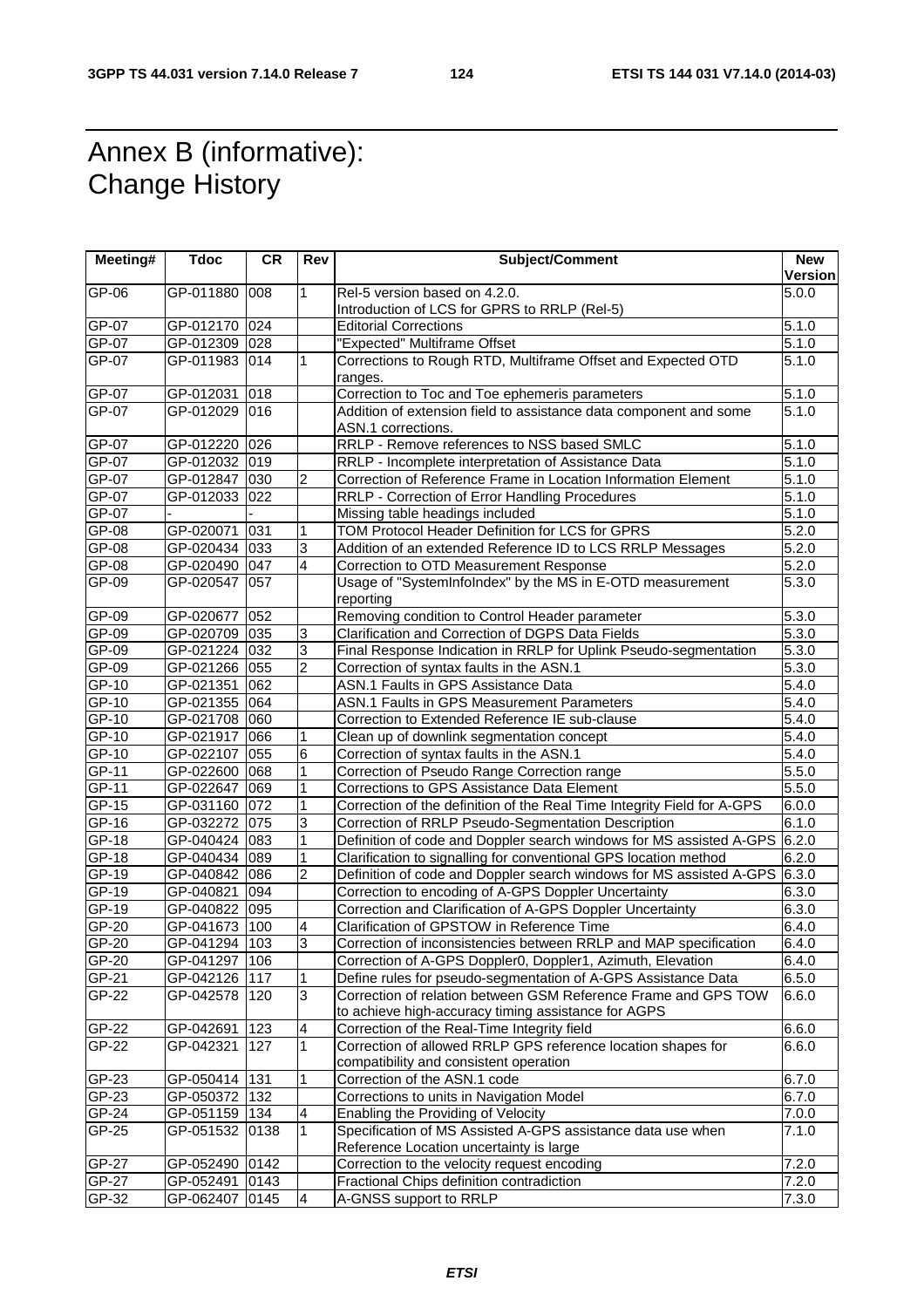| Meeting# | <b>Tdoc</b>     | <b>CR</b> | <b>Rev</b>     | <b>Subject/Comment</b>                                                     | <b>New</b><br><b>Version</b> |
|----------|-----------------|-----------|----------------|----------------------------------------------------------------------------|------------------------------|
| GP-33    | GP-070123 0148  |           |                | Addition of Mandatory Response Time element in Measure Position<br>Request | 7.4.0                        |
| GP-34    | GP-070963 0152  |           |                | Correction to GANSS Reference Time                                         | 7.5.0                        |
| GP-34    | GP-070962 0154  |           |                | Correction to GANSS Reference Measurement Assistance                       | 7.5.0                        |
| GP-34    | GP-070979 0162  |           |                | Addition of Positioning Capability Transfer in RRLP                        | 7.5.0                        |
| GP-34    | GP-070983 0163  |           |                | Time ambiguity on GANSS resolution on GANSS measurements                   | 7.5.0                        |
| GP-34    | GP-070839 0164  |           |                | Clarification for RRLP pseudo-segmentation                                 | 7.5.0                        |
| GP-34    | GP-070844 0168  |           |                | Correction to GPS Time Assistance Measurements IE                          | 7.5.0                        |
| GP-35    | GP-071299 0173  |           |                | Correction to GANSS Data Bit Assistance                                    | 7.6.0                        |
| GP-35    | GP-071369 0169  |           |                | <b>Additional Description of GPSTOW</b>                                    | 7.6.0                        |
| GP-35    | GP-071366 0172  |           | 1              | Correction to 44.031 Bad Signal Identifier                                 | 7.6.0                        |
| GP-36    | GP-071813 0175  |           |                | <b>GANSS Navigation Model Modification</b>                                 | 7.7.0                        |
| GP-36    | GP-071985 0176  |           | 4              | <b>GANSS - Ephemeris Extension</b>                                         | 7.7.0                        |
| GP-36    | GP-071987 0177  |           | 4              | <b>GPS- Ephemeris Extension</b>                                            | 7.7.0                        |
| GP-36    | GP-071665 0178  |           |                | Correction to missing SV ID in GANSS Almanac                               | 7.7.0                        |
| GP-36    | GP-071620 l0179 |           |                | Various Corrections to GANSS Measurement Information Element               | 7.7.0                        |
| GP-36    | GP-071624 0180  |           | $\overline{2}$ | Correction to GANSS navigation data                                        | 7.7.0                        |
| GP-37    | GP-080150 0182  |           |                | Correction to Data Bits definition for Galileo                             | 7.8.0                        |
| $GP-37$  | GP-080160 0184  |           |                | Syntax and parameter range corrections                                     | 7.8.0                        |
| GP-38    | GP-080575 0183  |           | $\overline{2}$ | Corrections to GANSS signal ID and reference measurements                  | 7.9.0                        |
| GP-38    | GP-080917 0186  |           | $\overline{c}$ | Clarification on GANSS Integer code phase description                      | 7.9.0                        |
| GP-40    | GP-081813 0191  |           |                | Correction to Extended Ephemeris Duration                                  | 7.10.0                       |
| GP-41    | GP-090358 0195  |           | 1              | Correction to MAP imports                                                  | 7.11.0                       |
| GP-44    | GP-092235 0207  |           |                | <b>Extended Reference Number clarification</b>                             | 7.12.0                       |
| GP-45    | GP-100384 0209  |           |                | Corrections to positioning capabilites                                     | 7.13.0                       |
| GP-61    | GP-140164 0214  |           |                | Correction to Galileo Assistance Data Elements                             | 7.14.0                       |